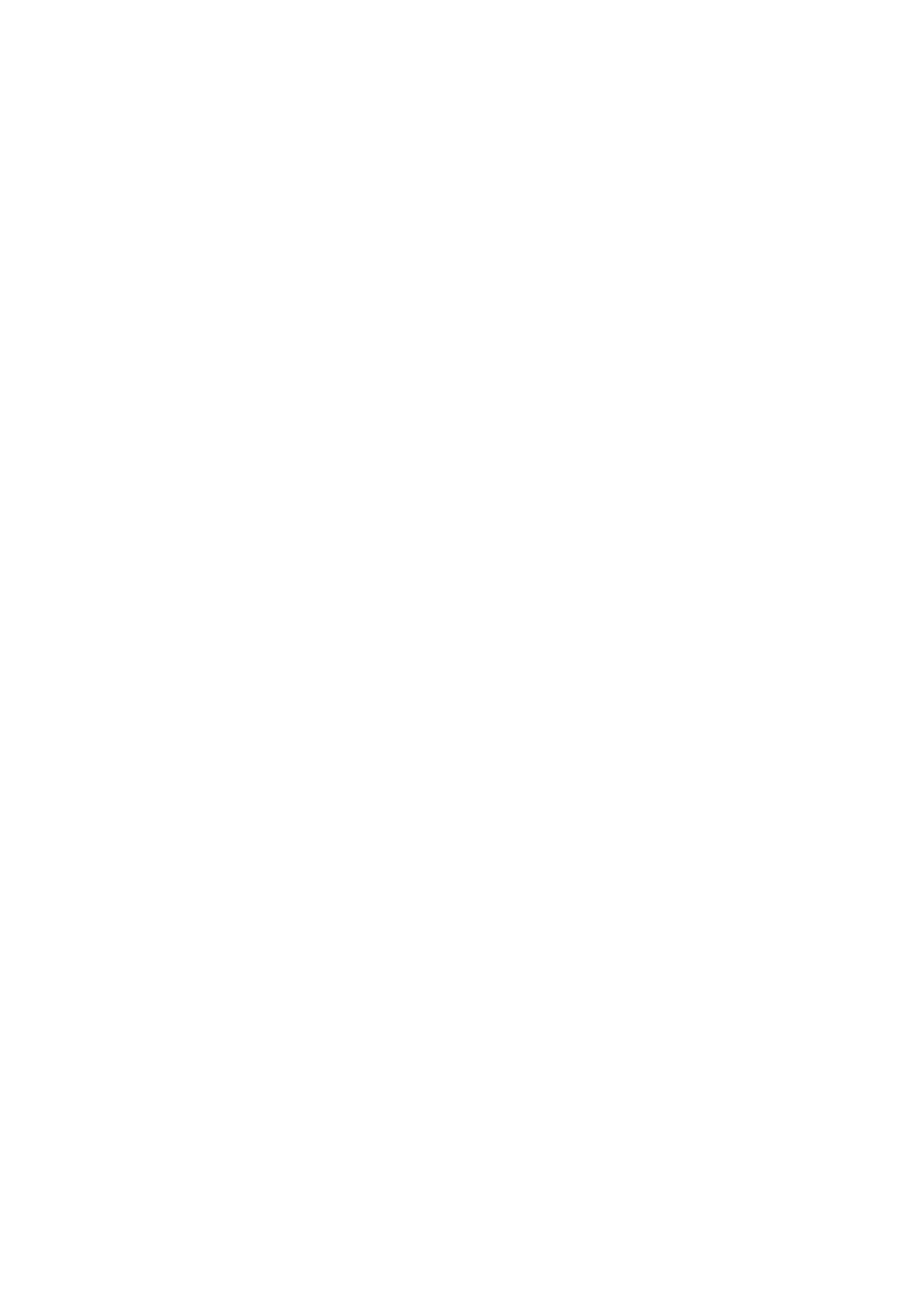Western Australia

# **Bail Act 1982**

# **CONTENTS**

# **Part I — Preliminary**

| 1.             | Short title                                         | 2              |
|----------------|-----------------------------------------------------|----------------|
| 2.             | Commencement                                        | $\overline{2}$ |
| 3.             | Terms used in this Act                              | $\overline{2}$ |
| 3A.            | Sending notices by electronic communication         | 8              |
| $\mathbf{4}$ . | Application of this Act                             | 8              |
| 4A.            | Detention and bail where accused appears in         |                |
|                | response to summons or court hearing notice         | 9              |
|                | Part II — Rights of accused in                      |                |
|                | relation to bail                                    |                |
| 5.             | Right of accused to have bail considered under      |                |
|                | this Act                                            | 10             |
| 6.             | Duty on arresting officer and others to             |                |
|                | consider bail                                       | 10             |
| 6A.            | Whether custody justified to be considered in       |                |
|                | certain cases                                       | 12             |
| 7.             | Duty imposed on judicial officers in respect of     |                |
|                | unconvicted accused                                 | 13             |
| 7A.            | Bail may be dispensed with by court                 | 14             |
| 7B.            | Special provision for adult accused in murder cases | 14             |
| 7C.            | Special provision for child accused in murder cases | 16             |
| 7D.            | Previous decision may be adopted                    | 17             |
| 7E.            | Bail during trial                                   | 18             |
| 7F.            | Bail for appeal from courts of summary              |                |
|                | jurisdiction                                        | 18             |
|                |                                                     |                |

As at 01 Mar 2009 Version 06-i0-01 page i Extract from www.slp.wa.gov.au, see that website for further information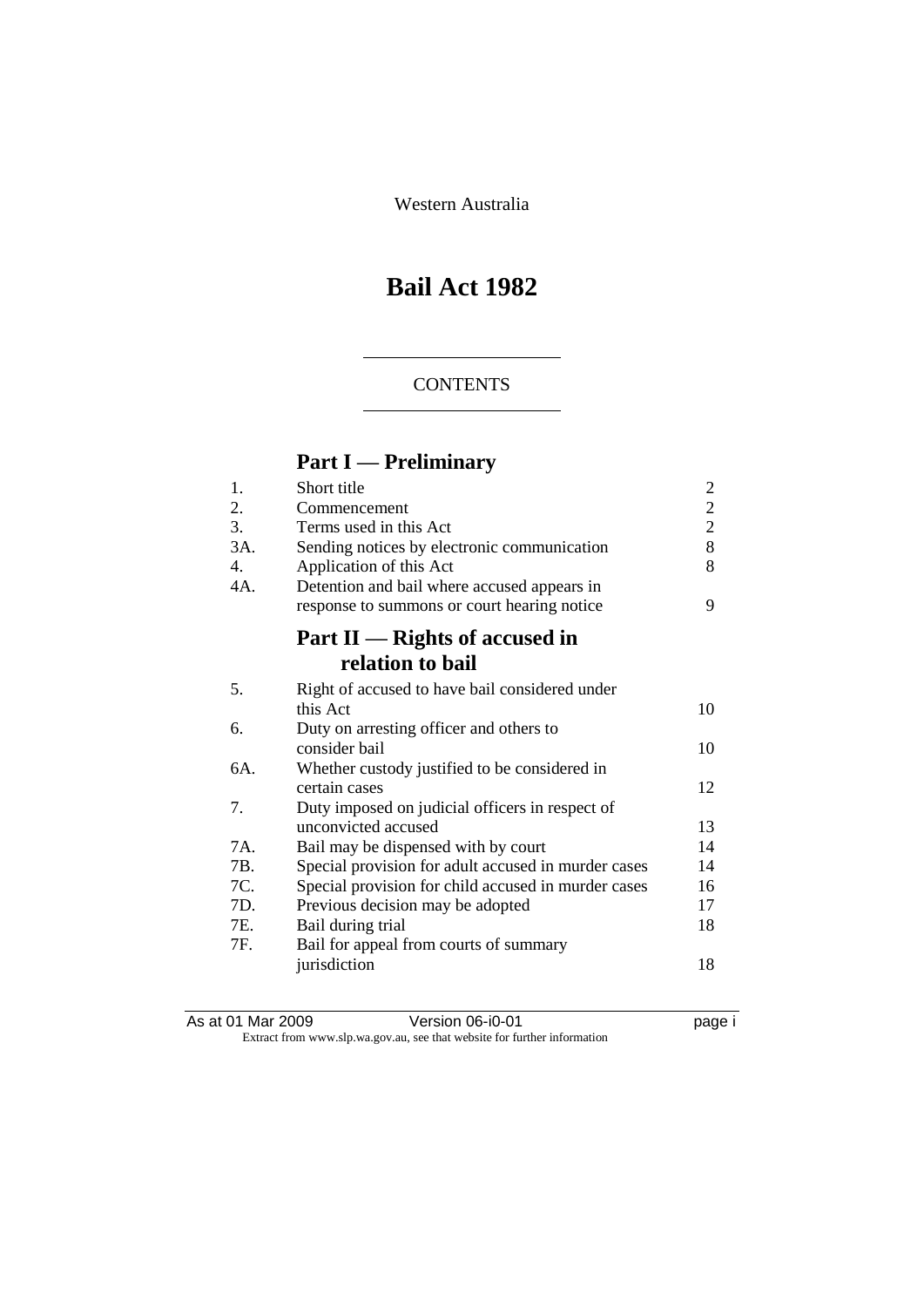| Contents |
|----------|
|----------|

| 8.   | Accused to be given information and approved                                        |          |
|------|-------------------------------------------------------------------------------------|----------|
| 9.   | forms<br>Bail decision may be deferred until further                                | 19       |
|      | information obtained                                                                | 21       |
| 10.  | Sections 5, 6 and 7 do not apply where accused                                      |          |
| 11.  | imprisoned for other cause                                                          | 21<br>22 |
| 12.  | Rights following grant of bail<br>Further limitation on rights in sections 5 and 11 | 23       |
|      | <b>Part III — Jurisdiction relating to</b>                                          |          |
|      | bail                                                                                |          |
| 13.  | Jurisdiction to grant bail                                                          | 24       |
| 13A. | Jurisdiction to dispense with bail and how                                          |          |
|      | jurisdiction to be exercised                                                        | 24       |
| 13B. | Giving and proof of notices under section 13A(3)                                    | 25       |
| 14.  | Extent of Judge's jurisdiction                                                      | 26       |
| 15.  | Exclusive jurisdiction of Supreme Court judge in                                    |          |
|      | murder cases                                                                        | 28       |
| 15A. | Appeal from decision of Judge                                                       | 28       |
| 15B. | Determination of appeal under section 15A and<br>related provisions                 | 29       |
| 16.  | Bail of person arrested on warrant                                                  | 30       |
| 16A. | Restrictions on powers of authorised officers and                                   |          |
|      | justices in certain cases                                                           | 31       |
| 17.  | Conditions which may be imposed                                                     | 32       |
| 17A. | Further provisions as to responsible person's                                       |          |
|      | undertaking (Schedule 1 Part C clause 2)                                            | 32       |
|      | Part IV — Hearing of case for bail,                                                 |          |
|      | parties, and evidence                                                               |          |
| 20.  | Power to consider bail in camera and to prohibit                                    |          |
|      | publication                                                                         | 34       |
| 21.  | Parties                                                                             | 35       |
| 22.  | Evidence                                                                            | 35       |
| 23.  | Accused not bound to supply information                                             | 35       |
| 24.  | Information may be referred to police officer for                                   |          |
|      | verification or for report                                                          | 36       |
| 24A. | Information may be referred to community                                            |          |
|      | corrections officer for verification or for report                                  | 36       |
|      |                                                                                     |          |

page ii Version 06-i0-01 As at 01 Mar 2009 Extract from www.slp.wa.gov.au, see that website for further information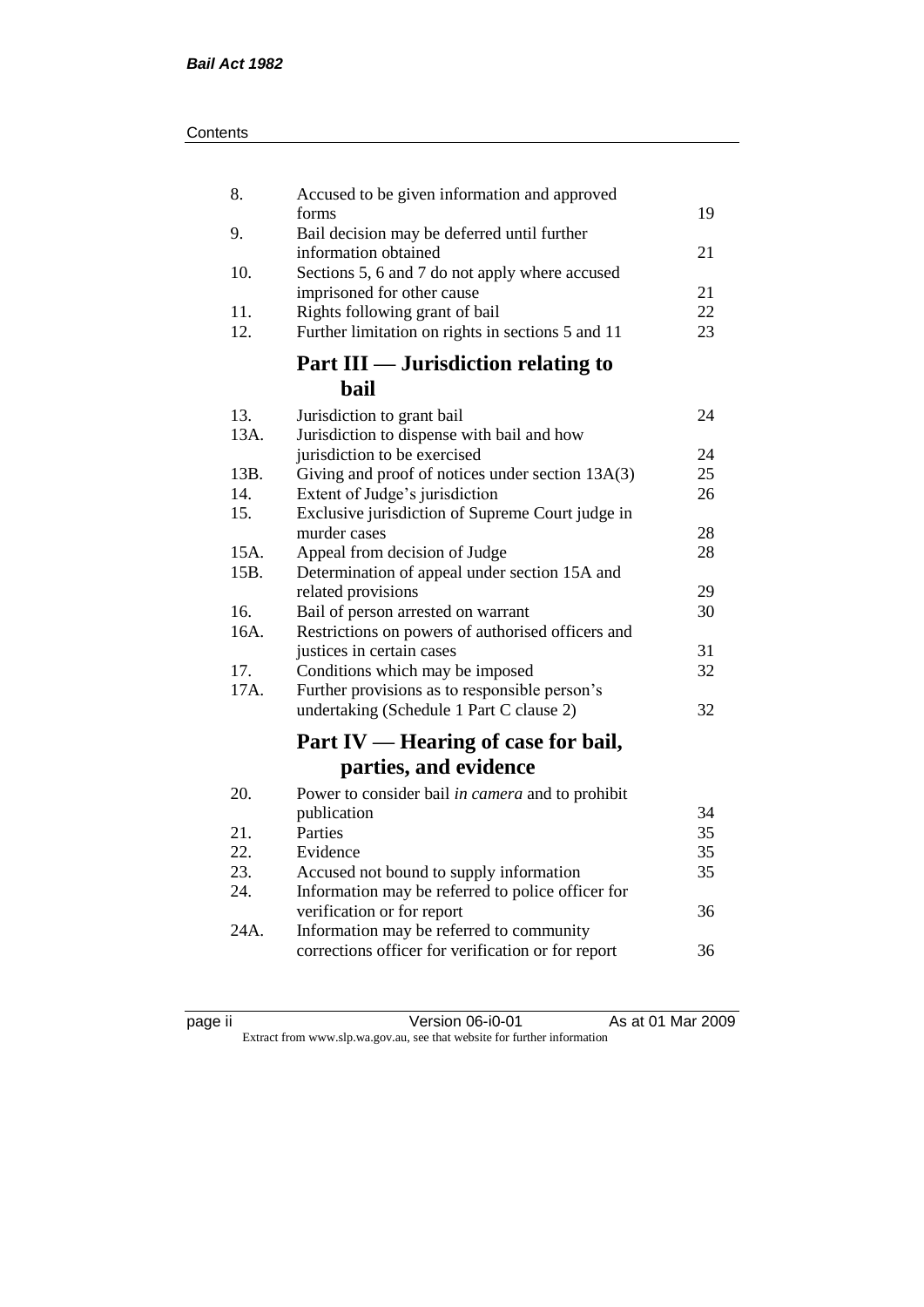| 25.  | Protection of accused as to information given for<br>bail purposes | 37 |
|------|--------------------------------------------------------------------|----|
| 26.  | Record of decision and reasons                                     | 37 |
| 27.  | Transmission of relevant papers to court                           | 38 |
| 27A. | Transmission of papers to CEO (corrections)                        | 39 |
|      |                                                                    |    |
|      | <b>Part V</b> — Bail undertakings                                  |    |
| 28.  | Bail undertaking                                                   | 40 |
| 29.  | Before whom bail undertaking may be entered into                   | 41 |
| 30.  | Duties of person before whom bail undertaking is                   |    |
|      | entered into                                                       | 41 |
| 31.  | Different time and place for appearance may be                     |    |
|      | substituted                                                        | 42 |
| 31A. | Amendment of conditions during trial                               | 44 |
| 32.  | Giving and proof of notices under section 31                       | 46 |
| 33.  | Judicial officer may order accused to enter into bail              |    |
|      | undertaking                                                        | 47 |
| 34.  | Cessation and suspension of bail undertaking                       | 48 |
|      | <b>Part VI</b> — Sureties and surety                               |    |
|      | undertakings                                                       |    |
| 35.  | Meaning of surety and surety undertaking                           | 49 |
| 36.  | Authority to approve sureties                                      | 49 |
| 37.  | Proposed surety to receive certain information and                 |    |
|      | prescribed form for completion                                     | 50 |
| 38.  | Persons disqualified from being sureties                           | 51 |
| 39.  | Matters relevant to approval of sureties                           | 51 |
| 40.  | Decision on application by proposed surety                         | 51 |
| 41.  | Finality of decision to refuse approval                            | 52 |
| 42.  | Before whom surety undertaking may be entered                      |    |
|      | into                                                               | 52 |
| 43.  | Duties of persons before whom surety undertaking                   |    |
|      | is entered into                                                    | 53 |
| 43A. | Use of video link and electronic communication                     |    |
|      | where proposed surety is interstate                                | 53 |
| 44.  | When surety undertaking extends to different time                  |    |
|      | or different time and place substituted under                      |    |
|      | section 31                                                         | 55 |
| 45.  | Giving and proof of notices under section 44                       | 56 |
| 46.  | Power of surety to apprehend accused                               | 58 |
|      |                                                                    |    |

| As at 01 Mar 2009 | Version 06-i0-01                                                         | <br>page III |
|-------------------|--------------------------------------------------------------------------|--------------|
|                   | Extract from www.slp.wa.gov.au, see that website for further information |              |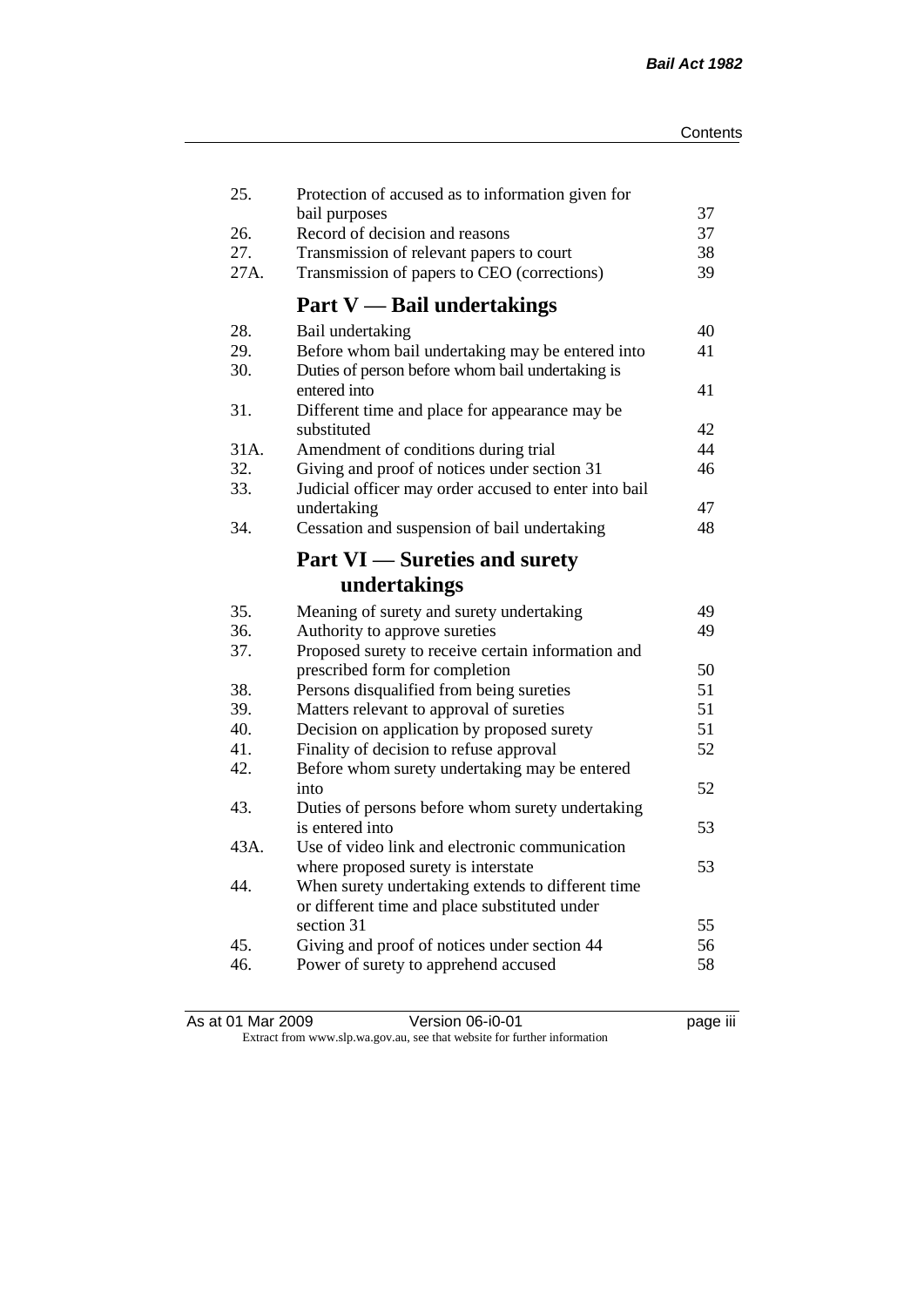| 47.<br>48. | Cessation and suspension of surety undertaking<br>Surety may apply for cancellation of his | 58 |
|------------|--------------------------------------------------------------------------------------------|----|
|            | undertaking                                                                                | 59 |
| 49.        | Forfeiture of money under surety's undertaking                                             | 60 |
| 50.        | Offence to indemnify surety                                                                | 62 |
|            | <b>Part VIA — Administration of home</b>                                                   |    |
|            | detention conditions                                                                       |    |
| 50A.       | Powers of CEO (corrections)                                                                | 64 |
| 50C.       | Powers and duties of community corrections                                                 |    |
|            | officers                                                                                   | 64 |
| 50D.       | Powers of members of the Police Force                                                      | 66 |
| 50E.       | CEO (corrections) may substitute a different place                                         |    |
|            | of detention and apply conditions                                                          | 66 |
| 50F.       | CEO (corrections) may revoke bail                                                          | 67 |
| 50G.       | Procedure on arrest after revocation of bail                                               | 67 |
| 50H.       | Exclusion of the rules of natural justice                                                  | 68 |
| 50J.       | Delegation by CEO (corrections)                                                            | 68 |
| 50K.       | Retrieval of monitoring equipment                                                          | 68 |
| 50L.       | Rules                                                                                      | 69 |
|            | <b>Part VII — Enforcement of bail</b>                                                      |    |
|            | undertakings                                                                               |    |
| 51.        | Offence to fail to comply with bail undertaking                                            | 70 |
| 51A.       | Proceedings before courts of summary jurisdiction                                          |    |
|            | for an offence under section 51                                                            | 71 |
| 52.        | Provisions as to summary proceedings before                                                |    |
|            | superior courts for an offence under section 51                                            | 71 |
| 53.        | Appeals against decisions made under s. 52                                                 | 73 |
| 54.        | Accused on bail may be taken before a judicial                                             |    |
|            | officer for variation or revocation of bail                                                | 74 |
| 54A.       | Accused on committal may be taken before court                                             |    |
|            | by which committed                                                                         | 76 |
| 55.        | Powers of judicial officer to revoke or vary bail                                          | 77 |
| 57.        | Forfeiture of money under bail undertaking                                                 | 78 |
| 58.        | Automatic forfeiture on expiration of one year after                                       |    |
|            |                                                                                            |    |

page iv Version 06-i0-01 As at 01 Mar 2009 Extract from www.slp.wa.gov.au, see that website for further information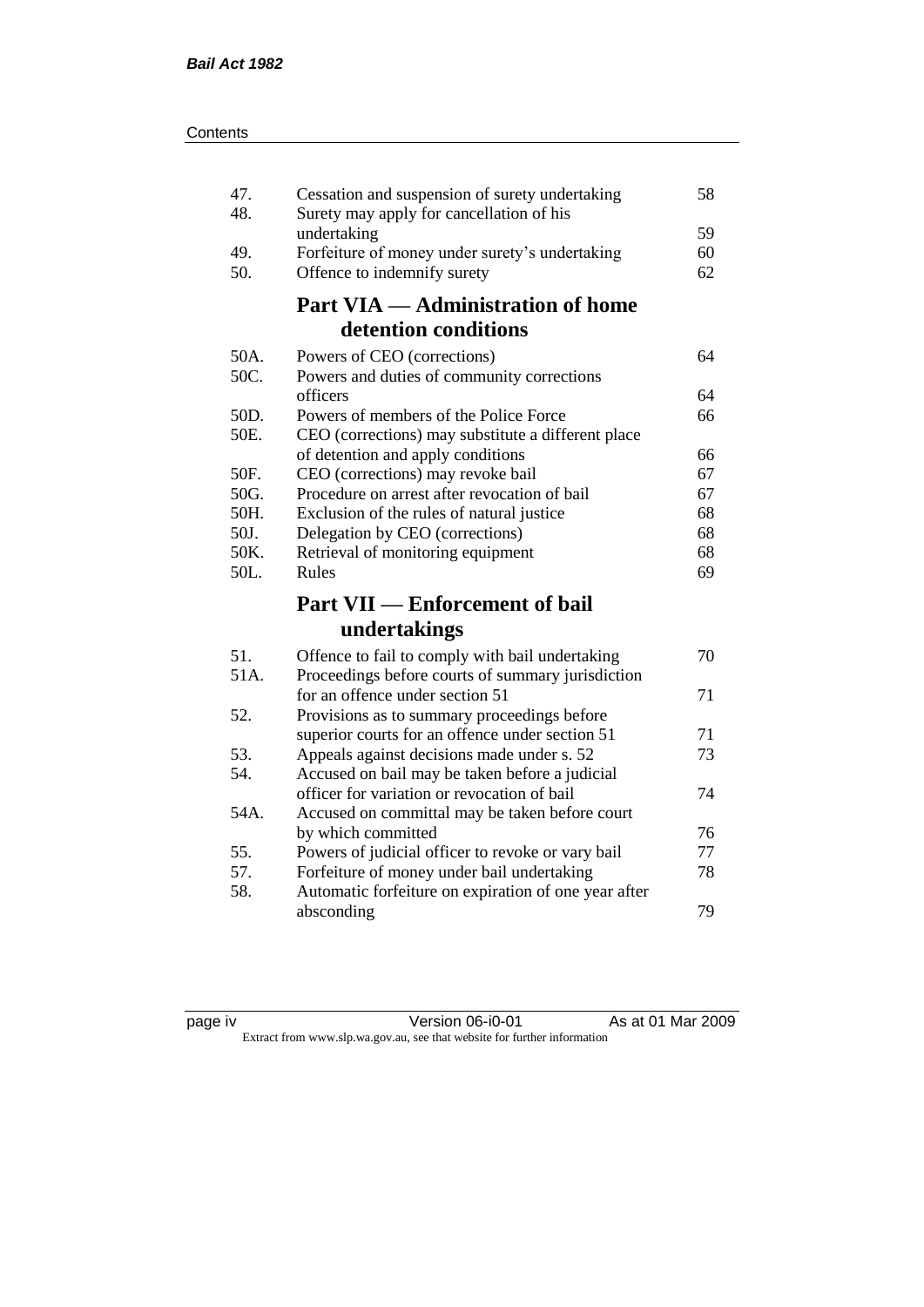# **Part VIII — Miscellaneous**

| 59.              | Further power of judicial officer in relation to          |    |
|------------------|-----------------------------------------------------------|----|
|                  | enforcement of undertakings                               | 80 |
| 59A.             | Where bail dispensed with, accused may be taken           |    |
|                  | before judicial officer for reconsideration of matter     | 80 |
| 59B.             | Warrant for arrest of absconding accused                  | 81 |
| 60.              | Accused and surety to notify any change of address        | 82 |
| 61.              | Offence of failing to bring arrested person before        |    |
|                  | court or person able to grant bail                        | 82 |
| 62.              | Offence to give false information for bail purposes       | 83 |
| 63.              | Protection of persons carrying out this Act               | 83 |
| 64.              | Evidence of non-appearance etc. by an accused             | 83 |
| 65.              | Bail undertakings by minors                               | 84 |
| 66.              | Abolition of other powers to grant bail                   | 84 |
| 66A.             | Delegation by registrar                                   | 84 |
| 66B.             | Use of video link or audio link                           | 85 |
| 67.              | Regulations                                               | 86 |
|                  | Schedule 1 — Jurisdiction as to bail                      |    |
|                  |                                                           |    |
|                  | and related matters                                       |    |
|                  |                                                           |    |
|                  | Part $A$ — Jurisdiction relating to bail                  |    |
| 1.               | Initial appearance                                        | 88 |
| 2.               | Appearance after adjournment                              | 88 |
| 3.               | Appearance on committal to Supreme Court or               |    |
|                  | <b>District Court</b>                                     | 89 |
| $\overline{4}$ . | Appearance in connection with appeal etc.                 | 89 |
| 5.               | Appearance prescribed by regulation                       | 90 |
| 6.               | Appearances not otherwise provided for                    | 90 |
| 7.               | Term used in this Part                                    | 90 |
|                  | Part $B$ — Cessation of powers relating to bail           |    |
| 1.               |                                                           |    |
|                  | Upon decision by Judge, power of other officers<br>ceases | 90 |
| 1A.              |                                                           |    |
|                  | Upon decision by Court of Appeal, other powers<br>cease   | 91 |
| 2.               | Upon decision by judicial officer, his power and          |    |
|                  | that of his peers ceases                                  | 91 |
| 3.               | Cessation of power upon refusal of bail for initial       |    |
|                  | appearance                                                | 91 |

As at 01 Mar 2009 Version 06-i0-01 page v Extract from www.slp.wa.gov.au, see that website for further information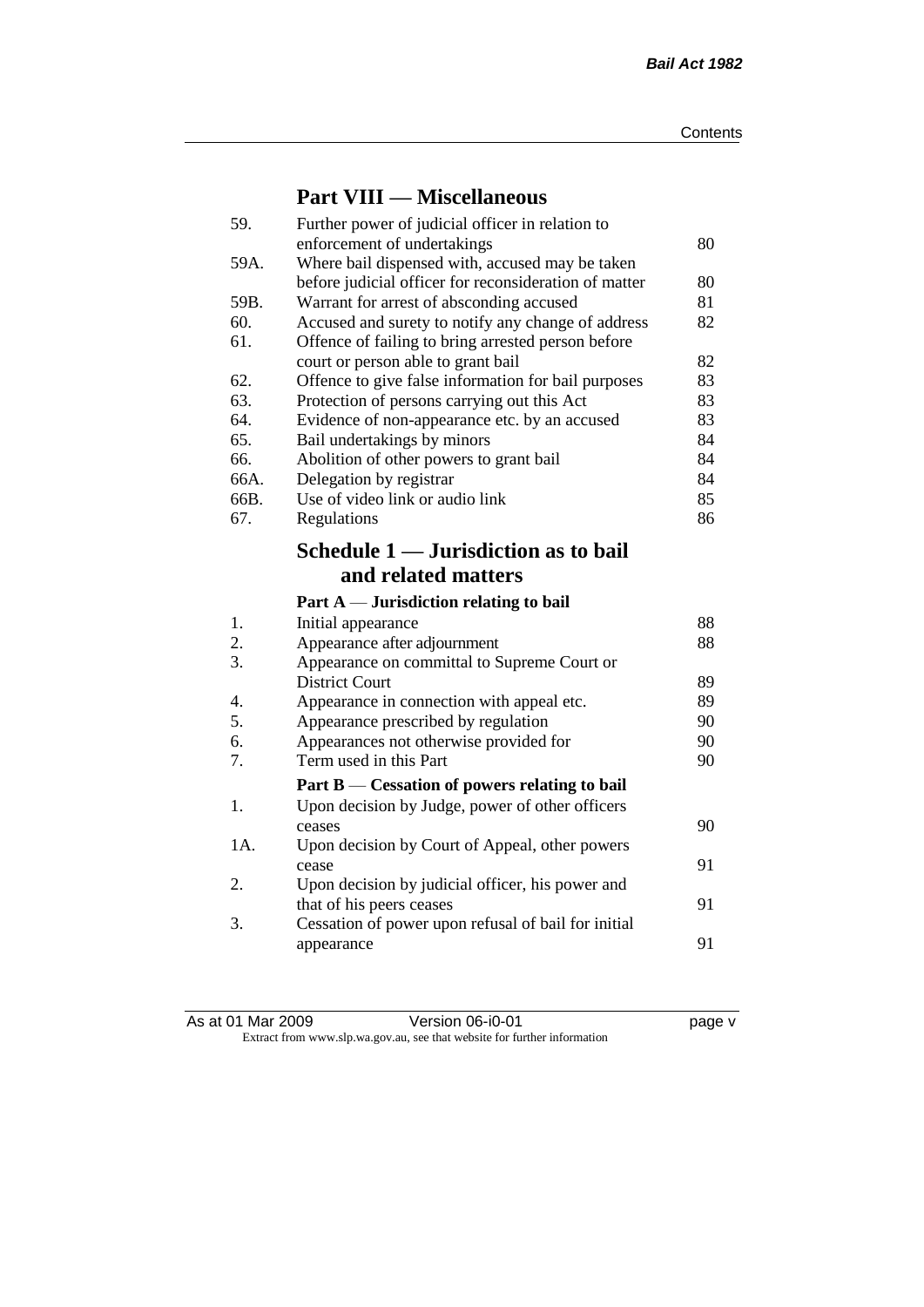# **Contents**

| 4.               | Judicial officer's powers where accused proves      |     |
|------------------|-----------------------------------------------------|-----|
|                  | new facts or changed circumstances                  | 92  |
|                  | Part C — Manner in which jurisdiction to be         |     |
|                  | exercised                                           |     |
| 1.               | Bail before conviction to be at discretion of bail  |     |
|                  | authority, except for a child                       | 92  |
| 2.               | Child to have qualified right to bail               | 94  |
| $\overline{3}$ . | Matters relevant to consideration of clause 1(a)    | 95  |
| 3A.              | Bail where serious offence committed while          |     |
|                  | accused on bail for another serious offence         | 96  |
| 3B.              | Determination of exceptional reasons under          |     |
|                  | clause $3A(1)$                                      | 97  |
| 3C.              | Bail in murder cases                                | 99  |
| 4.               | Bail after conviction: accused awaiting sentence    | 99  |
| 4A.              | Bail after conviction: accused awaiting disposal of |     |
|                  | appeal                                              | 100 |
| 5.               | Exception for bail for an appeal under the Criminal |     |
|                  | Appeals Act 2004 Part 2                             | 100 |
| 6.               | Bail of people on community orders etc.             | 100 |
| 7.               | Bail for initial appearance to be for not more than |     |
|                  | 30 days                                             | 101 |
| 8.               | Bail on adjournment in court of summary             |     |
|                  | jurisdiction to be for not more than 30 days except |     |
|                  | by consent                                          | 101 |
| 9.               | Provision as to calculation of time                 | 101 |
|                  | Part D — Conditions which may be imposed on         |     |
|                  | a grant of bail                                     |     |
| 1.               | Conditions as to forfeiture and giving security may |     |
|                  | be imposed on the accused and sureties              | 102 |
| 2.               | Other conditions which may be imposed               | 103 |
| 3.               | Home detention condition may be imposed             | 106 |
|                  | <b>Schedule 2 – Serious offences</b>                |     |
|                  | <b>Notes</b>                                        |     |
|                  | Compilation table                                   | 111 |

page vi Version 06-i0-01 As at 01 Mar 2009 Extract from www.slp.wa.gov.au, see that website for further information

Provisions that have not come into operation 115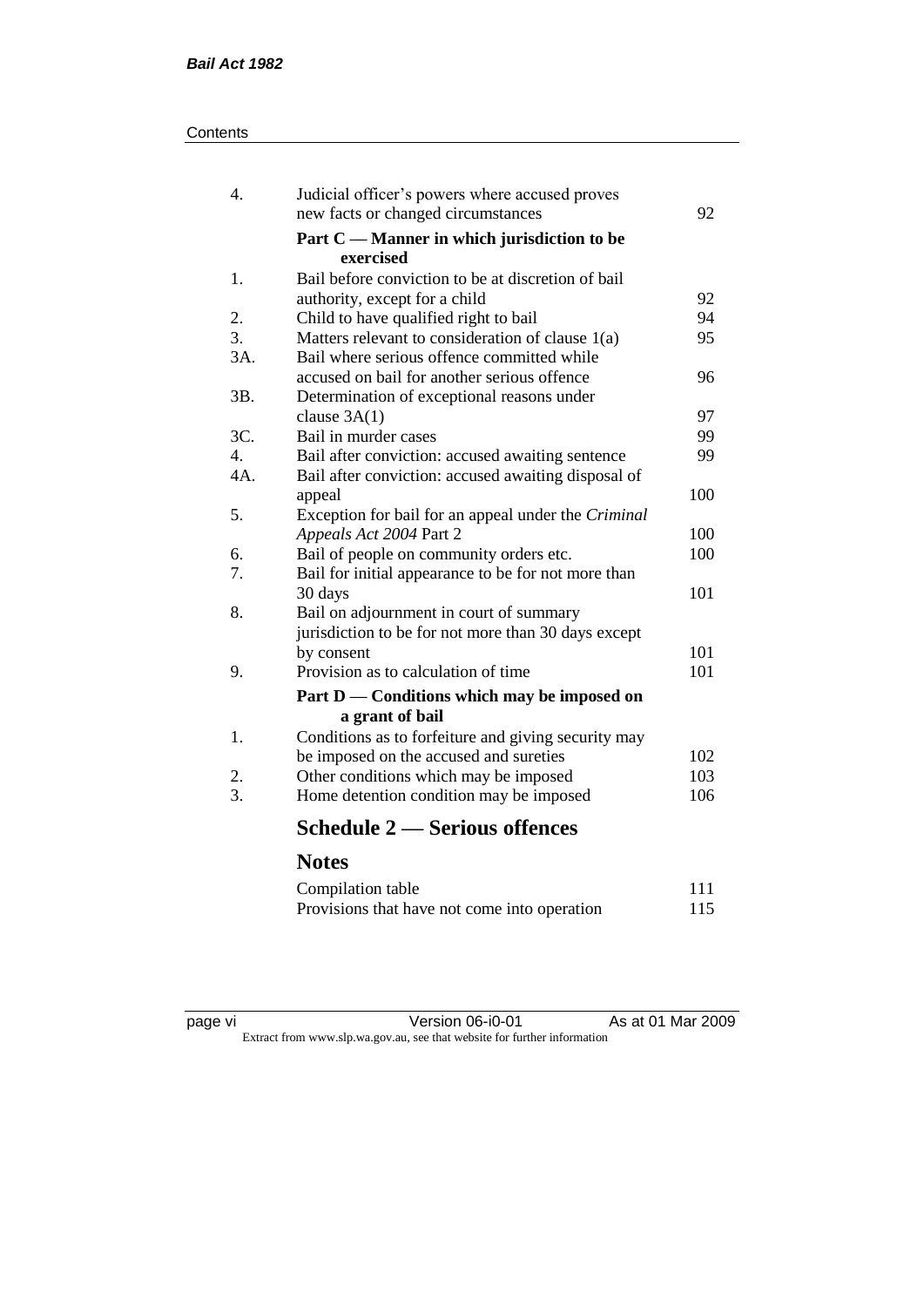Western Australia

# **Bail Act 1982**

**An Act to make better provision for bail in criminal proceedings.** 

As at 01 Mar 2009 Version 06-i0-01 page 1 Extract from www.slp.wa.gov.au, see that website for further information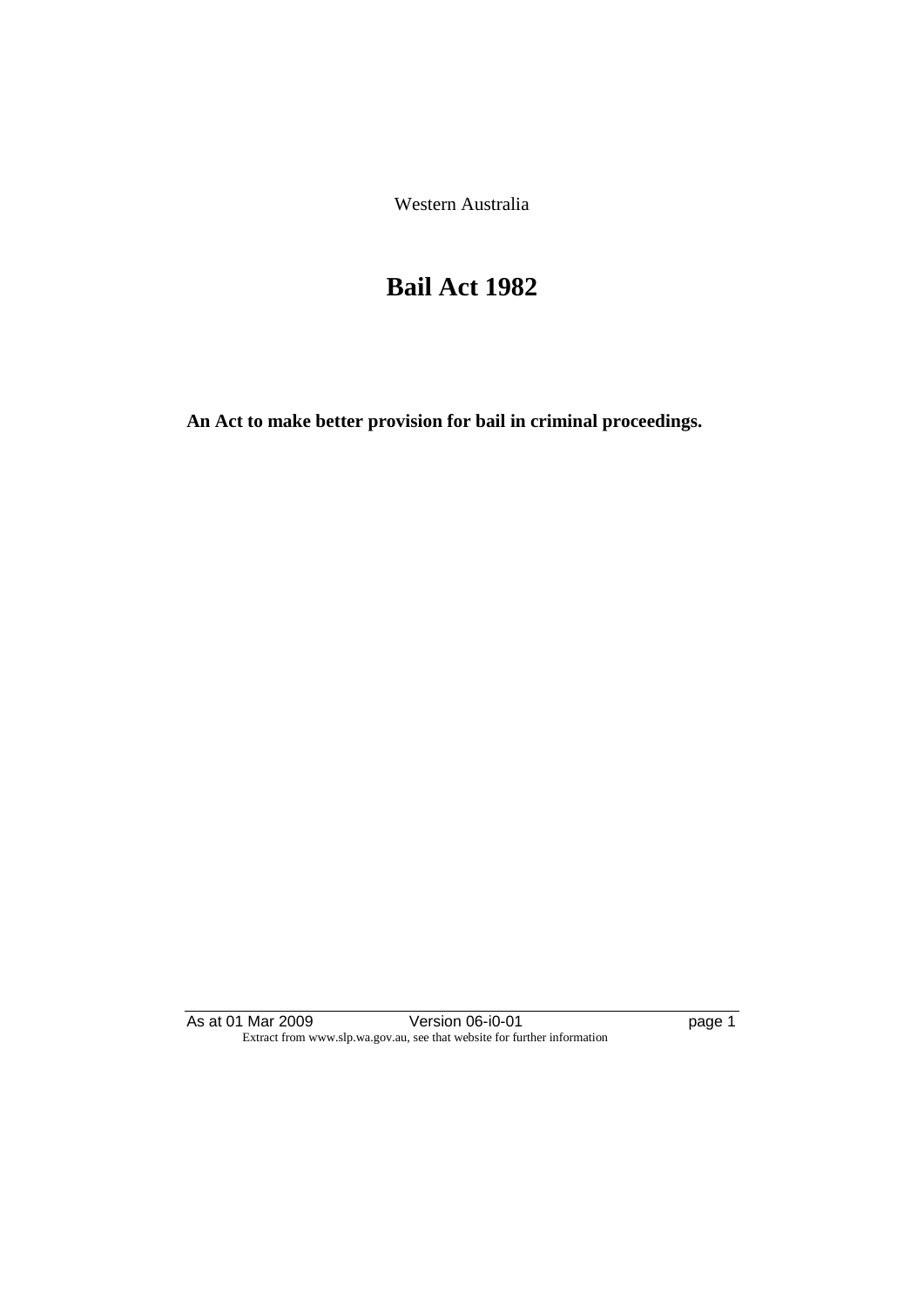# **Part I — Preliminary**

# **1. Short title**

This Act may be cited as the *Bail Act* 1982<sup>1</sup>.

# **2. Commencement**

This Act shall come into operation on a day to be fixed by proclamation  $<sup>1</sup>$ .</sup>

# **3. Terms used in this Act**

(1) In this Act, unless a contrary intention appears —

*accused* includes —

- (a) a person charged with, convicted of, or found guilty of an offence;
- (b) a person whose conviction for an offence is stayed;
- (c) a person in respect of whom an appeal relating to an offence is pending;
- (d) a person in respect of whom a new trial for an offence has been ordered;

### *adjournment*—

- (a) means any order of a court by which proceedings for an offence are postponed or interrupted or are to be held at a different time or place before the same court; and
- (b) is deemed to include any order of a court, other than a committal to the Supreme Court or District Court, by which the venue of any proceedings for an offence is changed to another court or a court at another place whether by way of a remand, referral, or recommittal of the accused or otherwise;

*appeal* includes an application for leave to appeal;

# *appropriate judicial officer* means —

(a) subject to paragraphs (b), (c) and (d), a judicial officer who is empowered to exercise jurisdiction in the court

| page 2 | Version 06-i0-01                                                         | As at 01 Mar 2009 |
|--------|--------------------------------------------------------------------------|-------------------|
|        | Extract from www.slp.wa.gov.au, see that website for further information |                   |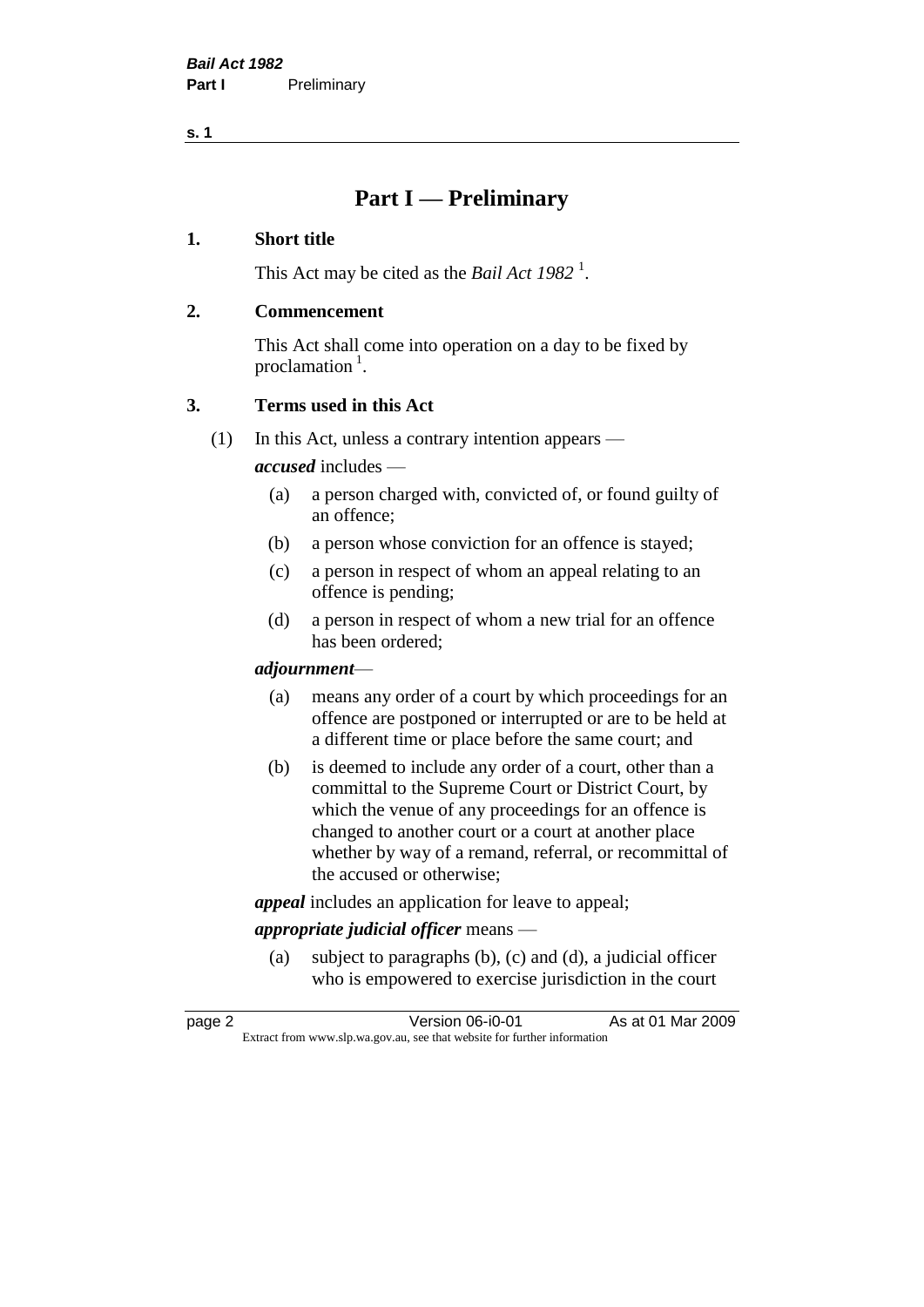before which the accused is required to appear pursuant to his bail undertaking; or

- (b) if the court is the Court of Appeal, a judge of appeal; or
- (c) except in section 49, a Judge of the Supreme Court or of the Children's Court, as the case may require, in any case where —
	- (i) under section 15 only a Judge of the Supreme Court or of the Children's Court has power to grant bail; or
	- (ii) a judicial officer has exercised the power contained in section 31(2)(d),

for the appearance in question; or

(d) except in section 49, a Judge of the Supreme Court, of the District Court, or of the Children's Court, as the case may require, in any case where such a Judge has granted bail under section 14 for the appearance in question;

*approved*, in relation to a form, means approved by the chief executive officer of the department of the Public Service principally assisting in the administration of this Act;

*as soon as is practicable* means as soon as is reasonably practicable;

*authorised community services officer* means any of the following persons —

- (a) the CEO (corrections) or a delegate of the CEO (corrections) under subsection (5);
- (b) a registrar of the Children's Court;
- (c) a superintendent of a detention centre under the *Young Offenders Act 1994*;
- (d) the officer for the time being in charge of any detention centre under the *Young Offenders Act 1994*;

*authorised officer* means an authorised police officer or an authorised community services officer;

As at 01 Mar 2009 Version 06-i0-01 page 3 Extract from www.slp.wa.gov.au, see that website for further information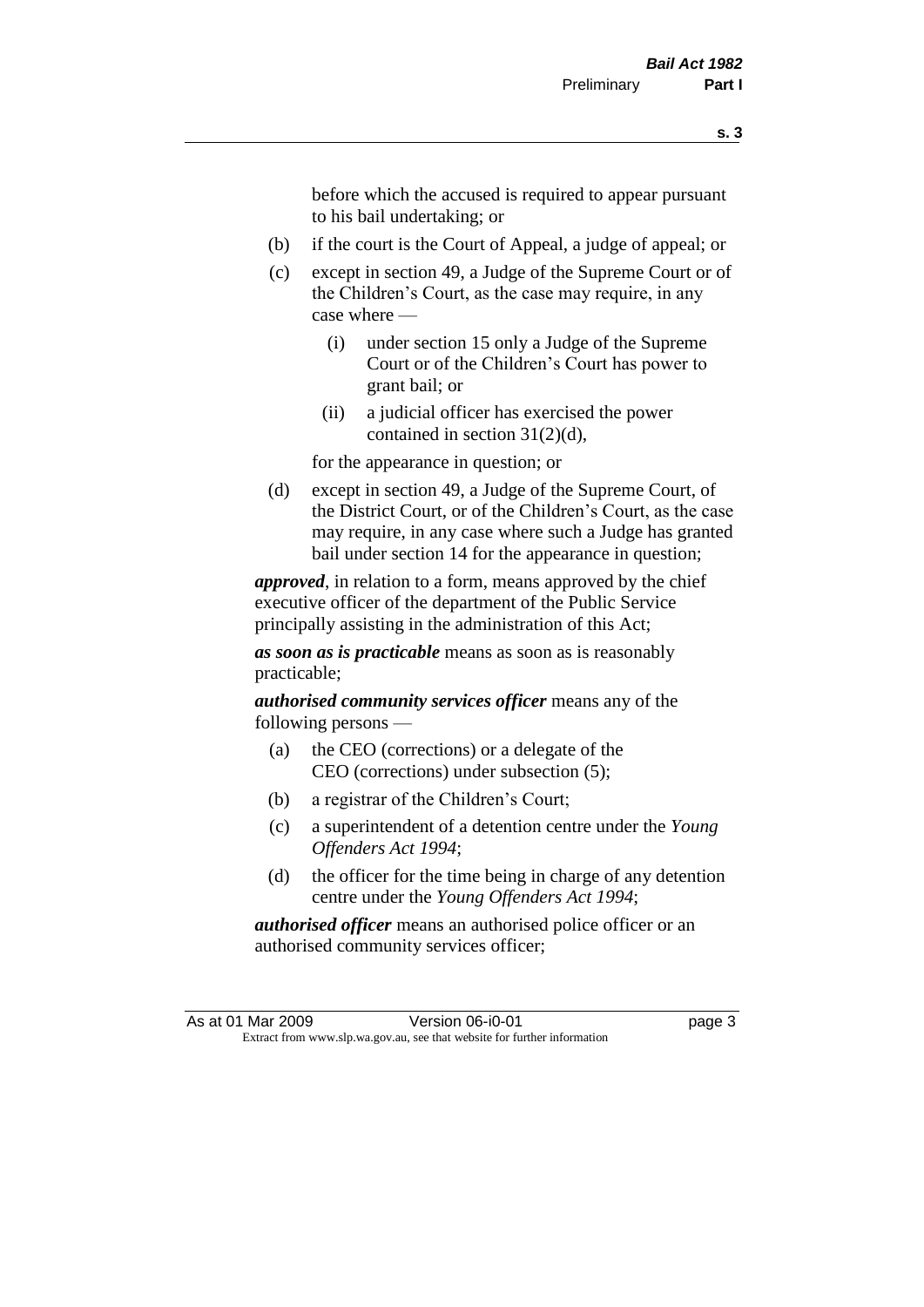*authorised police officer* means a police officer who holds the rank of sergeant, or a higher rank, or is for the time being in charge of a police station or lock-up;

*bail undertaking* means an undertaking described in section 28(2):

*CEO (corrections)* means the chief executive officer of the Public Sector agency principally assisting the Minister administering Part 8 of the *Sentence Administration Act 2003* in its administration;

*Chief Judge* means the Chief Judge of the District Court;

*Chief Justice* means the Chief Justice of Western Australia;

*child* has the same meaning as "young person" has in the *Young Offenders Act 1994*;

*community corrections officer* has the same meaning as in the *Sentence Administration Act 2003*;

*court* means each of the following —

- (a) the Magistrates Court;
- (b) the Children's Court;
- (c) the Coroner's Court of Western Australia;
- (d) the District Court;
- (e) the Supreme Court;
- (f) the Court of Appeal;

*court custody centre* has the meaning given in the *Court Security and Custodial Services Act 1999* section 3;

*Director of Public Prosecutions* means —

- (a) the Director of Public Prosecutions for the State; or
- (b) the officer in charge in the State of the Commonwealth Office of the Director of Public Prosecutions,

as the case requires;

*early release order* means an early release order made under the *Sentence Administration Act 1995* or *Sentence Administration Act 2003*;

page 4 Version 06-i0-01 As at 01 Mar 2009 Extract from www.slp.wa.gov.au, see that website for further information

#### **s. 3**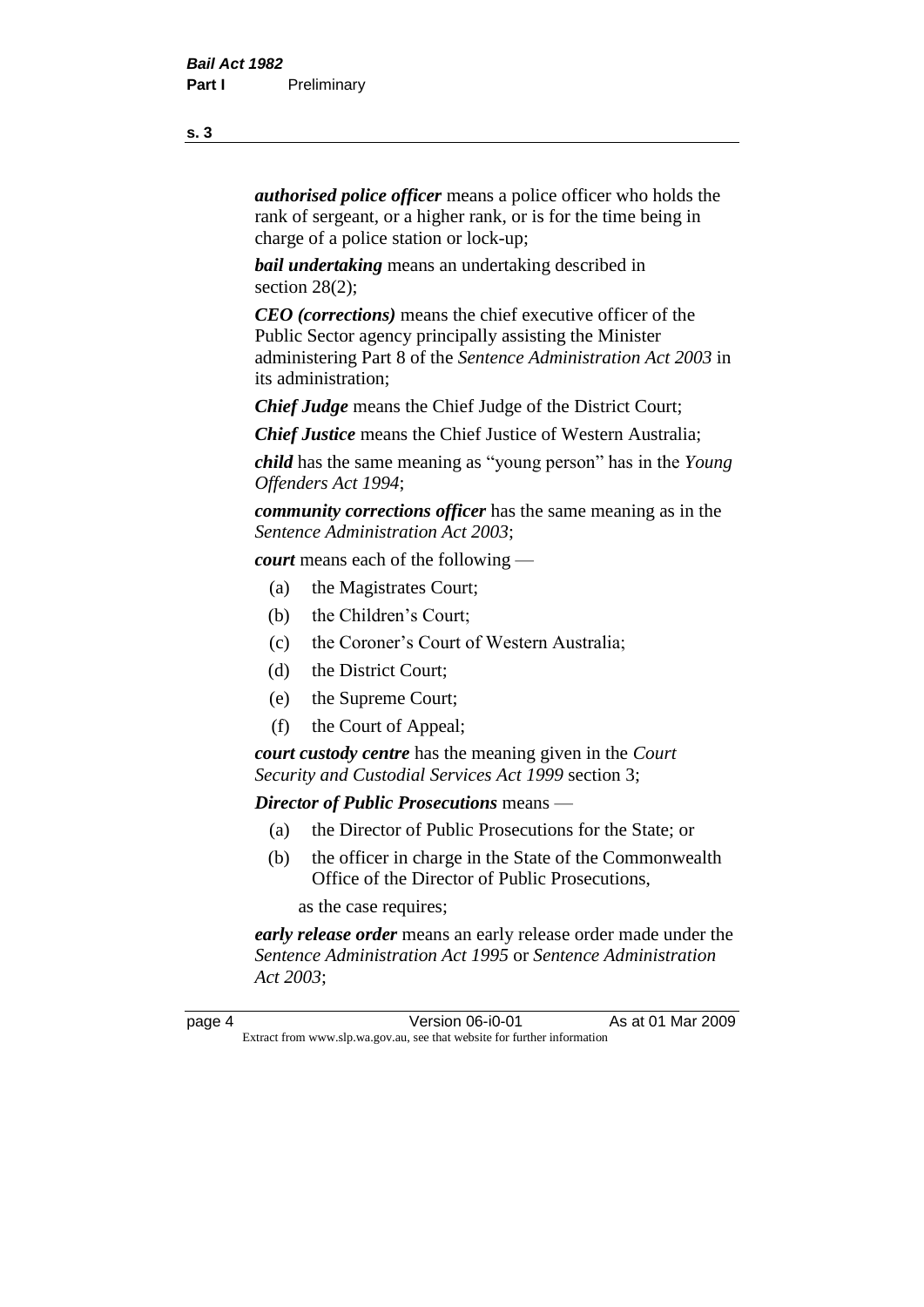*electronic address* means a facsimile number, email address or other electronic address, as the case requires;

*electronic communication* means facsimile transmission, email or other form of electronic communication as defined in the *Electronic Transactions Act 2003* section 5;

*home detention condition* means a home detention condition imposed under clause 3 of Part D of Schedule 1;

*judge of appeal* has the meaning given in the *Supreme Court Act 1935* section 4(1);

*judicial officer* means any person empowered to exercise jurisdiction in a court whether or not he is sitting as a court, and includes a single justice and, where the context so requires, the Court of Appeal exercising jurisdiction under this Act;

*lock-up* includes a place prescribed as a lock-up for the purposes of the *Court Security and Custodial Services Act 1999*;

*offence* means any act, omission or conduct which renders the person doing the act, making the omission or engaging in the conduct liable to any punishment, and includes an alleged offence; but nothing in this definition shall limit the operation of subsection (4);

*police officer* means any member of the Police Force of Western Australia;

*prosecutor* includes —

- (a) in the case of an offence charged in a prosecution notice, the prosecutor;
- (b) in the case of an offence charged in an indictment, the State or the Commonwealth, as the case may be;

*registrar* of a court means —

(a) for a court other than the Coroner's Court of Western Australia, the principal registrar, a registrar or a deputy registrar of the court; or

As at 01 Mar 2009 **Version 06-i0-01 Dage 5** Extract from www.slp.wa.gov.au, see that website for further information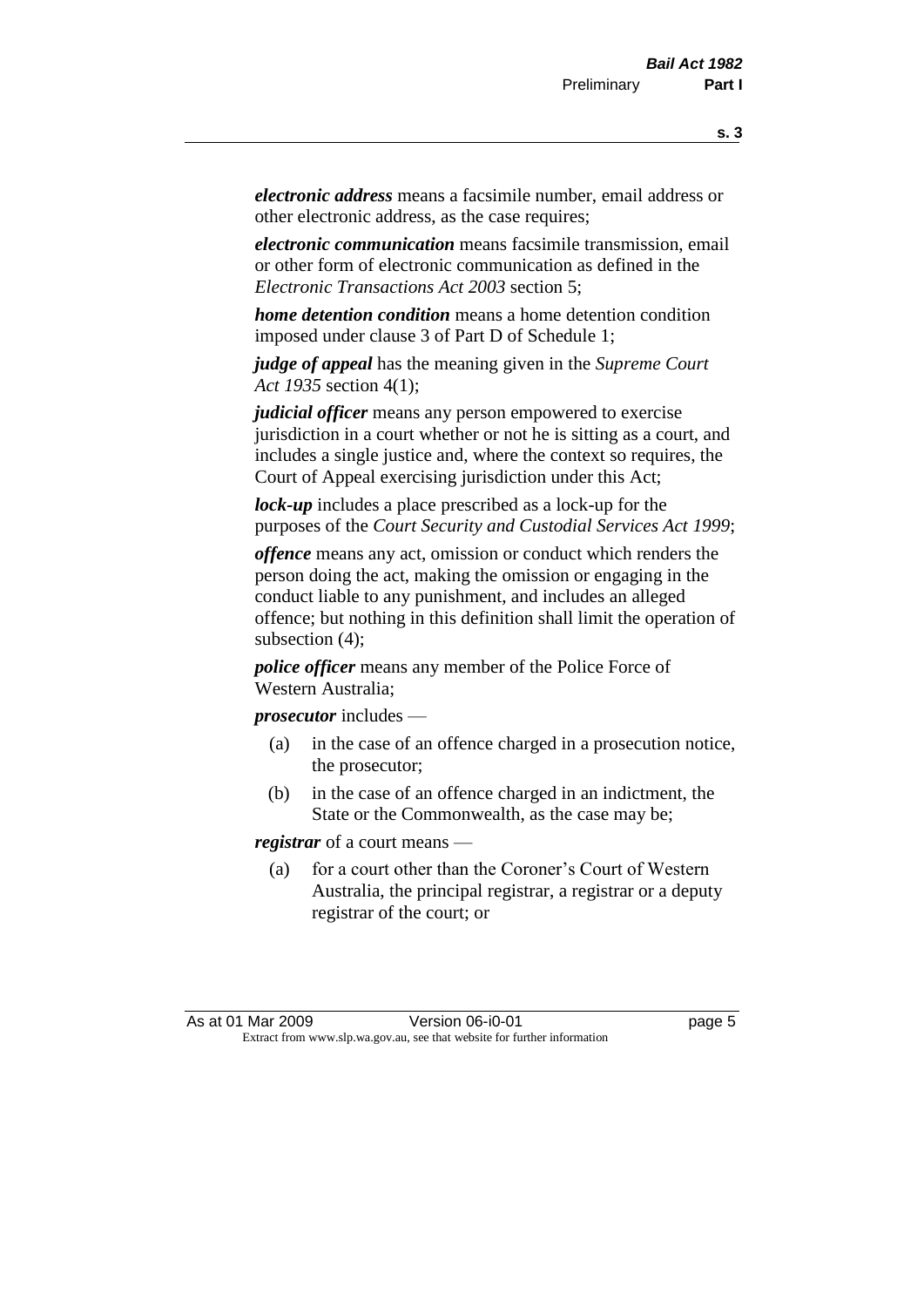- (b) for the Coroner's Court of Western Australia, a coroner's registrar as defined in the *Coroners Act 1996* section 3;
- *serious offence* means
	- (a) an offence against section 51(2a); and
	- (b) an offence described in Schedule 2;

*surety approval officer* means a person who is authorised by section 36 to decide whether an applicant should be approved as a surety;

*surety* and *surety undertaking* have the meanings assigned to them by section 35;

*trial* means all proceedings for an offence between —

- (a) the time when the accused is called upon to plead to the prosecution notice or the indictment; and
- (b) the time when the accused is found not guilty or is sentenced.
- (2) A reference in this Act
	- (a) to a power to grant bail includes a reference to a power to refuse bail;
	- (b) to a grant of bail includes a reference to a grant of bail by the exercise of a power in section 31(2).
- (3) Where in this Act there is a reference to a requirement that an accused appear in court, the reference is to a requirement, unless a contrary intention appears, that the accused —
	- (a) surrender himself into the custody of the court or, in the case of a bail undertaking, of the court specified therein, or of such person as the court may direct, to be dealt with according to law;
	- (b) submit himself to a search of his person and any property then in his possession (which is hereby authorised) and allow to be taken from him, to be dealt

page 6 Version 06-i0-01 As at 01 Mar 2009 Extract from www.slp.wa.gov.au, see that website for further information

**s. 3**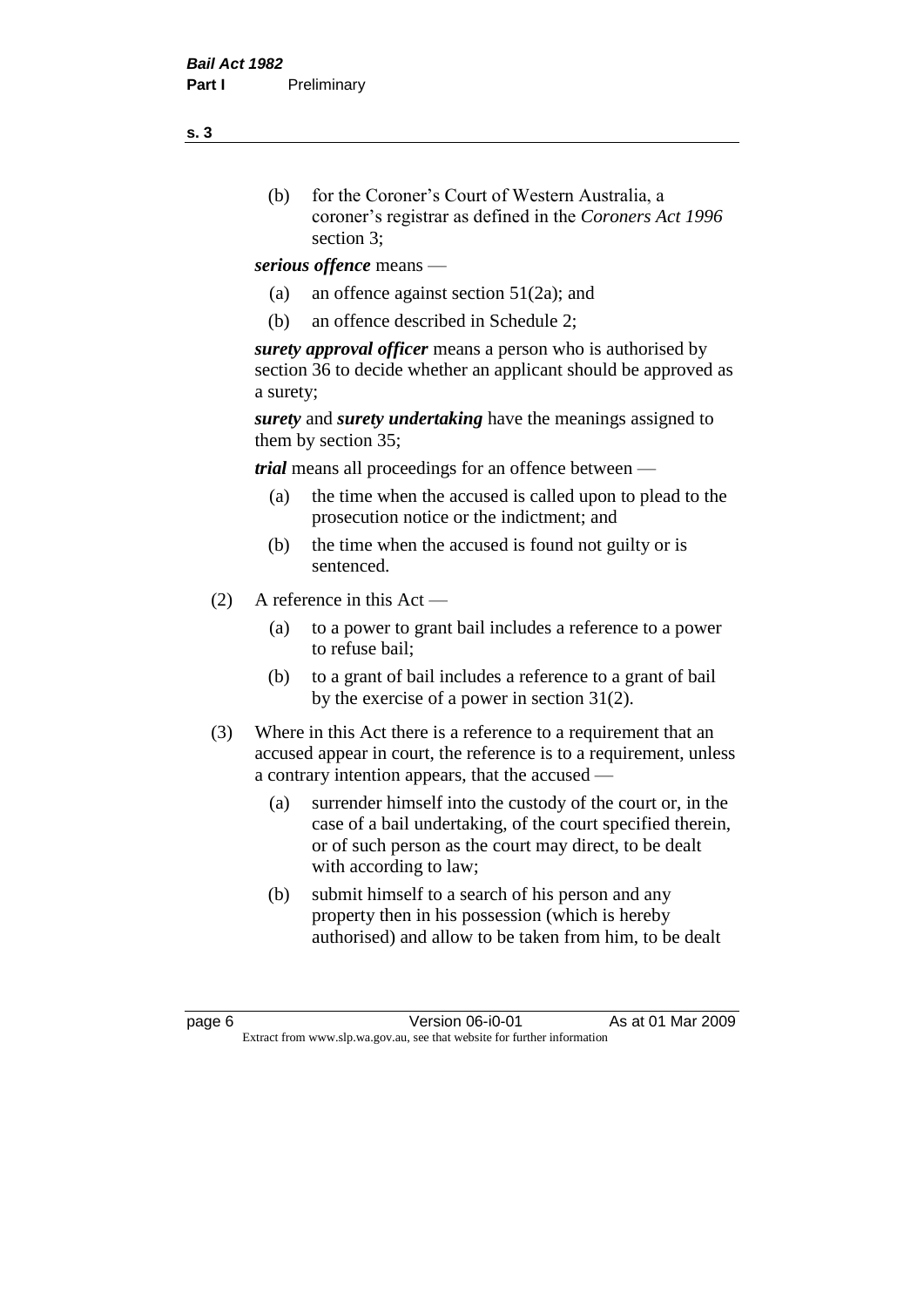with according to the relevant law and procedures, anything so found; and

- (c) remain in custody until authorised to be released therefrom.
- (4) If a person is arrested under a warrant issued
	- (a) under section 50, 79, 84E or 129 of the *Sentencing Act 1995* in connection with a possible breach of a conditional release order, a sentence of suspended imprisonment or conditional suspended imprisonment, or a community order imposed under that Act; or
	- (b) under section 43 of the *Young Offenders Act 1994* in respect of an alleged breach of a youth community based order, an intensive youth supervision order or a conditional release order made under that Act,
	- then
		- (c) the person is to be taken as having been arrested and to be in custody awaiting an appearance in court for the offence for which the sentence was imposed;
		- (d) the first appearance in court after the arrest is to be taken, for the purposes of sections  $5(1)$  and  $8(1)$  and clause 1 of Part A and clause 7 of Part C of Schedule 1, to be the initial appearance for that offence; and
		- (e) the proceedings following the arrest are to be taken to be proceedings for that offence and to be a trial for the purpose of the definition in subsection (1) of "trial".
- (5) The CEO (corrections) may by writing signed by him delegate to any officer of the department of which he is the chief executive officer any function he has under this Act as an authorised community services officer.

As at 01 Mar 2009 Version 06-i0-01 page 7 Extract from www.slp.wa.gov.au, see that website for further information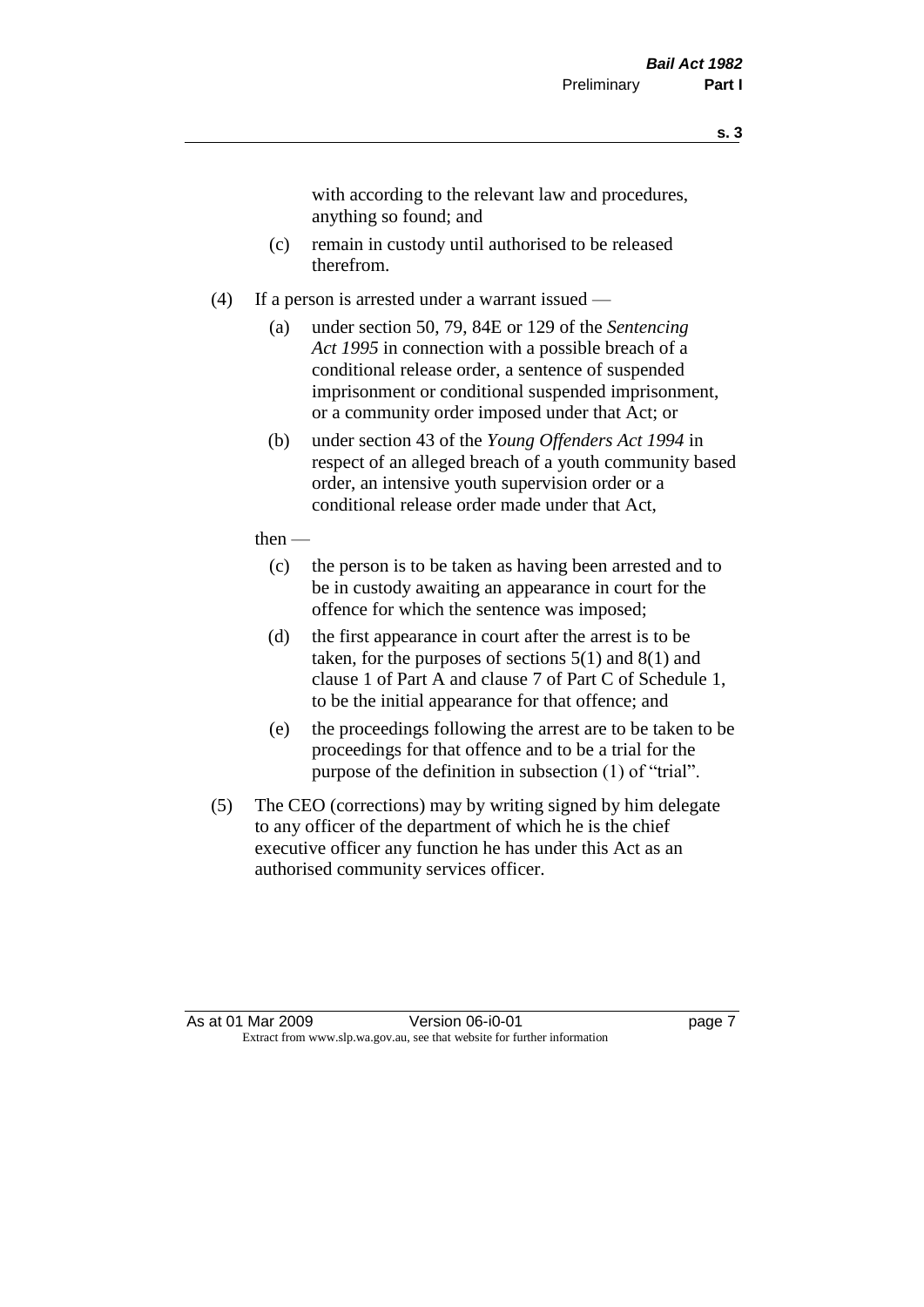#### **s. 3A**

*[Section 3 amended by No. 74 of 1984 s. 3; No. 15 of 1988 s. 4; No. 49 of 1988 s. 78; No. 61 of 1990 s. 4; No. 31 of 1993 s. 6; No. 45 of 1993 s. 4 and 12; No. 78 of 1995 s. 7; No. 57 of 1997 s. 21(1); No. 54 of 1998 s. 4 and 14; No. 47 of 1999 s. 7; No. 50 of 2003 s. 29(3); No. 65 of 2003 s. 121(2); No. 27 of 2004 s. 13(2); No. 34 of 2004 s. 251; No. 45 of 2004 s. 28(4); No. 59 of 2004 s. 141; No. 84 of 2004 s. 11, 82 and 83(2); No. 65 of 2006 s. 51 and 53; No. 6 of 2008 s. 4 and 24(2).]* 

# **3A. Sending notices by electronic communication**

- (1) A reference in this Act, however expressed, to a notice being sent to a person (the *addressee*) by electronic communication is a reference to the notice being sent by electronic communication —
	- (a) to an electronic address provided by the addressee for the purpose of being served with the notice; and
	- (b) in an electronic format that enables it to be printed or otherwise generated by the addressee.
- (2) If a notice is sent in accordance with subsection (1), the notice is to be presumed, unless the contrary is shown, to have been received at the time when, in the ordinary course of events, the electronic communication would have entered the information system, as defined in the *Electronic Transactions Act 2003* section 5, of the addressee.

*[Section 3A inserted by No. 6 of 2008 s. 5.]*

# **4. Application of this Act**

The operation of this Act extends to any appearance in a court for an offence —

(a) except to the extent that in this Act, or in the law creating the offence or applicable thereto, express provision is made excluding or limiting the operation of this Act in respect of that appearance;

page 8 Version 06-i0-01 As at 01 Mar 2009 Extract from www.slp.wa.gov.au, see that website for further information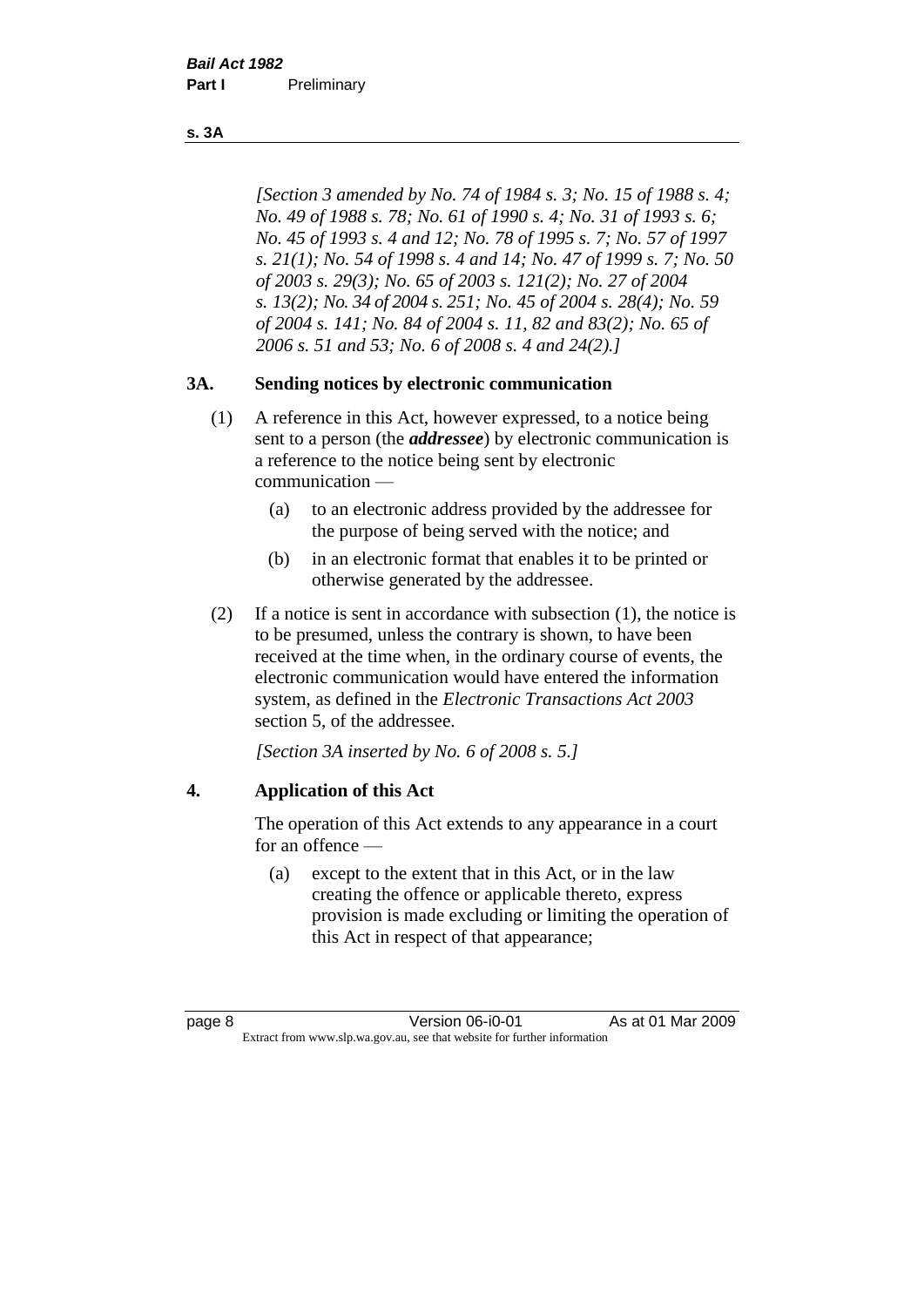- (b) whether or not that law contains a reference to the granting of bail;
- (c) however any reference in that law to the granting of bail may be expressed; and
- (d) as if any reference therein to the taking of a recognizance were to a requirement that, except where bail is dispensed with under this Act, the accused enter into a bail undertaking.

*[Section 4 amended by No. 84 of 2004 s. 82.]*

### **4A. Detention and bail where accused appears in response to summons or court hearing notice**

- $(1)$  Where
	- (a) an accused has appeared in court for an offence pursuant to a summons or court hearing notice issued under the *Criminal Procedure Act 2004*; and
	- (b) a judicial officer adjourns the proceedings,

the accused is not to be detained in custody to further appear before the court for that offence unless the judicial officer so orders.

- (2) If an order is made under subsection (1), the duty described in section 7(1) applies.
- (3) On any appearance in court by the accused a judicial officer to whom section 7(1) applies may revoke an order made under subsection  $(1)$ .

*[Section 4A inserted by No. 6 of 2008 s. 6(1).]*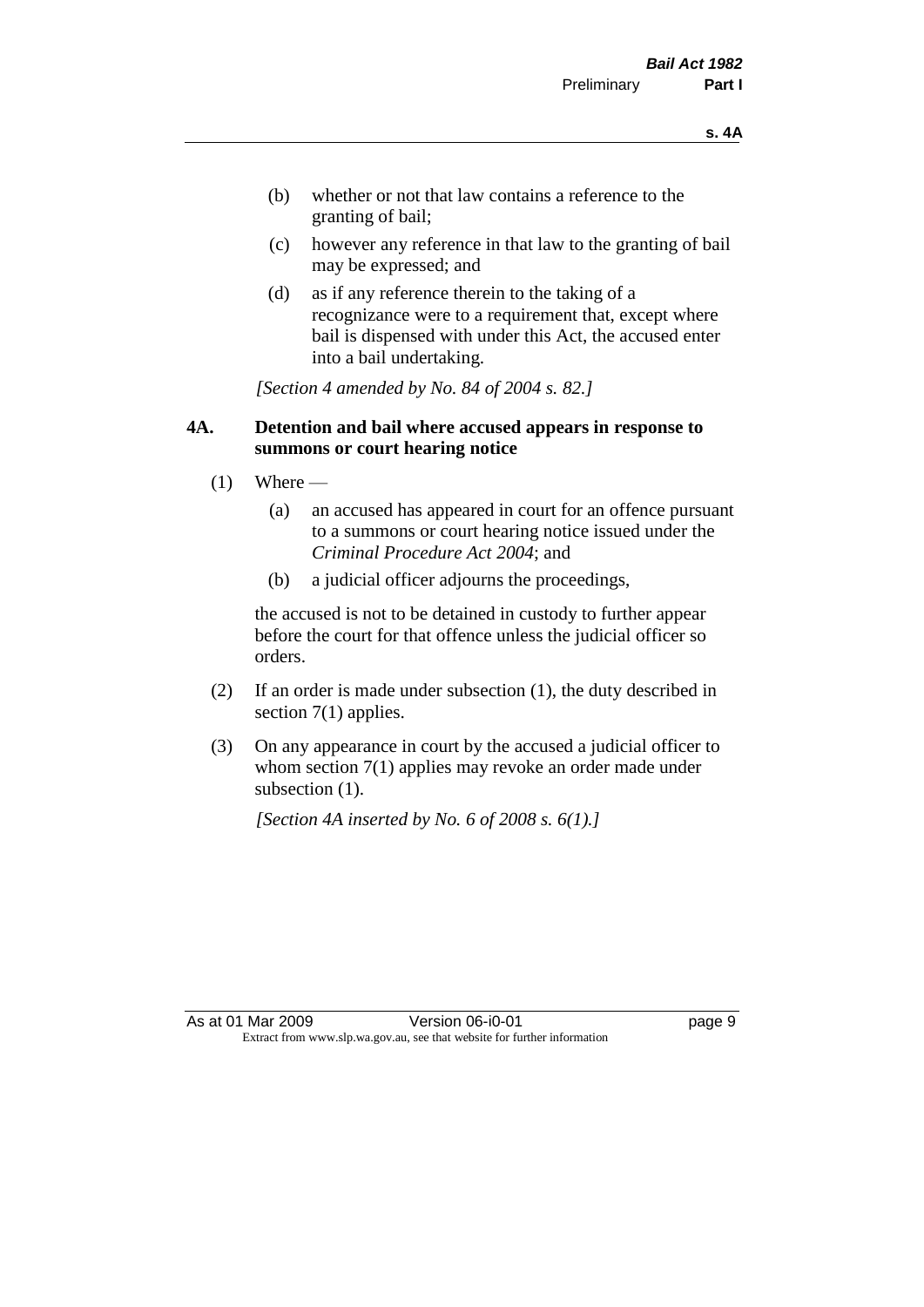# **Part II — Rights of accused in relation to bail**

*[Heading amended by No. 84 of 2004 s. 82.]* 

# **5. Right of accused to have bail considered under this Act**

- (1) An accused who is in custody for an offence awaiting his initial appearance in court therefor is entitled —
	- (a) subject to sections 9, 10, 12 and 16(2), to have his case for bail for that appearance considered under and in accordance with this Act as soon as is practicable;
	- (b) if his case is not so considered, or if he is refused bail or is not released on bail, to be brought before a court as soon as is practicable.
- (2) An accused who is in custody awaiting any appearance in court for an offence, other than an initial appearance, is entitled, subject to sections 7B, 7C, 7E, 9 and 10, to have his case for bail for that appearance considered under and in accordance with this Act.

*[Section 5 amended by No. 74 of 1984 s. 4; No. 84 of 2004 s. 82; No. 6 of 2008 s. 7.]* 

# **6. Duty on arresting officer and others to consider bail**

- (1) This section applies to a police officer or other person (the *arrester*) who —
	- (a) charges a person who is under arrest (the *accused*) with an offence; and
	- (b) does not release the accused unconditionally under section 142 of the *Criminal Investigation Act 2006*,

or who arrests a person under a warrant.

- (2) This section is subject to  $-$ 
	- (a) the exercise of the power conferred by section 9; and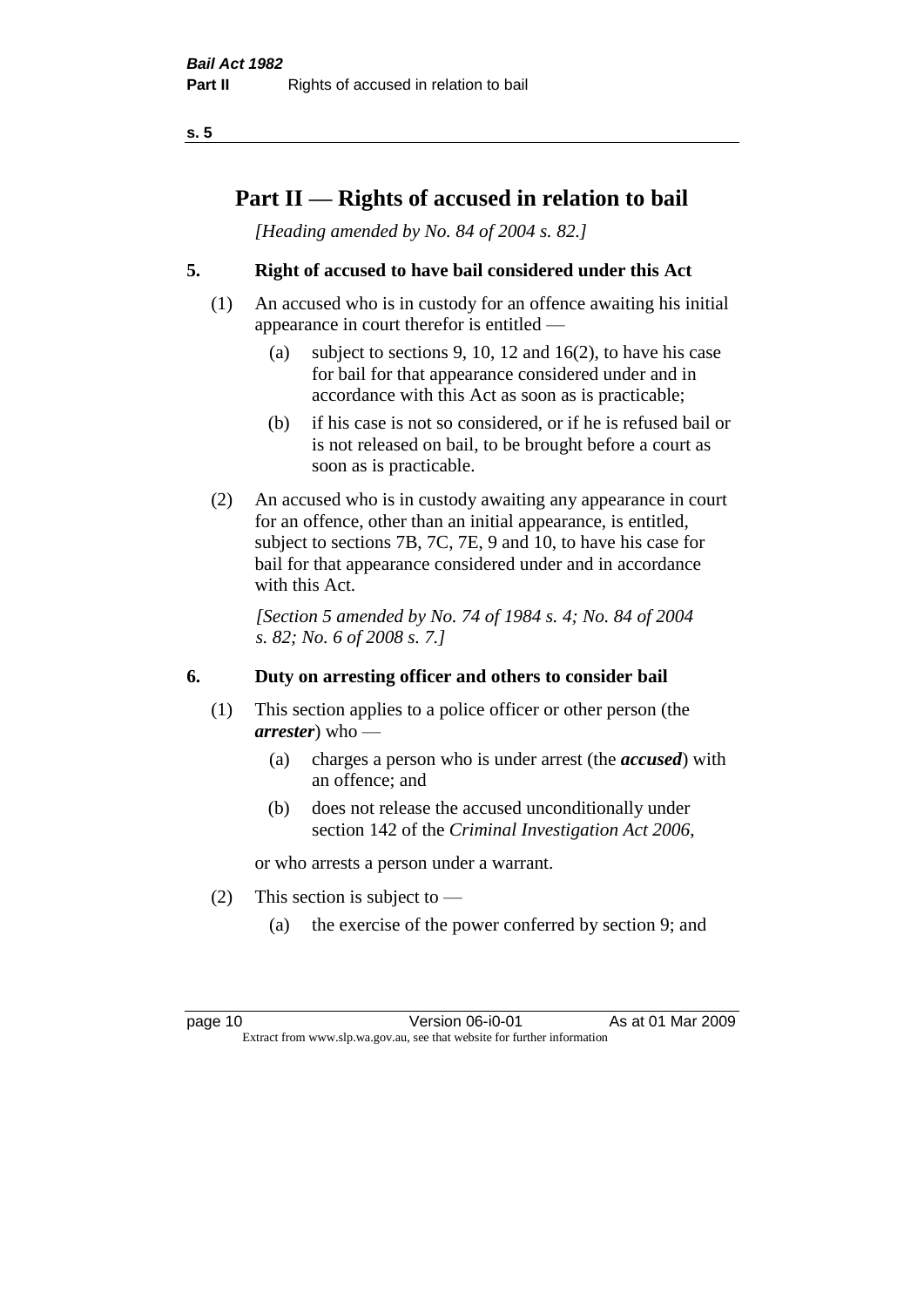- **s. 6**
- (b) sections 10, 12 and 16 and clause 3A of Part C of Schedule 1.
- (3) The duties in this section shall be performed whether or not an application for bail is made by or on behalf of the accused.
- (4) As soon as is practicable after the accused is charged, or arrested under a warrant, as the case may be, the arrester shall either —
	- (a) bring the accused or cause the accused to be brought before a court; or
	- (b) perform the other duties of the arrester under this section.
- (5) If the arrester has power to grant the accused bail, the arrester shall consider the accused's case for bail.
- (6) If the arrester does not have power to grant the accused bail, the arrester shall, unless subsection (8), (9) or (10) applies, bring or cause the accused to be brought before an authorised police officer or a justice or, in the case of a child, any authorised officer or a justice, who shall consider the accused's case for bail as soon as is practicable.
- (7) Even if the arrester has power to grant the accused bail, the arrester may, instead of complying with subsection (5), comply with subsection (6) as if the arrester did not.
- (8) If under section 15 only a judge of the Supreme Court or a judge of the Children's Court has power to grant the accused bail, the arrester shall bring the accused or cause the accused to be brought before a judge of the Supreme Court or a judge of the Children's Court, as the case requires, who shall consider the accused's case for bail as soon as is practicable.
- (9) If under section 16 only a justice has power to grant the accused bail, the arrester shall bring the accused or cause the accused to be brought before a justice, who shall consider the accused's case for bail as soon as is practicable.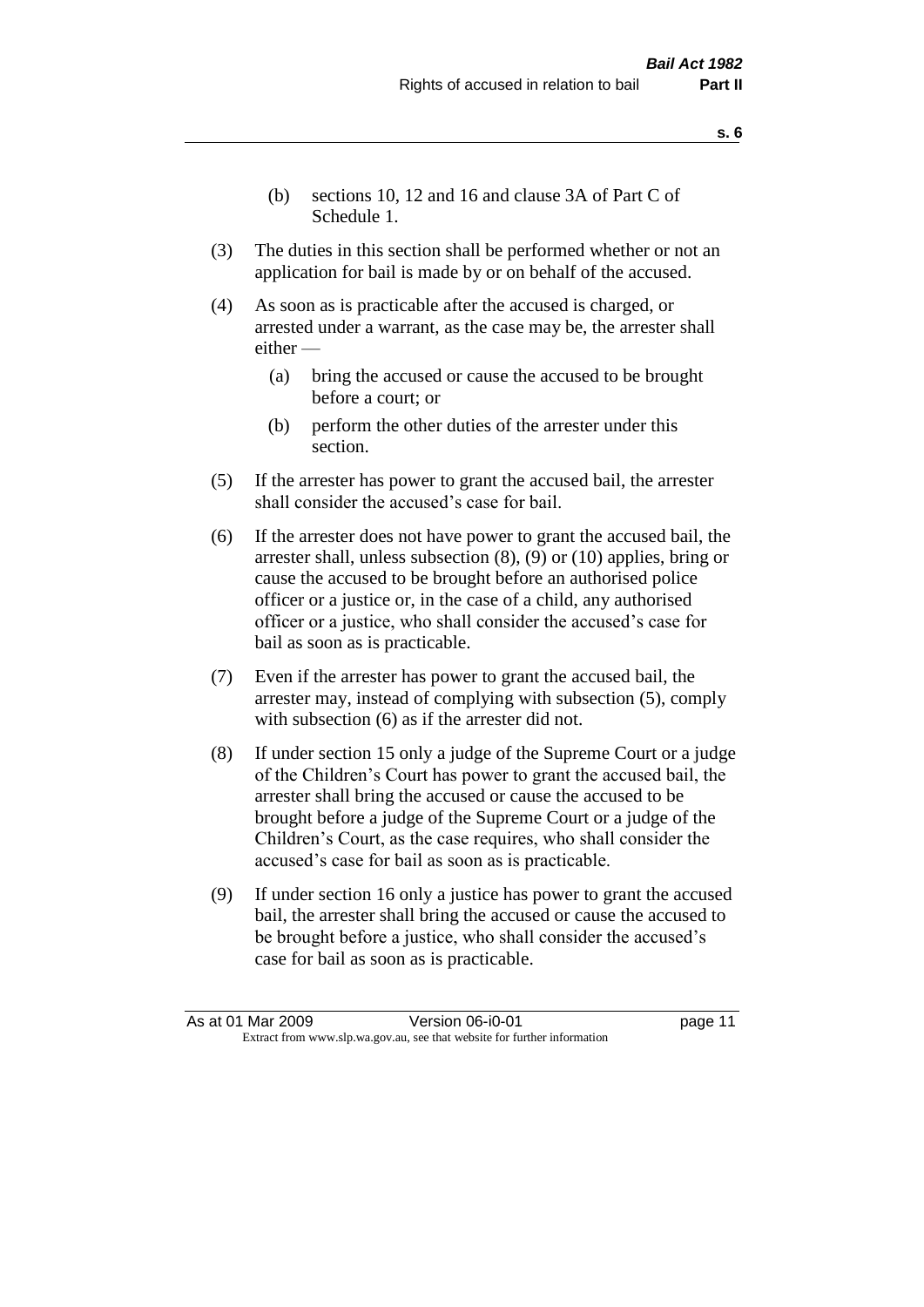#### **s. 6A**

(10) If section 16A applies, the arrester shall bring the accused or cause the accused to be brought before a court or judge referred to in section 16A(1), who shall consider the accused's case for bail as soon as is practicable.

*[Section 6 inserted by No. 59 of 2006 s. 4(1).]* 

# **6A. Whether custody justified to be considered in certain cases**

(1) In this section —

*accused* means an accused who is under arrest, other than pursuant to a warrant;

*released* means released from custody without being required to enter into, or without having entered into, a bail undertaking;

*serious offence* means an indictable offence the penalty specified by a written law for which is or includes imprisonment for 5 years or more or life;

*summary court* means the Magistrates Court or the Children's Court.

- (2) An authorised officer or justice who is considering an accused's case for bail for an initial appearance in a summary court on a charge of an indictable offence that is not a serious offence may order that the accused be served with a summons under the *Criminal Procedure Act 2004*, and released, in respect of the charge unless satisfied —
	- (a) that there are reasonable grounds to suspect the accused would not obey the summons if served with it; or
	- (b) that not releasing the accused is justified under subsection (4) or for any other reason.
- (3) An authorised officer or justice who is considering an accused's case for bail for an initial appearance in a summary court on a charge of a simple offence must order that the accused be served with a court hearing notice under the *Criminal Procedure Act 2004*, and released, in respect of the charge unless satisfied —

page 12 Version 06-i0-01 As at 01 Mar 2009 Extract from www.slp.wa.gov.au, see that website for further information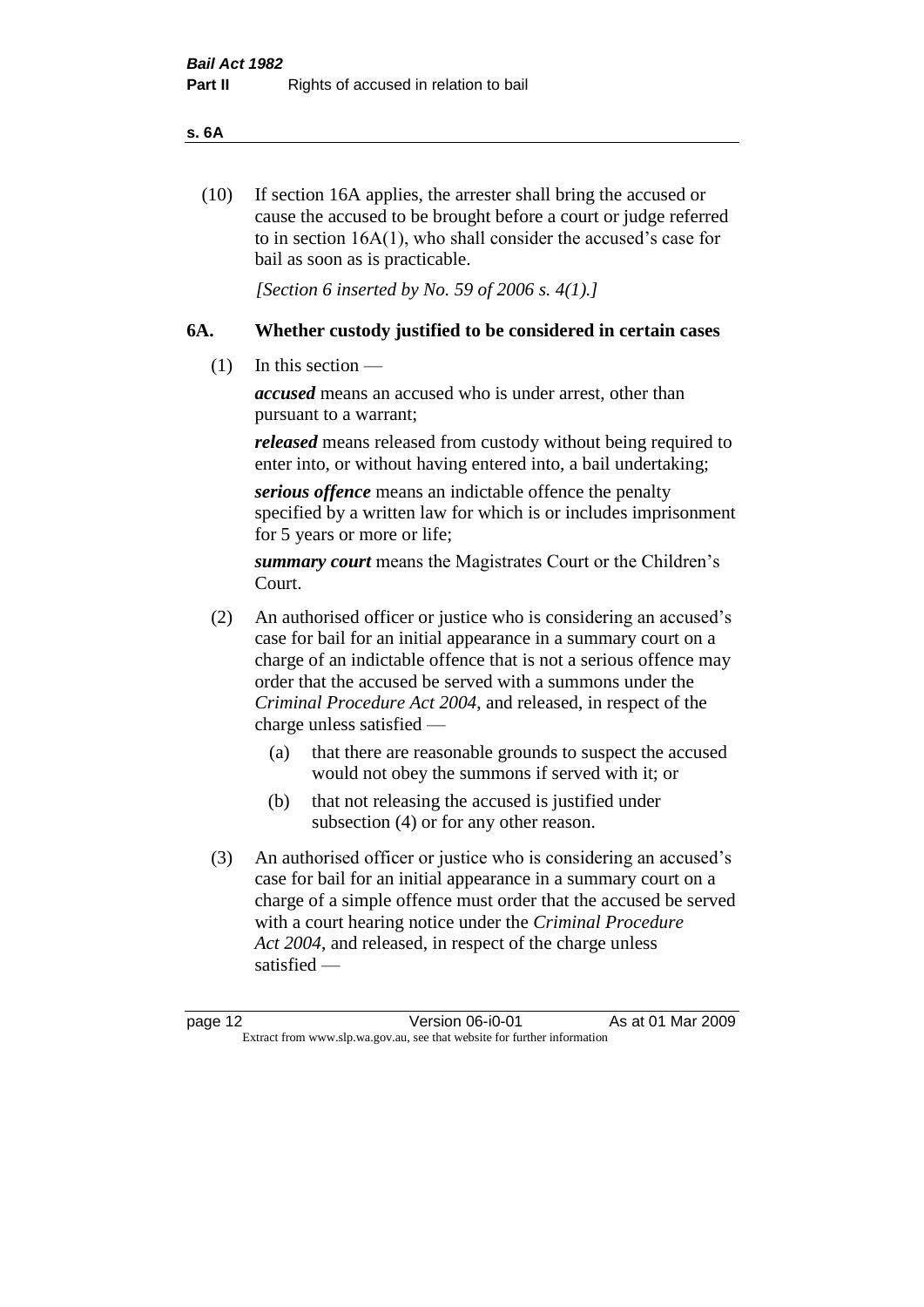- (a) that the presence of the accused when the charge is dealt with is likely to be necessary for any reason or for sentencing purposes; or
- (b) that not releasing the accused is justified under subsection (4) or for any other reason.
- (4) Not releasing an accused is justified if there are reasonable grounds to suspect that if the accused were released —
	- (a) the accused
		- (i) would commit an offence;
		- (ii) would continue or repeat an offence with which he or she is charged;
		- (iii) would endanger another person's safety or property; or
		- (iv) would interfere with witnesses or otherwise obstruct the course of justice, whether in relation to the accused or any other person;
		- or
	- (b) the accused's safety would be endangered.
- (5) This section does not affect the operation of section 28 or 30 of the *Criminal Procedure Act 2004*.

*[Section 6A inserted by No. 59 of 2006 s. 5.]* 

### **7. Duty imposed on judicial officers in respect of unconvicted accused**

(1) Upon and following an accused's initial appearance in court for an offence every judicial officer who may thereafter order his detention or continued detention in custody before conviction for the offence is under a duty, unless section 7B, 7C or 7E applies, to consider the accused's case for bail, whether or not an application for bail is made by the accused or on his behalf.

*[(2)-(4) repealed]*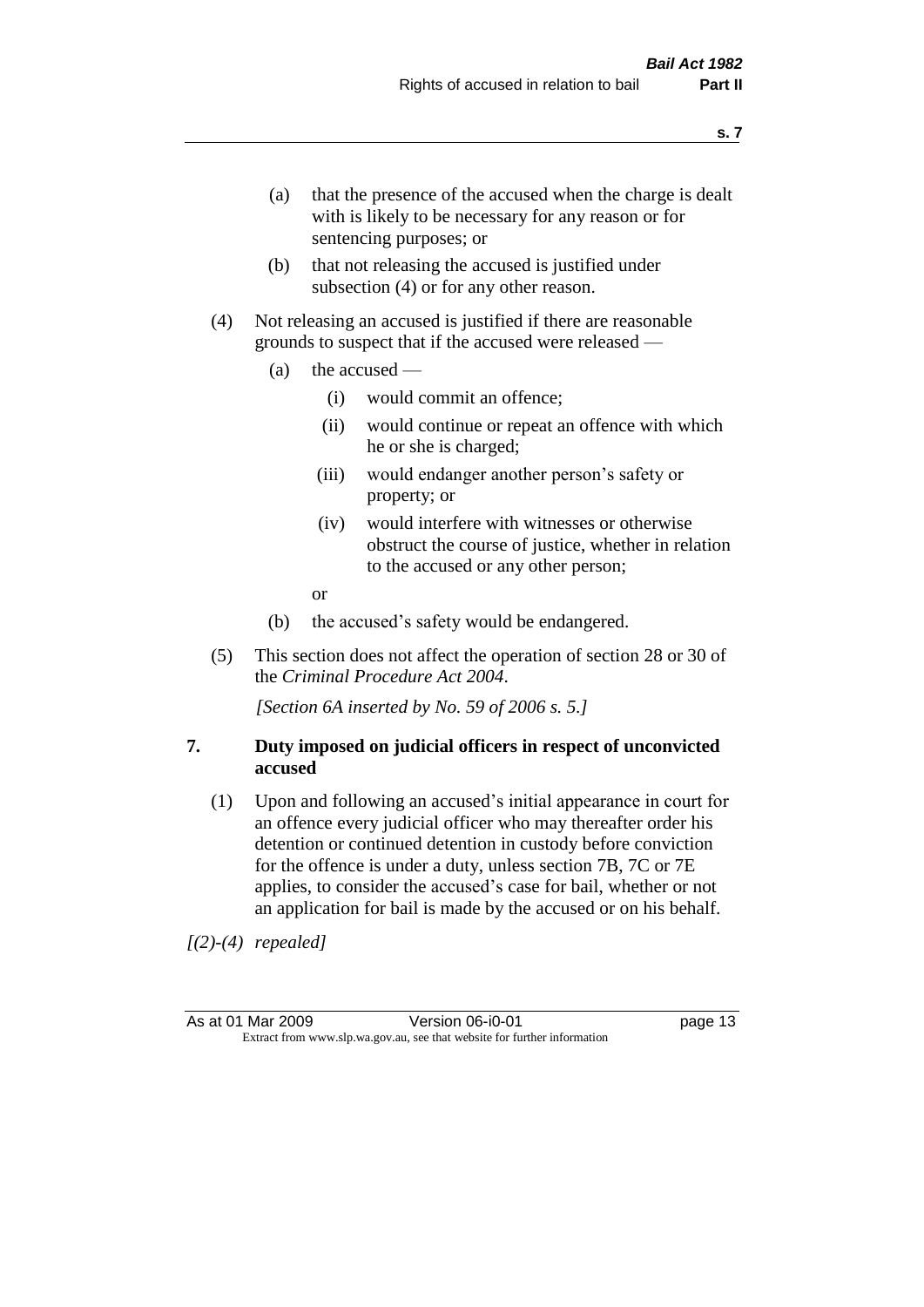#### **s. 7A**

(5) The operation of this section is subject to the exercise of the powers conferred by sections 7A and 9 and to the provisions of sections 10, 12 and 16(2) and clause 3A of Part C of Schedule 1.

*[Section 7 amended by No. 74 of 1984 s. 5; No. 49 of 1988 s. 80; No. 45 of 1993 s. 6; No. 84 of 2004 s. 82; No. 59 of 2006 s. 4(2); No. 6 of 2008 s. 8.]* 

### **7A. Bail may be dispensed with by court**

- (1) A judicial officer referred to in section 7(1) may, instead of discharging the duty imposed by that subsection, dispense with the requirement for bail for an appearance in court for an offence by an accused if the judicial officer —
	- (a) has jurisdiction to do so under section 13A(1); and
	- (b) may properly do so under section 13A(2).
- (2) Where the requirement for bail is dispensed with under this section, the accused has a right to be at liberty until the accused is required to appear before a court for the offence, but subject  $\mathrm{to}$  —
	- (a) section 59A; and
	- (b) any requirement that the accused be in custody for some other offence or reason.

*[Section 7A inserted by No. 6 of 2008 s. 9(1).]*

#### **7B. Special provision for adult accused in murder cases**

#### $(1)$  In this section —

*Judge* means a Judge of the Supreme Court.

- (2) This section applies where
	- (a) an accused is in custody for an offence of murder so that under section 15 only a Judge has power to grant bail; and
	- (b) the accused is not a child.

page 14 Version 06-i0-01 As at 01 Mar 2009 Extract from www.slp.wa.gov.au, see that website for further information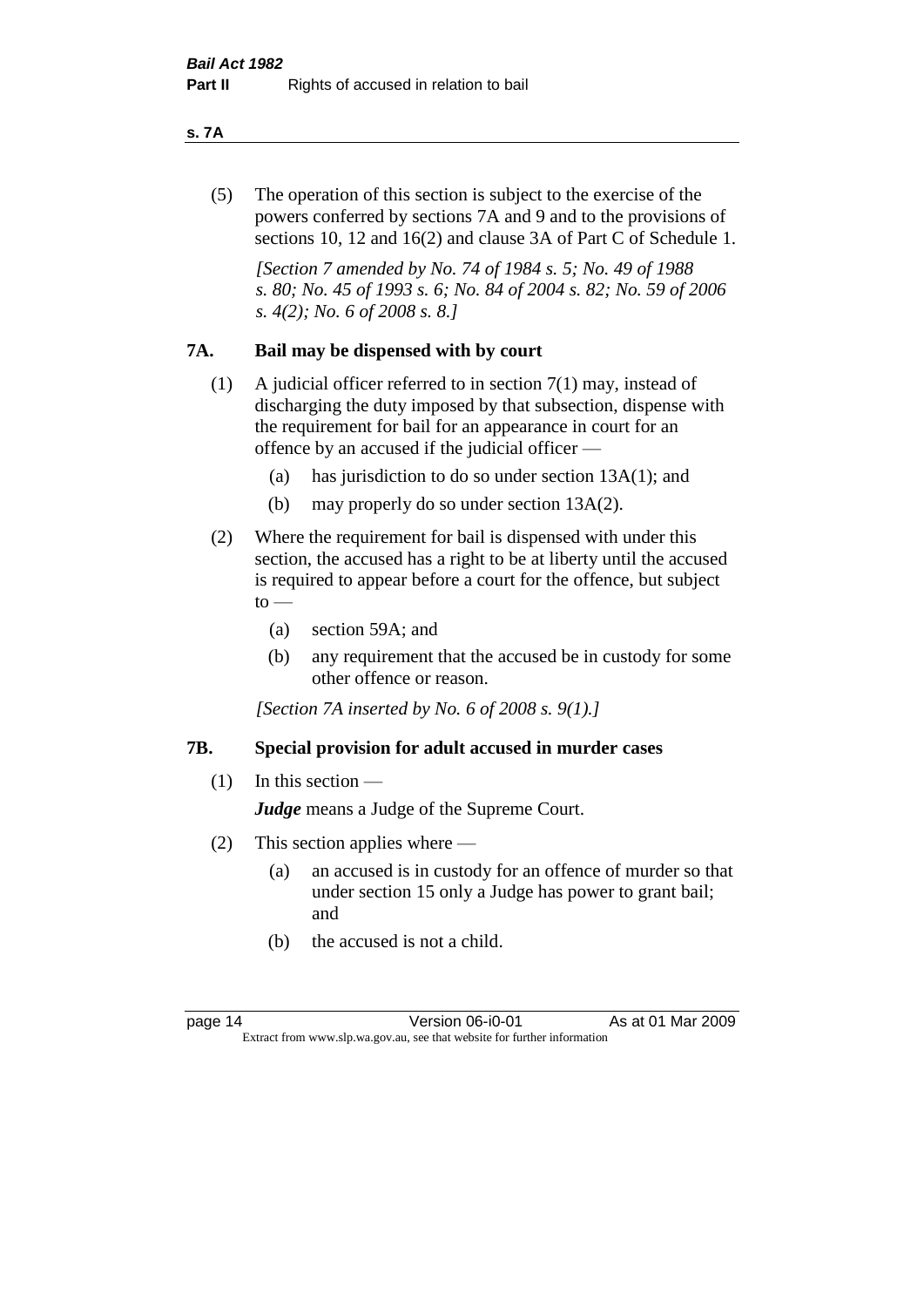- (3) Where this section applies the accused, or a person on the accused's behalf, may make an application to a Judge for bail at any time before conviction for the offence.
- (4) Upon an accused's initial appearance in court for an offence of murder, the judicial officer who may order the accused's detention in custody is under a duty to inform the accused of the right conferred by subsection (3).
- $(5)$  Where
	- (a) an accused's case for bail has been considered by a Judge on an application under subsection (3); and
	- (b) bail has been refused,

the accused's case for bail shall not be considered on any subsequent occasion in the same case when the accused's continued detention may be ordered unless subsection (6) applies.

- (6) The accused's case for bail shall again be considered by a Judge if the accused, or a person on the accused's behalf, applies to a Judge and satisfies the Judge that —
	- (a) new facts have been discovered, new circumstances have arisen or the circumstances have changed since bail was refused; or
	- (b) the accused failed to adequately present the accused's case for bail on the previous occasion.
- $(7)$  Where
	- (a) an accused's case for bail has been considered by a Judge on an application under subsection (3); and
	- (b) bail has been granted,

on any subsequent appearance in the same case a judicial officer may order, notwithstanding section 15, that bail is to continue on the same terms and conditions.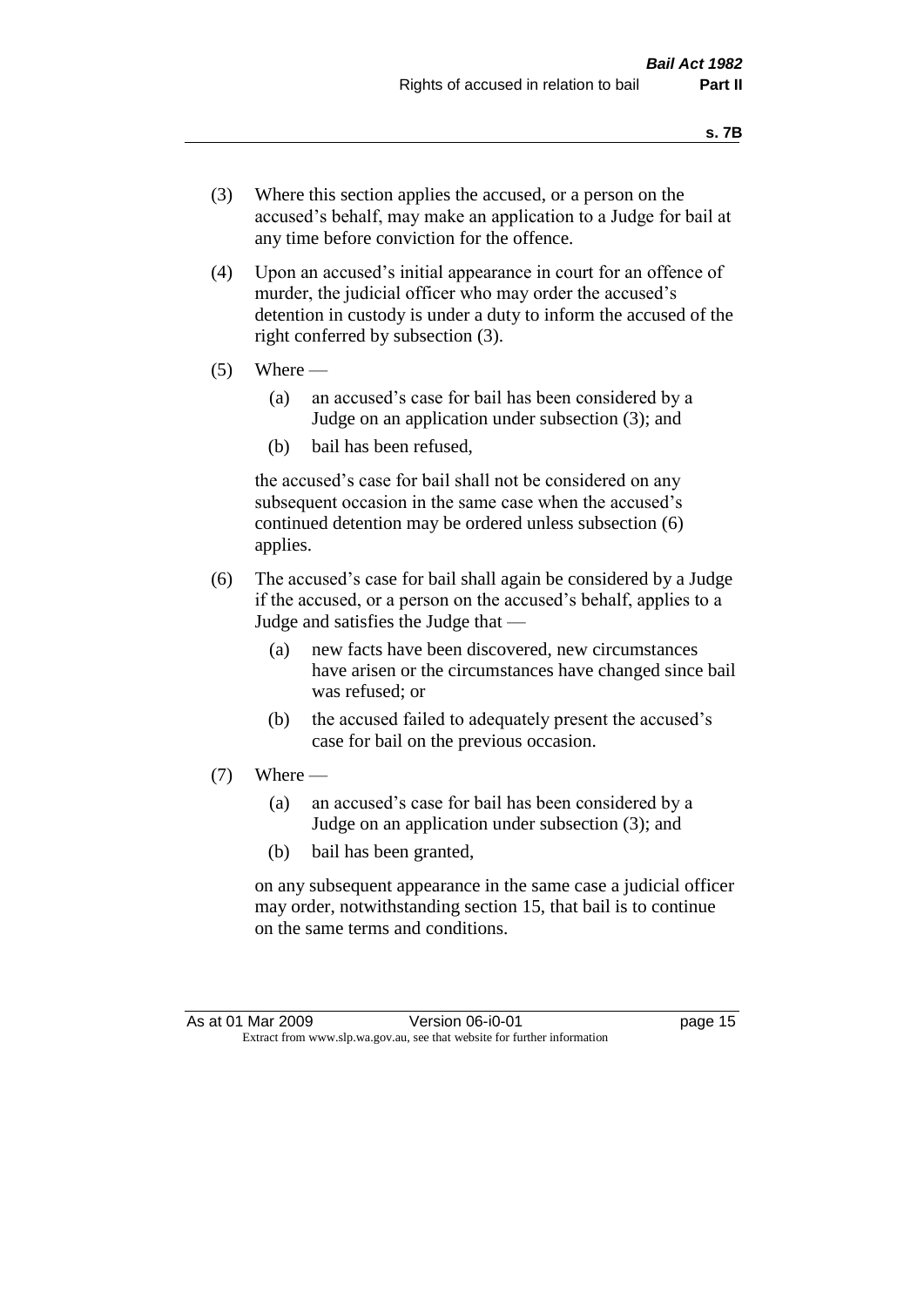#### **s. 7C**

(8) The accused is to be taken before a Judge for the purposes of an application under this section only if the Judge so orders.

*[Section 7B inserted by No. 6 of 2008 s. 9(1); amended by No. 29 of 2008 s. 24(2) and (3).]*

### **7C. Special provision for child accused in murder cases**

- (1) This section applies where a child accused is in custody for an offence of murder so that under section 15 only a Judge of the Children's Court has power to grant bail.
- (2) Where this section applies, the judicial officer referred to in section 7(1) other than a Judge of the Children's Court, shall, whether or not an application for bail is made by the accused or on the accused's behalf, cause the accused to be taken as soon as is practicable before a Judge of the Children's Court for the purpose of having the accused's case for bail considered by the Judge.
- (3) Notwithstanding subsection (2), where
	- (a) the duty described in that subsection has been discharged once in relation to a child accused's case for bail; and
	- (b) bail has on that occasion been refused by a Judge of the Children's Court,

the accused's case for bail need not be considered on any subsequent occasion in the same case when the accused's continued detention may be ordered unless subsection (4) applies.

- (4) On a subsequent occasion the accused may apply to the judicial officer who may order the accused's continued detention for a reconsideration of the accused's case for bail on the ground  $that -$ 
	- (a) new facts have been discovered, new circumstances have arisen or the circumstances have changed since bail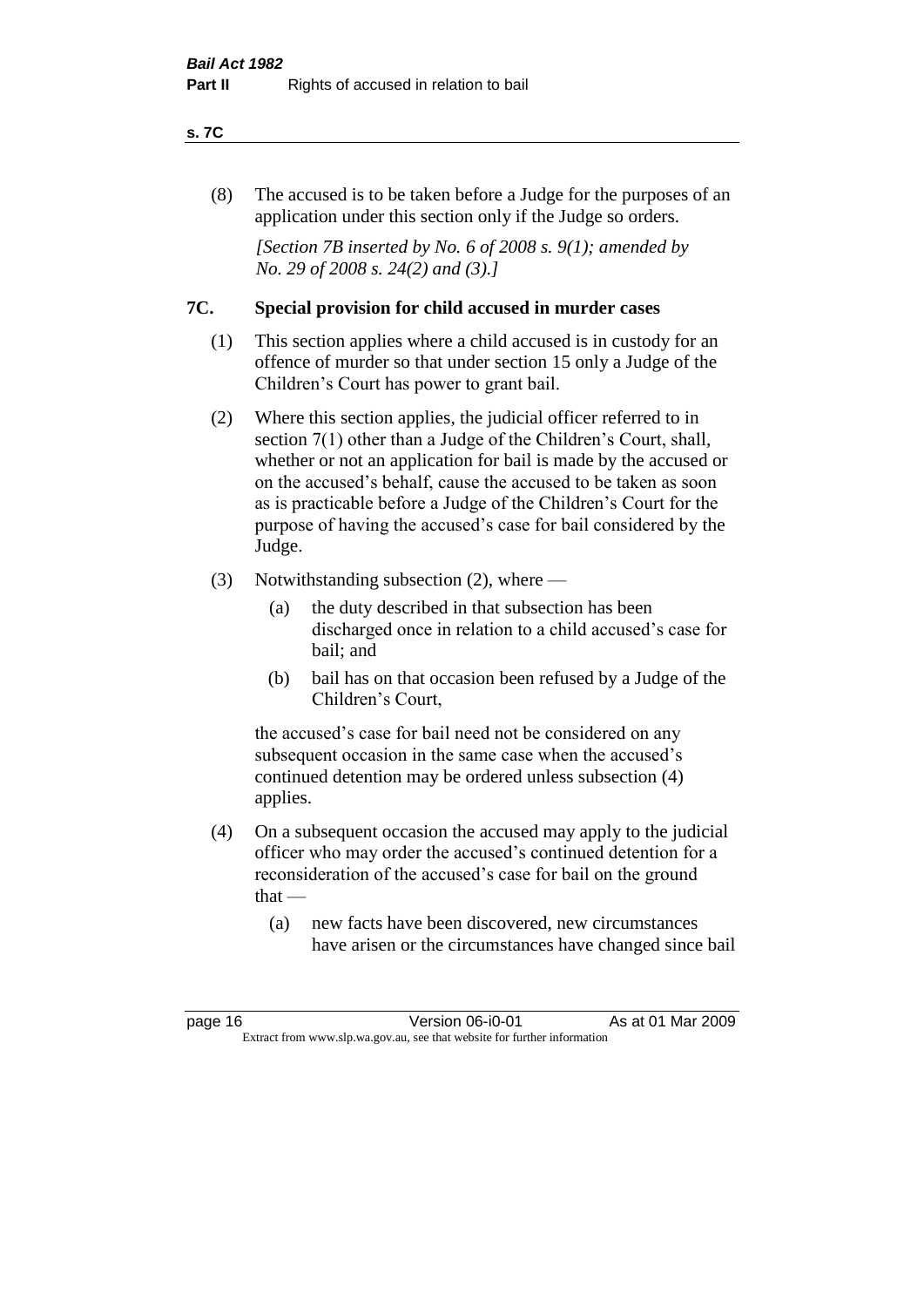was refused on the occasion mentioned in subsection (3); or

- (b) the accused failed to adequately present the accused's case for bail on that occasion.
- (5) If the judicial officer is satisfied as to one or more of those grounds the judicial officer shall cause the accused to be taken as soon as is practicable before a Judge of the Children's Court for the purpose of having the accused's case for bail considered by the Judge.

*[Section 7C inserted by No. 6 of 2008 s. 9(1); amended by No. 29 of 2008 s. 24(4).]*

### **7D. Previous decision may be adopted**

- (1) Notwithstanding section 7(1), after
	- (a) the duty described in that subsection has been discharged once in relation to an accused's case for bail; or
	- (b) a Judge of the Children's Court has considered the case under section 15,

it is sufficient on any subsequent consideration of bail in the same case for a judicial officer, including a Judge of the Children's Court acting under section 15, to make inquiry of the accused in terms of subsection (2).

- (2) The inquiry to be so made is  $-$ 
	- (a) whether any new fact has been discovered or new circumstance has arisen, or whether the circumstances have changed, since bail was previously granted or refused; and
	- (b) whether the accused considers that the accused failed to adequately present the accused's case for bail on a previous occasion.
- (3) Unless the judicial officer is satisfied that there is any reason of the kind mentioned in subsection (2) for not doing so, the

| As at 01 Mar 2009 | Version 06-i0-01                                                         | page 17 |
|-------------------|--------------------------------------------------------------------------|---------|
|                   | Extract from www.slp.wa.gov.au, see that website for further information |         |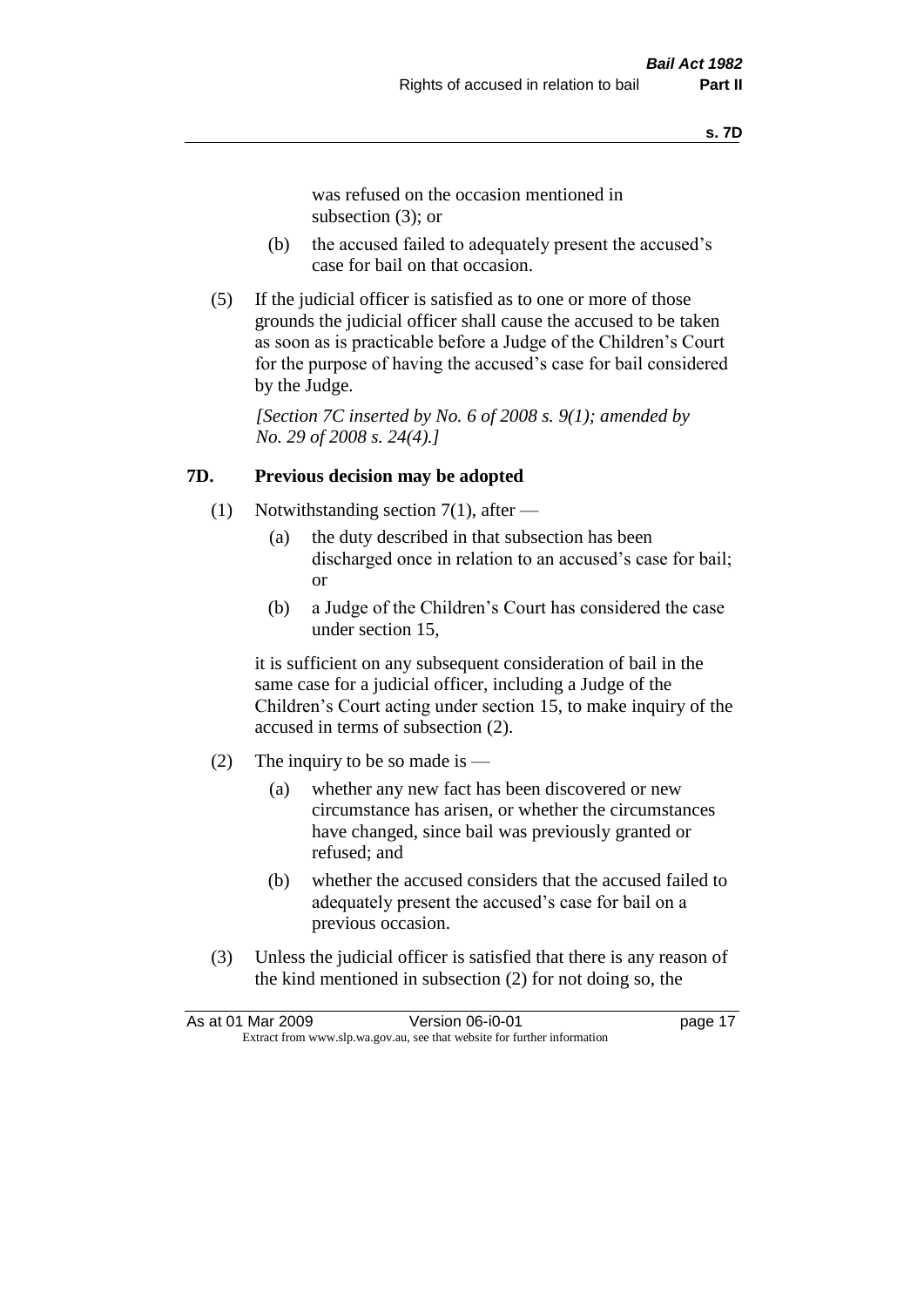#### **s. 7E**

judicial officer may adopt the decision previously made in the case, but with power to make such variations of the terms and conditions of bail as the judicial officer thinks fit.

*[Section 7D inserted by No. 6 of 2008 s. 9(1).]*

# **7E. Bail during trial**

- $(1)$  Where
	- (a) an accused has been refused bail for the accused's appearance for trial for an offence; and
	- (b) the trial extends beyond one day,

a judicial officer referred to in section 7(1) need not comply with that subsection unless the accused, or a person on the accused's behalf, applies for bail.

(2) In subsection  $(1)$  —

**"***trial***"** means that part of proceedings for an offence when evidence is being received by the court in respect of the offence and also extends to any time when —

- (a) legal argument is being heard; or
- (b) a judicial officer or a jury is deliberating.

*[Section 7E inserted by No. 6 of 2008 s. 9(1).]*

# **7F. Bail for appeal from courts of summary jurisdiction**

- (1) If a person is in custody and an appeal has been commenced under the *Criminal Appeals Act 2004* Part 2 in connection with the decision by virtue of which the person is in custody, the person may apply for bail —
	- (a) if the appeal is to be heard and determined by the Court of Appeal or if an application has been made to the Court of Appeal for leave to appeal to the Court of Appeal — to a judge of appeal; or
	- (b) in any other case to a Judge of the Supreme Court.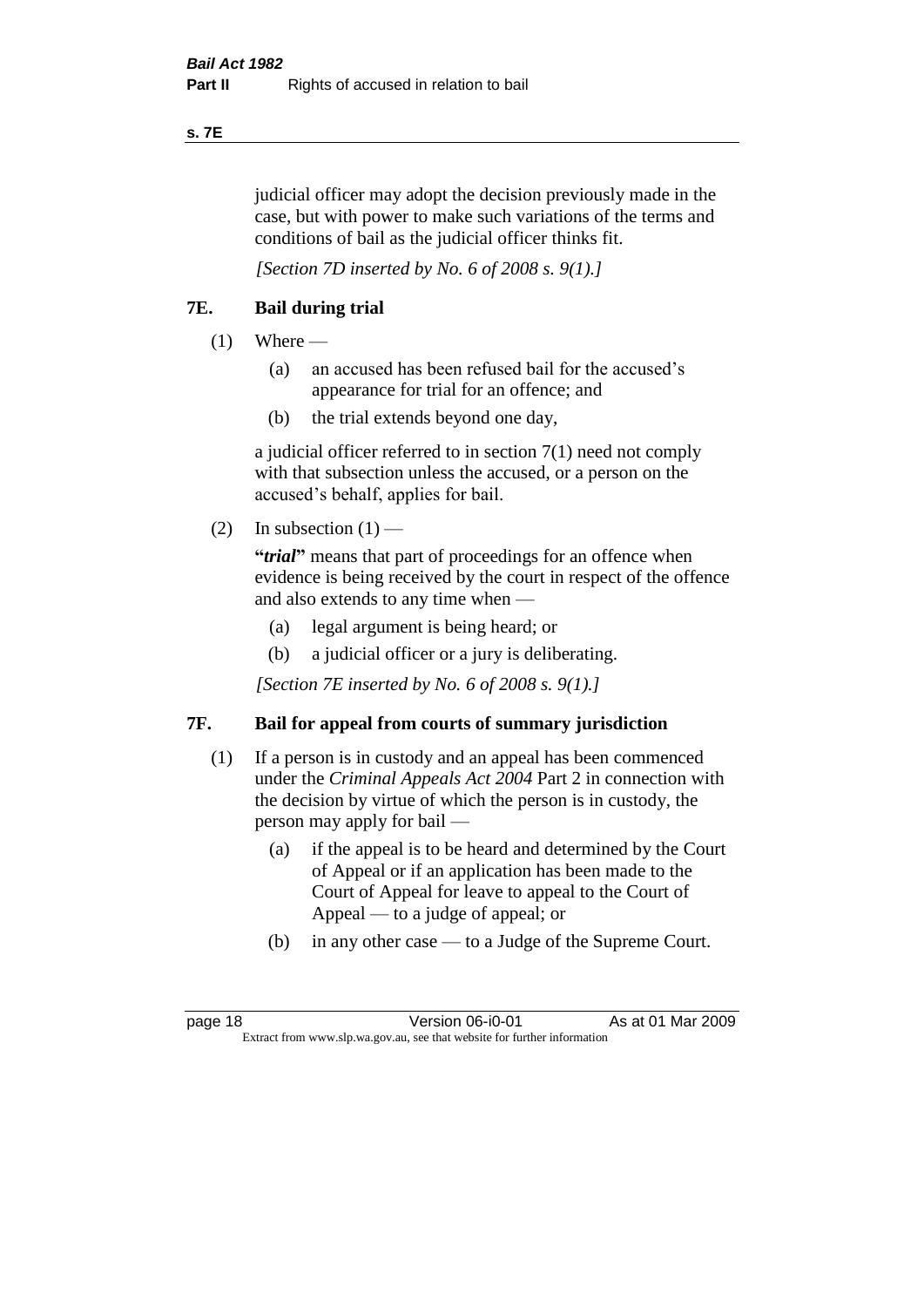- (2) Bail shall not be granted to an applicant for bail under subsection (1) unless —
	- (a) the applicant has given notice of the application for bail  $to -$ 
		- (i) the Director of Public Prosecutions; or
		- (ii) the State Solicitor,
		- as the case may require; and
	- (b) that official has been given an opportunity to be heard on the application.

*[Section 7F inserted by No. 6 of 2008 s. 9(1).]*

#### **8. Accused to be given information and approved forms**

- (1) Subject to subsection (4), a judicial officer or authorised officer who is called upon to consider an accused's case for bail, on the first occasion when it arises in relation to an offence or group of offences for which an accused is required to appear, shall ensure that the accused is, or has been, given —
	- (a) such information in writing as to the effect of this Act as is prescribed for the purposes of this paragraph;
	- (b) an approved form for completion, designed to disclose to the judicial officer or authorised officer all information relevant to the decision; and
	- (c) where the accused is unable or insufficiently able, to read, speak or write English, such assistance as he may reasonably require in order to have communicated to him the information mentioned in paragraph (a) and complete the form referred to in paragraph (b).
- (2) After an accused case for bail has been considered once, a judicial officer or authorised officer on any subsequent consideration of bail in the same case shall —
	- (a) comply with subsection  $(1)(a)$ ; and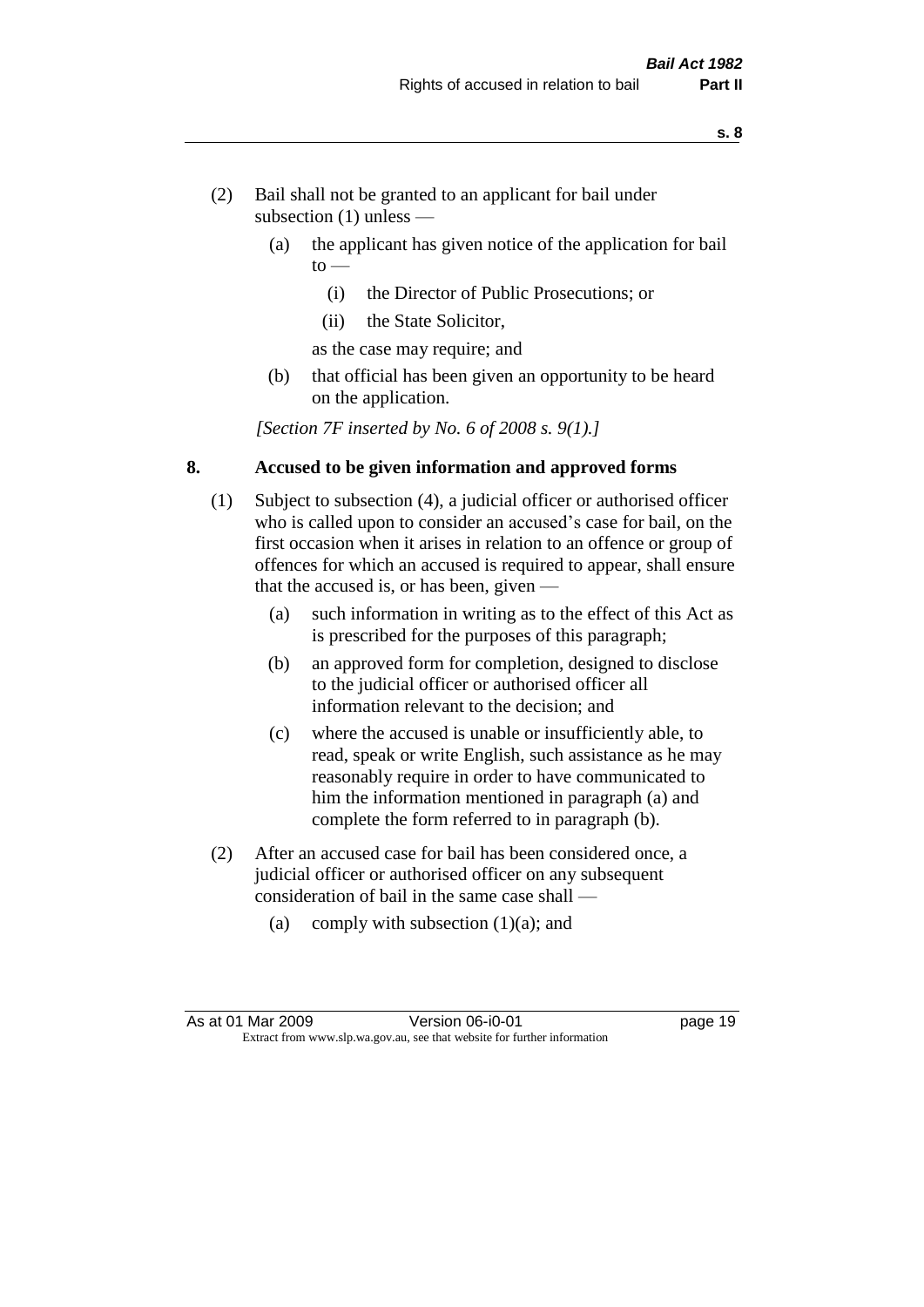- (b) either comply with subsection  $(1)(b)$  or obtain the form previously completed for the purposes of that paragraph, if any, and ensure that —
	- (i) the form is revised in order to show any changes which he is informed have occurred since it was completed; and
	- (ii) any assistance, of the kind referred to in subsection  $(1)(c)$  is given to the accused for the purpose of completing or revising the form, as the case may be.
- (3) Nothing in this section shall be read as limiting section 23.
- (3a) Notwithstanding subsection  $(1)(a)$  or  $(2)(a)$  a judicial officer or authorised officer need not comply with that paragraph if it appears to him that the accused's case for bail is such that bail is likely to be granted to him in accordance with this Act; but if it subsequently appears to him that bail will not be granted or that the accused is dissatisfied with any condition imposed on the grant of bail he shall then comply with that paragraph.
- (4) Notwithstanding subsection (1)(b) or (2)(b), a judicial officer or an authorised officer may dispense with completion or revision of the form referred to in those paragraphs if it appears to him  $that -$ 
	- (a) the accused's case for bail is such that bail is likely to be granted to him in accordance with this Act; and
	- (b) the information in the possession of the judicial officer or authorised officer is sufficient for his consideration of the case.
- (5) Where a person has applied for bail for an appeal as mentioned in section 7F(1), this section applies as if the consideration of bail for the appeal were a first consideration of bail for an offence.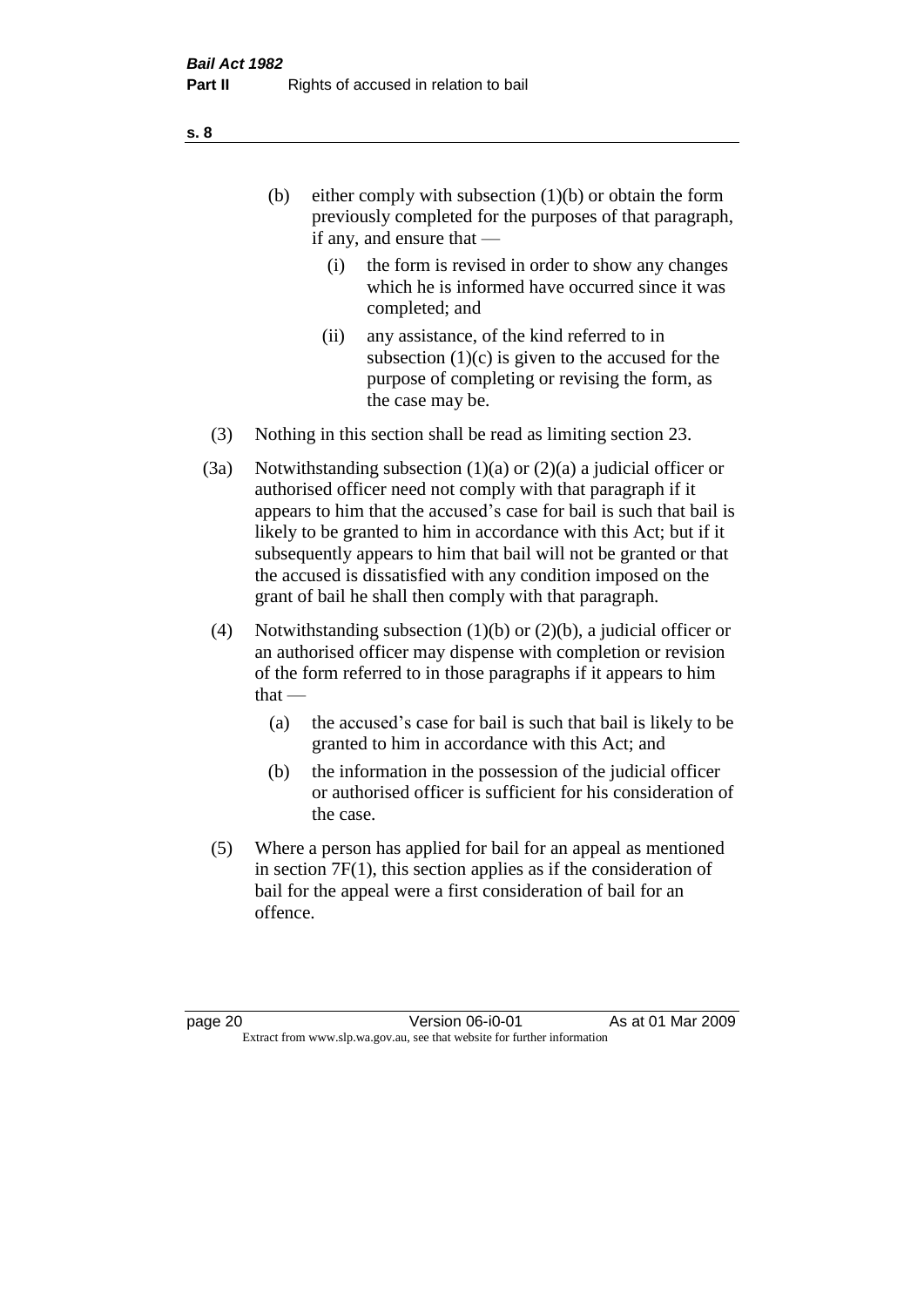*[Section 8 amended by No. 74 of 1984 s. 6; No. 15 of 1988 s. 6; No. 33 of 1989 s. 18; No. 84 of 2004 s. 82; No. 6 of 2008 s. 9(2) and 43(1).]* 

### **9. Bail decision may be deferred until further information obtained**

- (1) Subject to section 26(2) of the *Young Offenders Act 1994*, a judicial officer or authorised officer who is called upon to consider a case for bail may defer consideration of the case for a period not exceeding 30 days if he thinks it is necessary —
	- (a) to obtain more information for the purpose of making a decision in accordance with this Act; or
	- (b) to take any step authorised by section  $24(1)$  or  $24A(1)$  or (2).
- (2) Nothing in this section shall be taken to limit the right of an accused to be brought before a court as soon as is practicable if he is not released on bail.

*[Section 9 amended by No. 57 of 1997 s. 21(2); No. 84 of 2004 s. 82; No. 6 of 2008 s. 10(1).]*

#### **10. Sections 5, 6 and 7 do not apply where accused imprisoned for other cause**

Notwithstanding sections 5, 6 and 7, the rights conferred on an accused and the duties imposed on police officers, authorised officers and judicial officers by those sections in respect of an appearance in court for an offence do not arise where —

- (a) the accused is in custody for some other offence or reason (including the non-payment of a sum of money); and
- (b) the police officer, authorised officer or judicial officer is satisfied that the accused is likely to remain in custody for that other offence or reason until or beyond the time for the appearance for the first-mentioned offence.

*[Section 10 amended by No. 84 of 2004 s. 82.]*

As at 01 Mar 2009 Version 06-i0-01 page 21 Extract from www.slp.wa.gov.au, see that website for further information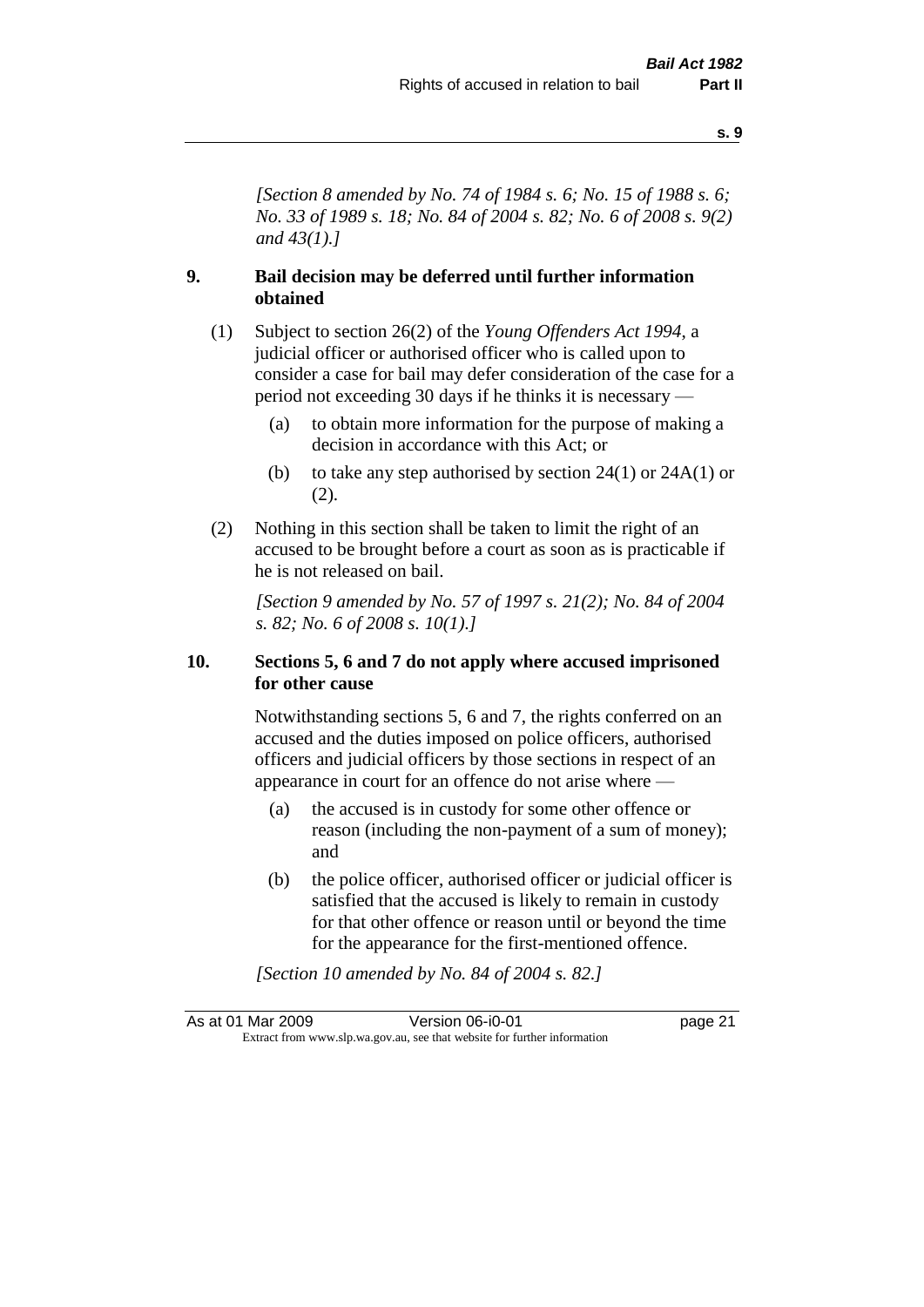### **11. Rights following grant of bail**

- $(1)$  When
	- (a) bail has been granted to an accused for an appearance in court;
	- (b) all conditions which are to be complied with before the release of the accused have been complied with; and
	- (c) he has entered into a bail undertaking for that appearance or his bail undertaking is deemed to be amended under section 31(3),

the accused has a right to be at liberty until he is required to appear, or to next appear, before a court, but subject to —

- (d) any requirement that he be in custody for some other reason;
- (e) the exercise of the powers in sections 14(3), 17A, 46, 50F, 54 and 55; and
- (f) the limitation mentioned in section 12.
- (2) Where the accused is in custody in a lock-up, court custody centre or prison, the right conferred by subsection (1) is also subject to the person in charge of the lock-up, court custody centre or prison either —
	- (a) signing a certificate under subsection (3); or
	- (b) receiving notice that a certificate has been signed by another person under that subsection.
- (3) After an accused becomes entitled to be at liberty as provided in subsection (1), a person referred to in section 29 may sign a certificate to that effect in the prescribed form.
- (4) The person in charge of a lock-up, court custody centre or prison in which the accused is in custody shall release the accused from custody as soon as is practicable after —
	- (a) the person in charge signs the certificate; or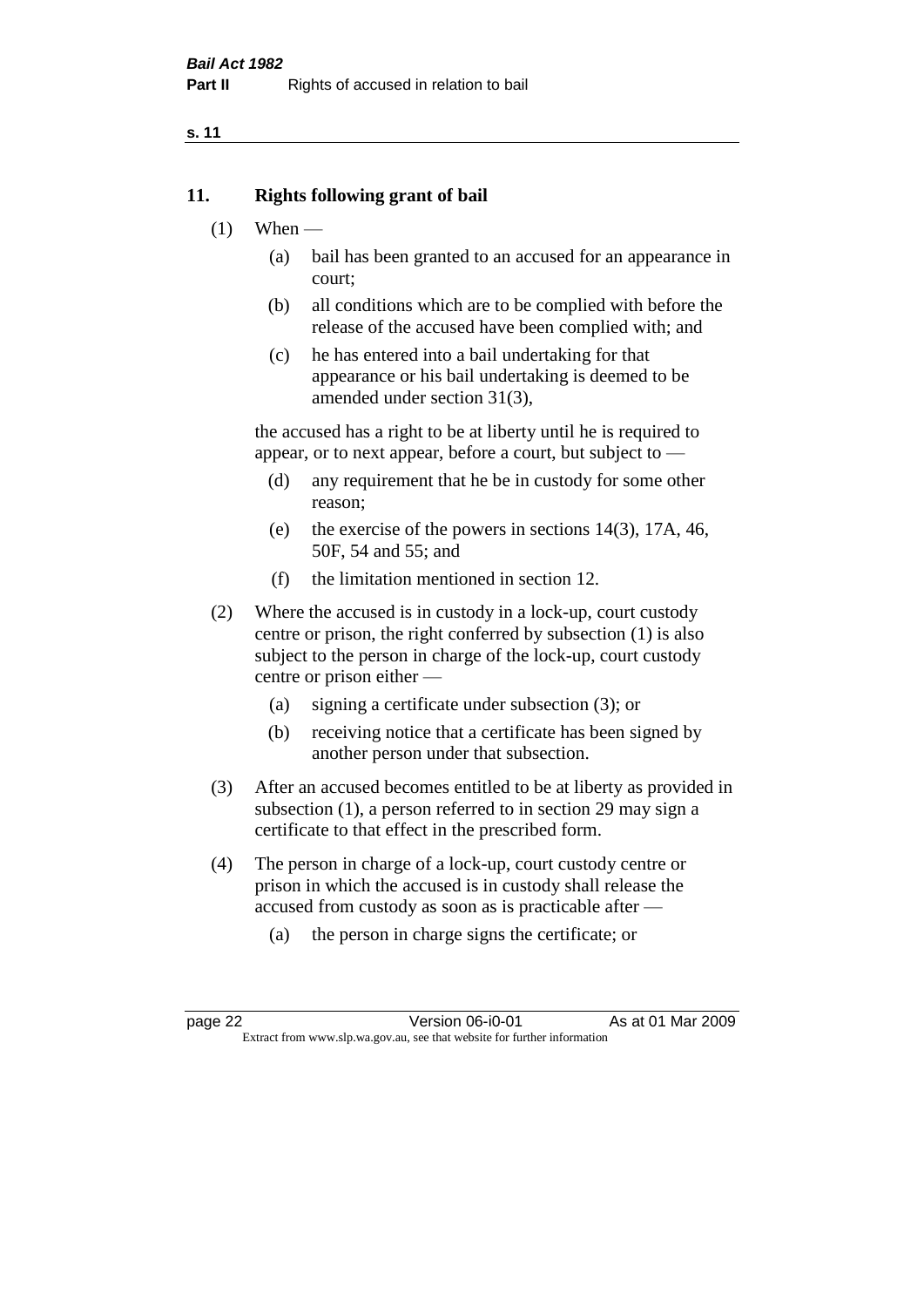(b) if the certificate is signed by a person other than the person in charge, the person in charge receives notice as described in subsection (2)(b).

*[Section 11 amended by No. 74 of 1984 s. 7; No. 15 of 1988 s. 7; No. 49 of 1988 s. 81; No. 45 of 1993 s. 7; No. 47 of 1999 s. 8; No. 59 of 2004 s. 141; No. 84 of 2004 s. 82; No. 6 of 2008 s. 11(1) and (2).]* 

#### **12. Further limitation on rights in sections 5 and 11**

The right of an accused to have his case for bail considered as soon as is practicable, his right to be at liberty as mentioned in sections 7A(2) and 11(1), and the corresponding duties created by this Part, are limited so far as is reasonably necessary for the exercise or performance by a person of any statutory power or function vested in him which requires or permits the continued custody of the accused, including the exercise of the powers set out in Part 12 of the *Criminal Investigation Act 2006* and Parts 6 and 7 of the *Criminal Investigation (Identifying People) Act 2002*.

*[Section 12 amended by No. 6 of 2002 s. 96; No. 84 of 2004 s. 82; No. 59 of 2006 s. 6; No. 6 of 2008 s. 12.]*

As at 01 Mar 2009 **Version 06-i0-01 Dage 23** Extract from www.slp.wa.gov.au, see that website for further information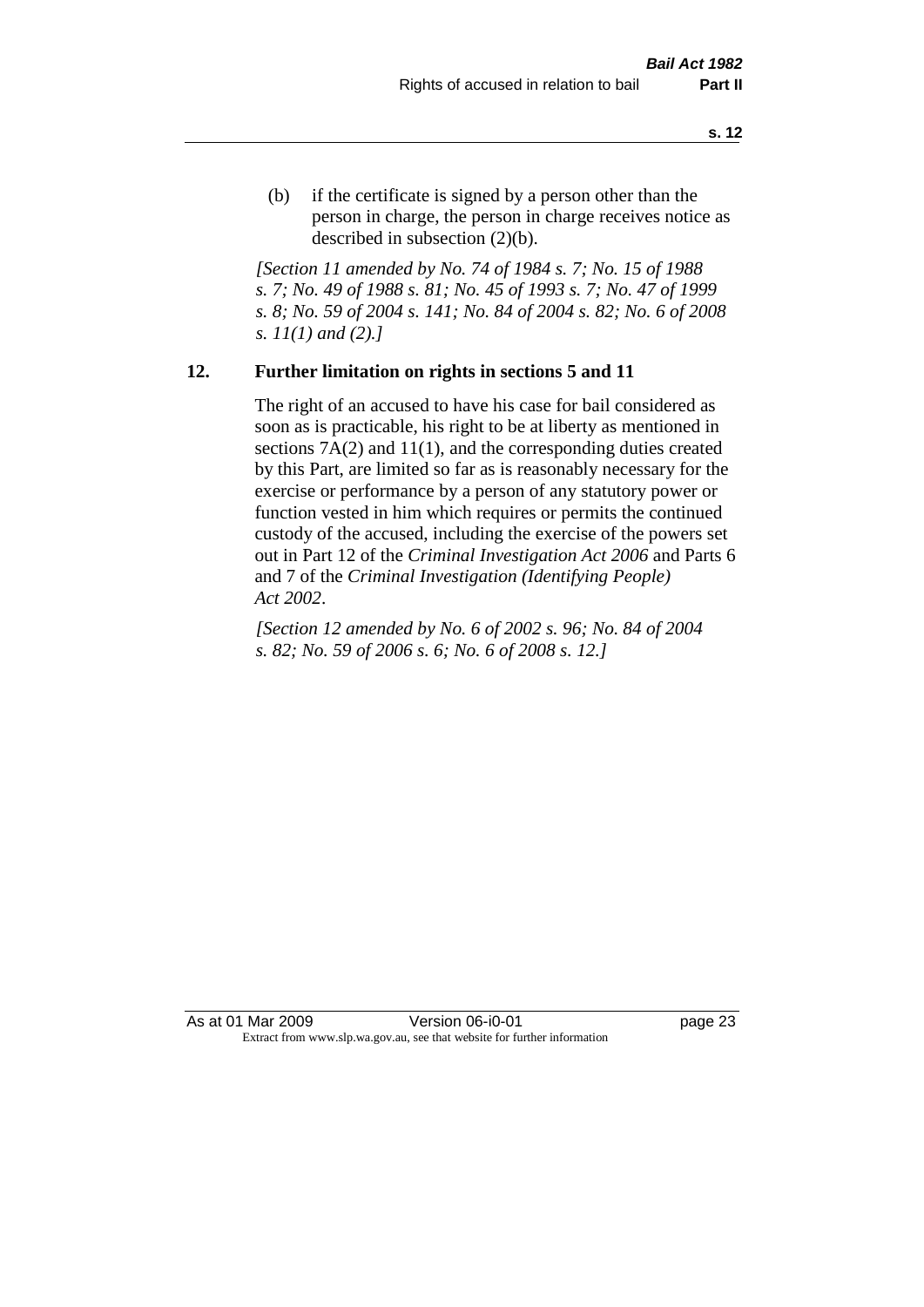# **Part III — Jurisdiction relating to bail**

*[Heading inserted by No. 6 of 2008 s. 13.]*

# **13. Jurisdiction to grant bail**

- (1) Jurisdiction to grant bail for any appearance described in the first column of Part A of Schedule 1 is vested in the judicial officer or authorised officer specified in the second column of that Part opposite thereto and shall be exercised subject to and in accordance with this Part and the further provisions in Parts B, C and D of Schedule 1.
- (2) A home detention condition shall not be imposed as a condition of bail except by a judicial officer.

*[Section 13 amended by No. 61 of 1990 s. 5; No. 45 of 1993 s. 12.]* 

# **13A. Jurisdiction to dispense with bail and how jurisdiction to be exercised**

- (1) Jurisdiction to dispense with the requirement for bail under section 7A for any appearance described in the first column of Schedule 1 Part A clause 2 or 3 is vested, subject to Schedule 1 Part B, in the judicial officer specified in the second column of that clause opposite that description, but Schedule 1 Part A clause 7 does not apply for the purposes of this subsection.
- (2) The jurisdiction referred to in subsection (1) is exercisable  $only$ —
	- (a) in respect of an appearance in court before conviction for an offence; and
	- (b) if it appears to the judicial officer that bail would be granted in accordance with Schedule 1 Part C clause 1 or 2 but that in the circumstances the completion of bail papers is an unnecessary imposition.
- (3) Where a judicial officer dispenses with the requirement for bail for an appearance by an accused the registrar of the court shall,

page 24 Version 06-i0-01 As at 01 Mar 2009 Extract from www.slp.wa.gov.au, see that website for further information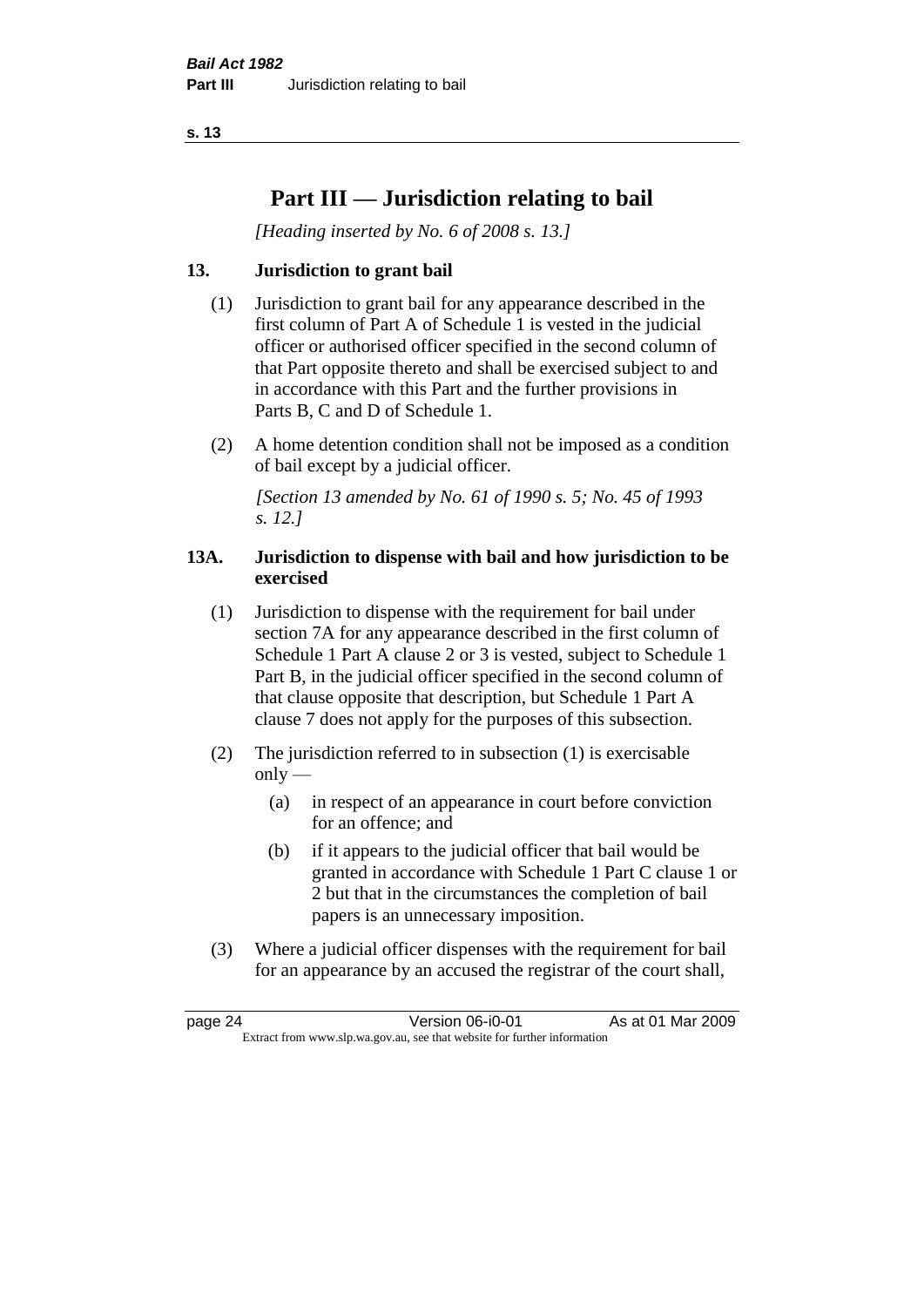in accordance with section 13B, give written notice to the accused of the time and place for the appearance.

*[Section 13A inserted by No. 6 of 2008 s. 14.]*

# **13B. Giving and proof of notices under section 13A(3)**

- (1) A written notice to an accused under section 13A(3) shall be
	- (a) given to the accused personally; or
	- (b) sent to the accused
		- (i) by post to the accused's address appearing in the records of the court; or
		- (ii) in urgent cases or with the accused's consent, by electronic communication.
- (2) A person who gives or sends a notice in accordance with subsection (1) shall endorse on a file copy of the notice a certificate showing —
	- (a) that the person has done so; and
	- (b) the time of doing so.
- (3) If a notice is sent by post under subsection  $(1)(b)(i)$ , the notice is to be presumed, unless the contrary is shown, to have been received at the time when, in the ordinary course of events, it would have been delivered.
- (4) In any proceedings
	- (a) a document purporting to be a copy of a notice referred to in subsection (1) is evidence of the terms of the notice; and
	- (b) an endorsement on a copy of a notice referred to in subsection (2) purporting to be a certificate referred to in that subsection is evidence of the matters appearing in the certificate without proof of the signature of the person who made the endorsement.

*[Section 13B inserted by No. 6 of 2008 s. 14.]*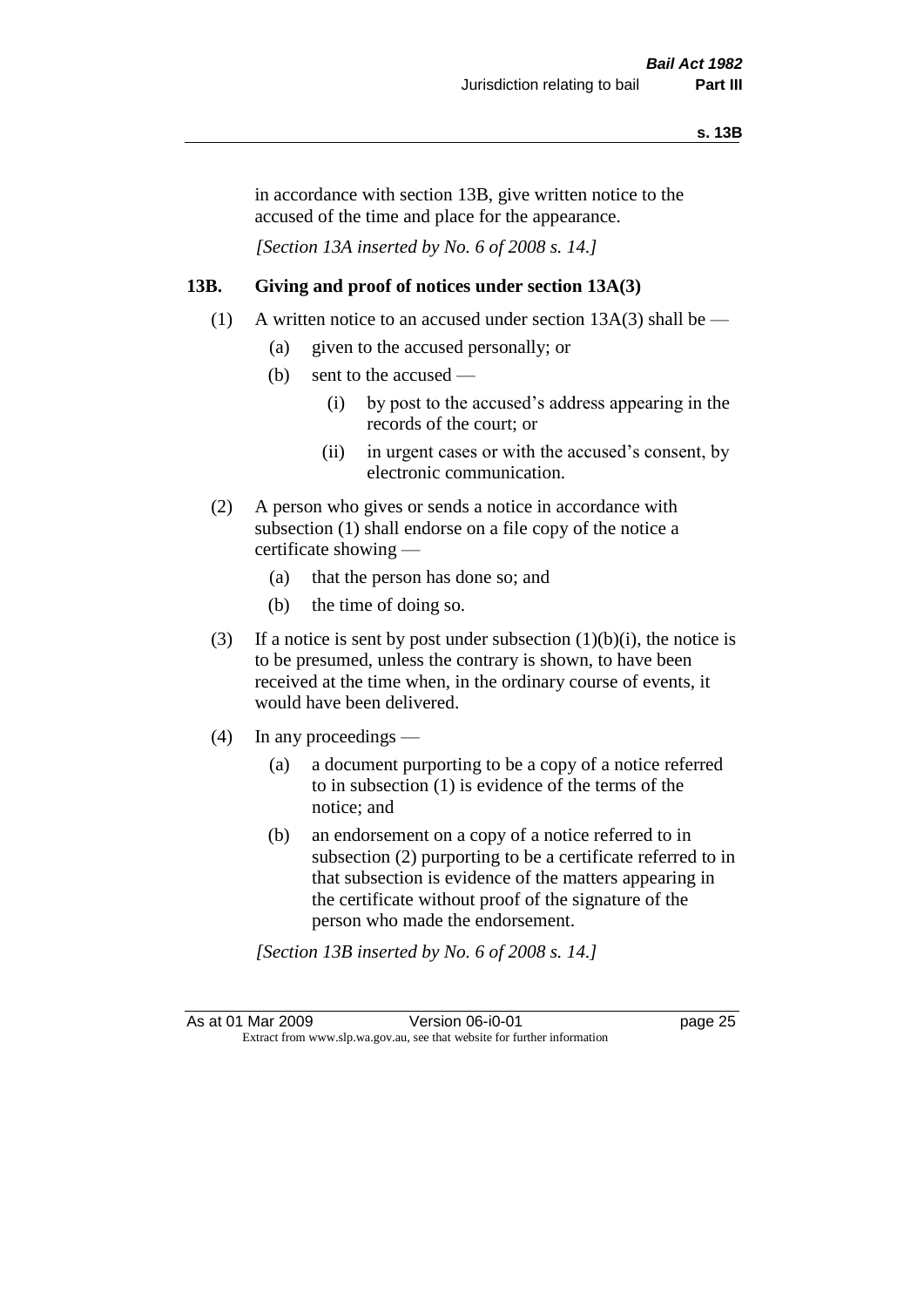# **14. Extent of Judge's jurisdiction**

- (1) A judge may, in accordance with this  $Act -$ 
	- (a) exercise a power to grant bail which is conferred upon any other judicial officer or any authorised officer by this Act; and
	- (b) revoke or vary any bail previously granted by any other such officer; and
	- (c) under section 7A dispense with the requirement for bail or revoke an existing dispensation.

(2) Subject to subsection (2a), the jurisdiction of a judge under subsection (1) in respect of an appearance by an accused may be invoked by application made by either the prosecutor or the accused, and whether or not any other judicial officer has —

- (a) previously granted, refused or dispensed with bail; or
- (b) exercised any power conferred on him by section 55,

in respect of that appearance.

(2a) After the jurisdiction under subsection (1) has been invoked once by an accused in relation to an offence or group of offences for which he is required to appear, it may not be further invoked by that accused in relation to that offence or group of offences unless the accused satisfies a judge that —

- (a) new facts have been discovered, new circumstances have arisen or the circumstances have changed since the occasion when the jurisdiction was invoked; or
- (b) he failed to adequately present his case for bail on that occasion.
- (3) Where under subsection (1) a judge
	- (a) revokes the bail of an accused who is at liberty, he may order that the accused be returned to custody to await the appearance for which the bail was granted;

page 26 Version 06-i0-01 As at 01 Mar 2009 Extract from www.slp.wa.gov.au, see that website for further information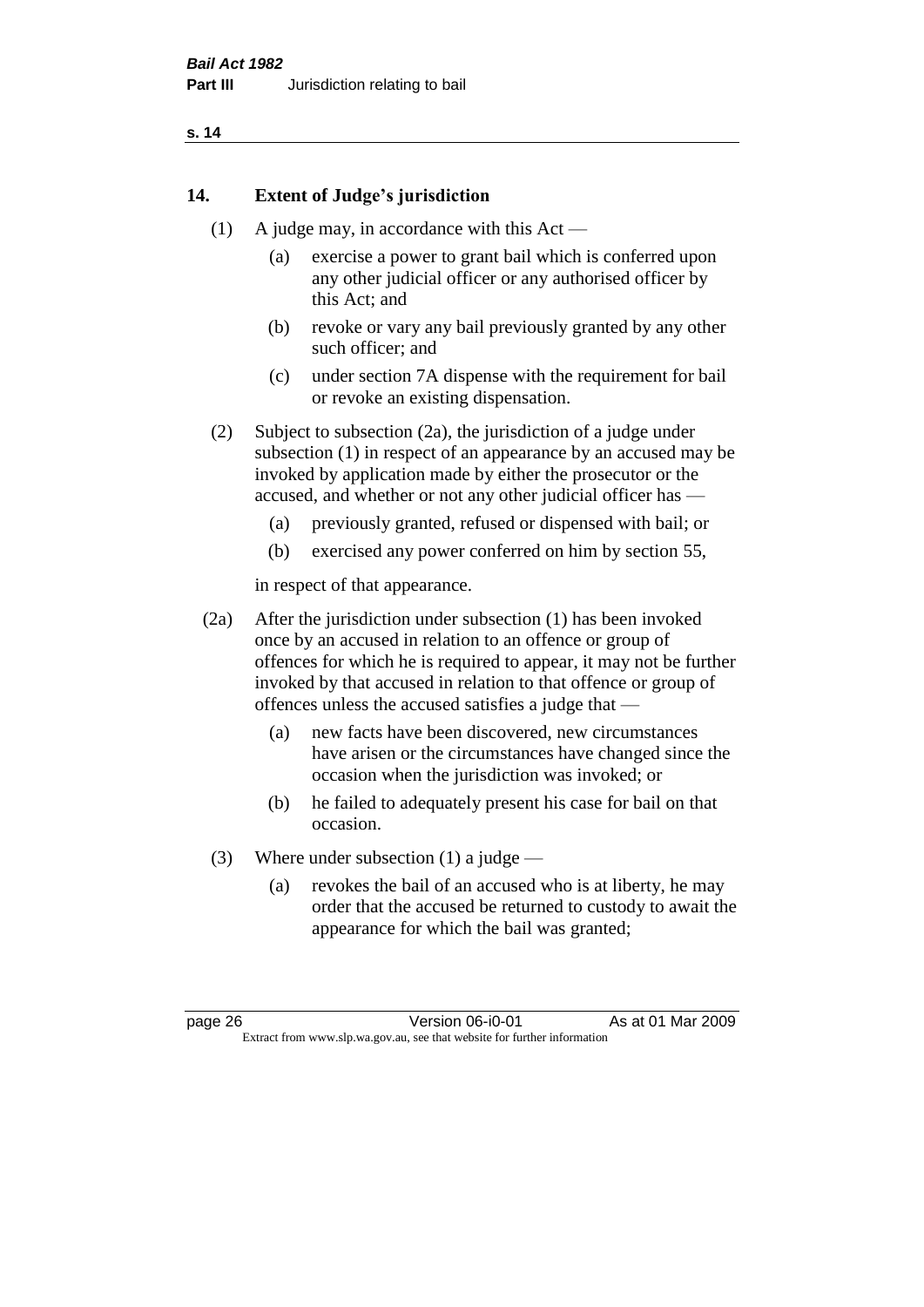(b) varies the bail of such an accused, he may order that the accused be returned to custody until he becomes entitled to be at liberty pursuant to section 11,

and the judge may issue any warrant which may be necessary to carry such an order into effect.

- $(4)$  In this section
	- (a) references to a Judge are references
		- (i) in the case of a child charged with an offence before the Children's Court, to a Judge of that Court; and
		- (ii) in the case of an accused committed for trial or sentence to the District Court, to a Judge of that Court; and
		- (iii) in any other case, to a Judge of the Supreme Court;
		- and
	- (b) references to any other judicial officer
		- (i) in relation to the exercise of powers under this section by a Judge, are references to any judicial officer whose jurisdiction is inferior to that of the Judge; but
		- (ii) in relation to the exercise of powers under this section by a Judge of the Supreme Court, do not include a Judge of the Children's Court or a Judge of the District Court.
- *[(5) deleted]*

*[Section 14 amended by No. 74 of 1984 s. 8; No. 49 of 1988 s. 82; No. 84 of 2004 s. 82; No. 6 of 2008 s. 15(1)-(4).]* 

As at 01 Mar 2009 Version 06-i0-01 page 27 Extract from www.slp.wa.gov.au, see that website for further information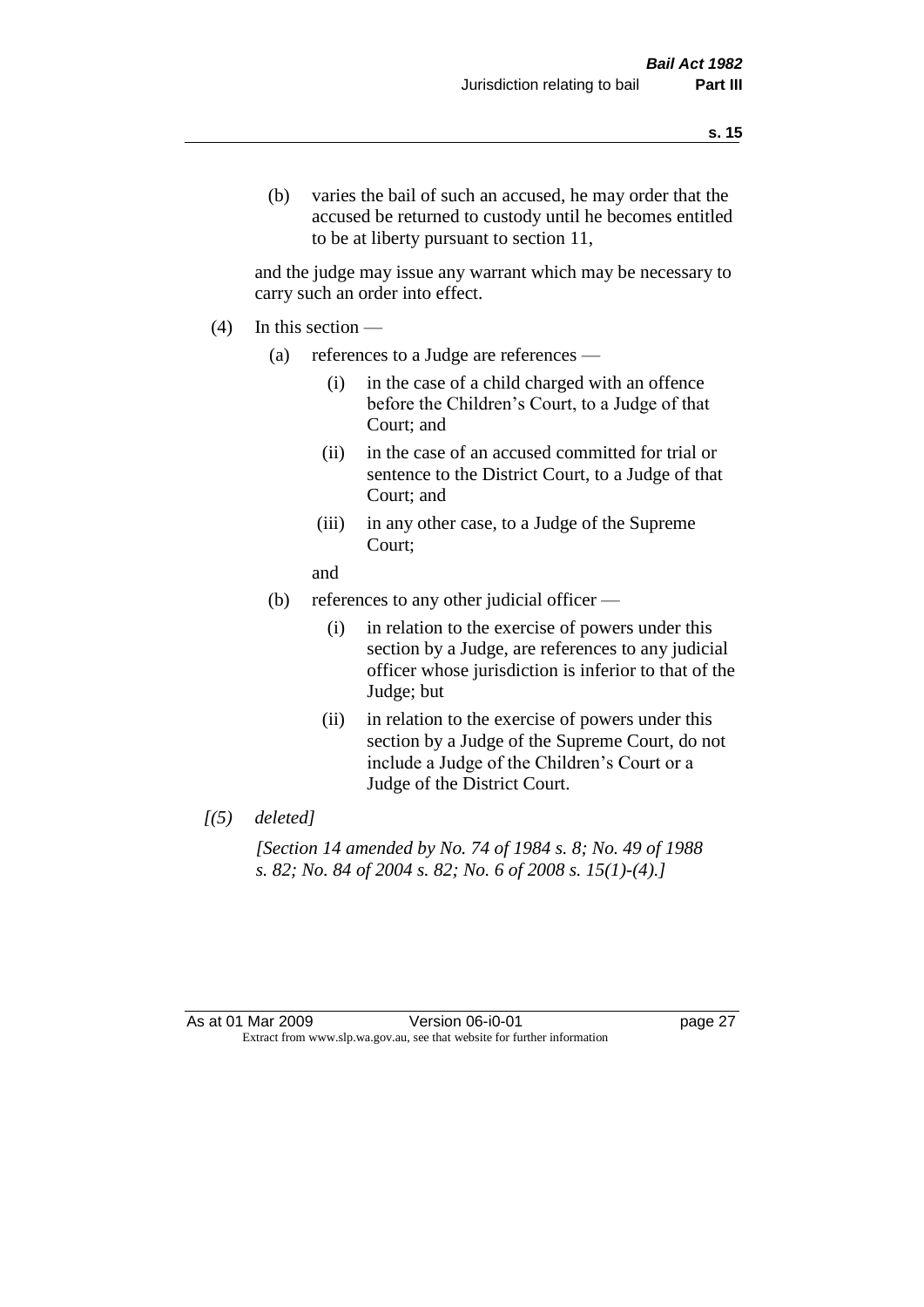# **15. Exclusive jurisdiction of Supreme Court judge in murder cases**

- (1) Where an accused is in custody for murder, the power to grant bail shall be exercised only by a judge of the Supreme Court, or in the case of an accused who is a child by a judge of the Children's Court, except —
	- (a) where section  $31(2)(d)$  applies; or
	- (b) to the extent that the Court of Appeal exercises its powers under Part A of Schedule 1.
- *[(2) repealed]*

*[Section 15 amended by No. 52 of 1984 s. 35; No. 74 of 1984 s. 9; No. 49 of 1988 s. 83; No. 70 of 1988 s. 45; No. 45 of 1993 s. 12; No. 45 of 2004 s. 28(4); No. 84 of 2004 s. 82; No. 29 of 2008 s. 24(5).]* 

# **15A. Appeal from decision of Judge**

 $(1)$  In this section —

*bail decision* means a decision —

- (a) to grant or refuse bail; or
- (b) to vary or revoke bail; or
- (c) to dispense with the requirement for bail; or
- (d) to impose any condition on a grant of bail,

and includes a decision under section 55 or 59A(4).

- (2) The prosecutor or the accused may appeal to the Court of Appeal against a bail decision of —
	- (a) a Judge of the Children's Court; or
	- (b) a Judge of the District Court; or
	- (c) a Judge of the Supreme Court.
- (3) The leave of the Court of Appeal is required for each ground of appeal in an appeal under this section.

page 28 Version 06-i0-01 As at 01 Mar 2009 Extract from www.slp.wa.gov.au, see that website for further information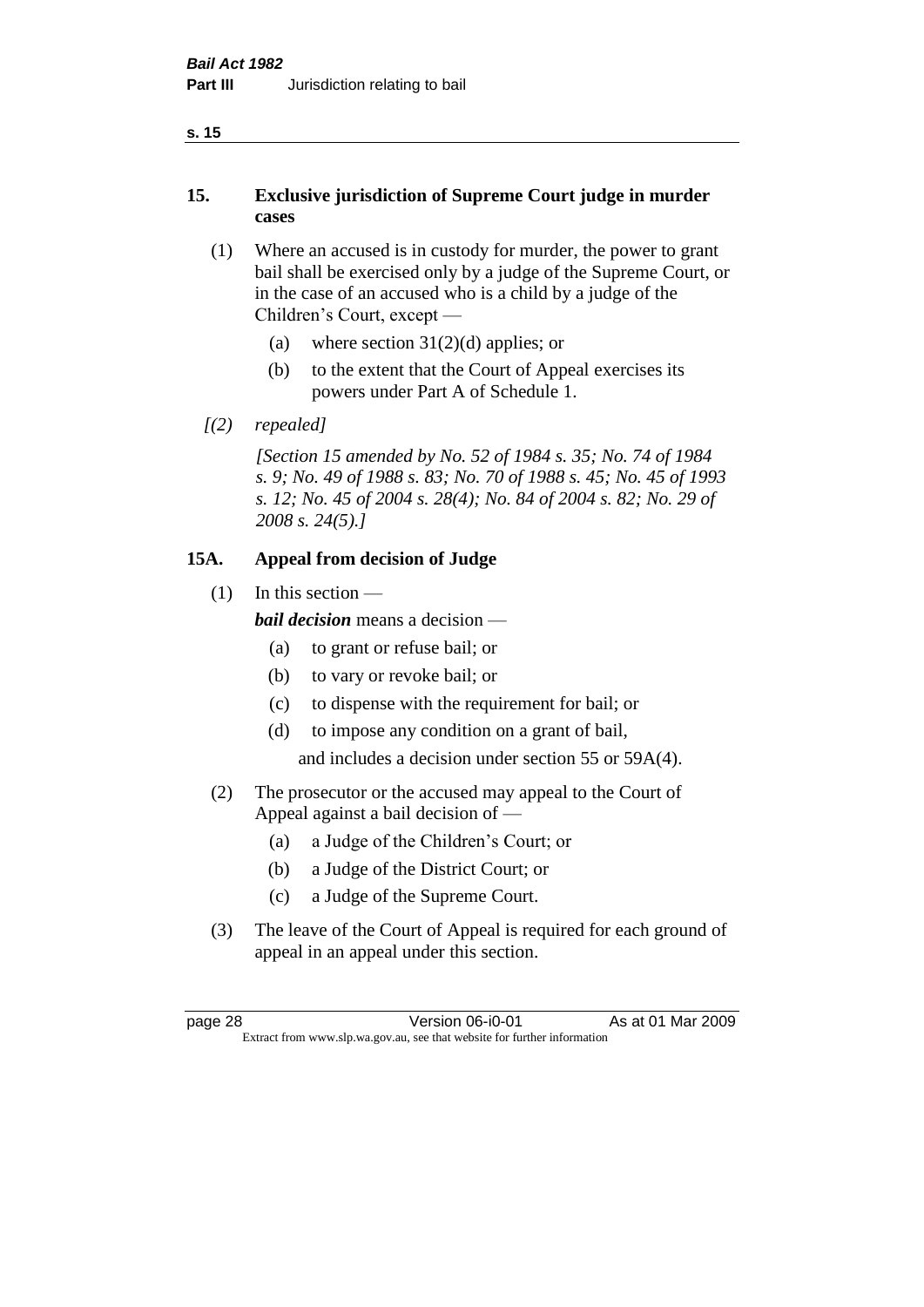- (4) The *Criminal Appeals Act 2004* section 27(2), (3) and (4) apply, with necessary modifications, as if an appeal under this section were an appeal under Part 3 of that Act.
- (5) An appeal under this section shall be commenced and conducted in accordance with this section, section 15B and rules of court made by the Supreme Court.
- (6) An appeal under this section shall be commenced by lodging with the Court of Appeal an application for leave to appeal that sets out the grounds of the appeal.
- (7) An appeal under this section cannot be commenced later than 21 days after the date of the bail decision unless the Court of Appeal orders otherwise.
- (8) An accused who is a party to an appeal under this section and who is in custody is entitled to be present at the hearing of the appeal if the accused so requests, and any official responsible for that custody who is informed of such a request shall do what is necessary to give effect to it.
- (9) For the purposes of giving effect to a request referred to in subsection (8), arrangements may be made for the accused to appear before the Court of Appeal by means of a video link or an audio link in accordance with section 66B, unless the Court of Appeal has ordered that the accused appear before it in person.

*[Section 15A inserted by No. 6 of 2008 s. 16(1).]*

#### **15B. Determination of appeal under section 15A and related provisions**

- (1) The Court of Appeal has jurisdiction to hear and determine an appeal under section 15A.
- (2) The Court of Appeal shall determine an appeal on the material and evidence that was before the Judge whose decision is the subject of the appeal.

As at 01 Mar 2009 Version 06-i0-01 page 29 Extract from www.slp.wa.gov.au, see that website for further information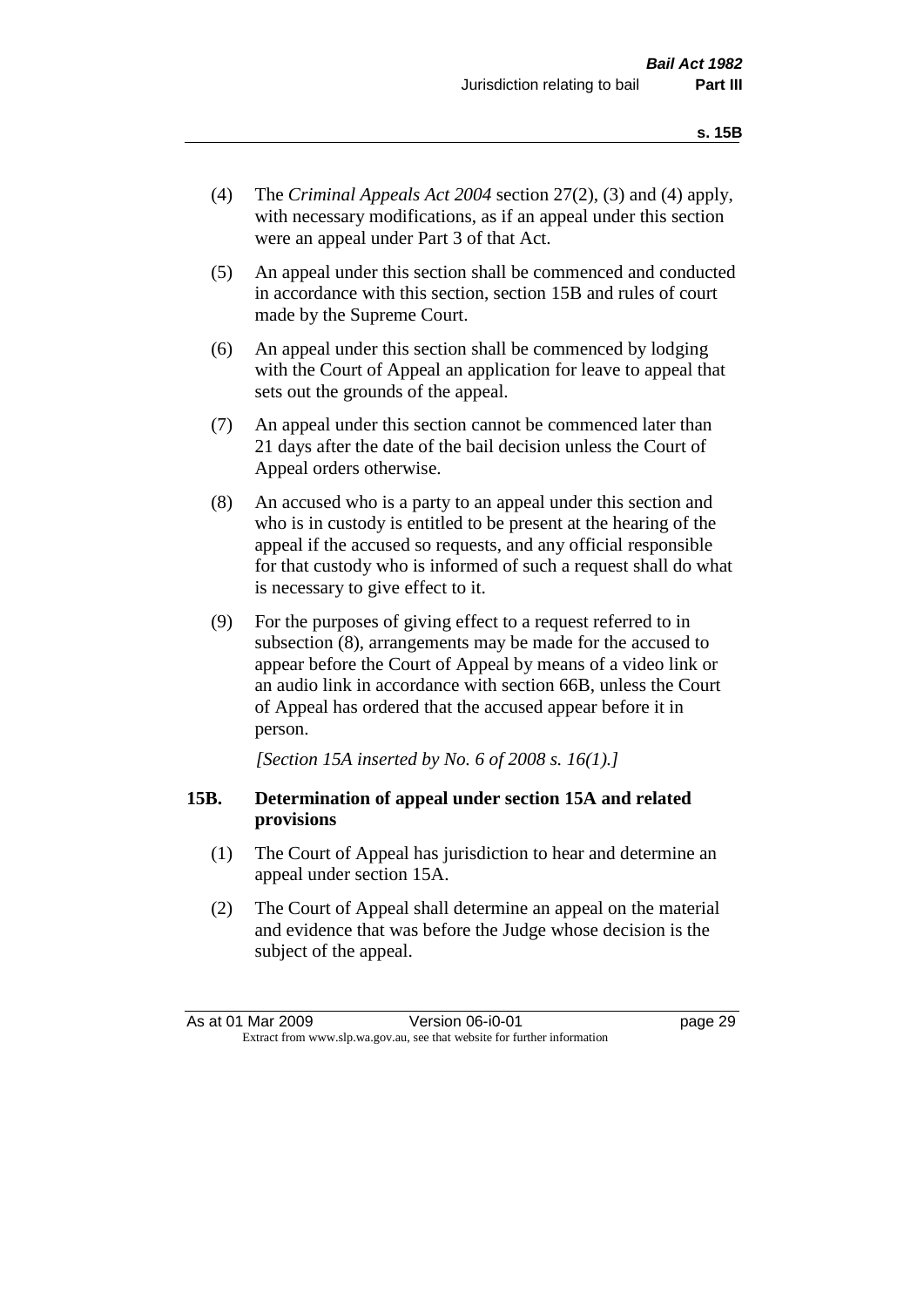| (3) | Any decision of the Court of Appeal in relation to bail shall be |
|-----|------------------------------------------------------------------|
|     | made in accordance with the relevant provisions of sections 13A  |
|     | and 17 and Schedule 1.                                           |

- (4) Where in determining an appeal the Court of Appeal revokes the bail of an accused who is at liberty, it may order that the accused be returned to custody to await the appearance for which the bail was granted.
- (5) Where in determining an appeal the Court of Appeal varies the bail of an accused who is at liberty, it may order that the accused be returned to custody until the accused becomes entitled to be again at liberty pursuant to section 11.
- (6) A judge of appeal may issue any warrant that may be necessary to carry into effect an order under subsection (4) or (5).

*[Section 15B inserted by No. 6 of 2008 s. 16(1).]*

#### **16. Bail of person arrested on warrant**

- (1) Subject to sections 14 and 15 where the arrest of an accused for an offence is made pursuant to a warrant he shall not be granted bail before he is brought before a court or judicial officer as commanded by the warrant, except by a justice acting in terms of section 6(9).
- (2) Notwithstanding subsection (1) or any other provision of this Act, an accused who has been arrested pursuant to a warrant —
	- (a) issued under section 59B; or
	- (b) issued under the *Criminal Procedure Act 2004* for an offence against section 51(1) or (2),

shall not have a right to have his case for bail considered, and shall not be granted bail, before he is brought before the court as commanded by the warrant.

*[Section 16 amended by No. 59 of 2004 s. 141; No. 84 of 2004 s. 11 and 82; No. 59 of 2006 s. 4(3); No. 6 of 2008 s. 36(2).]*

**s. 16**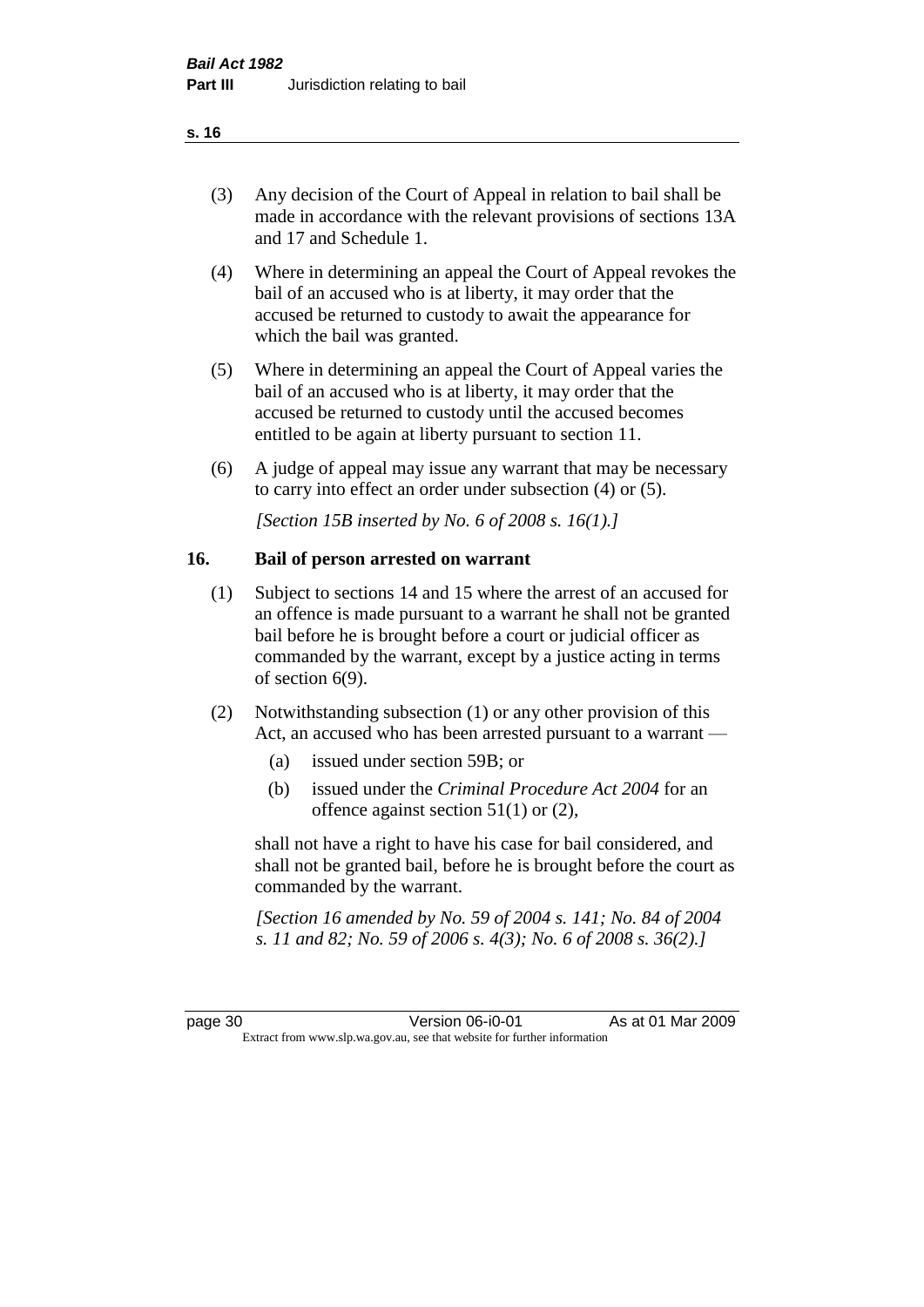#### **16A. Restrictions on powers of authorised officers and justices in certain cases**

- (1) Where this section applies to a person who has been arrested for an offence jurisdiction does not arise under section 13 until the person is brought before —
	- (a) a court constituted by or so as to include a magistrate; or
	- (b) where section 15 applies, a judge of the Supreme Court or a judge of the Children's Court as the case may require.
- (2) This section applies where
	- (a) a person has been arrested in an urban area for a serious offence; and
	- (b) the serious offence is alleged to have been committed while the accused was —
		- (i) on bail for; or
		- (ii) at liberty under an early release order made in respect of,

another serious offence.

- (3) This section also applies where a person has been arrested in an urban area for an offence against section 61(1) of the *Restraining Orders Act 1997* (which creates offences for breaches of violence restraining orders).
- (4) In this section —

#### *urban area* means —

- (a) the metropolitan region as defined in the *Planning and Development Act 2005* and any prescribed area that adjoins that region; and
- (b) any other prescribed area of the State, being the whole or part of, or an area adjoining, a local government district under the *Local Government Act 1995* that is designated under that Act as a city or a town.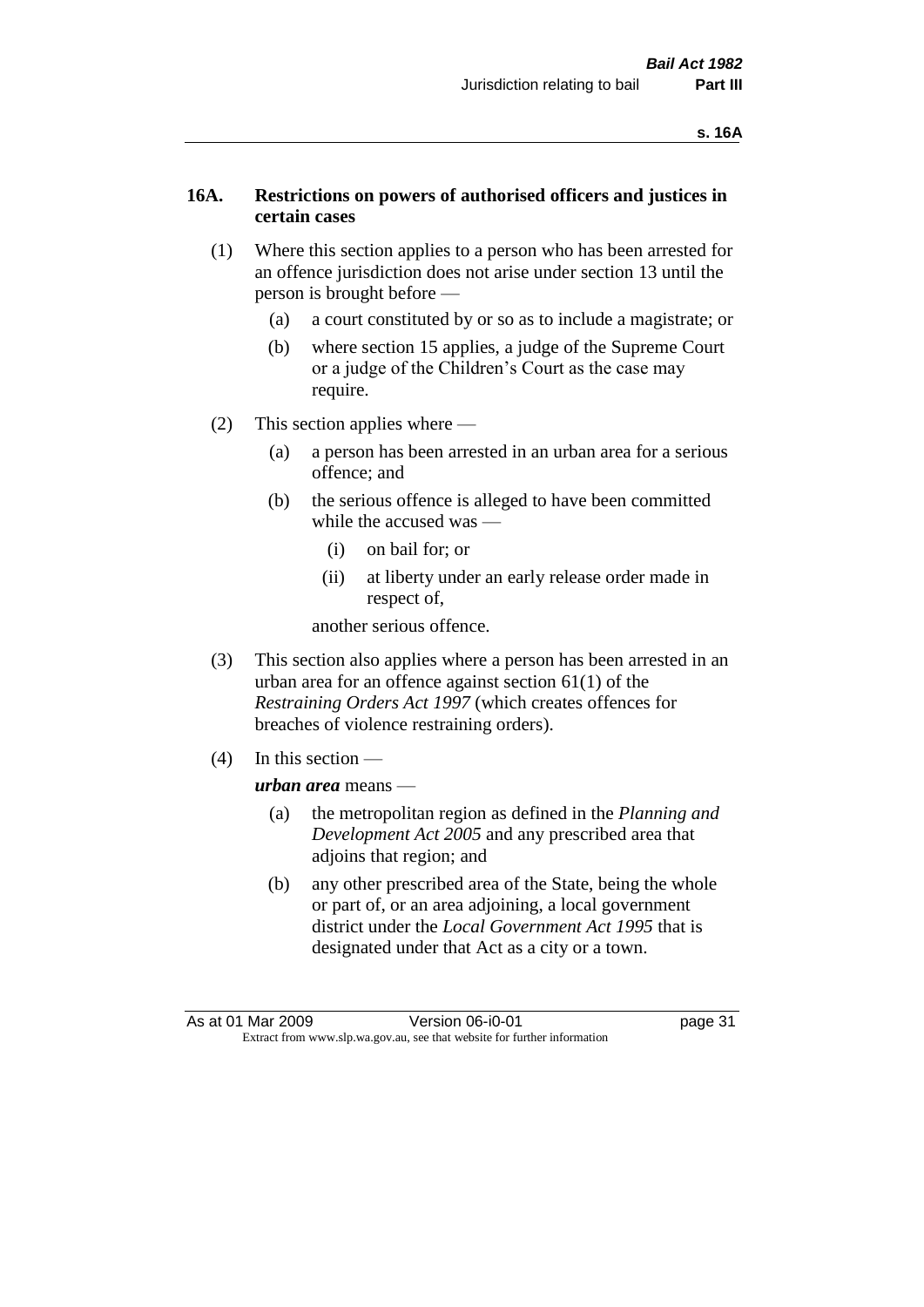*[Section 16A inserted by No. 54 of 1998 s. 6(1); amended by No. 38 of 2004 s. 59; No. 84 of 2004 s. 82; No. 38 of 2005 s. 15.]*

# **17. Conditions which may be imposed**

- (1) A judicial officer or authorised officer may impose conditions on a grant of bail only to the extent that he is authorised to do so by clause 2(3)(c) of Part C and Part D of Schedule 1.
- (2) Conditions imposed on a grant of bail shall not be any more onerous on the accused than the judicial officer or authorised officer considers is required in the public interest having regard to the nature of the offence for which the accused is in custody and the circumstances of the accused.

*[Section 17 amended by No. 45 of 1993 s. 8 and 12; No. 84 of 2004 s. 82.]* 

#### **17A. Further provisions as to responsible person's undertaking (Schedule 1 Part C clause 2)**

- (1) Where this section applies, an authorised police officer may
	- (a) cancel an undertaking of the kind described in clause 2(3)(c) of Part C of Schedule 1;
	- (b) approve of another person as a responsible person within the meaning in that clause; and
	- (c) detain the accused or order his detention until the person so approved enters into an undertaking of the kind mentioned in paragraph (a).
- (2) Subsection (1) applies where
	- (a) a person has entered into an undertaking referred to in paragraph (a) of that subsection;
	- (b) a judicial officer when granting bail ordered that the person may under this section be released from the undertaking by an authorised police officer; and
	- (c) the person wishes to be so released.

page 32 Version 06-i0-01 As at 01 Mar 2009 Extract from www.slp.wa.gov.au, see that website for further information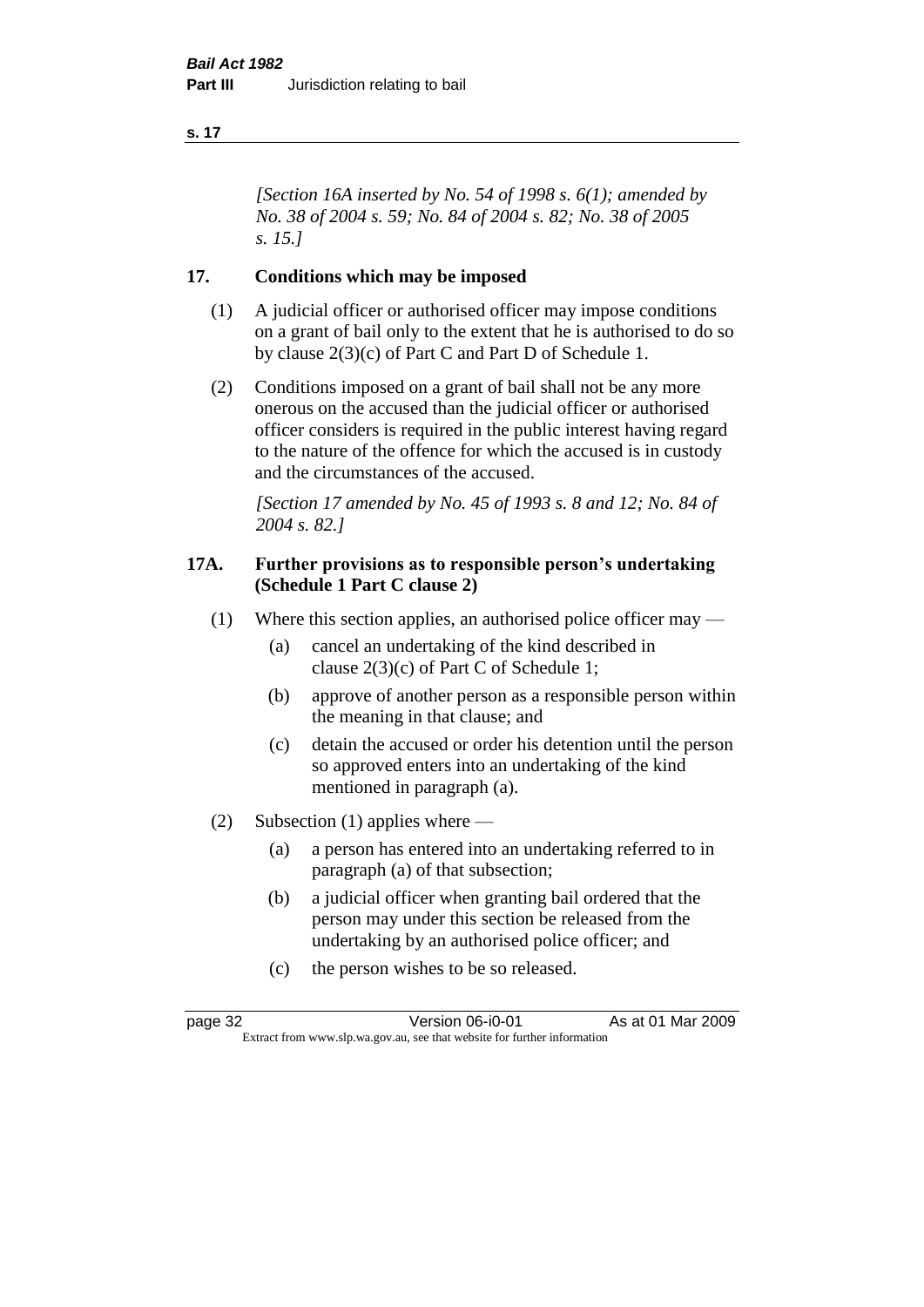- (3) A police officer may, for the purpose of the exercise of the powers in subsection (1), take into custody a child accused who has been released on bail.
- (4) If the police officer is not an authorised police officer he shall, as soon as is practicable, bring the accused before an authorised police officer for the purpose referred to in subsection (3).
- (5) After an undertaking has been entered into as mentioned in subsection  $(1)(c)$ , the accused, subject to this Act, has a right to be at liberty until he is required to appear before a court.

*[Section 17A inserted by No. 45 of 1993 s. 9; amended by No. 84 of 2004 s. 82.]* 

*[18-19. Repealed by No. 59 of 2006 s. 7(1).]*

As at 01 Mar 2009 **Version 06-i0-01 Depays** 23 Extract from www.slp.wa.gov.au, see that website for further information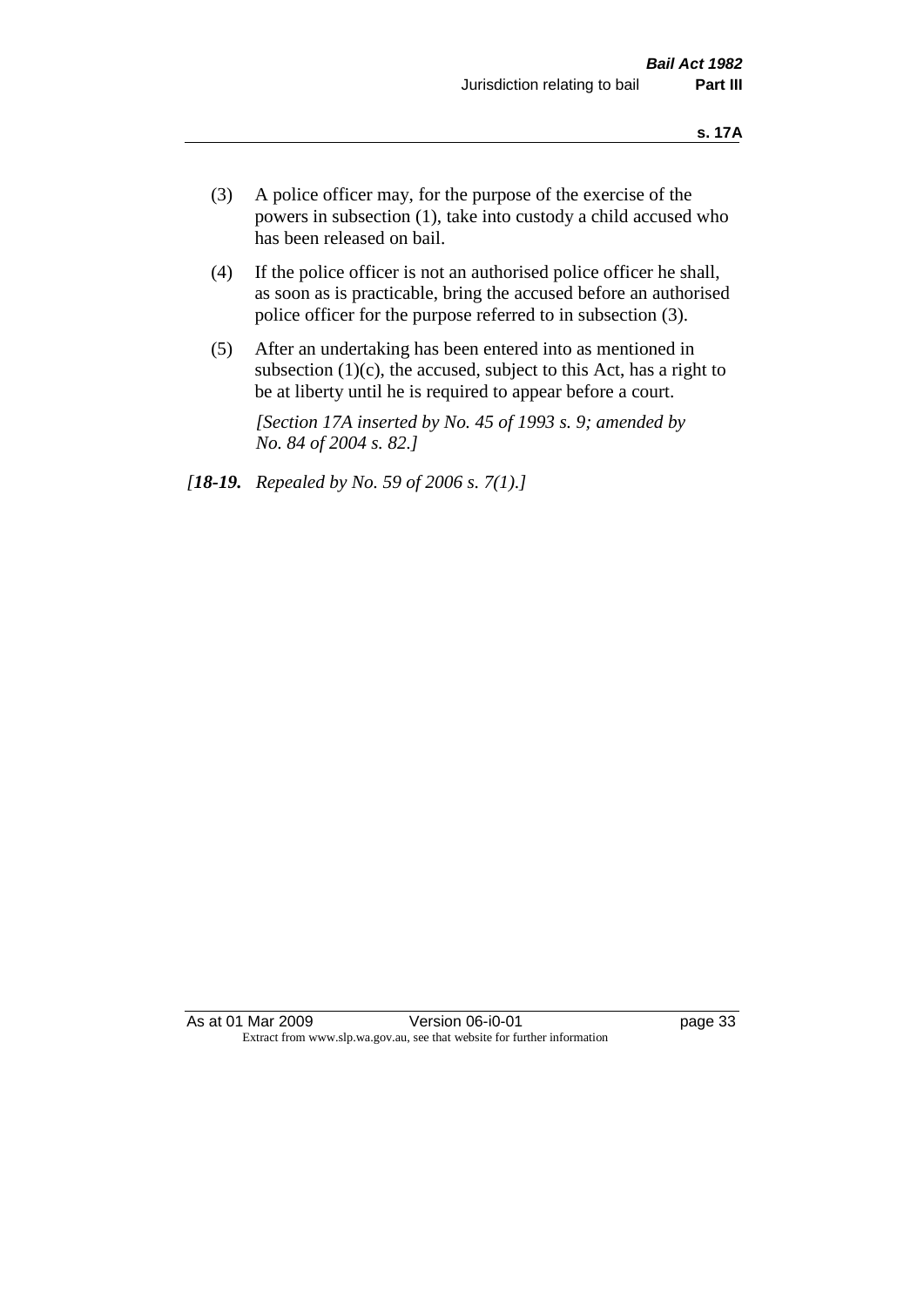# **Part IV — Hearing of case for bail, parties, and evidence**

# **20. Power to consider bail** *in camera* **and to prohibit publication**

- (1) On the consideration by a judicial officer of a case for bail of an accused who is charged with an offence triable by jury, the judicial officer may, to avoid prejudice to either party, exercise the powers described in subsection (2), but shall only exercise the power in paragraph (b) thereof if he considers that the exercise of the power in paragraph (a) is not, on its own, likely to be sufficient to avoid prejudice.
- (2) The powers referred to in subsection (1) are to order
	- (a) that no report, or summary, of any statement, or of any specified statement, made or furnished at the hearing shall be published by any means;
	- (b) that the bail application be heard *in camera*.
- (3) Where an order is made under subsection (2)(a), no report, or summary, of any statement referred to in that paragraph shall be published by any means —
	- (a) if the offence is one that may be tried on indictment, before a court decides that it is to be tried on indictment;
	- (b) if the accused is discharged from further proceedings upon the prosecution notice or indictment brought against him for the offence, before he is so discharged; or
	- (c) if the accused is tried on indictment for the offence, before the trial is ended.
- (4) A person who, except with lawful excuse, fails to comply with an order made under this section commits an offence.

Penalty: \$1 000.

*[Section 20 amended by No. 50 of 2003 s. 37(2); No. 4 of 2004 s. 58; No. 84 of 2004 s. 11 and 82.]*

page 34 Version 06-i0-01 As at 01 Mar 2009 Extract from www.slp.wa.gov.au, see that website for further information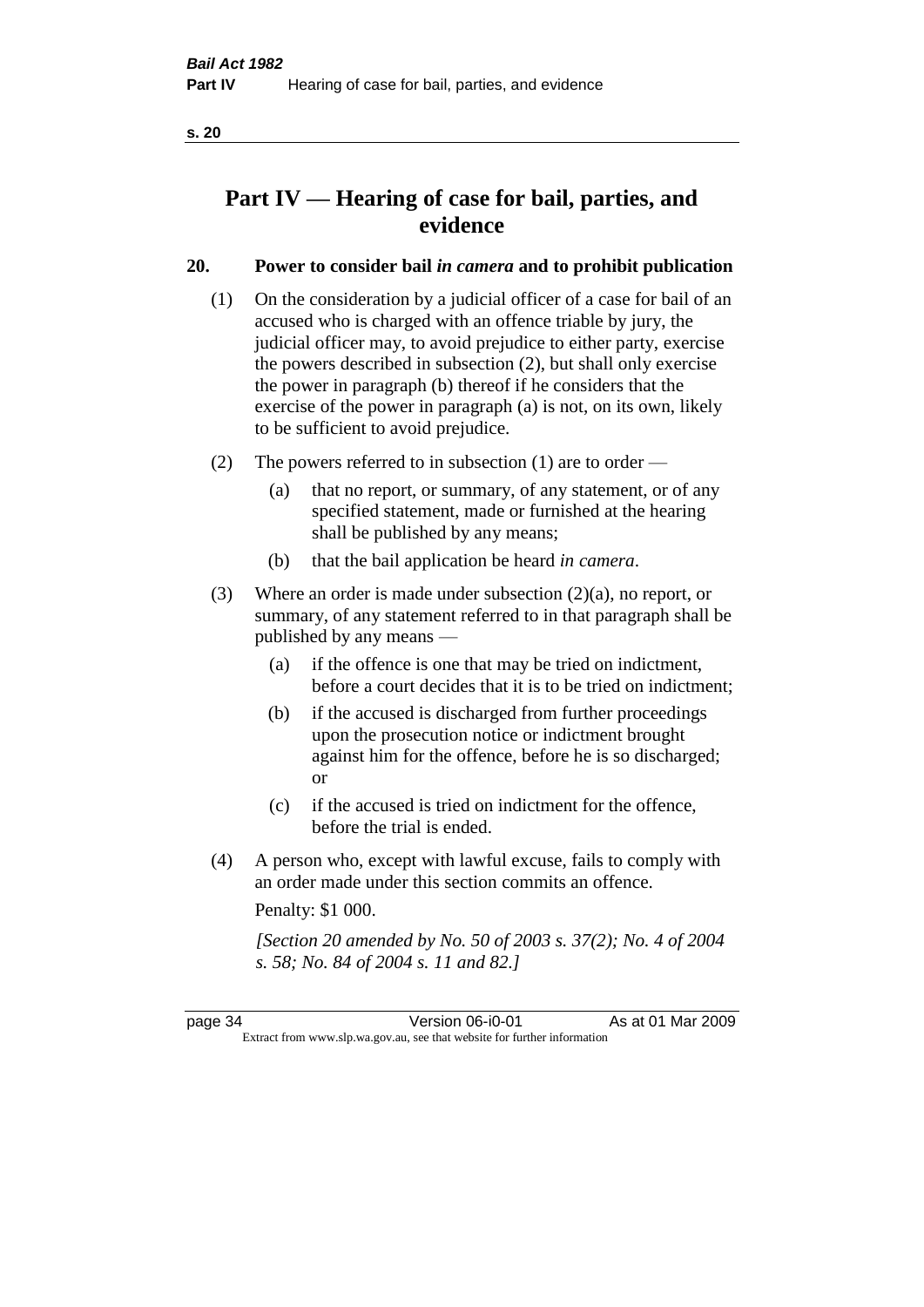## **21. Parties**

- (1) The parties to proceedings on a case for bail are the prosecutor and the accused and, subject to subsection (2), no other person shall be a party to, or be represented at, the proceedings.
- (2) Nothing in subsection (1) affects the right of
	- (a) the Attorney General to apply for leave, or be an appellant, under Part 2 of the *Criminal Appeals Act 2004*; or
	- (b) the Director of Public Prosecutions or the State Solicitor to receive notice and be heard under section 7F(2); or
	- (c) an officer referred to in section 33 of the *Children's Court of Western Australia Act 1988* to be present at and participate in proceedings concerning a child under that section.

*[Section 21 amended by No. 15 of 1988 s. 9; No. 49 of 1988 s. 84; No. 33 of 1989 s. 18; No. 31 of 1993 s. 7; No. 65 of 2003 s. 88(3); No. 59 of 2004 s. 141; No. 84 of 2004 s. 11 and 82; No. 6 of 2008 s. 9(3).]* 

#### **22. Evidence**

A judicial officer or authorised person may in considering any case for bail receive and take into account such information as he thinks fit whether or not the same would normally be admissible in a court of law.

#### **23. Accused not bound to supply information**

An accused is not obliged to complete, or furnish information for, the form referred to in section  $8(1)(b)$ , or for any revision thereof, or to furnish any information, whether on oath or otherwise, for the purpose of having his case for bail considered.

*[Section 23 amended by No. 84 of 2004 s. 82; No. 6 of 2008 s. 43(2).]*

As at 01 Mar 2009 **Version 06-i0-01 Dage 35** Extract from www.slp.wa.gov.au, see that website for further information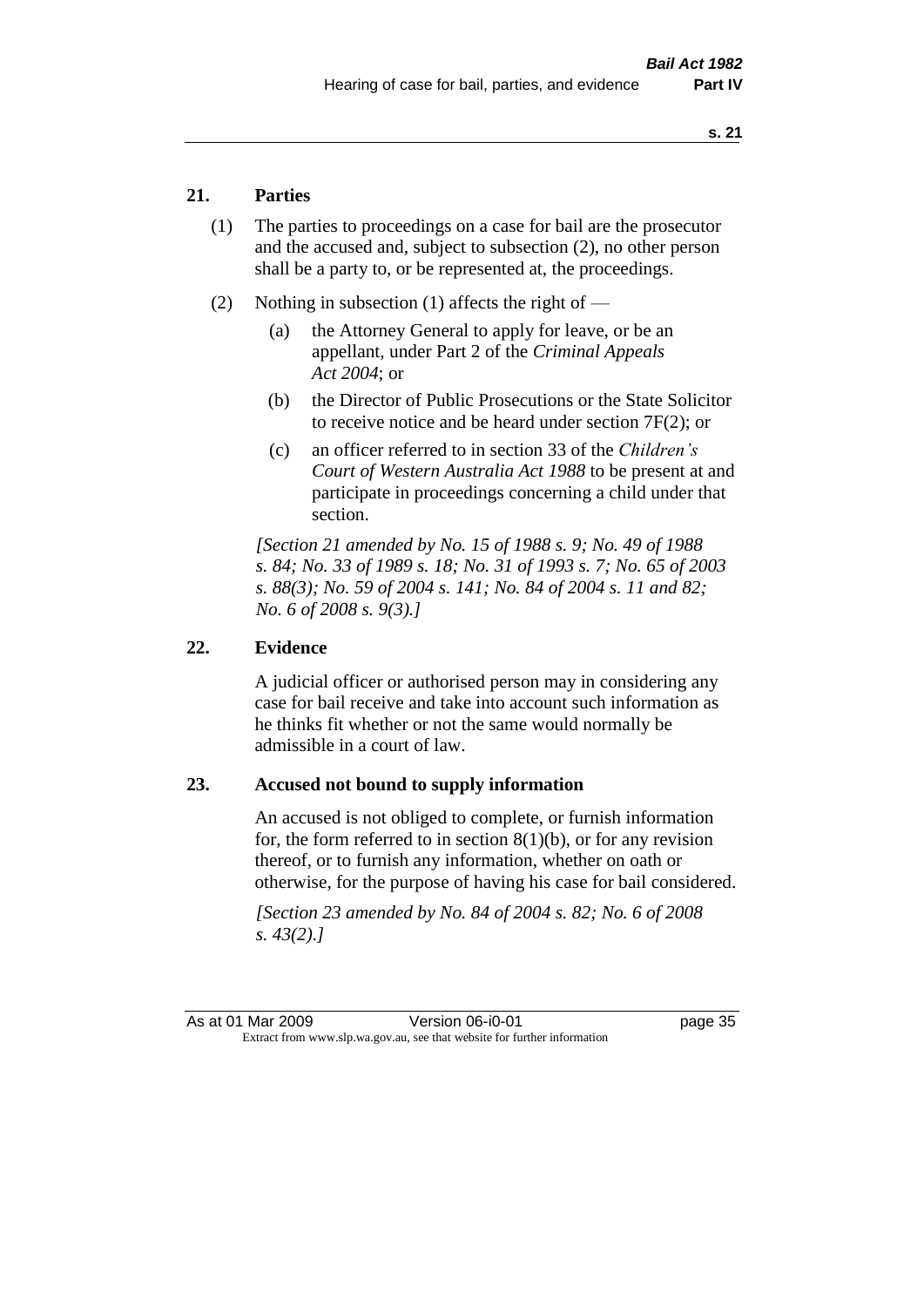| ×<br>×<br>v |
|-------------|
|             |

## **24. Information may be referred to police officer for verification or for report**

- (1) A judicial officer or authorised officer who is called upon to consider a case for bail may —
	- (a) request that any information placed before the judicial officer or authorised officer by the accused for the purposes of the case be verified by a police officer, and to that end may refer to a police officer the form mentioned in section 8(1)(b), after it has been completed or revised;
	- (b) request that a report on any matter mentioned in Part C of Schedule 1, so far as it applies to an accused whose case is being or to be considered, be made by a police officer.
- (2) Where a reference or request is made under subsection (1) a police officer shall, as soon as is practicable —
	- (a) make a report to the judicial officer or the authorised officer accordingly; and
	- (b) furnish a copy of the report to the accused or his solicitor or counsel.

*[Section 24 inserted by No. 61 of 1990 s. 6; amended by No. 45 of 1993 s. 12; No. 84 of 2004 s. 82; No. 6 of 2008 s. 43(2).]* 

#### **24A. Information may be referred to community corrections officer for verification or for report**

- (1) A judicial officer who is called upon to consider a case for bail may refer to a community corrections officer any matter referred to in section 24(1) and may request a community corrections officer to do any matter referred to in that section.
- (2) A judicial officer who is called upon to consider a case for bail and who desires to impose a home detention condition as a condition on a grant of bail, shall request that a report be made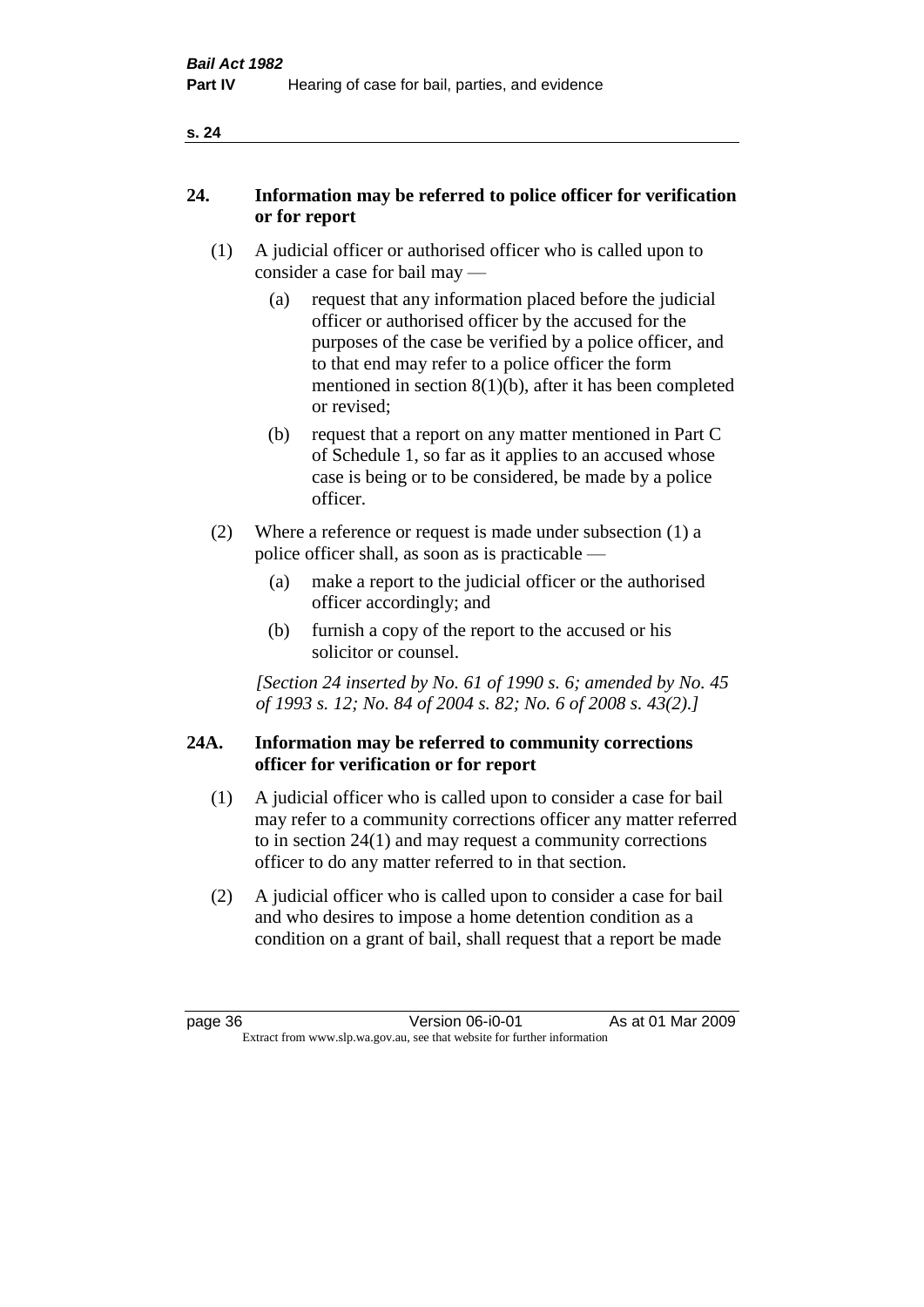by a community corrections officer about the suitability of the accused to be subject to a home detention condition.

- (3) Where a reference or a request is made under subsection (1) or a report is requested under subsection (2) a community corrections officer shall, as soon as is practicable, make a report to the judicial officer and, at the discretion of the judicial officer, copies may be made available to the prosecution or to the accused or his solicitor or counsel.
- (4) Where a community corrections officer makes a report that an accused is suitable to be subject to a home detention condition, the officer shall annex to the report and provide to the accused or his solicitor or counsel, a list of those conditions in rules made under section 50L that may be applied to the accused by the CEO (corrections) while the accused is subject to the home detention condition.

*[Section 24A inserted by No. 61 of 1990 s. 7; amended by No. 31 of 1993 s. 9; No. 84 of 2004 s. 82; No. 65 of 2006 s. 53.]* 

# **25. Protection of accused as to information given for bail purposes**

A statement made by an accused to a judicial officer or authorised officer for the purpose of a decision whether bail should be granted to him for any appearance in court for an offence shall not be admissible in evidence against him at his trial for that offence.

*[Section 25 amended by No. 84 of 2004 s. 82.]* 

# **26. Record of decision and reasons**

- (1) A bail record form shall be completed by an authorised officer or a justice if he —
	- (a) refuses to grant bail to an accused; or
	- (b) grants bail to an accused in the circumstances referred to in clause 3 of Part B of Schedule 1; or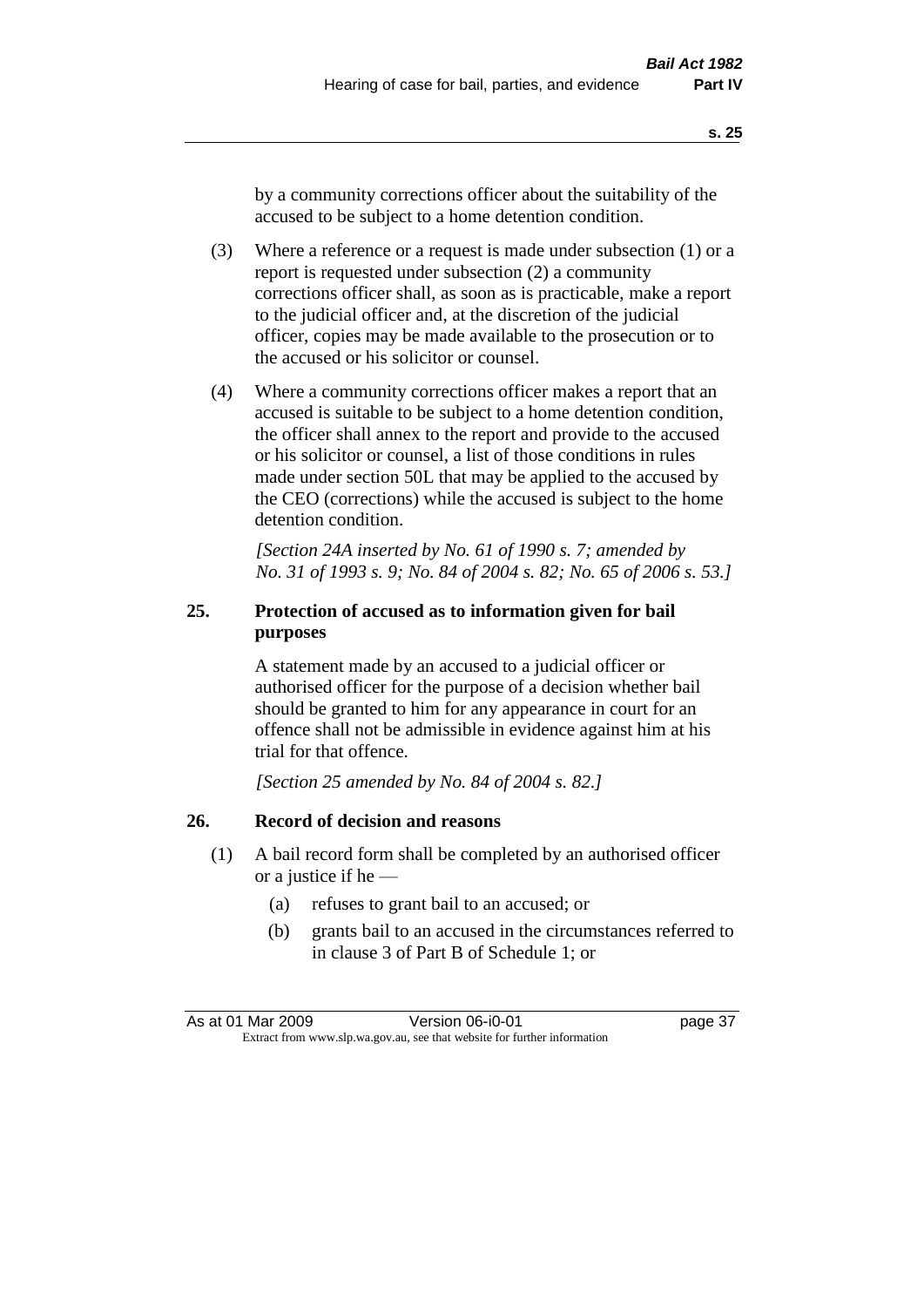| (ba) | grants bail to an accused for a serious offence to which |
|------|----------------------------------------------------------|
|      | Schedule 1 Part C clause 3A applies; or                  |

- (c) imposes any condition on a grant of bail and it appears to him that the accused is dissatisfied with the condition.
- (2) Where a judicial officer, other than a justice
	- (a) refuses to grant bail to an accused; or
	- (aa) grants bail to an accused for a serious offence to which Schedule 1 Part C clause 3A applies; or
	- (b) imposes any condition on a grant of bail and it appears to him that the accused is dissatisfied with the condition,

a record of the decision and of the reasons therefor shall be made.

- (3) The accused, the prosecutor or an intending prosecutor shall be entitled, upon request, to be furnished with a copy of the bail record form or, where subsection (2) applies, of the record made.
- (4) For the purposes of this section
	- (a) references to a justice do not include a magistrate or a judge of the District Court or the Supreme Court or the Children's Court who is a justice; and
	- (b) a bail record form is an approved form designed to contain a summary of the matters relevant to the decision as to the bail of an accused, including those matters set out in Part C of Schedule 1, the decision made, and the reasons for the decision.

*[Section 26 inserted by No. 15 of 1988 s. 10; amended by No. 49 of 1988 s. 85; No. 45 of 1993 s. 12; No. 59 of 2004 s. 141; No. 84 of 2004 s. 82; No. 6 of 2008 s. 17 and 43(1).]* 

# **27. Transmission of relevant papers to court**

(1) An authorised officer and a judicial officer who consider an accused's case for bail for an appearance for an offence and a

page 38 Version 06-i0-01 As at 01 Mar 2009 Extract from www.slp.wa.gov.au, see that website for further information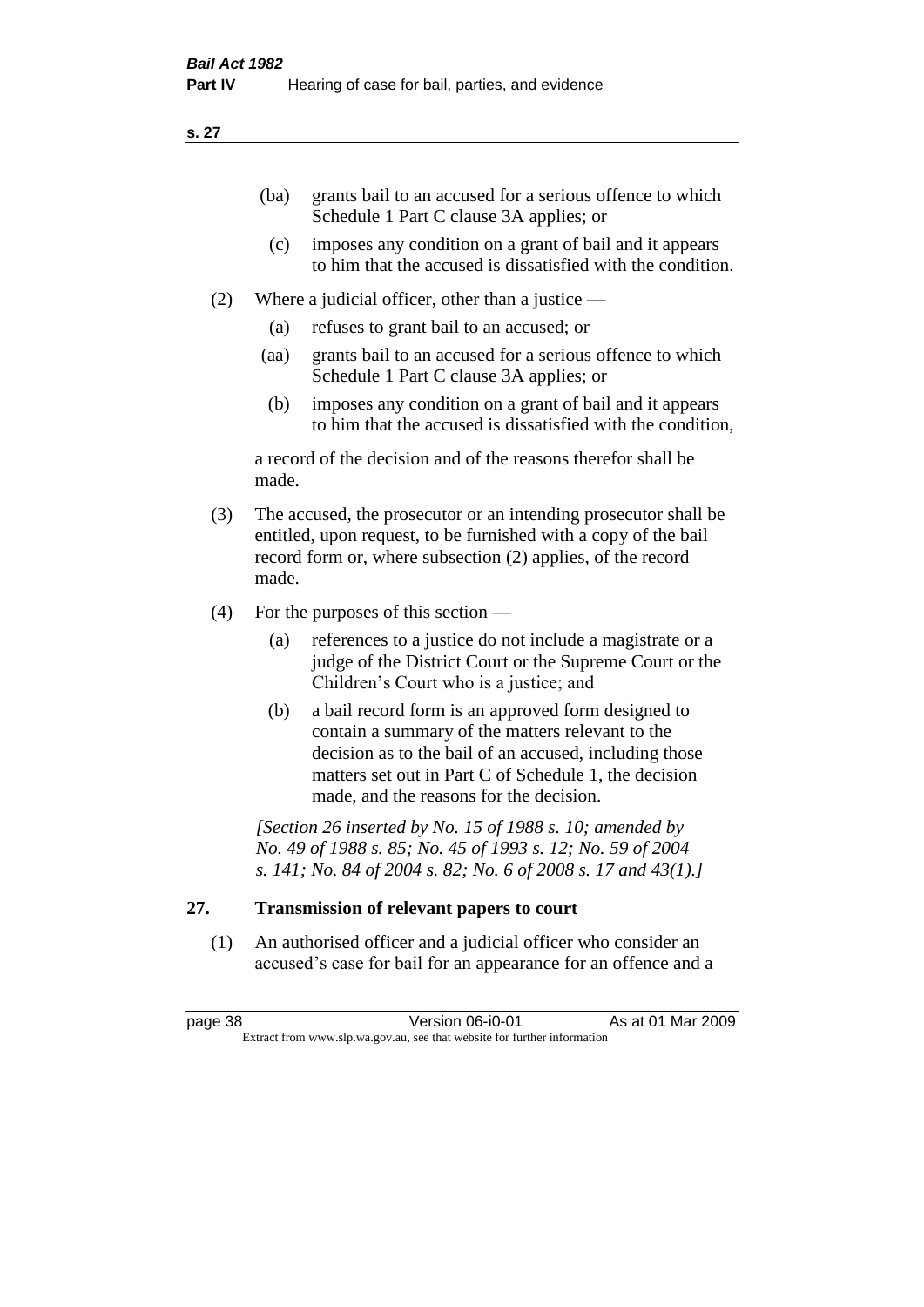person before whom a bail undertaking or a surety undertaking is entered into shall ensure that the relevant papers are sent as soon as is practicable, to the court before which the accused is required to appear.

(2) In subsection (1) *the relevant papers* in relation to any particular officer or person means such papers as are prescribed to be sent by that officer or person.

*[Section 27 amended by No. 84 of 2004 s. 82; No. 59 of 2006 s. 7(2).]* 

# **27A. Transmission of papers to CEO (corrections)**

A judicial officer who grants bail subject to a home detention condition shall ensure that a copy of the bail record form and of the bail undertaking are sent as soon as is practicable to the CEO (corrections).

*[Section 27A inserted by No. 61 of 1990 s. 8; amended by No. 31 of 1993 s. 9; No. 65 of 2006 s. 53.]* 

As at 01 Mar 2009 **Version 06-i0-01 Dage 39** Extract from www.slp.wa.gov.au, see that website for further information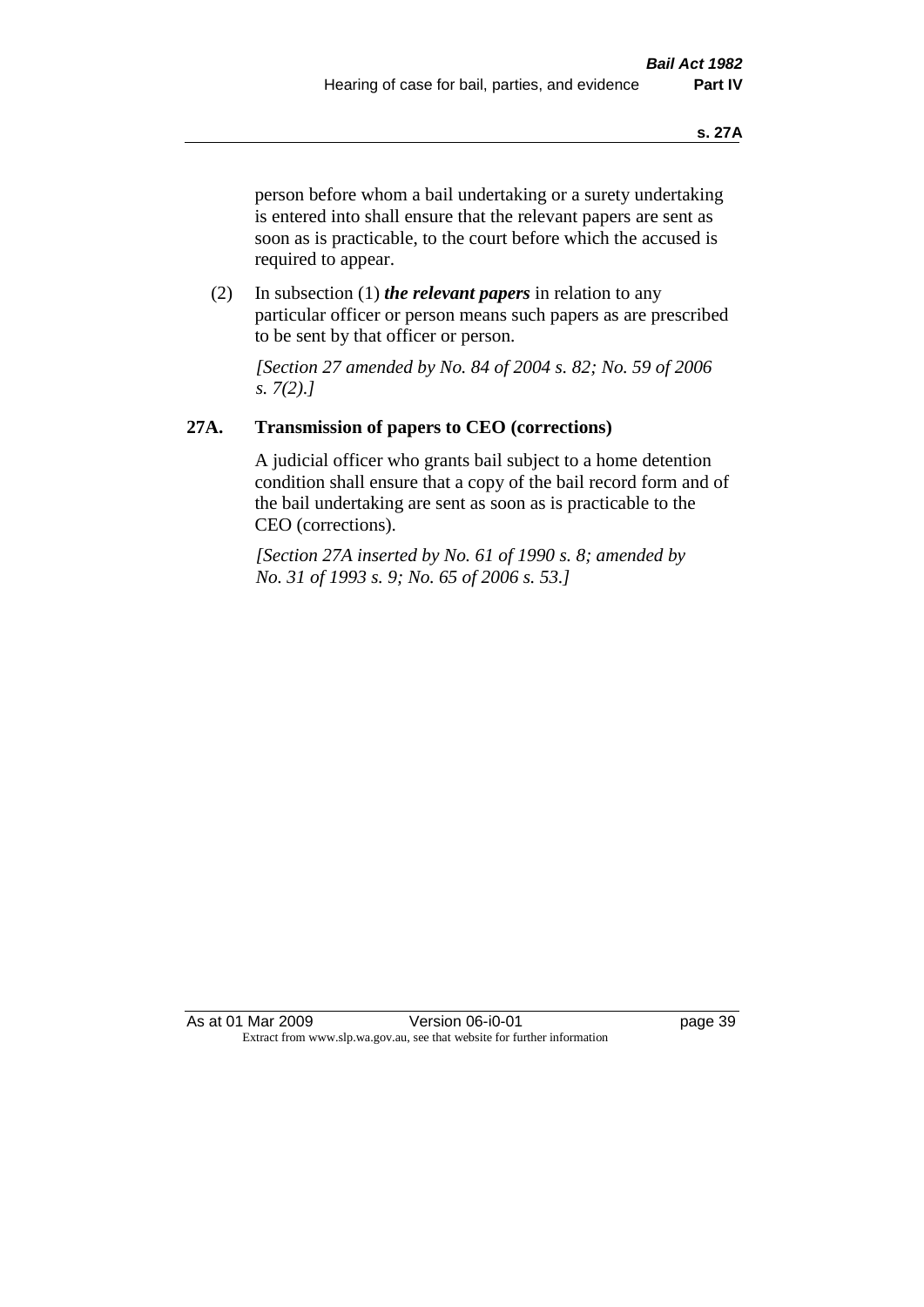# **Part V — Bail undertakings**

#### **28. Bail undertaking**

- (1) A person shall not be released on bail for an appearance in court unless he has entered into a bail undertaking for that appearance or is deemed to have done so under section 31(3).
- (2) A bail undertaking is an undertaking in writing by an accused in the prescribed form —
	- (a) that he will appear at a time and place specified, or deemed by section 31(3) to be specified, in the undertaking; and
	- (b) that if the accused fails to appear at that time and place the accused will, as soon as is practicable, appear at the court at which the accused was required to appear, when that court is sitting; and
	- (c) that he will comply with such conditions as may be imposed on him under clause 2 of Part D of Schedule 1; and
	- (d) that he will comply with any home detention condition which may be imposed as a condition on a grant of bail to him pursuant to clause 3 of Part D of Schedule 1,

and containing any agreement as to forfeiture of money by the accused which may be required pursuant to clause 1 of that Part.

- (3) A bail undertaking for any appearance may be entered into in respect of more than one offence.
- (4) The undertakings mentioned in subsection (2)(a) and (b) are, subject to section 34, enforceable under sections 51, 57 and 58.

*[Section 28 amended by No. 61 of 1990 s. 9; No. 45 of 1993 s. 12; No. 59 of 2004 s. 141; No. 84 of 2004 s. 82; No. 6 of 2008 s. 18(1).]*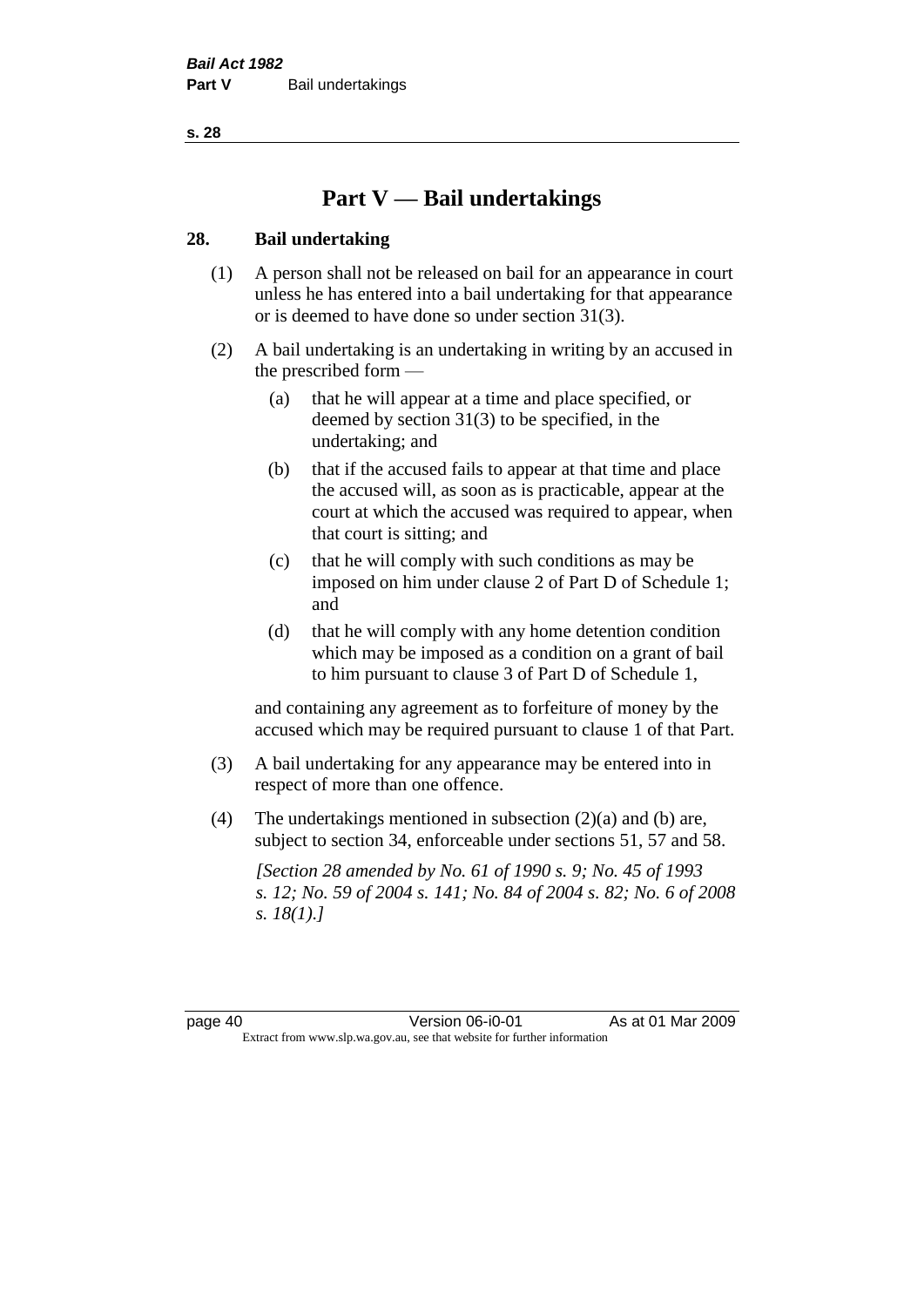#### **29. Before whom bail undertaking may be entered into**

A bail undertaking need not be entered into before the judicial officer or authorised officer who granted bail but may be entered into before any of the following persons —

- (a) a judicial officer;
- (b) a registrar of a court, other than a deputy registrar of the Magistrates Court or the Children's Court;
- (c) an authorised police officer;
- (d) an associate of a Judge of the Supreme Court, the District Court or the Children's Court;
- (e) where the accused is in a lock-up or prison, any person for the time being in charge of the lock-up or prison;
- (f) where the accused is in a court custody centre, any person for the time being in charge of the centre who is approved for the purposes of this paragraph by the chief executive officer of the department of the Public Service principally assisting in the administration of the *Court Security and Custodial Services Act 1999*;
- (g) where the accused is a child, any authorised community services officer.
- *[(h), (i) deleted]*

*[Section 29 amended by No. 15 of 1988 s. 11; No. 49 of 1988 s. 86; No. 2 of 1996 s. 61; No. 59 of 2004 s. 141; No. 84 of 2004 s. 82; No. 6 of 2008 s. 19.]* 

#### **30. Duties of person before whom bail undertaking is entered into**

- (1) The person before whom a bail undertaking is to be entered into by an accused shall before it is entered into —
	- $(a)$  either
		- (i) read it to the accused; or
		- (ii) be informed by the accused that the accused has read it; or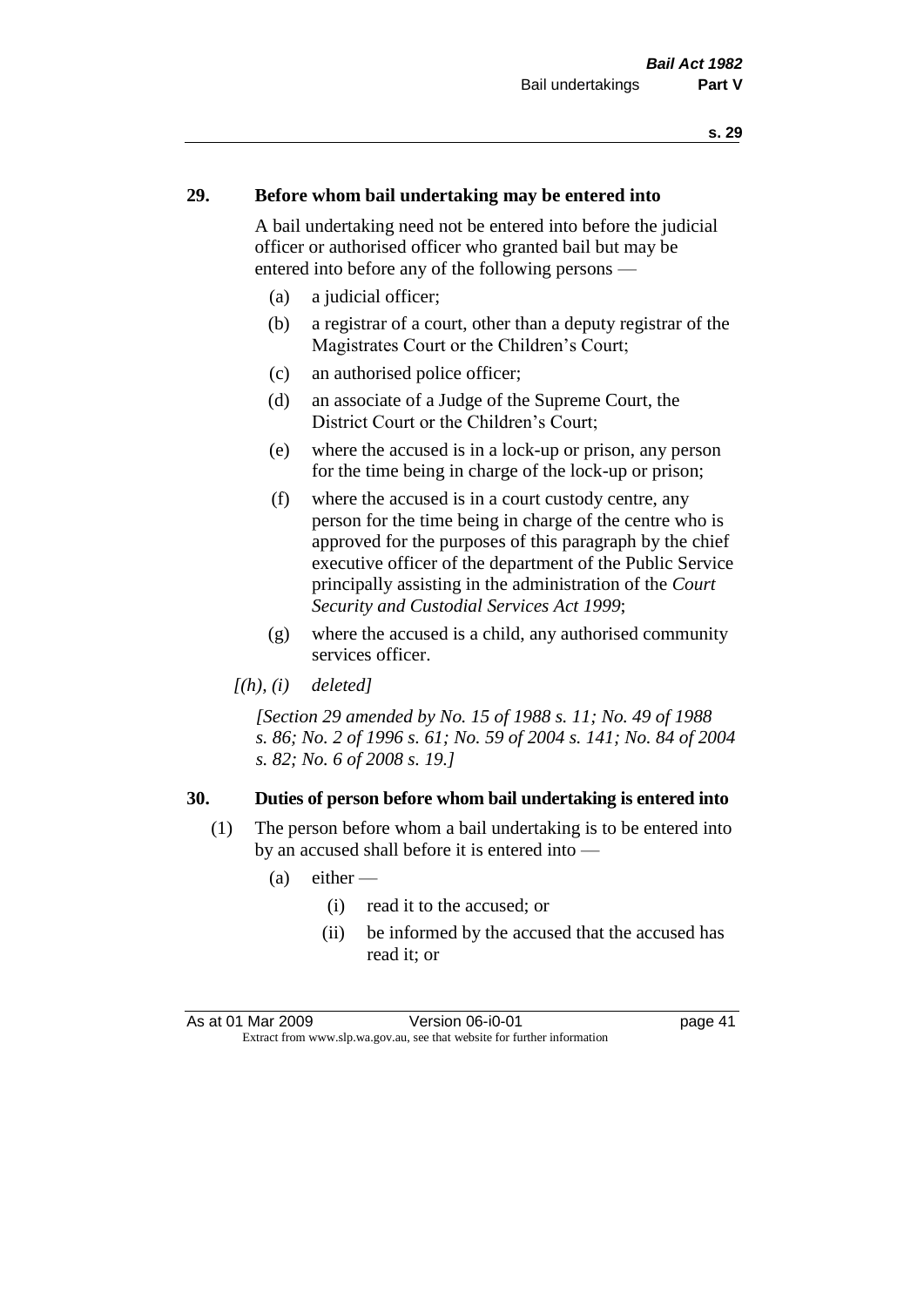# (iii) if necessary, have it translated to the accused; and

- (b) ensure that all conditions which are to be complied with before the release of the accused have been complied with.
- (2) The person before whom a bail undertaking is entered into by an accused shall give to him, or cause to be given to him —
	- (a) a copy of the bail undertaking as duly completed; and
	- (b) a notice in writing in the approved form showing
		- (i) his obligations pursuant to the undertaking; and
		- (ii) the consequences of his failure to comply with them.
- (3) The person before whom a bail undertaking is entered into by an accused shall enquire of the accused whether he requires the notice referred to in subsection (2)(b) to be read or translated to him and shall take such steps as are necessary to comply with any such requirement of the accused.

*[Section 30 inserted by No. 15 of 1988 s. 12; amended by No. 84 of 2004 s. 82; No. 6 of 2008 s. 20 and 43(3).]* 

# **31. Different time and place for appearance may be substituted**

- (1) A different time or a different time and place may be substituted in accordance with this section for the time and place for appearance specified, or deemed by this section to be specified, in a bail undertaking.
- (2) A different time, or a different time and place, for the appearance by the accused may be substituted as mentioned in subsection  $(1)$  —
	- (a) upon an adjournment of proceedings at which the accused is present, by the judicial officer, if he has power to grant bail for that appearance, fixing a time and place for the resumed proceedings and notifying the accused orally thereof;

| page 42 | Version 06-i0-01                                                         | As at 01 Mar 2009 |
|---------|--------------------------------------------------------------------------|-------------------|
|         | Extract from www.slp.wa.gov.au, see that website for further information |                   |

#### **s. 31**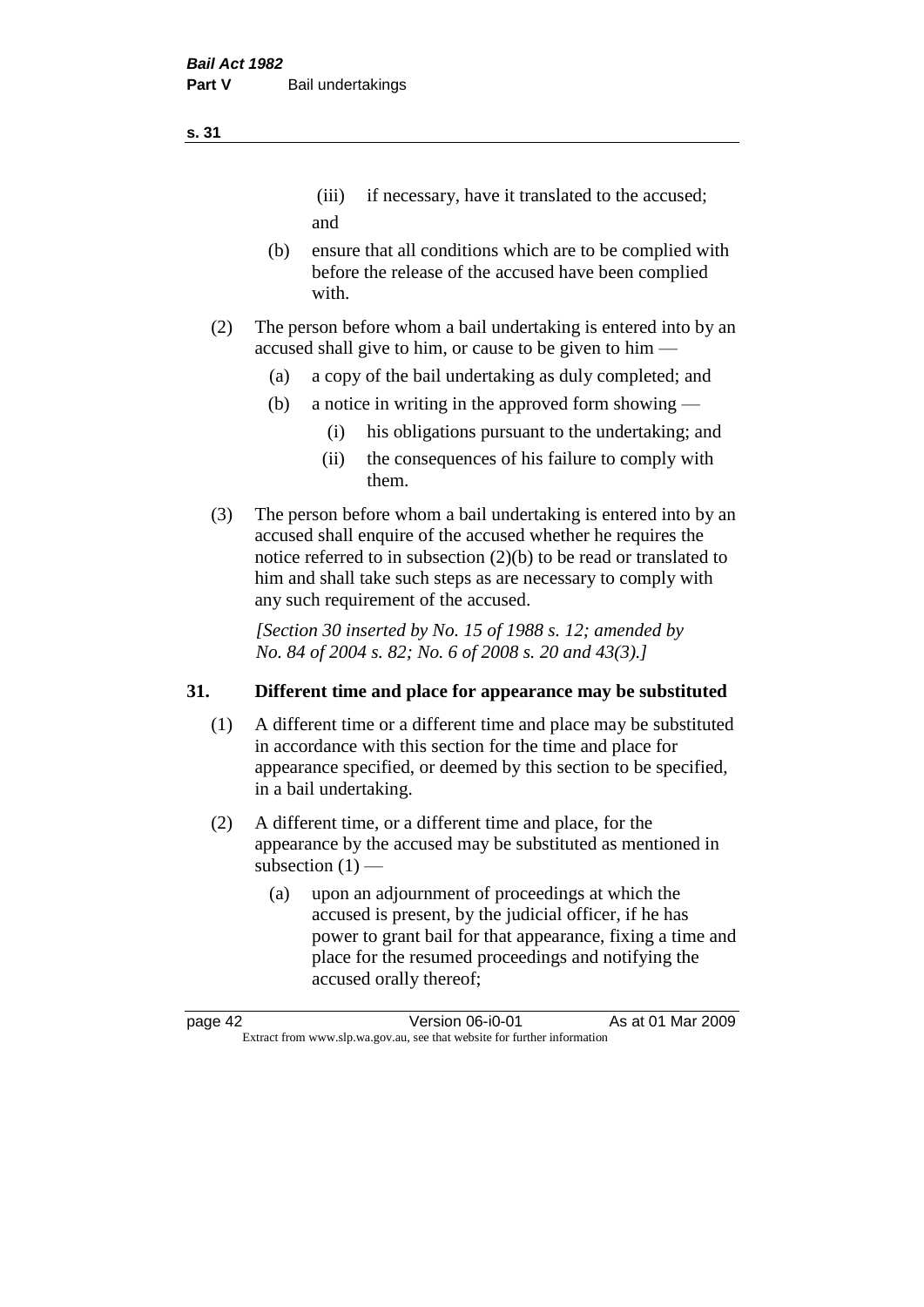- (b) upon an adjournment of proceedings from which the accused is absent for reasonable cause, by the judicial officer, if he has power to grant bail for that appearance, fixing a time and place for the resumed proceedings and directing the registrar of the court to cause written notice of the time and place to be given to the accused;
- (c) where
	- (i) a judge of the Supreme Court or a judge of the Children's Court has granted bail to an accused under section 15; and
	- (ii) a judicial officer, other than such a judge, has committed the accused to the Supreme Court,

by a judge of the Supreme Court or a Judge of the Children's Court, as the case may require, notifying the accused orally, or directing the registrar of the court to cause written notice to be given to the accused of the time or time and place for the proceedings;

- $(d)$  where
	- (i) a judge of the Supreme Court or a judge of the Children's Court has granted bail to an accused under section 15;
	- *[(ii) deleted]*
	- (iii) the judicial officer is satisfied that there has been no material change in the facts or circumstances which applied on the grant of bail,

by the judicial officer notifying the accused orally, or directing the registrar of the court to cause written notice to be given to the accused, of the time or time and place for the resumed proceedings;

(e) upon a committal to the Supreme Court or District Court, by a judicial officer, if he has power to grant bail for that appearance, fixing a specified day in a specified sitting or session of that court and directing the registrar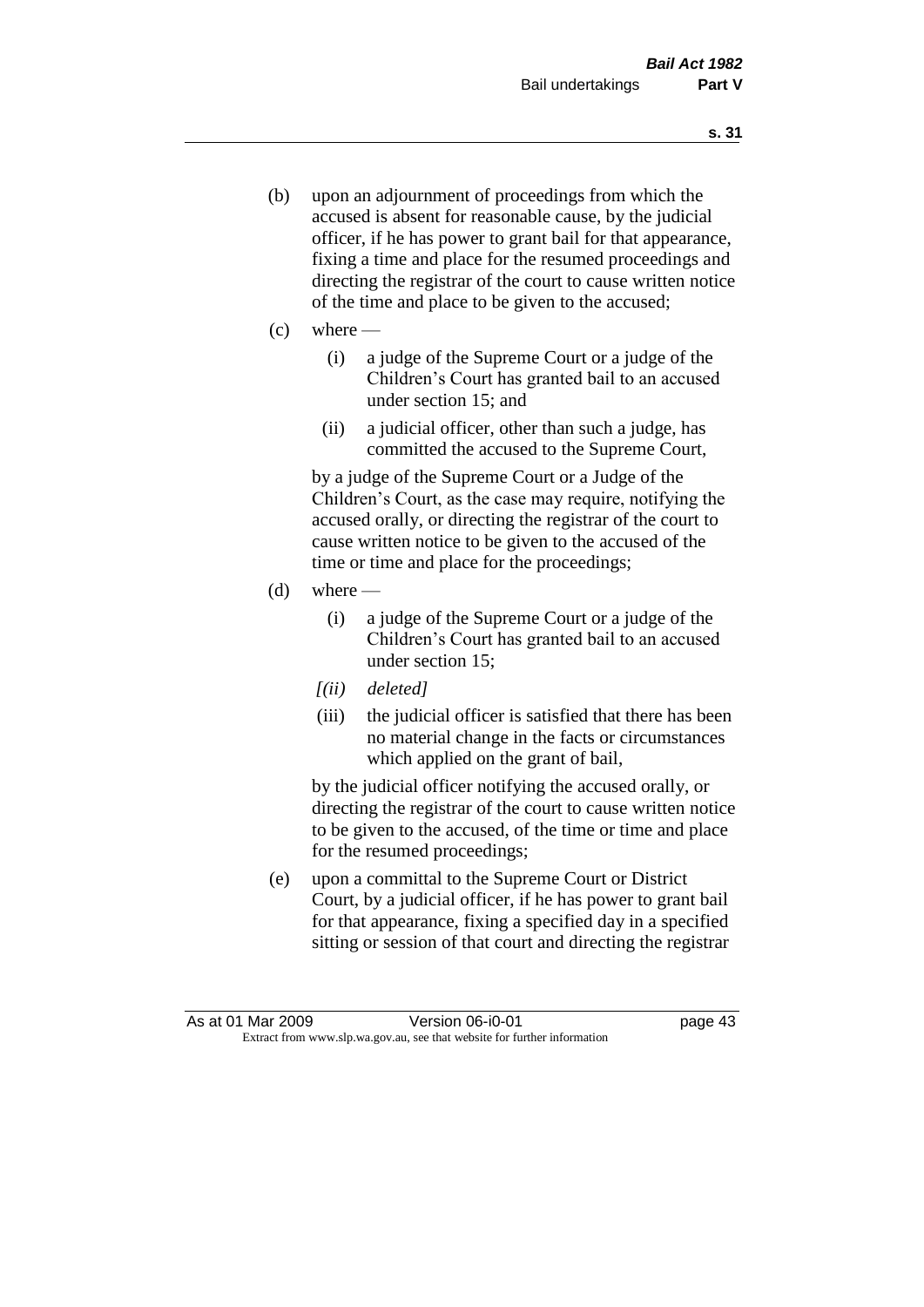#### **s. 31A**

of the court to cause written notice of the day to be given to the accused;

- (f) where an accused has been committed for trial in the Supreme Court or the District Court in a specified sitting or session thereof or on a specified day in a specified sitting or session thereof, by an officer of the court, or a person authorised under subsection (5), fixing a time for the trial in that sitting or session and causing written notice of the time to be given to the accused;
- (g) if the parties agree to a different time or a different time and place for the proceedings, by an officer of the court giving written notice thereof to the accused.
- (3) Where a different time or a different time and place is notified to an accused pursuant to subsection (2) the bail undertaking shall be deemed to be amended to specify that time or that time and place for appearance, and the terms and conditions thereof shall continue to apply as so amended as if the accused had entered into the bail undertaking in that form.
- (4) Where the power in subsection  $(2)(b)$  is exercised upon an adjournment of proceedings the right of the accused to be at liberty under section 11(1) does not lapse by reason only that there is an interval between the adjournment of the proceedings and the time when he is notified of the time and place for the resumed proceedings.
- (5) The Chief Justice, in respect of committals to the Supreme Court, and the Chief Judge, in respect of committals to the District Court, may authorise a person or persons, by name or office, to perform the functions referred to in subsection (2)(f).

*[Section 31 amended by No. 15 of 1988 s. 13; No. 49 of 1988 s. 87; No. 27 of 2002 s. 21; No. 59 of 2004 s. 141; No. 84 of 2004 s. 82; No. 6 of 2008 s. 21(1) and (2).]* 

#### **31A. Amendment of conditions during trial**

 $(1)$  In this section —

page 44 Version 06-i0-01 As at 01 Mar 2009 Extract from www.slp.wa.gov.au, see that website for further information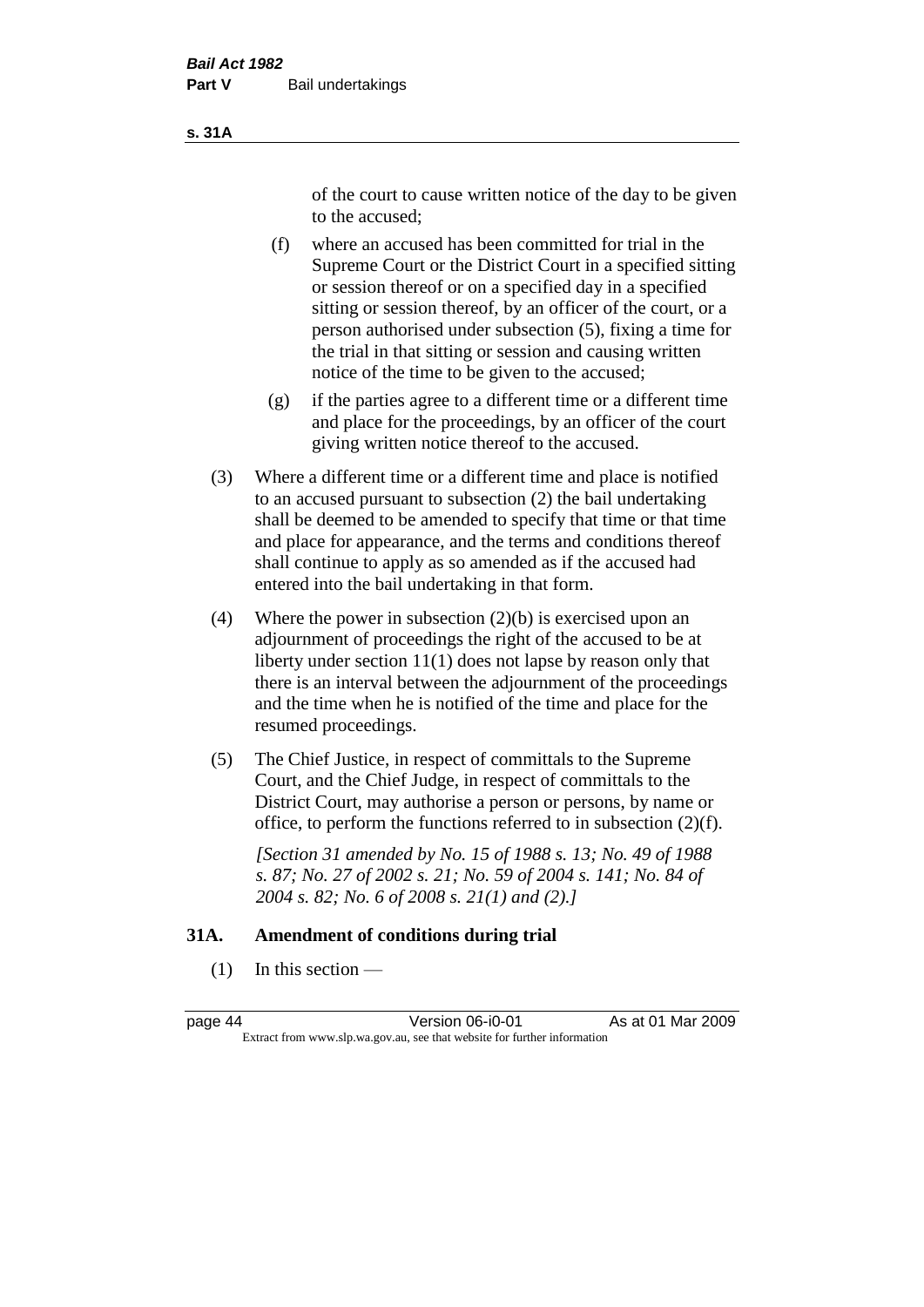*amendment* means an addition, variation or cancellation under subsection (2);

*trial* means that part of proceedings for an offence when evidence is being received by the court in respect of the offence and also extends to any time when —

- (a) legal argument is being heard; or
- (b) a judicial officer or a jury is deliberating.

#### $(2)$  Where —

- (a) an accused has been granted bail for the accused's appearance for trial for an offence; and
- (b) the trial extends beyond one day,

a judicial officer who grants bail for the next appearance by exercising the power in section 31(2)(a) may also do one or more of the following —

- (c) add any condition to the extent that is authorised by clause 2 or 3 of Part D of Schedule 1;
- (d) vary a condition to that extent;
- (e) cancel a condition.
- (3) A judicial officer who adds, varies or cancels a condition under subsection (2) shall cause an officer of the court —
	- (a) to endorse the amendment on the accused's copy of the bail undertaking or, if that copy is not available for endorsement, to give written notice of the amendment to the accused; and
	- (b) to endorse on a file copy of the undertaking a certificate as to the amendment and the action taken under paragraph (a).
- (4) If the judicial officer considers that the amendment is of a minor nature, the judicial officer may, for the purposes of section 44(4), cause the officer of the court to include a statement to that effect in the endorsement or notice under subsection (3)(a) and the certificate under subsection (3)(b).

|  | As at 01 Mar 2009                                                        | Version 06-i0-01 | page 45 |
|--|--------------------------------------------------------------------------|------------------|---------|
|  | Extract from www.slp.wa.gov.au, see that website for further information |                  |         |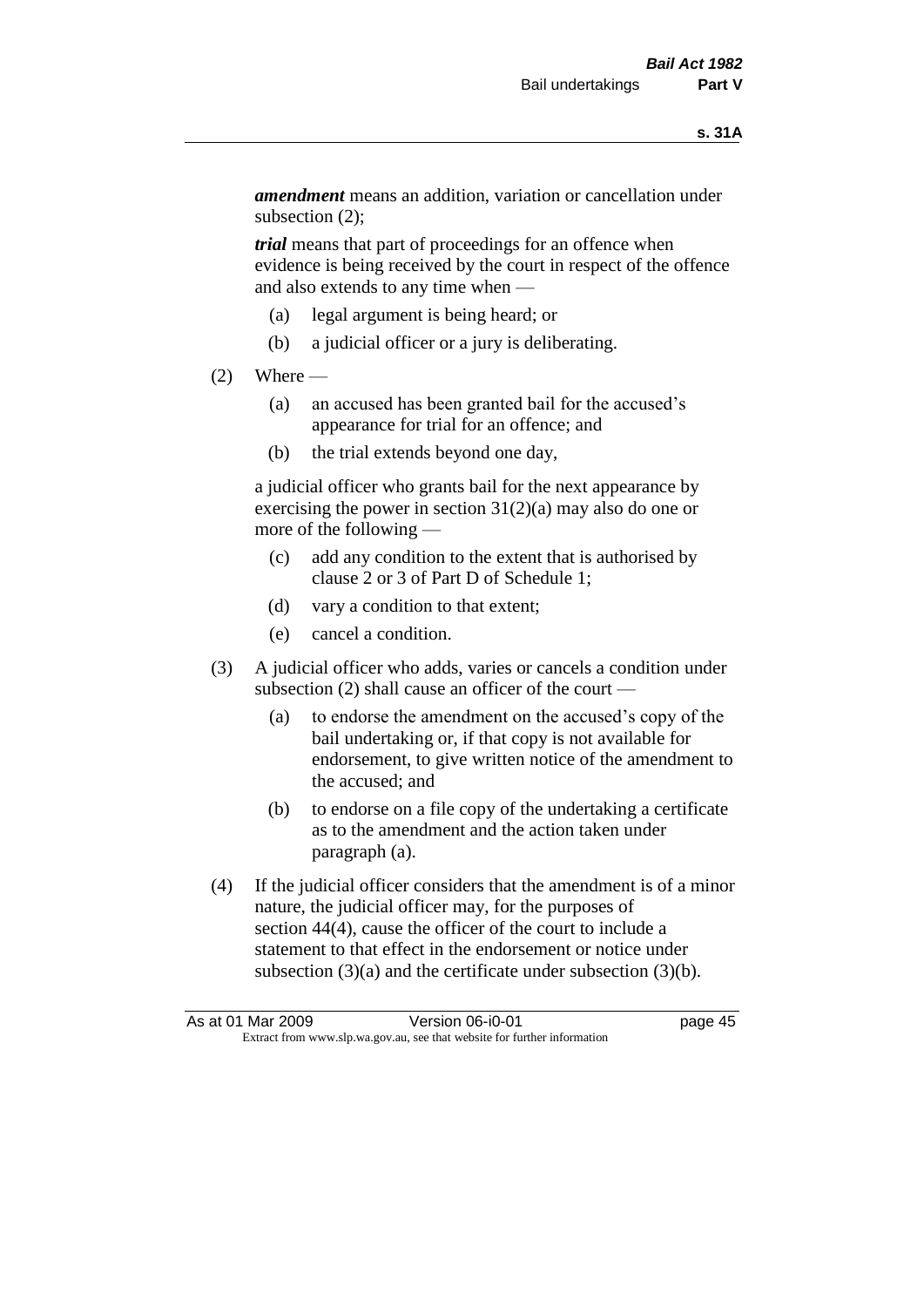- (5) When action is taken under subsection  $(3)(a)$ 
	- (a) the bail undertaking is to be regarded as having been amended as provided in the endorsement or notice, as the case requires; and
	- (b) the terms and conditions of the bail undertaking continue to apply as so amended as if the accused had entered into the bail undertaking in that form.
- (6) In any proceedings an endorsement on a copy of a bail undertaking referred to in subsection (3)(b) purporting to be a certificate referred to in that paragraph is evidence of the matters appearing in it without proof of the signature of the person who made the endorsement.

*[Section 31A inserted by No. 6 of 2008 s. 22(1).]*

#### **32. Giving and proof of notices under section 31**

- (1) A written notice to an accused under section  $31(2)$ 
	- (a) shall be given to the accused personally; or
	- (b) shall be sent to the accused by post to the accused's address appearing in the records of the court; or
	- (c) in urgent cases or with the accused's consent, shall be sent to the accused by electronic communication.
- (2) A person who gives or sends a notice in accordance with subsection (1) shall endorse on a file copy of the notice a certificate showing —
	- (a) that the person has done so; and
	- (b) the time of doing so.
- (3) If a notice is sent by post under subsection  $(1)(b)$ , the notice is to be presumed, unless the contrary is shown, to have been received at the time when, in the ordinary course of events, it would have been delivered.
- (4) The judicial officer who under section  $31(2)(a)$  notifies an accused of the time and place for resumed proceedings shall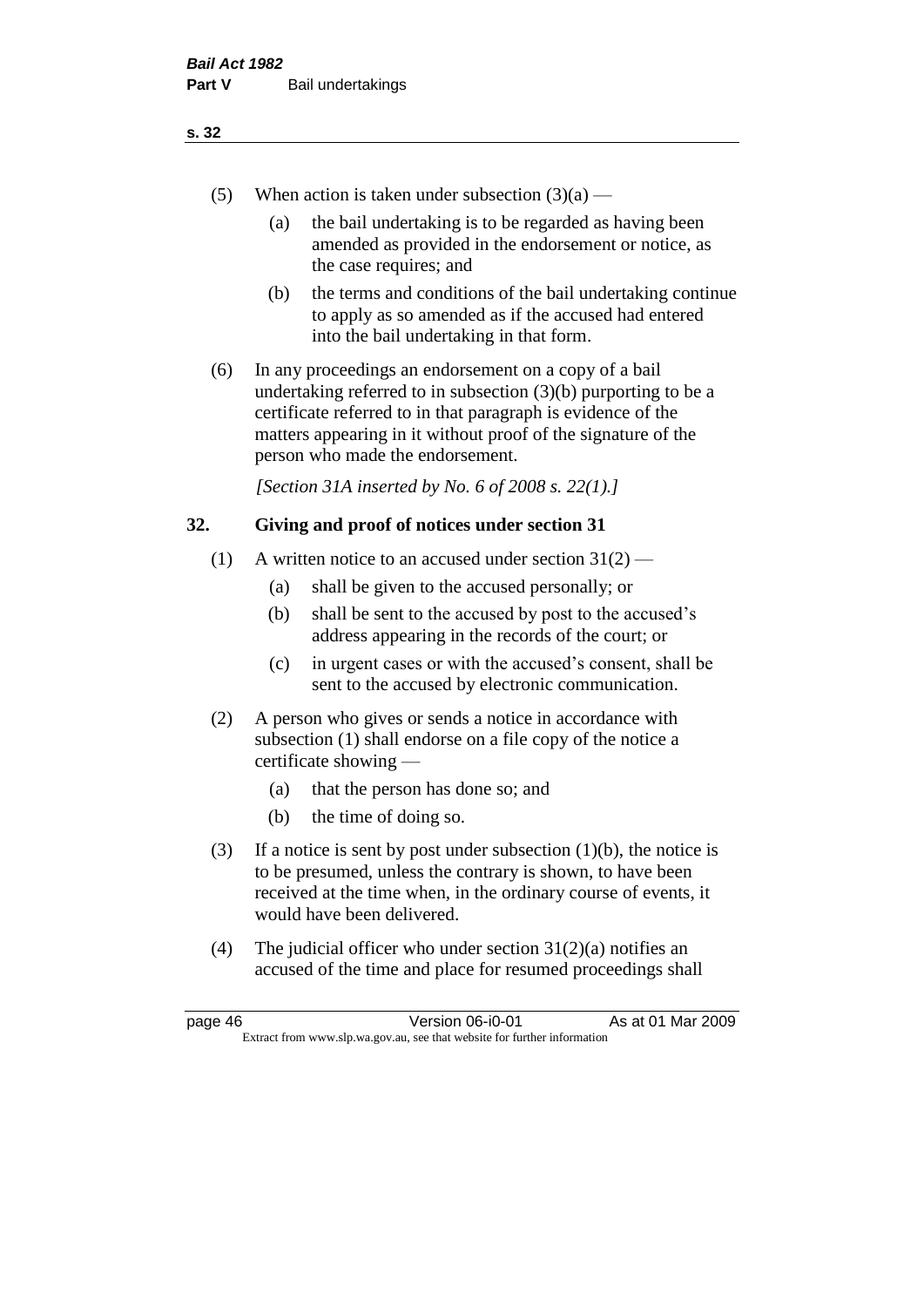cause to be endorsed on the accused's bail undertaking a certificate showing details of such time and place and that the accused has been notified of them.

- (5) In any proceedings
	- (a) a document purporting to be a copy of a notice referred to in subsection (1) shall be evidence of the terms of the notice; and
	- (b) an endorsement
		- (i) on a copy of a notice referred to in subsection (2); or
		- (ii) on a bail undertaking,

purporting to be a certificate referred to in subsection (2) or (4) is evidence of the matters appearing in it without proof of the signature of the person who made the endorsement.

*[Section 32 amended by No. 74 of 1984 s. 12; No. 84 of 2004 s. 82; No. 6 of 2008 s. 23(1)-(3).]* 

# **33. Judicial officer may order accused to enter into bail undertaking**

- (1) Where bail is granted to an accused by a judicial officer, whether with or without any condition being attached thereto, and the accused fails or refuses to enter into a bail undertaking in terms of the grant, the judicial officer who granted bail may, subject to subsection (3), order that the accused enter into the bail undertaking within such time as he may specify.
- (2) If an accused does not comply with an order under subsection (1), the judicial officer may, subject to subsection (3), further order that a bail undertaking, in such form as the judicial officer may approve, shall be deemed to have been entered into by the accused on the date of such further order, and thereupon that undertaking shall be treated as if it had been duly entered into by the accused for the purposes of this Act.

As at 01 Mar 2009 Version 06-i0-01 page 47 Extract from www.slp.wa.gov.au, see that website for further information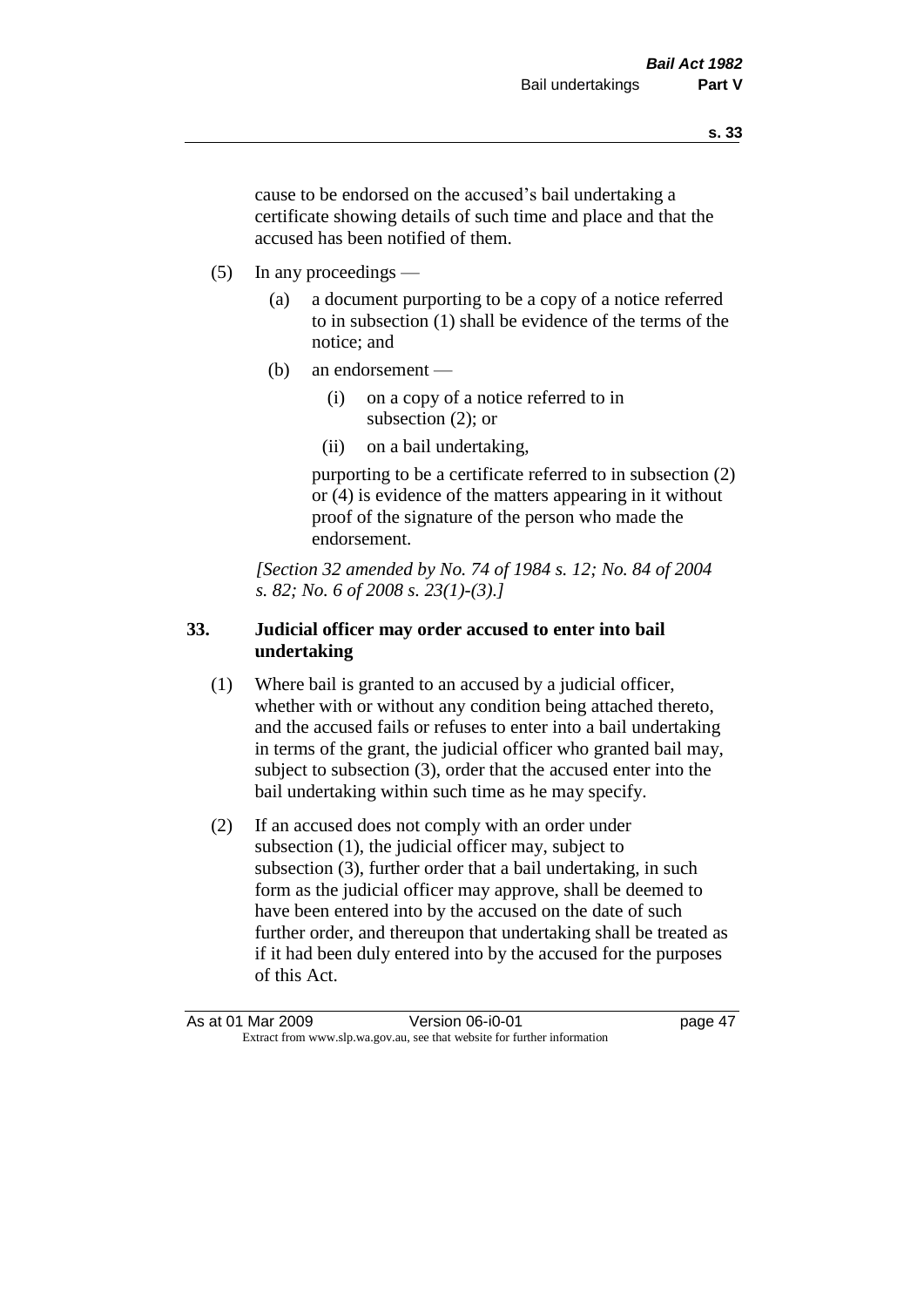- (3) A judicial officer shall not
	- (a) make an order under subsection (2) unless he has personally informed the accused of the terms and effect of the order made under subsection (1);
	- (b) exercise any of the powers conferred on him by this section unless he is satisfied that the accused has the capacity to enter into and comply with the undertaking.

*[Section 33 amended by No. 84 of 2004 s. 82.]* 

#### **34. Cessation and suspension of bail undertaking**

A bail undertaking ceases to have effect —

- (a) upon the revocation of bail under section 55;
- (b) upon the death of the accused, but only if no order has been made under section 57;
- (c) subject to section 31, upon the appearance in court by the accused as required by his bail undertaking;
- (d) upon the discharge of the accused according to law from any further proceedings for the offence, or all of the offences, to which the bail undertaking relates;
- (e) during any period before the time at which the accused is required to appear in court when he is in custody for any other offence or reason.

*[Section 34 amended by No. 84 of 2004 s. 82.]*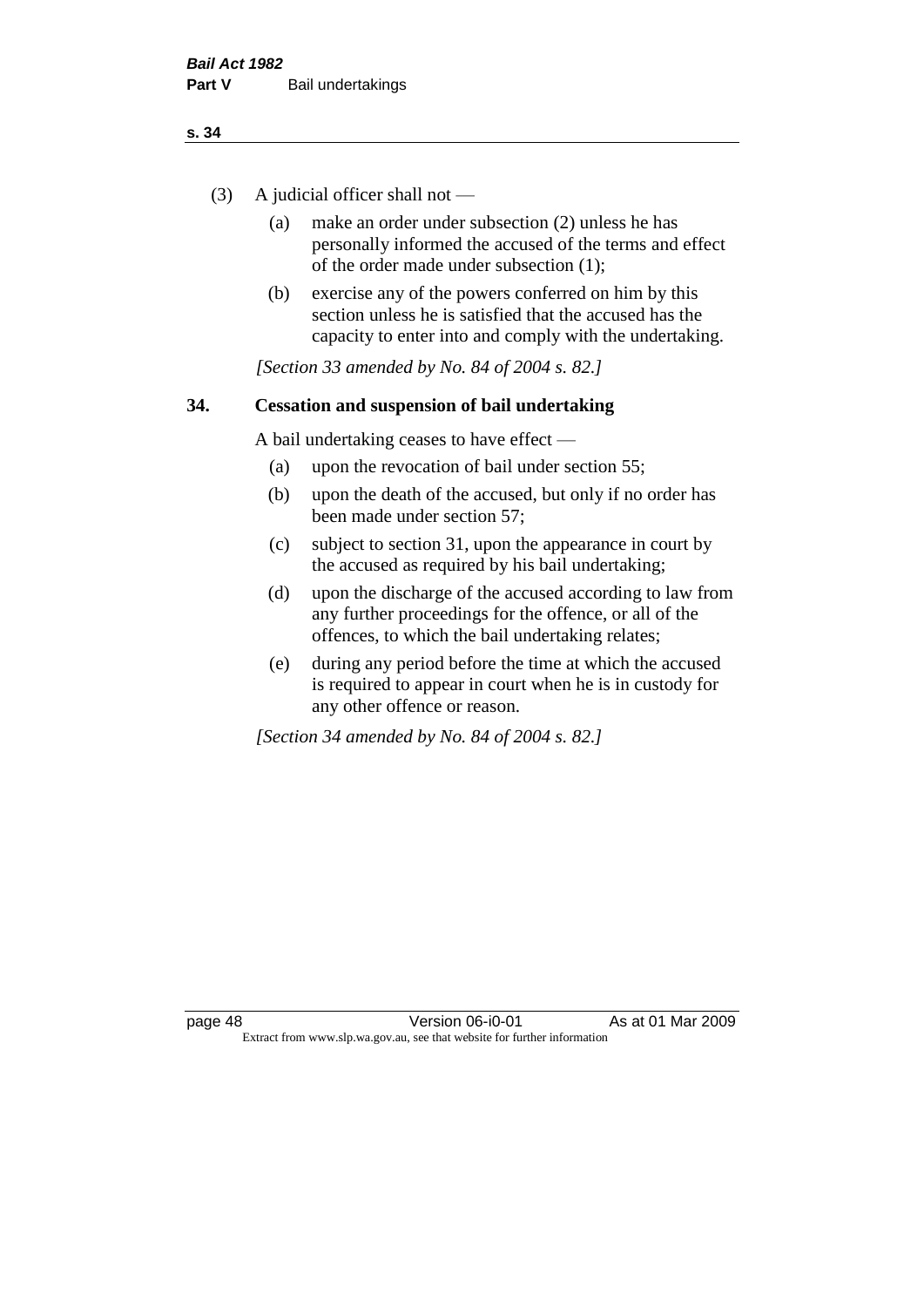# **Part VI — Sureties and surety undertakings**

#### **35. Meaning of surety and surety undertaking**

- (1) A surety is a person who, as a condition of the grant of bail to an accused, enters into a surety undertaking, that is to say, undertakes in writing that he will, subject to this Act, forfeit a specified amount of money if the accused fails to comply with any requirement of his bail undertaking mentioned in section  $28(2)(a)$  and (b).
- (2) A surety is required to be approved under section 40.
- (3) A forfeiture of money by a surety as mentioned in subsection (1) is enforceable as provided in section 49 but not otherwise.

*[Section 35 amended by No. 84 of 2004 s. 82; No. 6 of 2008 s. 18(3).]* 

#### **36. Authority to approve sureties**

- (1) The decision whether an applicant should be approved as a surety in any case is to be made —
	- (a) by a person referred to in section 29(a) to (d); or
	- (b) where the accused to whom bail has been granted is in prison, by a person for the time being in charge of the prison; or
	- (c) where the accused to whom bail has been granted is a child, by an authorised community services officer.
- (2) A judicial officer when granting bail to an accused subject to a requirement for a surety or sureties may make an order as to —
	- (a) the giving of notice to the prosecutor of an application for approval of any surety; or
	- (b) the person or persons who are to, or may, approve any surety,

and subsection (1) has effect subject to any such order.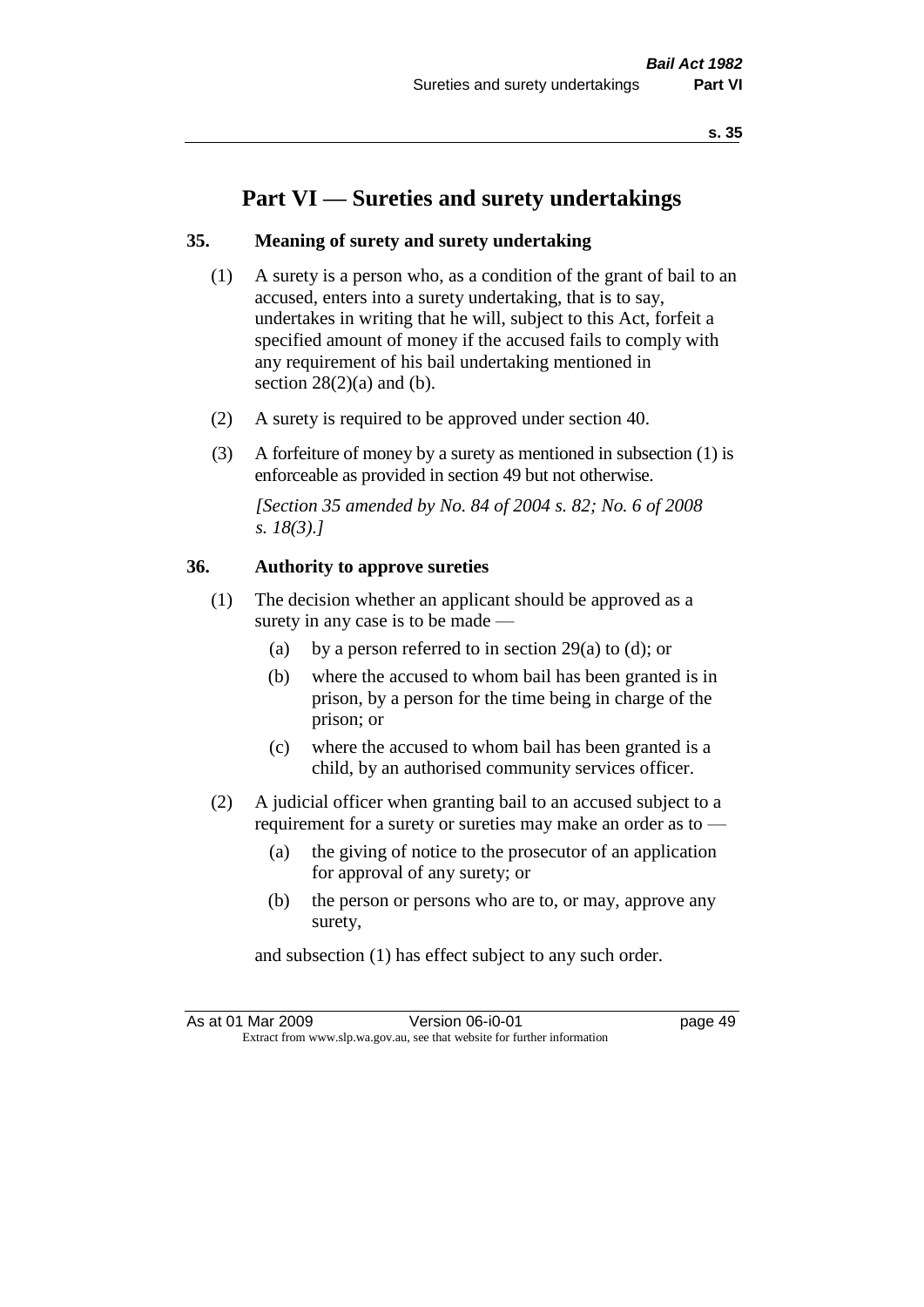*[Section 36 inserted by No. 6 of 2008 s. 24(1).]*

### **37. Proposed surety to receive certain information and prescribed form for completion**

- (1) Whenever a surety approval officer is called upon to decide whether an applicant should be approved as a surety, he shall ensure that the applicant is, or has been, given —
	- (a) a duly completed notice in the prescribed form showing details of the terms and conditions on which bail has been granted to the accused in whose case the surety is required;
	- (b) such information in writing as to the effect of this Act in relation to the rights, obligations and liabilities of sureties as is prescribed for the purposes of this paragraph; and
	- (c) a prescribed form of declaration for completion designed to disclose to the surety approval officer all information relevant to the decision.
- (2) Before he makes his decision, the surety approval officer shall ensure that the applicant furnishes to him the declaration referred to in subsection (1)(c) duly completed.
- (3) For the purposes of this section it is sufficient if  $-$ 
	- (a) the notice, information and declaration referred to in subsection (1) are sent by electronic communication to an electronic address provided by the applicant; and
	- (b) the declaration referred to in subsection  $(1)(c)$  duly completed is sent by electronic communication to an electronic address provided by the surety approval officer.

*[Section 37 amended by No. 84 of 2004 s. 82; No. 6 of 2008 s. 24(4), (5) and 25.]*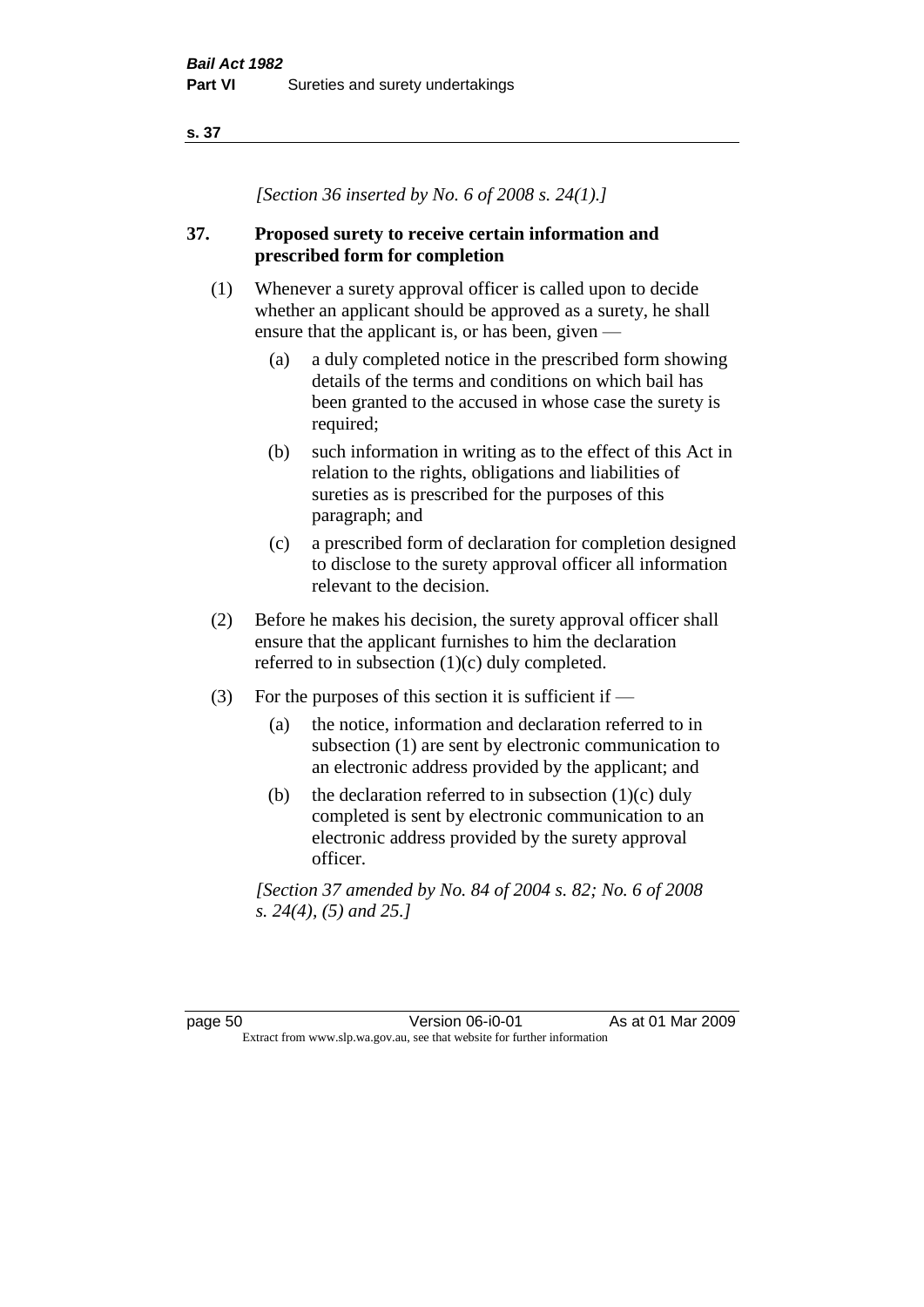#### **38. Persons disqualified from being sureties**

- (1) A person is not qualified to be approved as a surety if  $-$ 
	- (a) he is under 18 years of age; or
	- (b) subject to subsection (2), the value of his assets, after provision is made for his debts and liabilities, is less than the amount which he might become liable to forfeit under his proposed surety undertaking; or
	- (c) there are reasonable grounds for believing that he has been, or will be, indemnified by any person against any forfeiture referred to in paragraph (b).
- (2) Subsection (1)(b) does not apply where the applicant for approval is required to give security sufficient to cover the amount which he might become liable to forfeit.

#### **39. Matters relevant to approval of sureties**

In determining whether an applicant is suitable to be a surety a surety approval officer shall have regard to all matters which appear to him to be relevant including, as well as any others, the following —

- (a) the character and antecedents of the applicant;
- (b) his proximity to or connection with the accused, whether by kinship, place of residence or otherwise; and
- (c) his ability to pay, or give security for, the amount which he might become liable to forfeit under his proposed surety undertaking, without excessive hardship to himself or his dependants.

*[Section 39 amended by No. 84 of 2004 s. 82; No. 6 of 2008 s. 24(4).]* 

#### **40. Decision on application by proposed surety**

(1) Upon receipt of the duly completed declaration referred to in section  $37(1)(c)$ , the surety approval officer shall, after making any enquiries which he thinks desirable, make a decision, as

As at 01 Mar 2009 Version 06-i0-01 page 51 Extract from www.slp.wa.gov.au, see that website for further information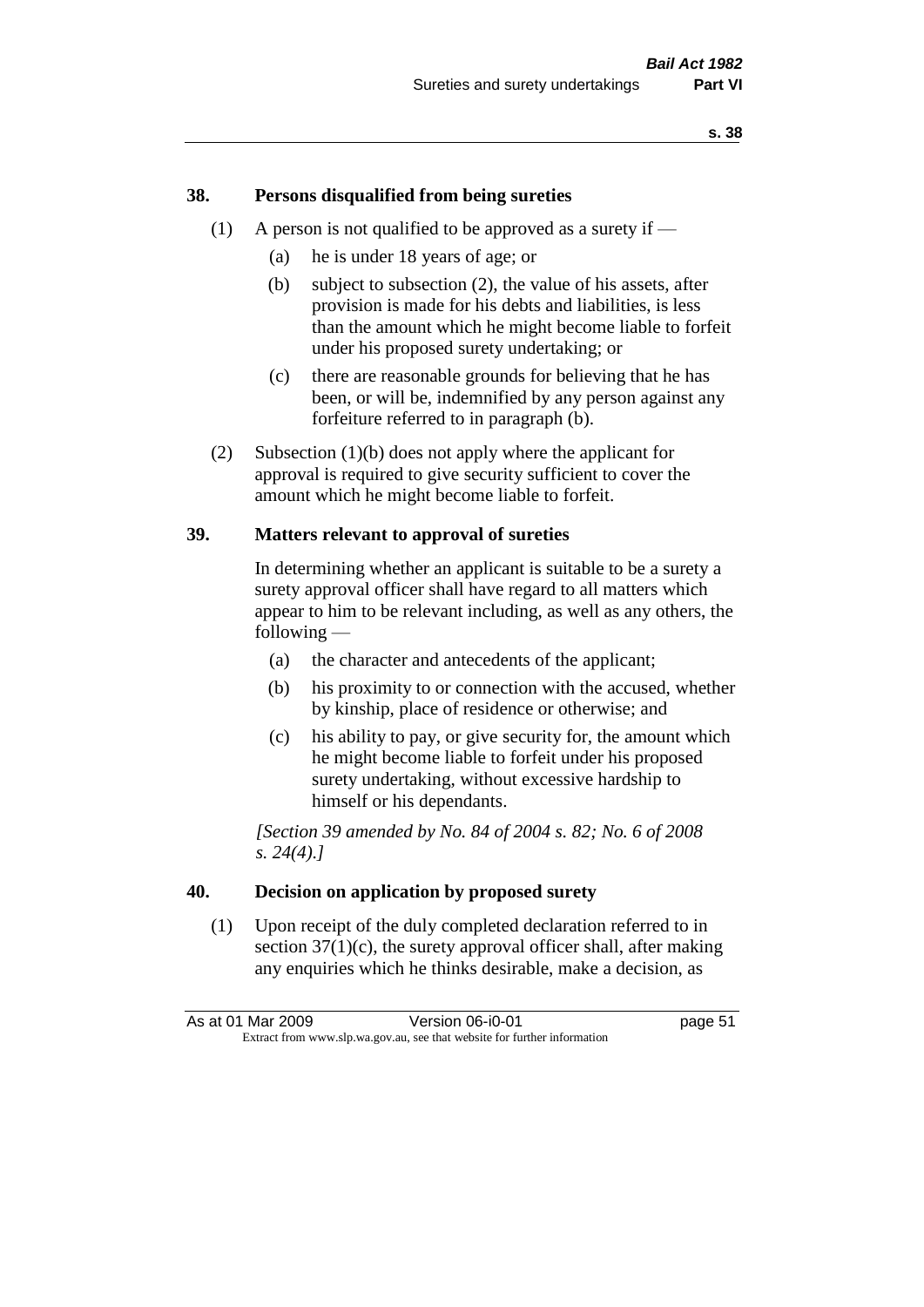soon as is practicable, either to approve or not to approve of the applicant as a surety in that case.

(2) If the surety approval officer does not approve of the applicant as a surety he shall record the reasons for his doing so and inform the applicant and the accused thereof, or cause them to be so informed.

*[Section 40 amended by No. 15 of 1988 s. 15; No. 84 of 2004 s. 82; No. 6 of 2008 s. 24(5).]* 

#### **41. Finality of decision to refuse approval**

- (1) A decision by a surety approval officer not to approve of the applicant as a surety is final unless the applicant becomes entitled to re-apply under subsection (2).
- (2) An applicant who is refused approval as a surety may re-apply for approval to the surety approval officer who made that decision, or if that officer is absent or unavailable to another surety approval officer, on the ground that —
	- (a) new facts have been discovered, new circumstances have arisen or the circumstances have changed since he was refused approval; or
	- (b) he failed to adequately present his case for approval on his previous application,

and the provisions of this Act, except section 37, shall, with necessary modifications, apply to any such further application and the decision thereon.

*[Section 41 amended by No. 6 of 2008 s. 24(3) and (4).]*

#### **42. Before whom surety undertaking may be entered into**

A surety undertaking need not be entered into before the surety approval officer who approved the surety but may be entered into before any person before whom the accused for whose appearance the surety is approved might enter into his bail undertaking under section 29.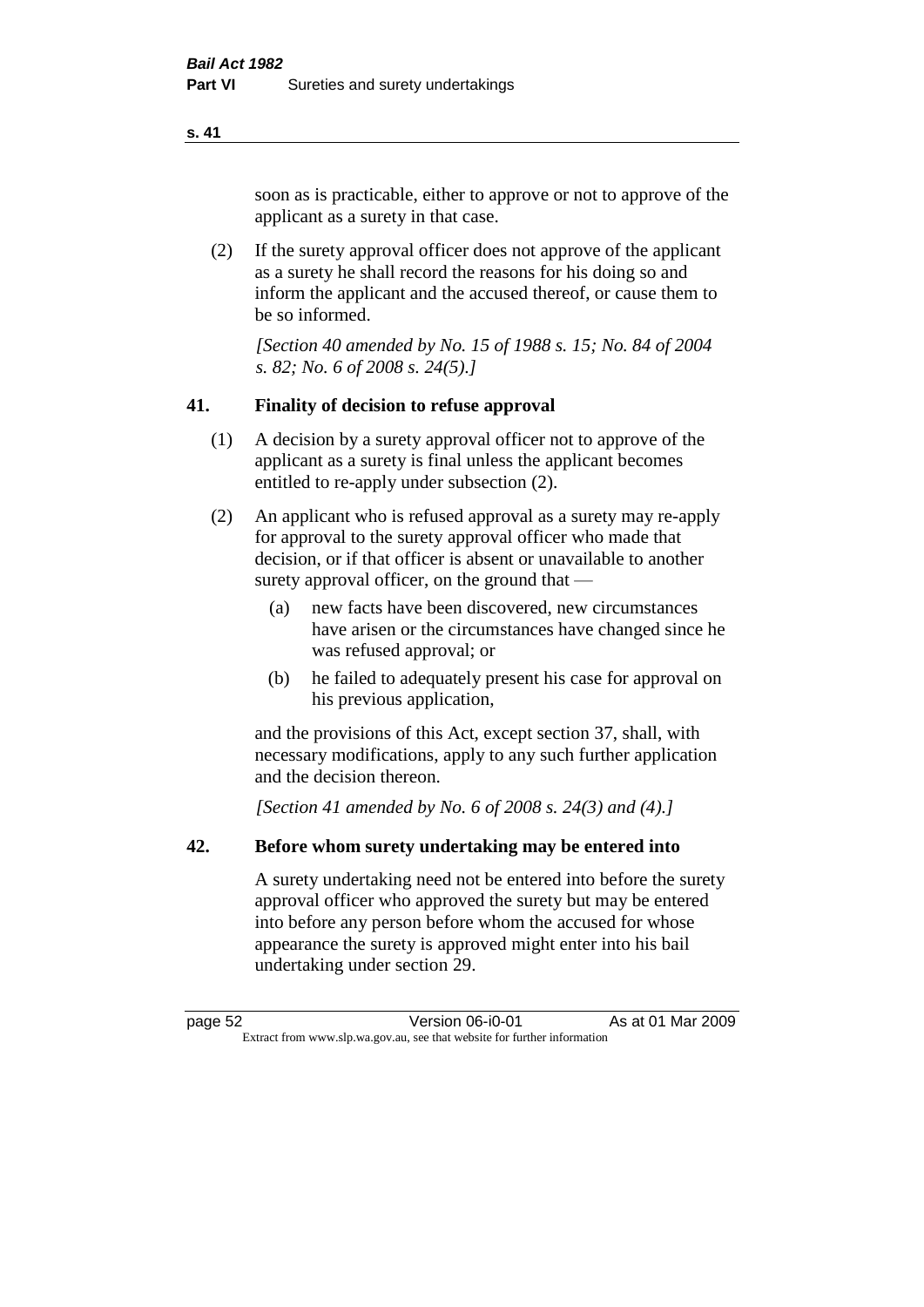*[Section 42 amended by No. 84 of 2004 s. 82; No. 6 of 2008 s. 24(5).]* 

#### **43. Duties of persons before whom surety undertaking is entered into**

A person before whom a surety undertaking is to be entered into —

- $(a)$  shall
	- (i) read to the surety;
	- (ii) be informed by the surety that he has read; or
	- (iii) if necessary, have translated to the surety,

the documents described in section  $37(1)(a)$  and (b), and the surety undertaking, before the surety enters into the undertaking;

- (b) shall ensure that all conditions which are to be complied with by the surety have been complied with before the surety enters into his undertaking; and
- (c) shall give to the surety a copy of his surety undertaking as duly completed.

*[Section 43 amended by No. 74 of 1984 s. 13.]* 

#### **43A. Use of video link and electronic communication where proposed surety is interstate**

(1) In this section —

*proposed surety* means a person who is to enter into a surety undertaking;

*relevant official* means the person before whom the surety undertaking is to be entered into or was entered into, as the case requires;

*video link* means facilities (including closed circuit television) that enable, at the same time —

(a) the relevant official to see and hear the proposed surety; and

As at 01 Mar 2009 Version 06-i0-01 page 53 Extract from www.slp.wa.gov.au, see that website for further information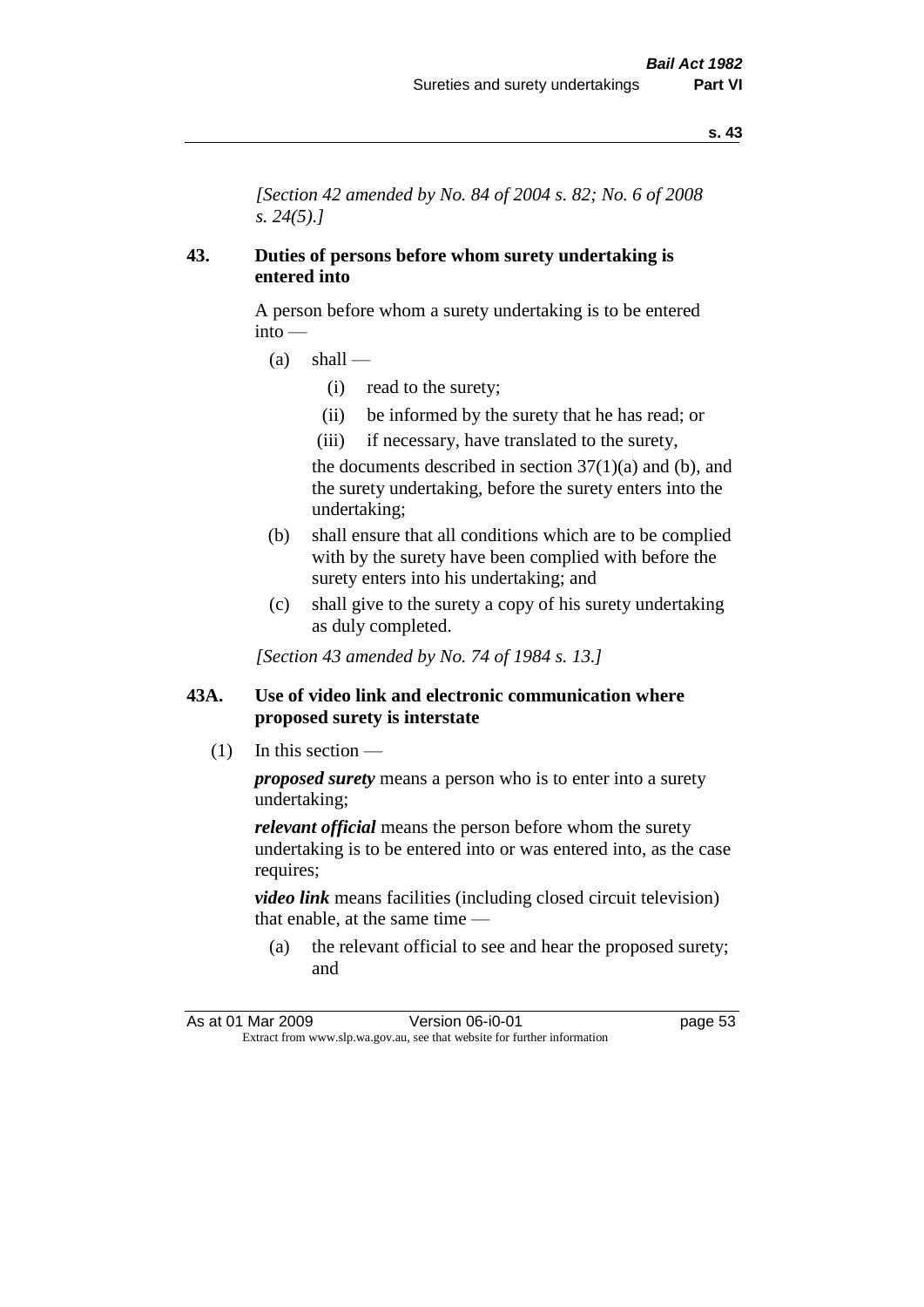**s. 43A**

- (b) the proposed surety to see and hear the relevant official.
- (2) This section applies if a proposed surety is in another State or a Territory.
- (3) The relevant official may comply with section 43(a) and (b) by means of a video link.
- (4) The relevant official may send the surety undertaking to the proposed surety by electronic communication for completion.
- (5) The proposed surety may enter into the surety undertaking by sending the completed surety undertaking to the relevant official by electronic communication.
- (6) If the surety undertaking is sent by electronic communication under subsection (4) or (5), any requirement for the proposed surety or the relevant official to sign it is to be taken to have been complied with if the full name of the proposed surety or the relevant official, as the case requires, appears in the appropriate place in the undertaking.
- (7) The relevant official may comply with section 43(c) by sending a copy of the surety undertaking as duly completed to the surety by electronic communication.
- (8) A surety undertaking that is entered into in accordance with this section is to be taken to have been entered into before the relevant official.
- (9) In any proceedings a document purporting to be a copy of a surety undertaking and purporting to be certified by the relevant official to be a copy of a surety undertaking entered into in accordance with this section is evidence of the surety undertaking without proof of the signature of the relevant official.
- (10) A reference in this section to sending a surety undertaking or copy of a surety undertaking to a person by electronic communication is a reference to sending the undertaking or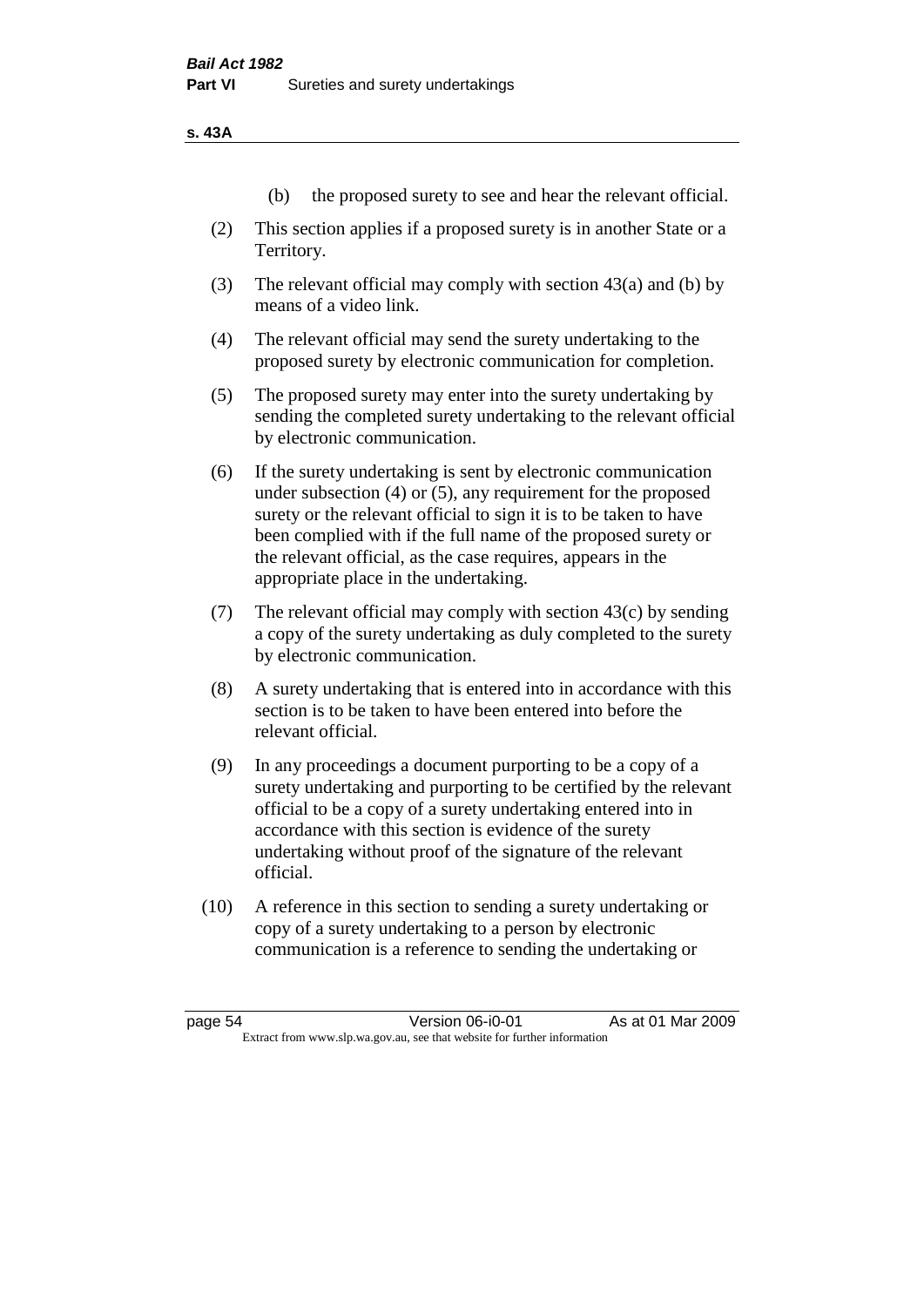#### **s. 43A**

copy by electronic communication to an electronic address provided by the person.

*[Section 43A inserted by No. 6 of 2008 s. 26.]*

# **44. When surety undertaking extends to different time or different time and place substituted under section 31**

- (1) A surety undertaking does not extend to the failure by the accused to appear at a different time or a different time and place substituted pursuant to section 31 unless —
	- (a) the surety undertaking contains a provision stating that it does so extend and, where applicable under subsection (5), the surety has received notice as mentioned in that subsection; or
	- (b) subsection (2) applies.
- (2) A surety undertaking extends to the failure by the accused to appear at a different time substituted pursuant to section 31 during a trial if, at the option of the surety, the undertaking contains a provision stating —
	- (a) that it does so extend; and
	- (b) the effect of subsection (4).
- (3) In subsection  $(2)$  —

*trial* means that part of proceedings for an offence when evidence is being received by the court in respect of the offence and also extends to any time when —

- (a) legal argument is being heard; or
- (b) a judicial officer or a jury is deliberating.
- (4) Subsection (2) applies despite any amendment as defined in section 31A(1) if the endorsement or notice under section  $31A(3)(a)$  in respect of the amendment includes a statement referred to in section 31A(4).
- (5) A surety undertaking may, at the option of the surety, also contain a provision stating that where —

| As at 01 Mar 2009                                                        |  | Version 06-i0-01 | page 55 |
|--------------------------------------------------------------------------|--|------------------|---------|
| Extract from www.slp.wa.gov.au, see that website for further information |  |                  |         |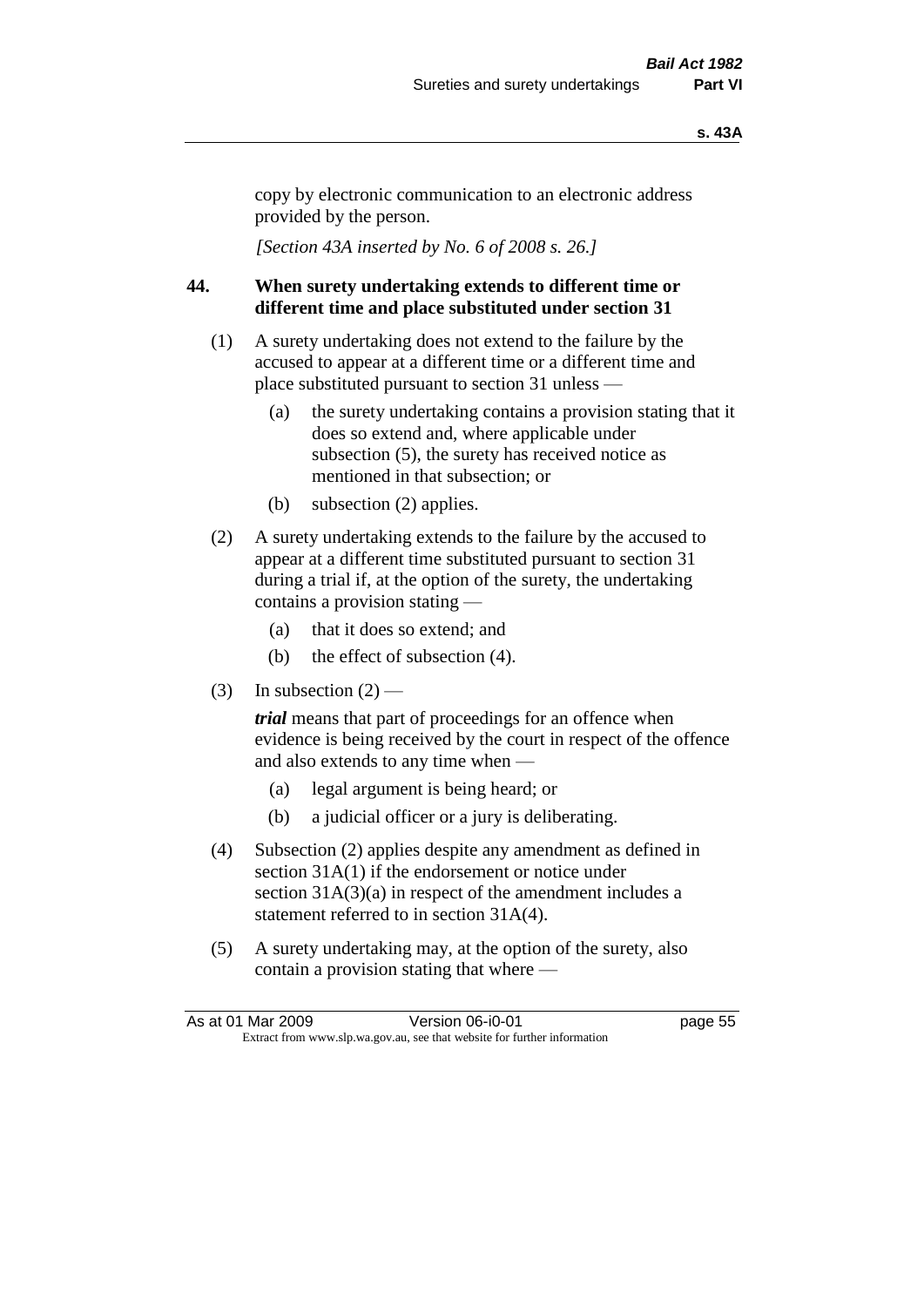- (a) a different time or a different time and place for the accused's appearance is substituted pursuant to section 31; and
- (b) subsection (2) does not apply,

the surety's liability only arises if the surety is given notice, as soon as is practicable, of the different time or the different time and place.

(6) Where, by operation of this section, a surety undertaking would extend to the failure by the accused to appear at a different time or a different time and place substituted pursuant to section 31, that extension is not affected by a reduction in the number of offences to which the accused's bail undertaking relates.

*[Section 44 inserted by No. 6 of 2008 s. 27(1).]*

# **45. Giving and proof of notices under section 44**

- (1) For the purposes of section 44(5) notice to a surety may be given —
	- (a) orally to the surety by the judicial officer when he fixes a time and place for the proceedings or the resumed proceedings; or
	- (b) in the approved form to the surety personally; or
	- (c) by a person authorised under subsection (5) sending or causing to be sent the approved form to the surety —
		- (i) by post to the surety's address appearing in the records of the court; or
		- (ii) in urgent cases or with the surety's consent, by electronic communication.
- (2) A person who gives a notice in accordance with subsection  $(1)(b)$  or  $(c)$  shall endorse on a file copy of the notice a certificate showing —
	- (a) that the person has done so; and
	- (b) the time of doing so.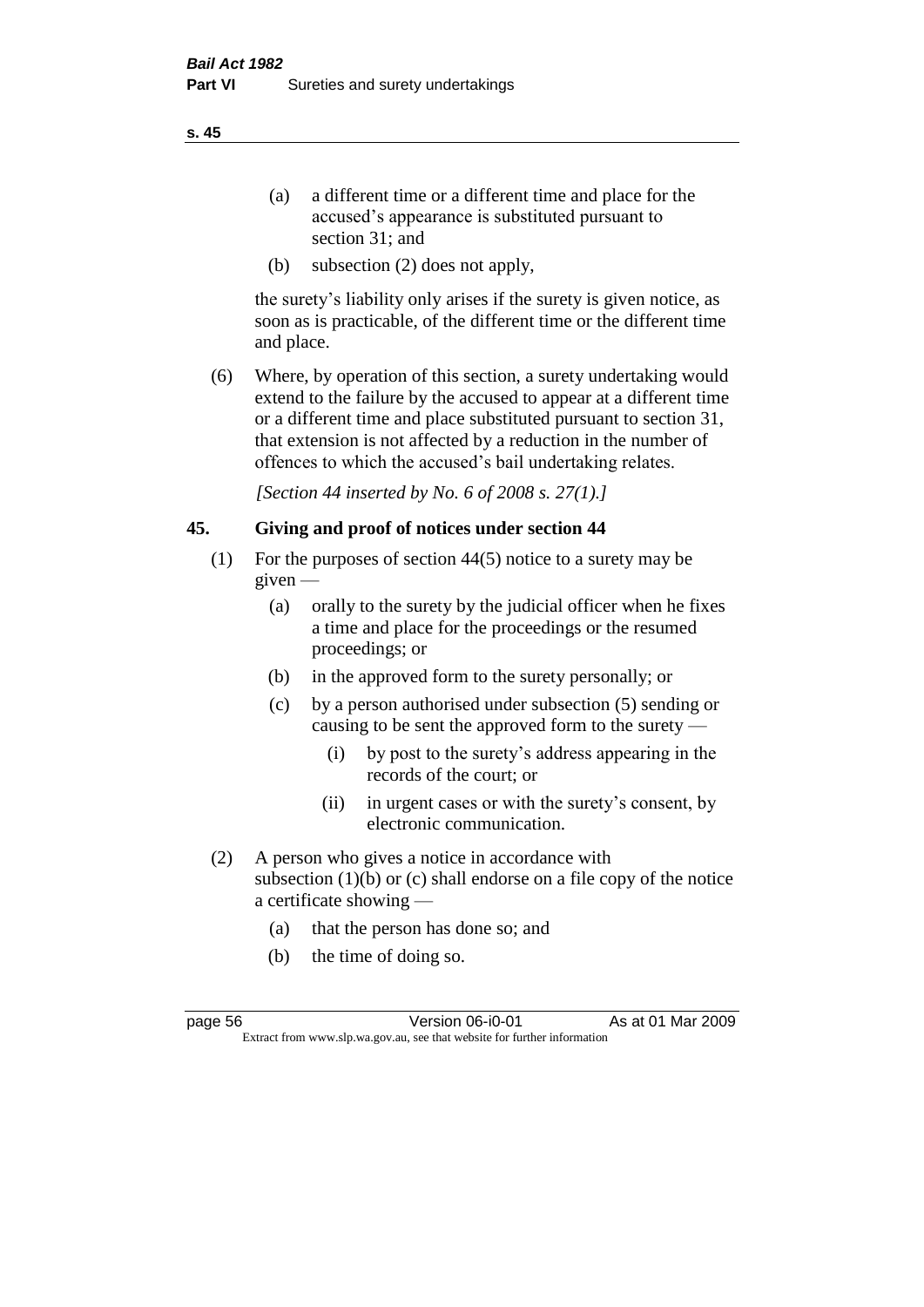- (2a) If a notice is sent by post under subsection  $(1)(c)$ , the notice is to be presumed, unless the contrary is shown, to have been received at the time when, in the ordinary course of events, it would have been delivered.
- (3) A judicial officer who, under subsection  $(1)(a)$ , notifies a surety of the time and place for the proceedings or the resumed proceedings shall cause to be endorsed on a file copy of the surety's undertaking a certificate showing details of such time and place and that the surety has been notified of them.
- (4) In any proceedings
	- (a) a document purporting to be a copy of a notice referred to in section 44(5) shall be evidence of the terms of the notice; and
	- (b) an endorsement
		- (i) on a file copy of a notice given under subsection  $(1)(b)$  or  $(c)$  purporting to be a certificate referred to in subsection (2); or
		- (ii) on a file copy of a surety undertaking purporting to be a certificate referred to in subsection (3),

is evidence of the matters appearing in the certificate without proof of the signature of the person who made the endorsement.

- (5) A registrar of the court, other than a deputy registrar of the Magistrates Court or the Children's Court, is an authorised person for the purposes of subsection  $(1)(c)$  and in addition —
	- (a) in respect of committals to the Supreme Court, the Chief Justice; and
	- (b) in respect of committals to the District Court, the Chief Judge,

may authorise a person or persons, by name or office, to perform the function referred to in subsection  $(1)(c)$ .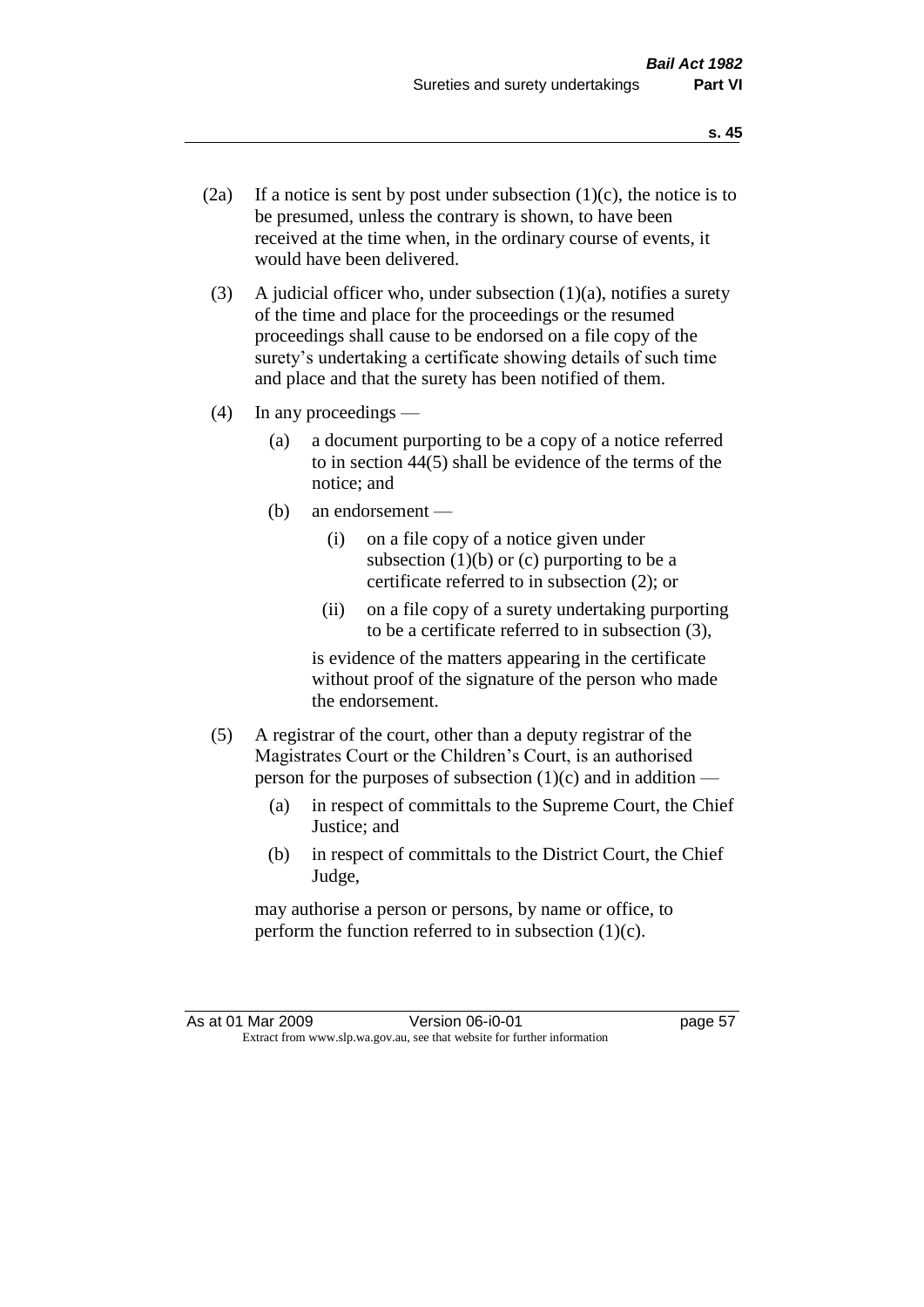*[Section 45 amended by No. 74 of 1984 s. 15; No. 59 of 2004 s. 141; No. 6 of 2008 s. 28(1)-(5).]* 

## **46. Power of surety to apprehend accused**

- (1) A surety may arrest an accused for whose appearance in court he has entered into a surety undertaking if the surety has reasonable grounds to believe that —
	- (a) the accused
		- (i) is not likely to comply with the requirements of his bail undertaking mentioned in section  $28(2)(a)$  or (b);
		- (ii) is, or has been, in breach of any condition of his bail undertaking mentioned in section 28(2)(c); or
		- (iii) is, or has been, in breach of a home detention condition mentioned in section 28(2)(d);
		- and
	- (b) it is not expedient to invoke the assistance of the relevant officer under section 54(1) because the delay occasioned by doing so would defeat the purpose of that section.
- (2) A surety who arrests an accused under subsection (1) shall, as soon as is practicable, deliver him into the custody of a police officer and thereafter he shall be dealt with under section 54(4) and section 55, and those provisions shall apply, as if he had been arrested by a police officer under section 54(2).

*[Section 46 amended by No. 74 of 1984 s. 16; No. 61 of 1990 s. 10; No. 84 of 2004 s. 82; No. 6 of 2008 s. 33(5).]* 

#### **47. Cessation and suspension of surety undertaking**

A surety undertaking ceases to have effect —

(a) upon the revocation of bail under section  $55(1)$ ;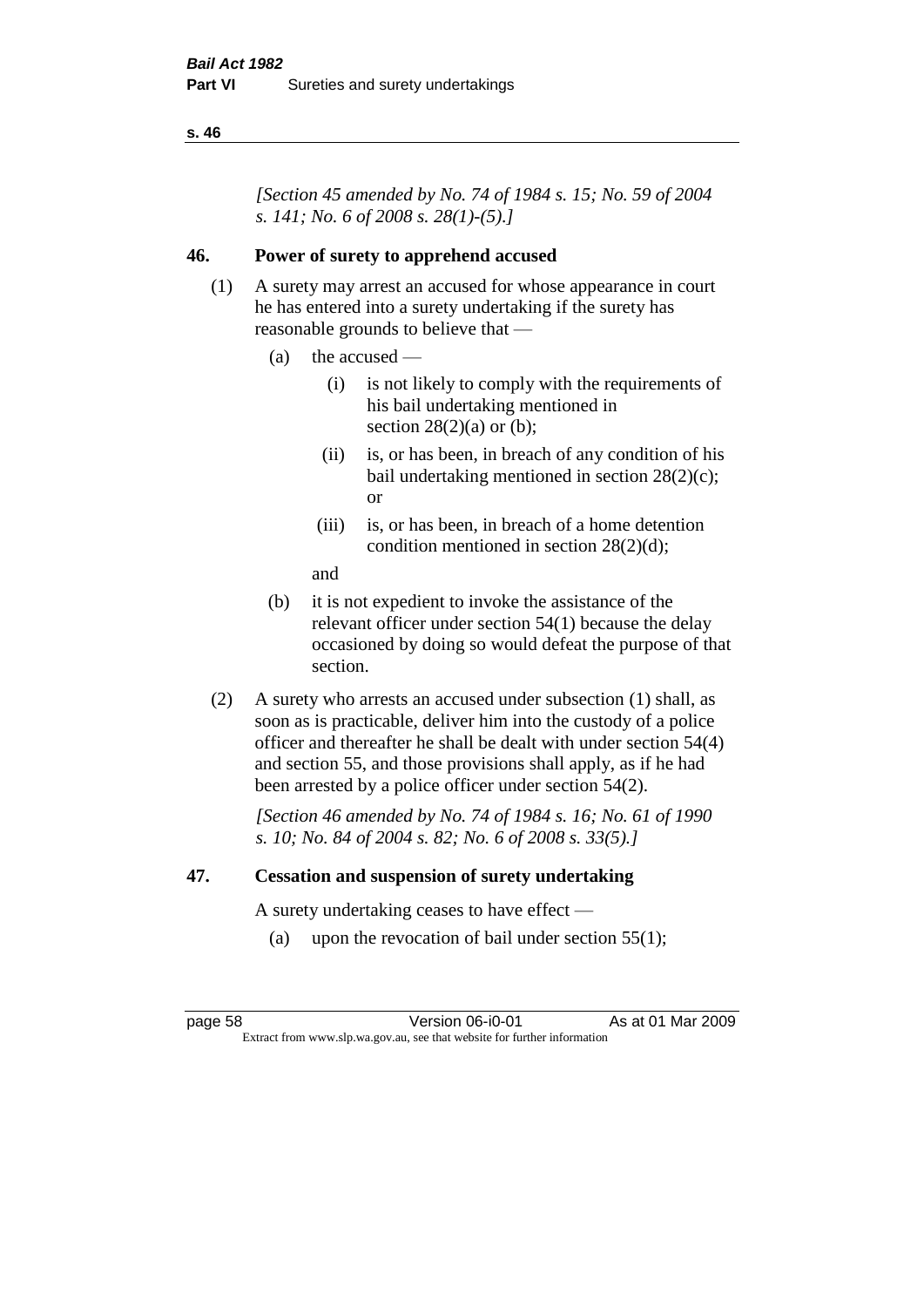- (b) upon the release of an accused under section 55(2) if the surety does not consent to the continuance in force of his surety undertaking;
- (c) upon its being cancelled under section 48(4) (and as from the time fixed therefor) by an appropriate judicial officer;
- (d) upon the death of the surety, but only if no order under section 49(1) has been made before then;
- (e) subject to sections 31 and 44, upon the appearance in court by the accused as required by his bail undertaking;
- (f) upon the discharge of the accused according to law from any further proceedings for the offence, or all of the offences, to which the surety undertaking relates; or
- (g) during any period before the time at which the accused is required to appear in court when he is in custody for any other offence or reason.

*[Section 47 amended by No. 84 of 2004 s. 82.]* 

#### **48. Surety may apply for cancellation of his undertaking**

- (1) A surety may apply to an appropriate judicial officer for cancellation of his undertaking.
- (2) An application under subsection (1) may be made at any time before that specified, or deemed by section 31(3) to be specified, in the accused's bail undertaking for his appearance in court.
- (3) Upon an application being made under subsection (1) an appropriate judicial officer shall cause the accused to appear before him or another such officer and may issue a warrant or summons for that purpose.
- (4) Upon the appearance of the accused before the time mentioned in subsection (2) an appropriate judicial officer shall —
	- (a) cancel the surety undertaking; and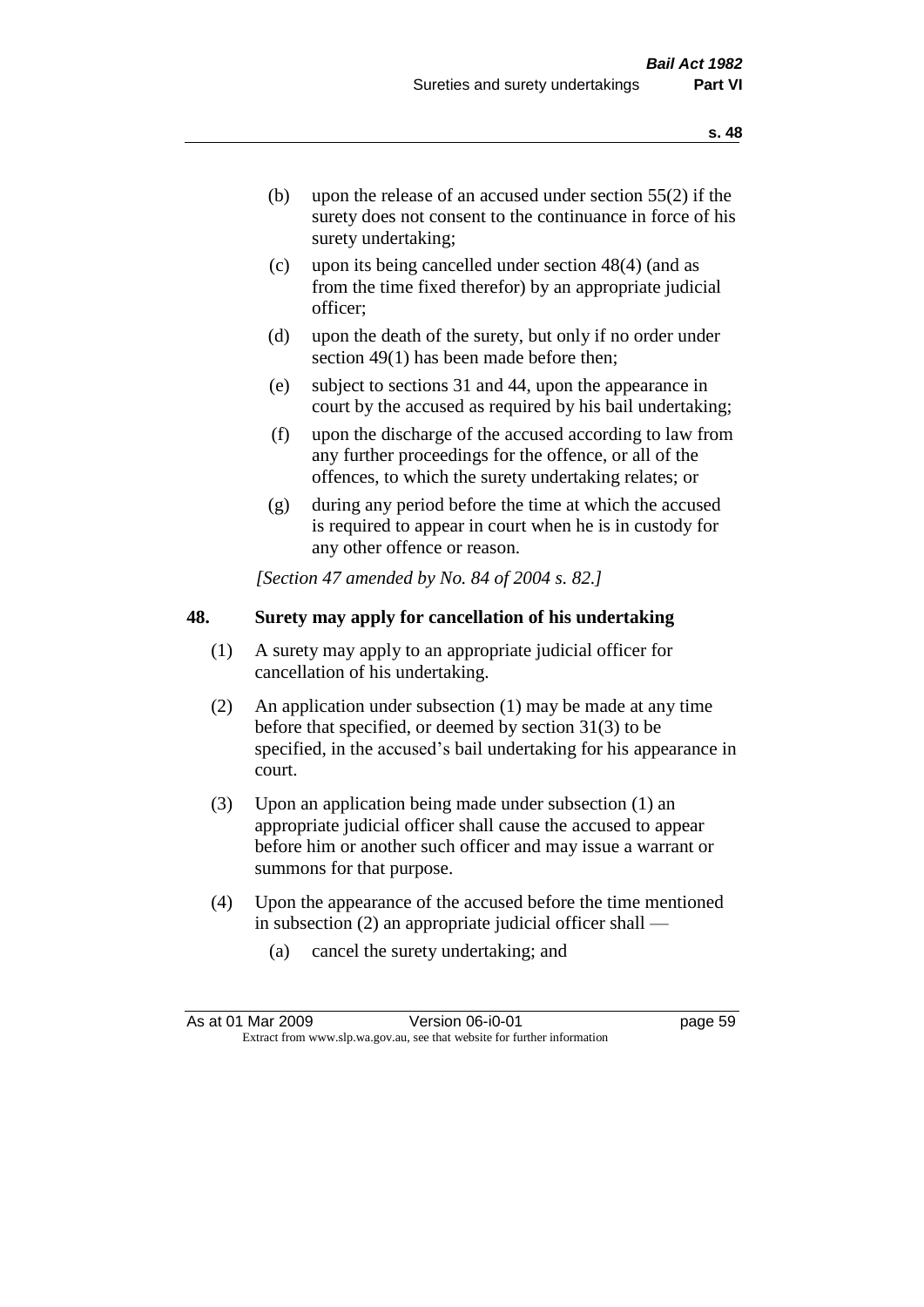- (b) exercise one of the powers set out in section  $55(1)(d)$ or (e).
- (5) An application under subsection (1) must be made, and proceedings on it are to be conducted —
	- (a) in a court of summary jurisdiction in accordance with the regulations;
	- (b) in the Supreme Court or the District Court in accordance with rules of court.

*[Section 48 amended by No. 59 of 2004 s. 141; No. 84 of 2004 s. 7 and 82; No. 6 of 2008 s. 29.]* 

# **49. Forfeiture of money under surety's undertaking**

- (1) Where an accused has failed to comply with any requirement of his bail undertaking mentioned in section 28(2)(a) or (b) the following provisions of this section apply for the purpose of enforcing payment to the State of any sum thereupon payable by a surety in terms of his surety undertaking —
	- (a) an application for an order that the sum be paid may be made to an appropriate judicial officer —
		- (i) by the Director of Public Prosecutions where the court before which the accused failed to appear was —
			- (I) the District Court, the Supreme Court or the Court of Appeal; or
			- (II) another court, if the Director of Public Prosecutions is the prosecutor in that court of the case against the accused;
			- or
		- (ii) in other cases, by the State Solicitor or the registrar of the court before which the accused failed to appear;
	- *[(b) deleted]*

page 60 Version 06-i0-01 As at 01 Mar 2009 Extract from www.slp.wa.gov.au, see that website for further information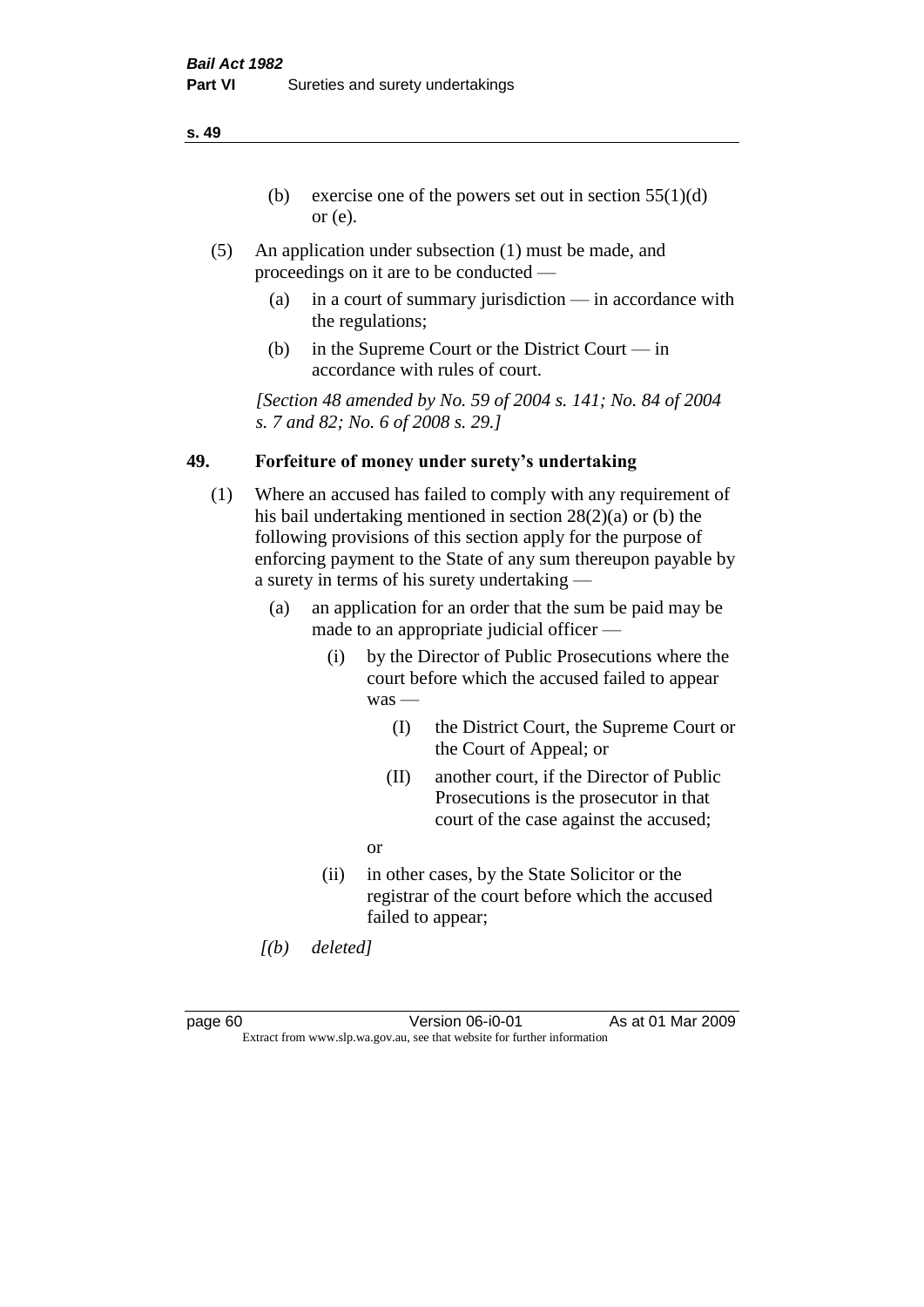- (c) on the hearing of the application and upon proof of the surety's liability in terms of his undertaking, the judicial officer shall order forfeiture of the full amount specified in the undertaking unless the surety attends at the hearing and shows to the satisfaction of the judicial officer that there was reasonable cause for the failure of the accused to comply with the requirement to which the application relates;
- (d) notwithstanding paragraph (c), the judicial officer may decline to make an order under that paragraph or may order forfeiture in part only where the surety attends and shows to the satisfaction of the judicial officer —
	- (i) that, by reason of a change of circumstances since the undertaking was entered into, an order for forfeiture, or for forfeiture in full (as the case may be), would cause excessive hardship to the surety or his dependants; and
	- (ii) that such hardship would not be relieved by the exercise of one or more of the powers conferred by section 59;
- (e) an order may be made under this section whether or not the accused has been convicted of an offence against section 51(1) or (2) but if, after an order has been made, the surety satisfies the Governor that new facts have been discovered or new circumstances have arisen which show that there was reasonable cause for the failure of the accused as mentioned in paragraph (c), the Governor may exercise the power in section 139 of the *Sentencing Act 1995* as if the forfeiture were one to which that section applied.
- (2) An application under subsection (1) must be made, and proceedings on it are to be conducted —
	- (a) in a court of summary jurisdiction in accordance with the regulations;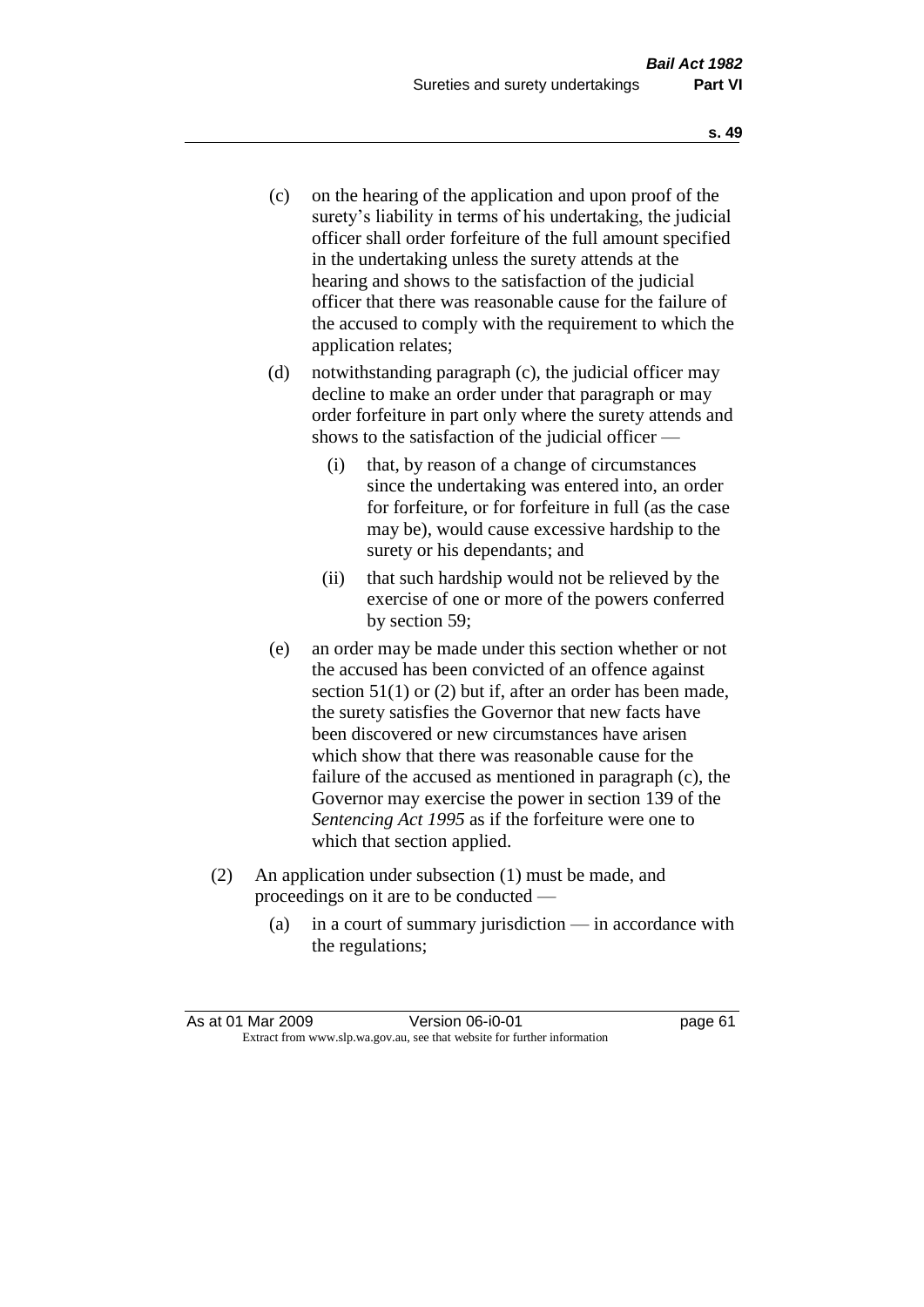- (b) in the Supreme Court or the District Court  $-\text{in}$ accordance with rules of court.
- (3) Without prejudice to the recovery of such an amount as a civil debt due to the State, any amount to be paid under an order made under this section is to be paid, and its payment may be enforced under Part 5 of the *Fines, Penalties and Infringement Notices Enforcement Act 1994*, unless an order has been made under subsection (4).
- (4) If under this section the Supreme Court or the District Court makes an order requiring the payment of money, the court may make an order under section 59 of the *Sentencing Act 1995* in respect of the amount payable and for that purpose that section, with any necessary changes, applies as if the amount were a fine imposed on the surety.

*[Section 49 amended by No. 74 of 1984 s. 17; No. 92 of 1994 s. 5; No. 78 of 1995 s. 8; No. 65 of 2003 s. 121(3); No. 74 of 2003 s. 29; No. 59 of 2004 s. 141; No. 84 of 2004 s. 8, 11 and 82; No. 6 of 2008 s. 18(2) and 30(1) and (2).]* 

#### **50. Offence to indemnify surety**

(1) If a person indemnifies, or agrees to indemnify, a surety or proposed surety against any liability which the surety or proposed surety may incur under this Act (including this section) he and the surety or proposed surety and any person with whom he agrees as aforesaid each commits an offence.

Penalty: \$1 000 or imprisonment for 12 months or both.

- (2) An offence is committed under subsection  $(1)$ 
	- (a) whether the agreement is made before or after the surety undertaking is entered into and whether or not a proposed surety actually becomes a surety; and
	- (b) whether the compensation is to be in money or in money's worth.

page 62 Version 06-i0-01 As at 01 Mar 2009 Extract from www.slp.wa.gov.au, see that website for further information

#### **s. 50**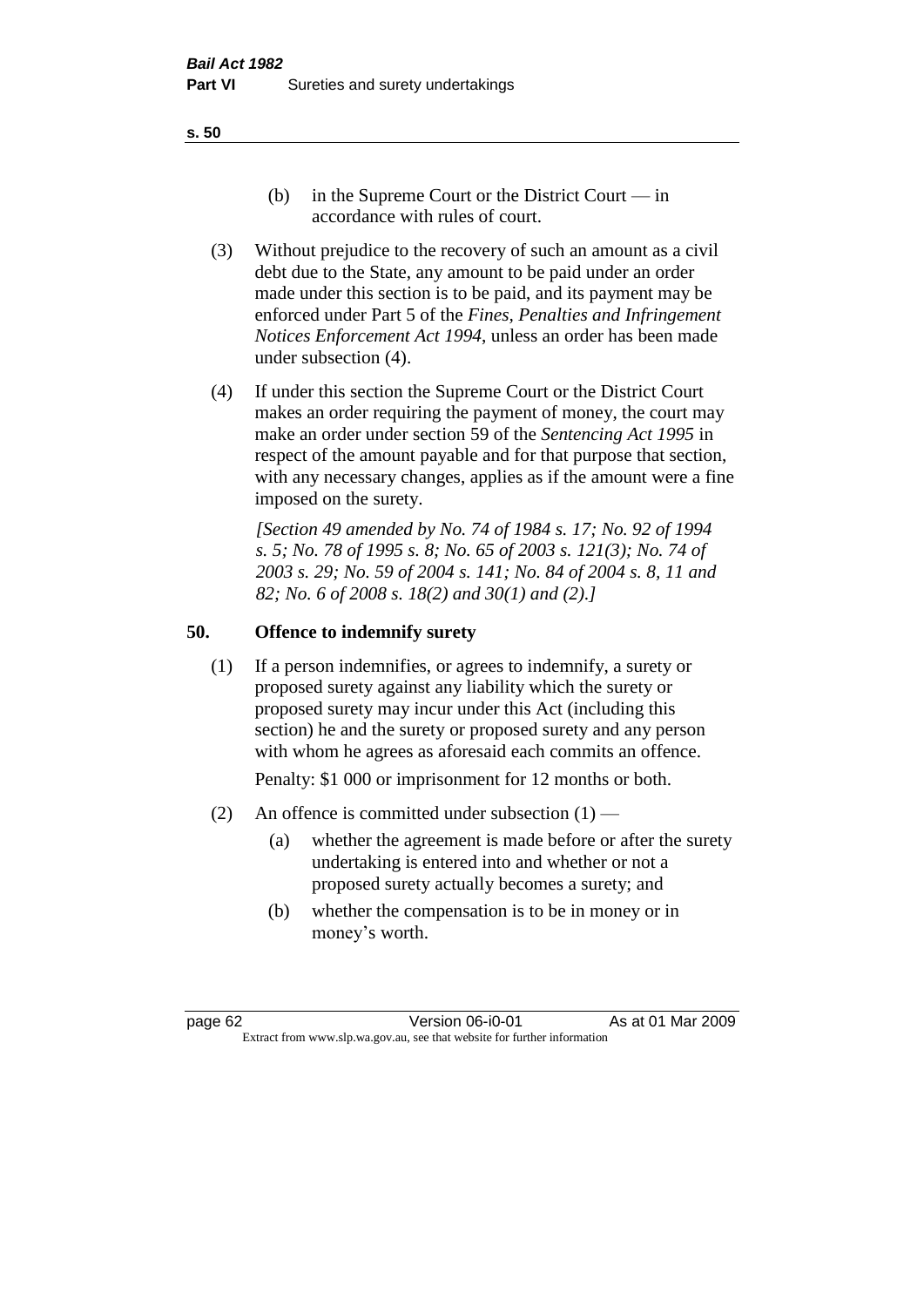- (3) An offence is not committed under subsection (1) by a surety or proposed surety if he shows —
	- (a) that he had no knowledge of an agreement within the meaning of subsection  $(1)$  proposed to be entered into between 2 other persons; or
	- (b) that having such knowledge he took all steps reasonably available to him to prevent the agreement being entered into.

*[Section 50 amended by No. 74 of 1984 s. 18.]* 

As at 01 Mar 2009 Version 06-i0-01 Page 63 Extract from www.slp.wa.gov.au, see that website for further information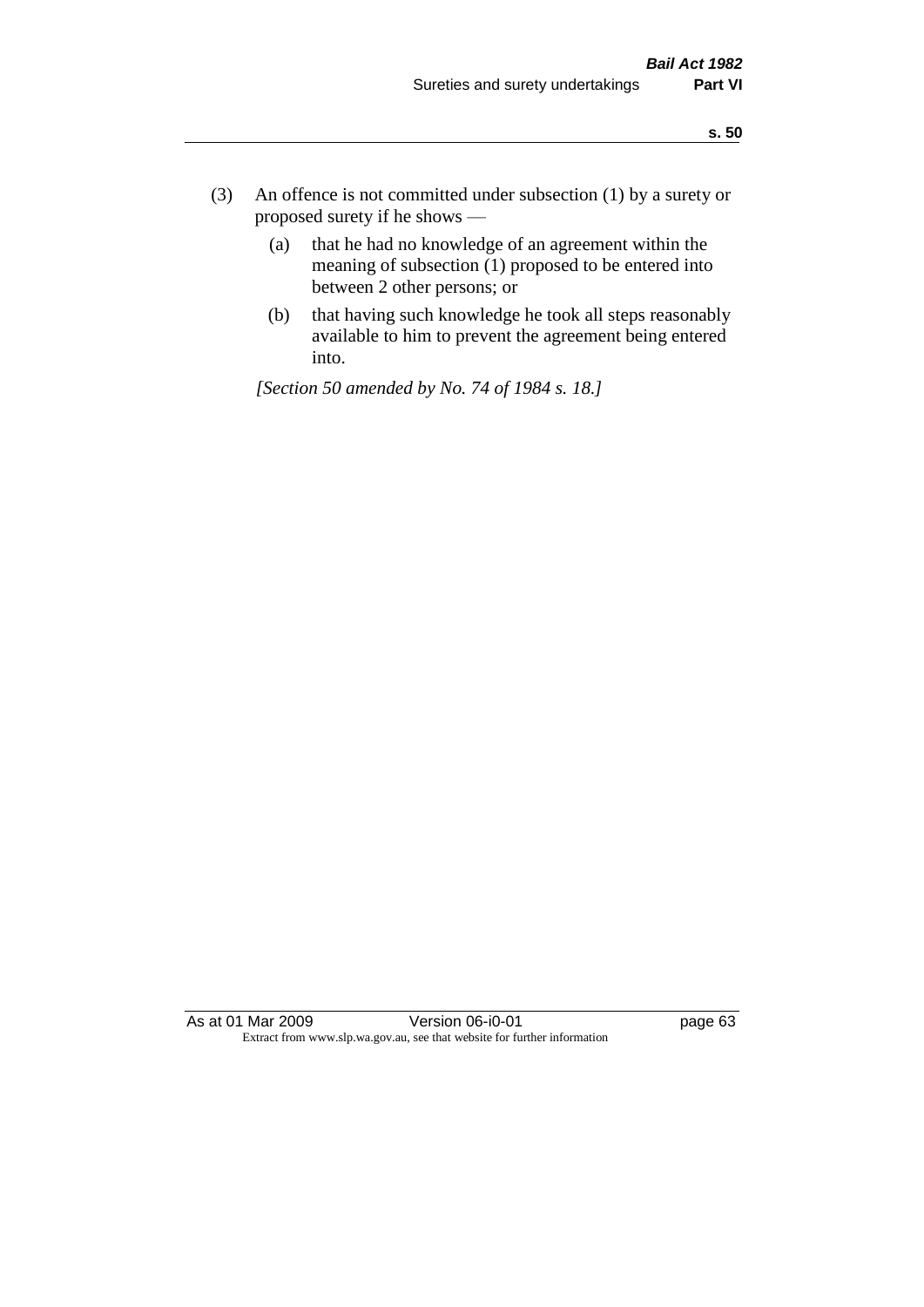**s. 50A**

# **Part VIA — Administration of home detention conditions**

*[Heading inserted by No. 61 of 1990 s. 11.]* 

#### **50A. Powers of CEO (corrections)**

The CEO (corrections) has all of the powers conferred under this Act on a community corrections officer and may review, vary, or rescind a direction given by a community corrections officer.

*[Section 50A inserted by No. 61 of 1990 s. 11; amended by No. 31 of 1993 s. 9; No. 65 of 2006 s. 53.]* 

*[50B. Repealed by No. 78 of 1995 s. 8.]* 

#### **50C. Powers and duties of community corrections officers**

- (1) A community corrections officer may give such reasonable directions to an accused subject to a home detention condition as are necessary for the proper administration of the condition and any other condition imposed on the grant of bail to the accused including, without limiting the generality of the foregoing, directions as to —
	- (a) when the accused may leave the place where he is required by the home detention condition to remain;
	- (b) the period of any authorised absence from the place where he is required by the home detention condition to remain;
	- (c) when the accused shall return to the place where he is required by the home detention condition to remain;
	- (d) the method of travel to be used by the accused during any absence from the place where he is required by the home detention condition to remain; and
	- (e) the manner in which the accused shall report his whereabouts.

page 64 Version 06-i0-01 As at 01 Mar 2009 Extract from www.slp.wa.gov.au, see that website for further information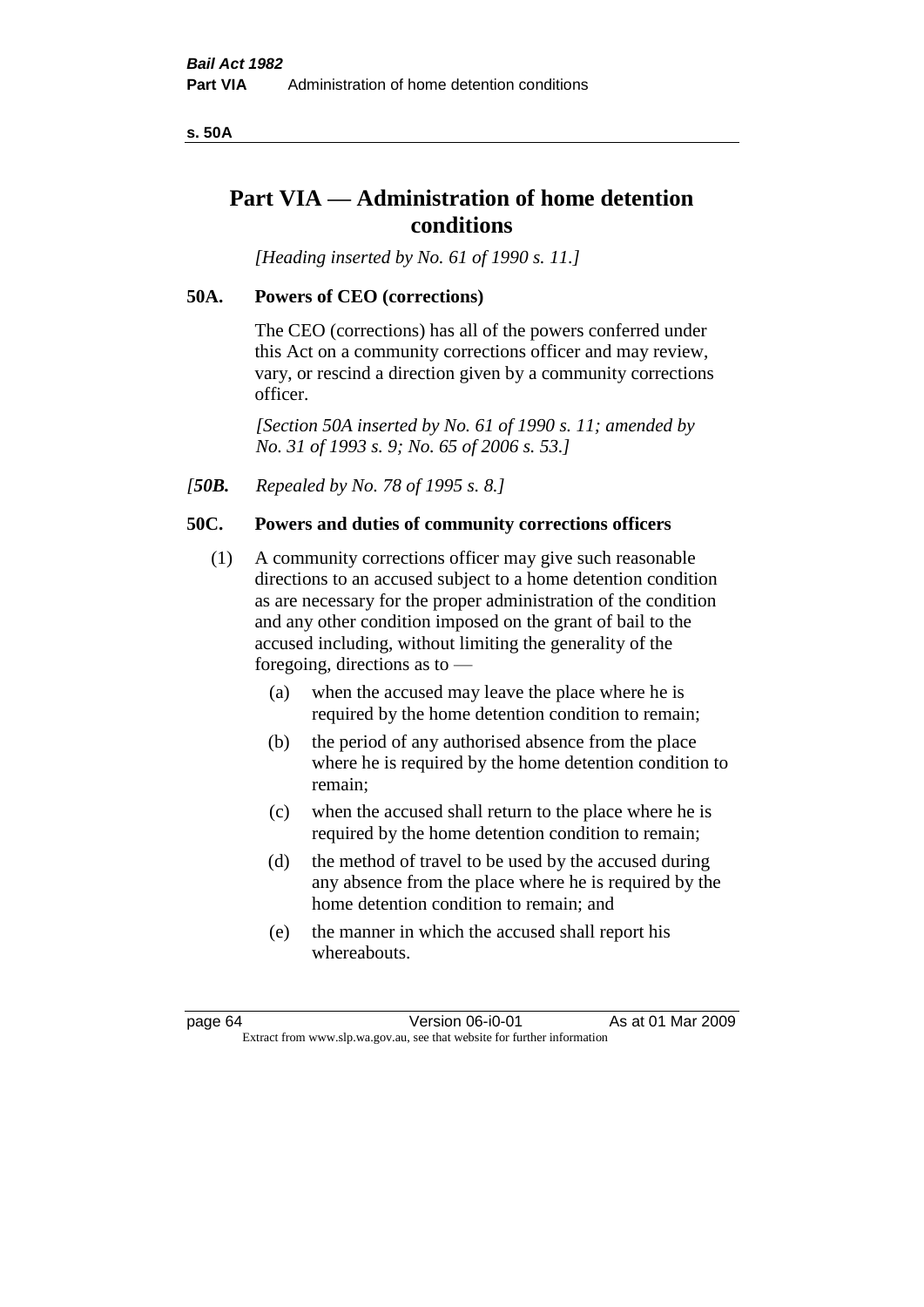- (2) For the purpose of ascertaining whether or not an accused is complying with a home detention condition or any direction given pursuant to subsection (1), a community corrections officer may, at any time —
	- (a) enter or telephone the place where the accused is required by a home detention condition to remain;
	- (b) enter or telephone the accused's place of employment or any other place where the accused is permitted or required to attend; or
	- (c) question any person at any place referred to in paragraph (a) or (b).
- $(3)$  A person who
	- (a) hinders a person exercising powers under subsection (2); or
	- (b) fails to answer a question put pursuant to subsection  $(2)(c)$  or gives an answer that the person knows is false or misleading in a material particular,

commits an offence.

Penalty: \$2 000 and imprisonment for 12 months.

- (4) A community corrections officer
	- (a) shall keep such records and make such returns and reports in relation to accused persons subject to home detention conditions as the CEO (corrections) directs; and
	- (b) shall make any records relating to an accused subject to a home detention condition available on the request of the CEO (corrections) to him.

*[Section 50C inserted by No. 61 of 1990 s. 11; amended by No. 31 of 1993 s. 9; No. 50 of 2003 s. 37(3); No. 84 of 2004 s. 82 and 83(3); No. 65 of 2006 s. 53; No. 2 of 2008 s. 56(2).]*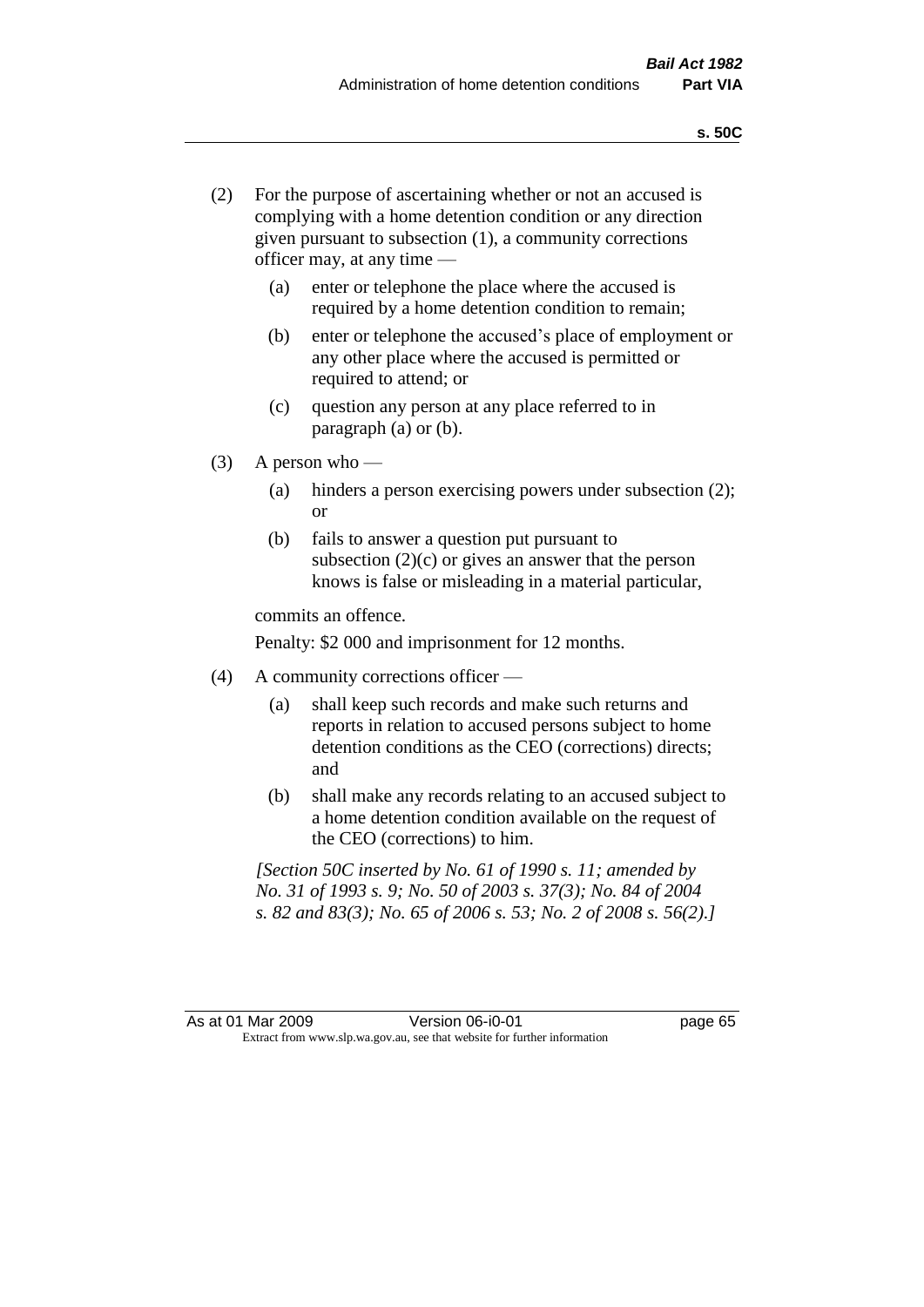| ۰.<br>×<br>۰.<br>×<br>v<br>۰, |  |
|-------------------------------|--|
|-------------------------------|--|

# **50D. Powers of members of the Police Force**

- (1) For the purpose of ascertaining whether or not an accused is complying with a home detention condition, a member of the Police Force may —
	- (a) require the accused to produce a copy of his bail undertaking and any notice by the CEO (corrections) under section 50E(a) for inspection; and
	- (b) require the accused to explain why he is absent from the place where he is required by the home detention condition to remain.
- (2) An accused who fails to comply with subsection  $(1)(a)$  or who fails to explain when required to do so under subsection (1)(b) or who gives an explanation that the accused knows is false or misleading in a material particular, commits an offence.

Penalty: \$2 000.

*[Section 50D inserted by No. 61 of 1990 s. 11; amended by No. 31 of 1993 s. 9; No. 50 of 2003 s. 37(4); No. 84 of 2004 s. 82; No. 65 of 2006 s. 53.]* 

# **50E. CEO (corrections) may substitute a different place of detention and apply conditions**

The CEO (corrections) may, at any time, by notice in writing given to an accused granted bail subject to a home detention condition —

- (a) substitute a different place for the place where an accused is required by a home detention condition to remain;
- (b) require the accused to comply with such of the conditions specified in the list provided to the accused under section 24A(4) as are specified in the notice.

*[Section 50E inserted by No. 61 of 1990 s. 11; amended by No. 31 of 1993 s. 9; No. 84 of 2004 s. 82; No. 65 of 2006 s. 53.]* 

page 66 Version 06-i0-01 As at 01 Mar 2009 Extract from www.slp.wa.gov.au, see that website for further information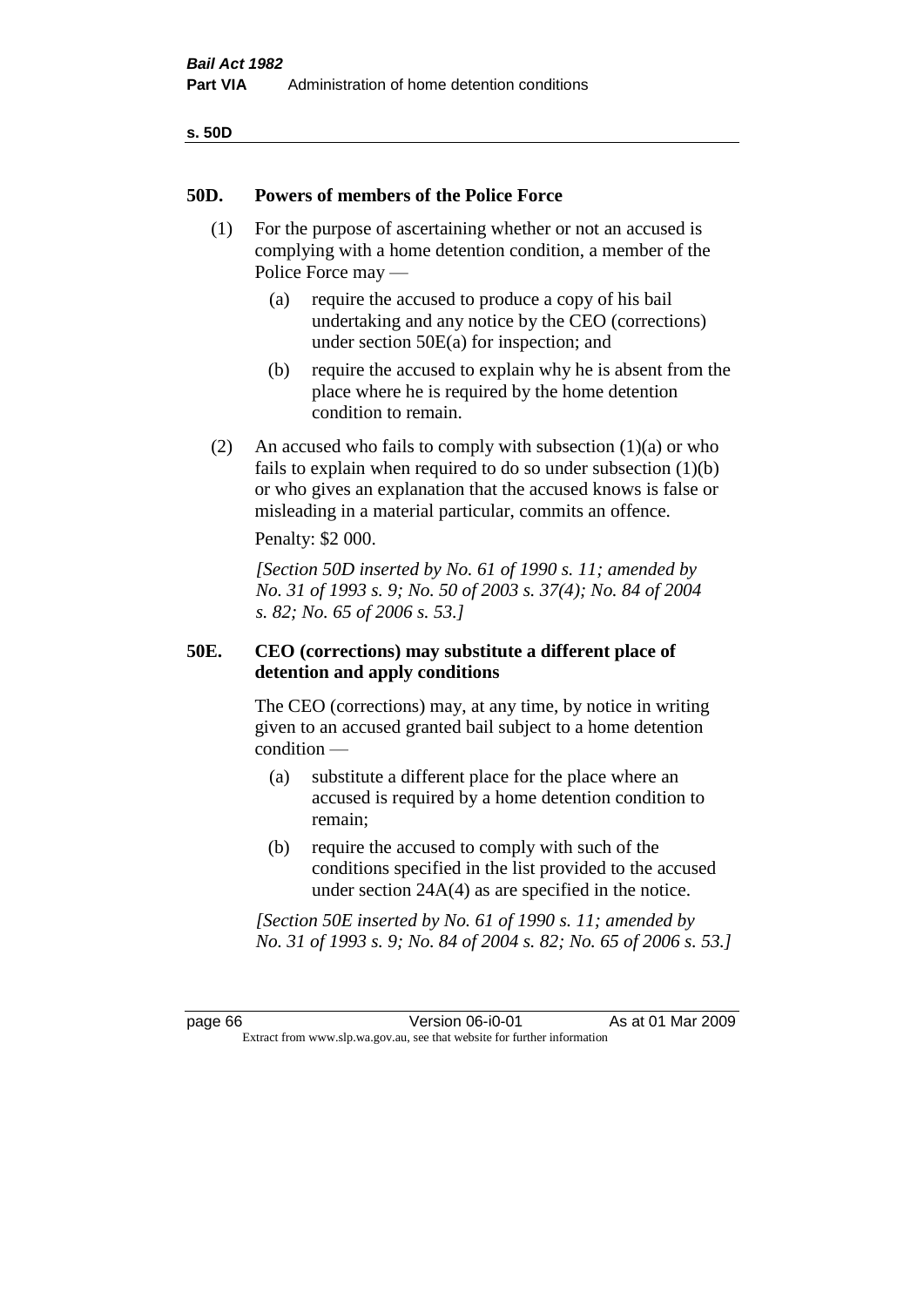#### **50F. CEO (corrections) may revoke bail**

- (1) Where a home detention condition has been imposed as a condition on a grant of bail to an accused the CEO (corrections) may, in his absolute discretion, by instrument signed by him and if practicable, given to the accused, revoke the bail.
- (2) Without limiting the generality of subsection (1), the power to revoke bail may be exercised where the accused —
	- (a) is not likely to comply with any requirement of his bail undertaking mentioned in section  $28(2)(a)$  or (b); or
	- (b) is, or has been, or is likely to be in breach of any condition of his bail undertaking mentioned in section  $28(2)(c)$ .
- (3) Subject to subsection (4), where the CEO (corrections) revokes bail he shall include a statement of his reasons for the cancellation in the instrument cancelling the bail.
- (4) Where the CEO (corrections) is of the opinion that it would be in the interest of the accused or any other person, or the public, to withhold from the accused any or all of the reasons referred to in subsection (3), the CEO (corrections) may so withhold the reason or reasons.
- (5) Where the CEO (corrections) revokes bail, he may, whenever necessary, issue a warrant directed to all members of the Police Force to have the accused arrested and brought before an appropriate judicial officer.

*[Section 50F inserted by No. 61 of 1990 s. 11; amended by No. 31 of 1993 s. 9; No. 84 of 2004 s. 82; No. 65 of 2006 s. 53.]* 

#### **50G. Procedure on arrest after revocation of bail**

(1) An accused arrested pursuant to a warrant issued under section 50F shall be taken as soon as is practicable before an appropriate judicial officer unless he is arrested less than 24 hours before the time at which he is due to appear in

As at 01 Mar 2009 **Version 06-i0-01 Dage 67** Extract from www.slp.wa.gov.au, see that website for further information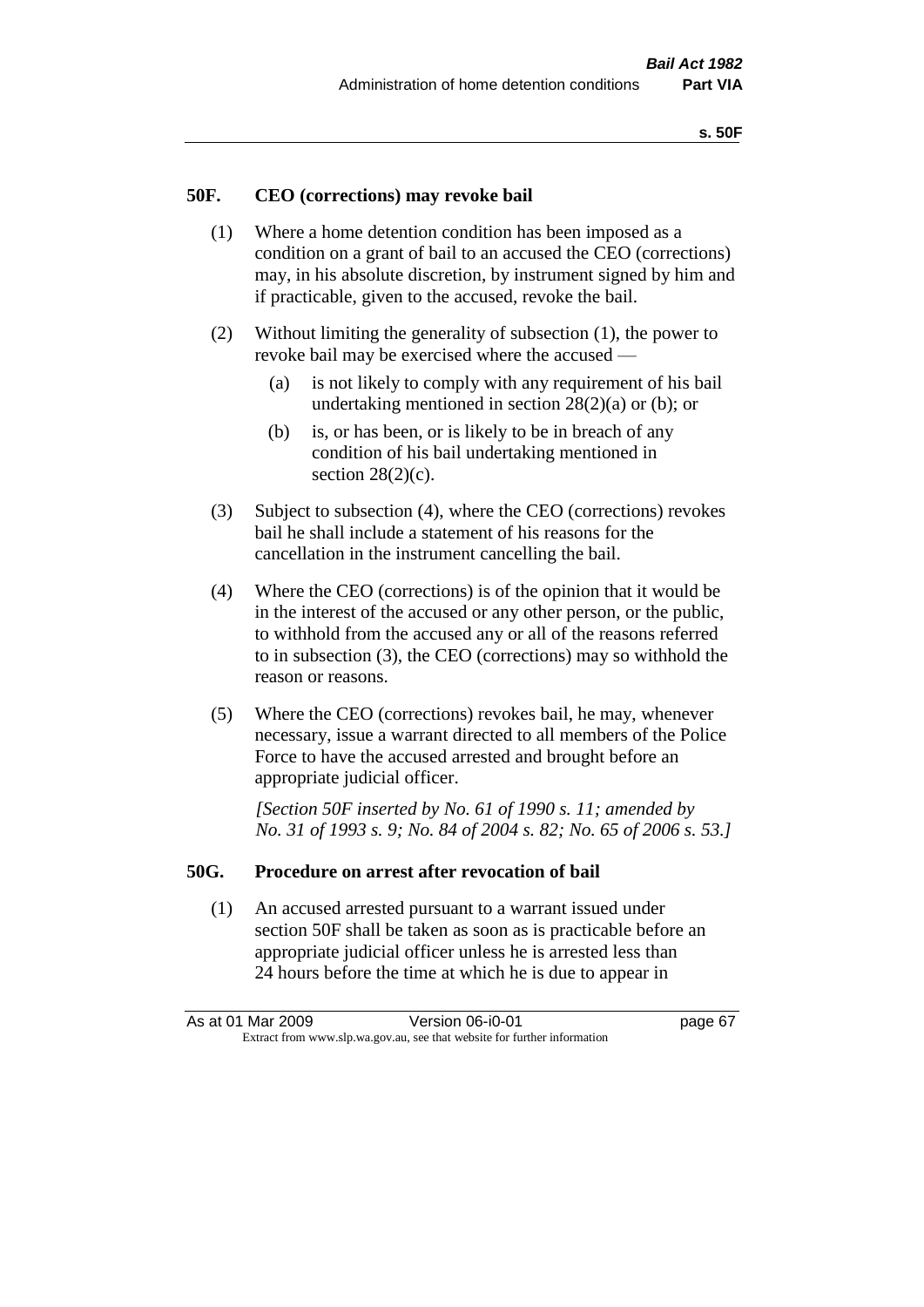accordance with his bail undertaking, in which case he shall be held in custody and brought before an appropriate judicial officer at that time.

- (2) The judicial officer before whom an accused appears under this section may —
	- (a) remand the accused in custody to appear at the time and place specified, or deemed by section 31(3) to be specified, in his bail undertaking; or
	- (b) grant fresh bail to the accused in accordance with this Act, other than clause 2 of Part B of Schedule 1.

*[Section 50G inserted by No. 61 of 1990 s. 11; amended by No. 45 of 1993 s. 12; No. 84 of 2004 s. 82.]* 

# **50H. Exclusion of the rules of natural justice**

The rules known as the rules of natural justice (including any duty of procedural fairness) do not apply to or in relation to the doing or omission of any act, matter or thing under this Part by the CEO (corrections).

*[Section 50H inserted by No. 61 of 1990 s. 11; amended by No. 31 of 1993 s. 9; No. 65 of 2006 s. 53.]* 

#### **50J. Delegation by CEO (corrections)**

The CEO (corrections) may, either generally or as otherwise provided by the instrument of delegation, by writing signed by him, delegate to any person any power or duty under this Part, other than this power of delegation.

*[Section 50J inserted by No. 61 of 1990 s. 11; amended by No. 31 of 1993 s. 9; No. 65 of 2006 s. 53.]* 

#### **50K. Retrieval of monitoring equipment**

If under rules made under section 50L any device or equipment has been installed at the place where an accused is required by a

page 68 Version 06-i0-01 As at 01 Mar 2009 Extract from www.slp.wa.gov.au, see that website for further information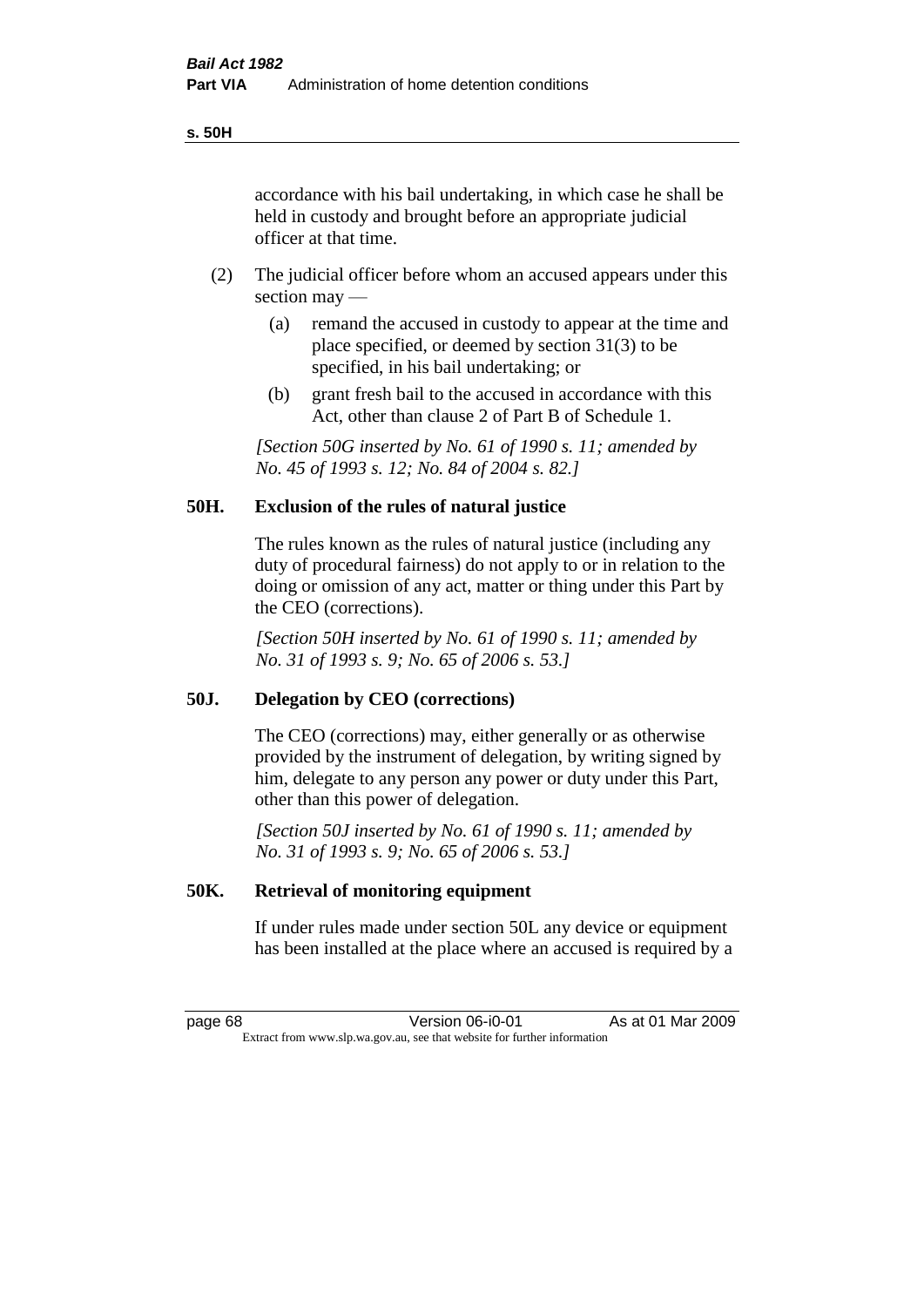#### **s. 50L**

home detention condition to remain, section 118 of the *Sentence Administration Act 2003* applies.

*[Section 50K inserted by No. 78 of 1995 s. 8; amended by No. 50 of 2003 s. 29(3); No. 84 of 2004 s. 82.]* 

# **50L. Rules**

- (1) The CEO (corrections) may, with the approval of the Minister, make rules for the purposes of this Part which may provide for the manner of ensuring that accused persons are complying with home detention conditions and for conditions to be applied to accused persons granted bail subject to home detention conditions including conditions —
	- (a) requiring an accused to wear any device;
	- (b) requiring an accused to permit the CEO (corrections) to install any device or equipment at the place where the accused is required by a home detention condition to remain.
- (2) Rules made under this section may confer a discretionary authority on any person or class of persons.
- (3) Sections 41 and 42 of the *Interpretation Act 1984* do not apply to rules made under this section.

*[Section 50L inserted by No. 61 of 1990 s. 11; amended by No. 31 of 1993 s. 9; No. 84 of 2004 s. 82 and 83(3); No. 65 of 2006 s. 53; No. 2 of 2008 s. 56(3) and (4).]*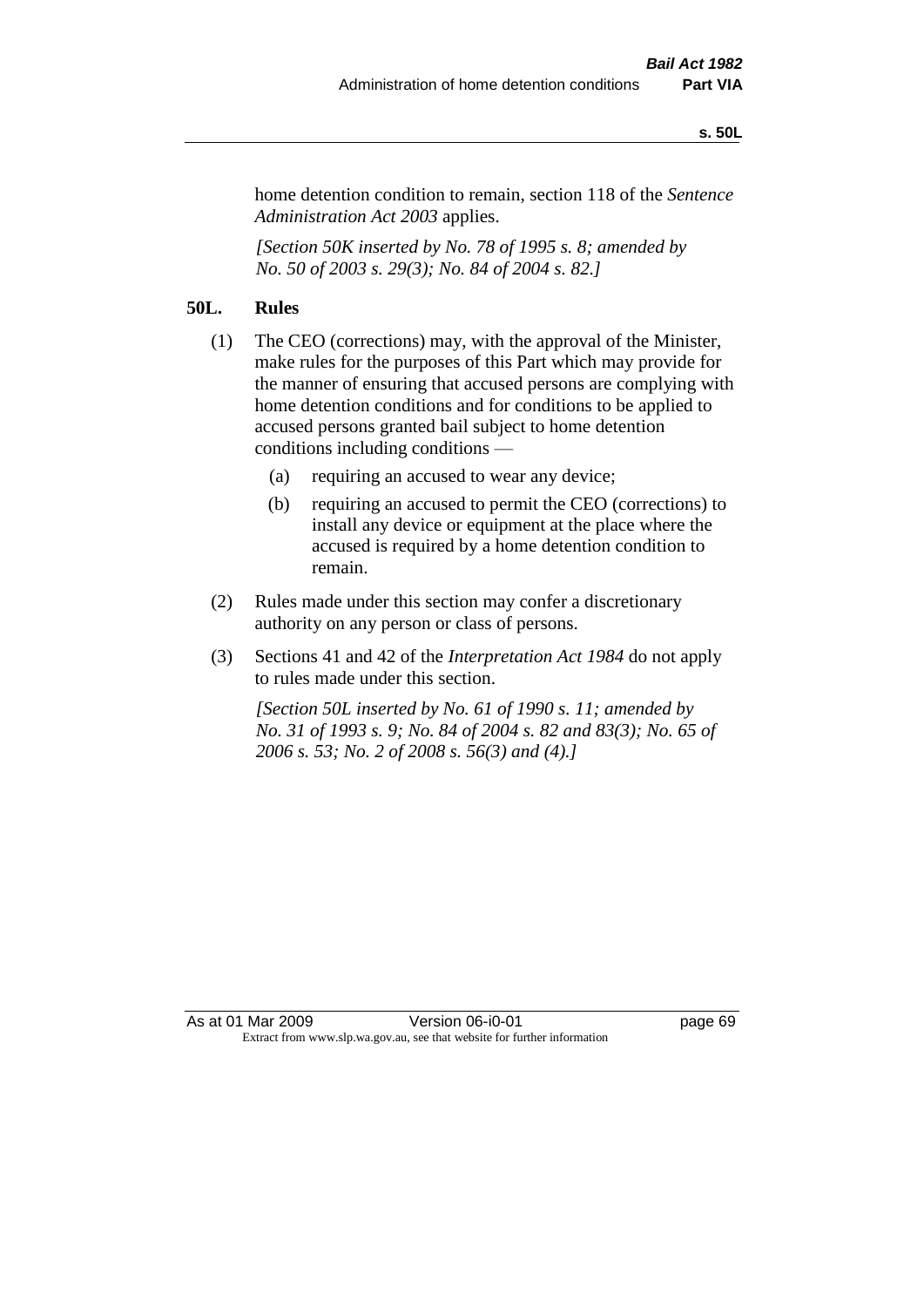**s. 51**

# **Part VII — Enforcement of bail undertakings**

# **51. Offence to fail to comply with bail undertaking**

- (1) An accused who, without reasonable cause, fails to comply with the requirement of his bail undertaking mentioned in section 28(2)(a) commits an offence.
- (2) An accused who fails to comply with the requirement of his bail undertaking mentioned in section 28(2)(b) commits an offence.
- $(2a)$  An accused
	- (a) whose bail undertaking includes any condition imposed for a purpose mentioned in clause  $2(2)(c)$  or (d) of Part D of Schedule 1; and
	- (b) who fails to comply with the condition,

commits an offence.

- (3) An accused shall not be convicted in his absence of an offence against this section.
- (4) An accused who is charged with an offence against subsection (1) or (2) may be convicted of the other of those offences if that other offence is proved by the evidence.
- (5) A prosecution for an offence against subsection (1), (2) or (2a) may be brought at any time.
- (6) A person who is convicted of an offence against subsection (1), (2) or (2a) is liable to a fine not exceeding \$10 000 or imprisonment for a term not exceeding 3 years, or both.
- (7) A court which convicts an accused of an offence against this section may, in addition to any penalty which it may impose, order that the accused pay such sum as it may fix in or towards defraying the costs and expenses of and consequent upon his apprehension following the failure to comply with his bail undertaking for which he was convicted.

page 70 Version 06-i0-01 As at 01 Mar 2009 Extract from www.slp.wa.gov.au, see that website for further information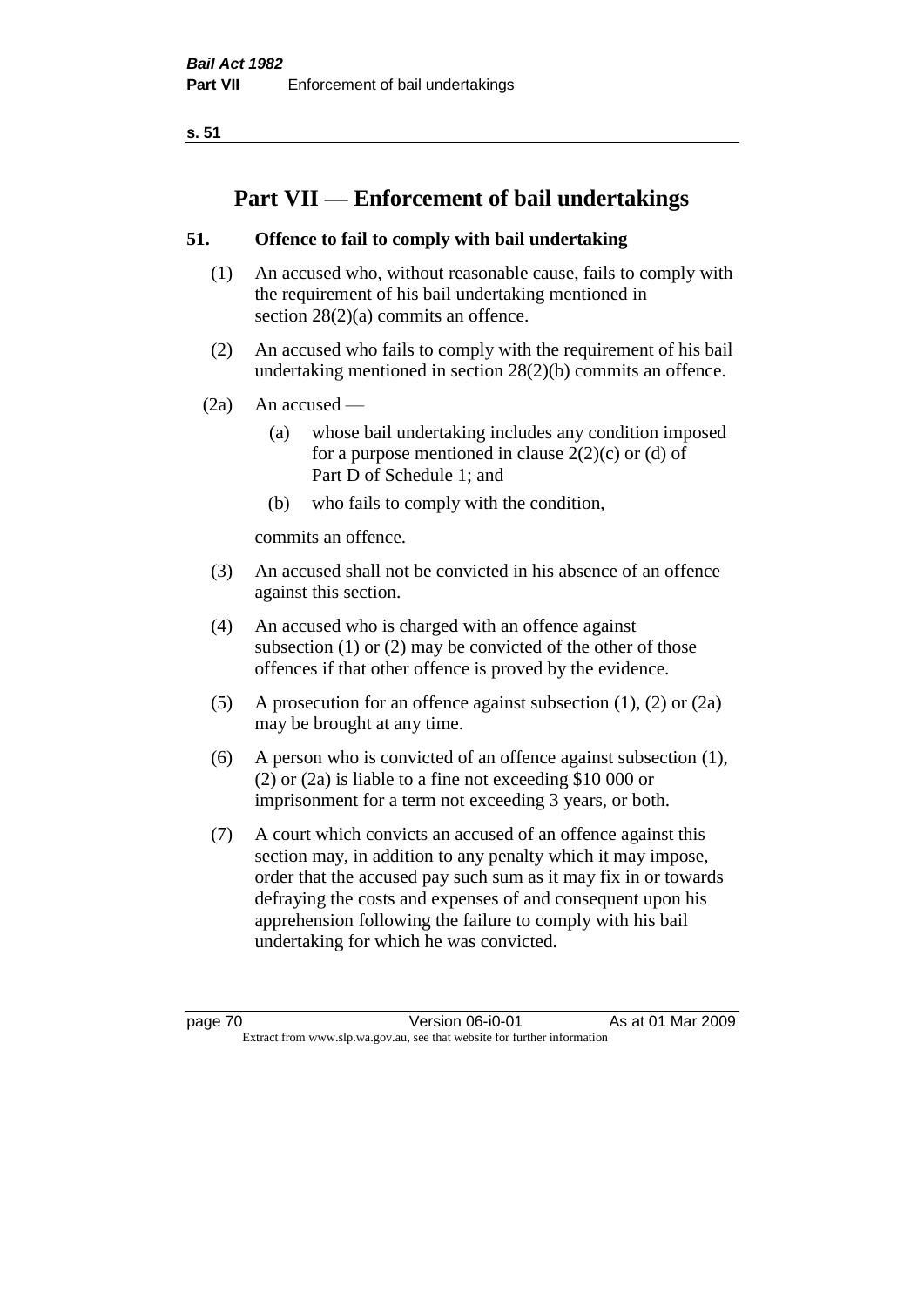- (8) An order made under subsection (7)
	- (a) shall specify to whom and in what manner the sum shall be paid; and
	- (b) may be enforced as though the sum were a penalty imposed under this section.

*[Section 51 amended by No. 54 of 1998 s. 9; No. 59 of 2004 s. 141; No. 84 of 2004 s. 11 and 82; No. 6 of 2008 s. 18(3).]*

# **51A. Proceedings before courts of summary jurisdiction for an offence under section 51**

- (1) This section applies for the purpose of prosecuting an offence against section  $51(1)$ ,  $(2)$  or  $(2a)$  where the court before which the accused is bound to appear at the time when the accused fails to comply with the accused's bail undertaking is a court of summary jurisdiction.
- (2) Where this section applies, the prosecution shall be commenced and conducted by the person who was conducting the proceedings in which the accused failed to comply with the accused's bail undertaking or by a police officer.
- (3) Where this section applies, the registrar of the court before which the accused was bound to appear shall cause to be issued to the Commissioner of Police a certificate under section 64 as to the accused's failure to appear.

*[Section 51A inserted by No. 6 of 2008 s. 31(1).]*

#### **52. Provisions as to summary proceedings before superior courts for an offence under section 51**

(1) This section applies, notwithstanding any other Act, for the purpose of prosecuting an offence against section 51(1), (2) or (2a) where the court before which the accused is bound to appear at the time when he fails to comply with his bail undertaking is the Supreme Court or the District Court.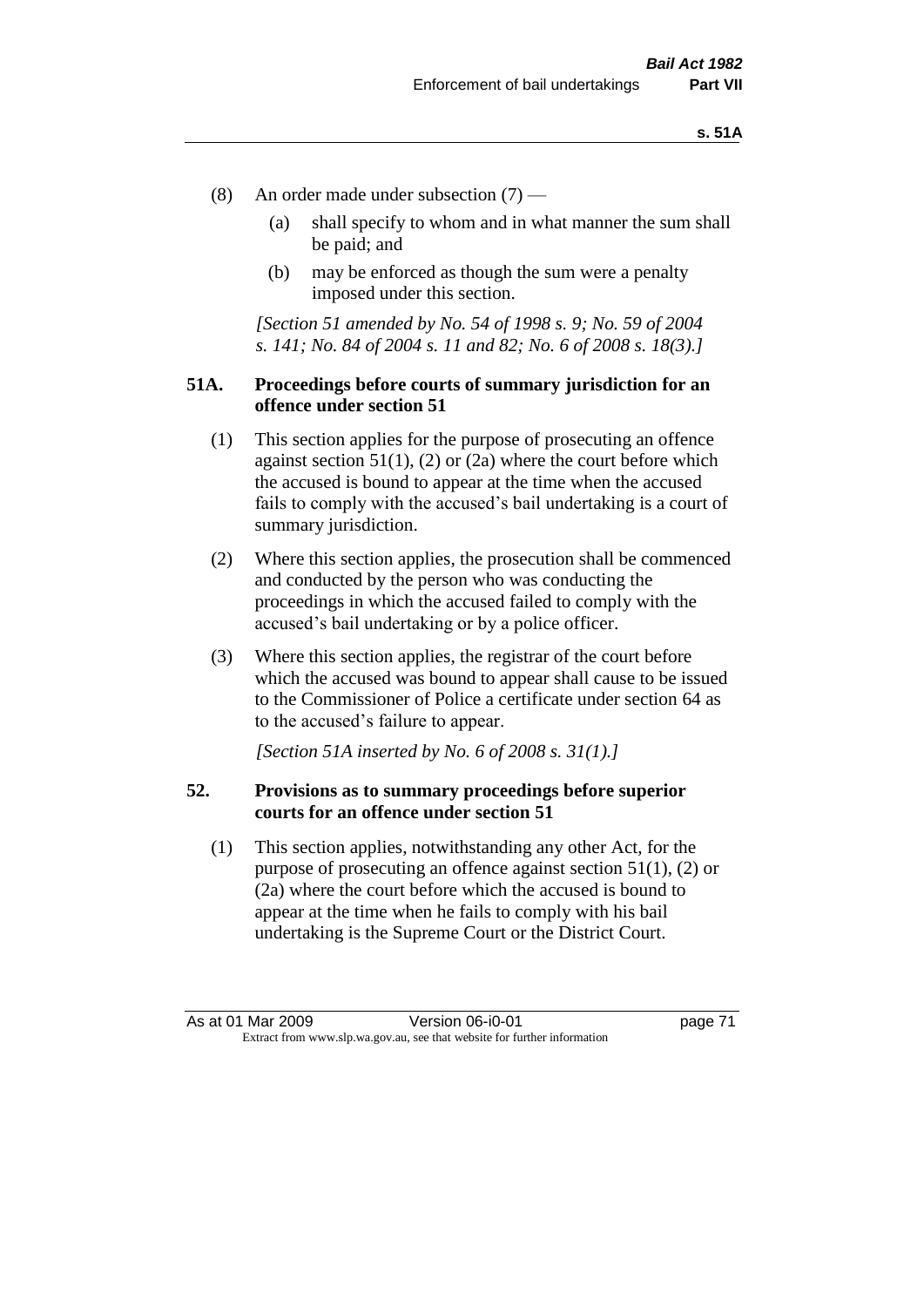- (2) Where this section applies, the accused shall be dealt with summarily for the offence and shall be so dealt with —
	- (a) by a judge of the Supreme Court in any case where the accused was bound to appear before the General Division of the Supreme Court;
	- (ab) by a judge of appeal in any case where the accused was bound to appear before the Court of Appeal;
	- (b) by a judge of the District Court in any case where the accused was bound to appear before that Court.
- (3) A prosecution for an offence which is to be dealt with under this section shall be commenced by the authorised officer (as defined in section 80 of the *Criminal Procedure Act 2004*) who was conducting the proceedings in which the accused failed to comply with his bail undertaking or by a police officer —
	- (a) where subsection  $(2)(a)$  or (ab) applies, in the Supreme Court; and
	- (b) where subsection (2)(b) applies, in the District Court.
- (3a) Where this section applies, a person authorised under subsection (3b) shall cause to be issued to the Commissioner of Police a certificate under section 64 as to the accused's failure to appear.
- (3b) The Chief Justice, in respect of cases where the court before which the accused was bound to appear is the Supreme Court, and the Chief Judge, in respect of cases where the court before which the accused was bound to appear is the District Court, may authorise a person or persons, by name or office, to perform the function referred to in subsection (3a).
- (3c) A prosecution that has been commenced under subsection (3) by a police officer shall be conducted by the Director of Public Prosecutions.
- (4) Subject to section 51(3) and (5), a prosecution for an offence which is to be dealt with under this section is to be commenced

#### **s. 52**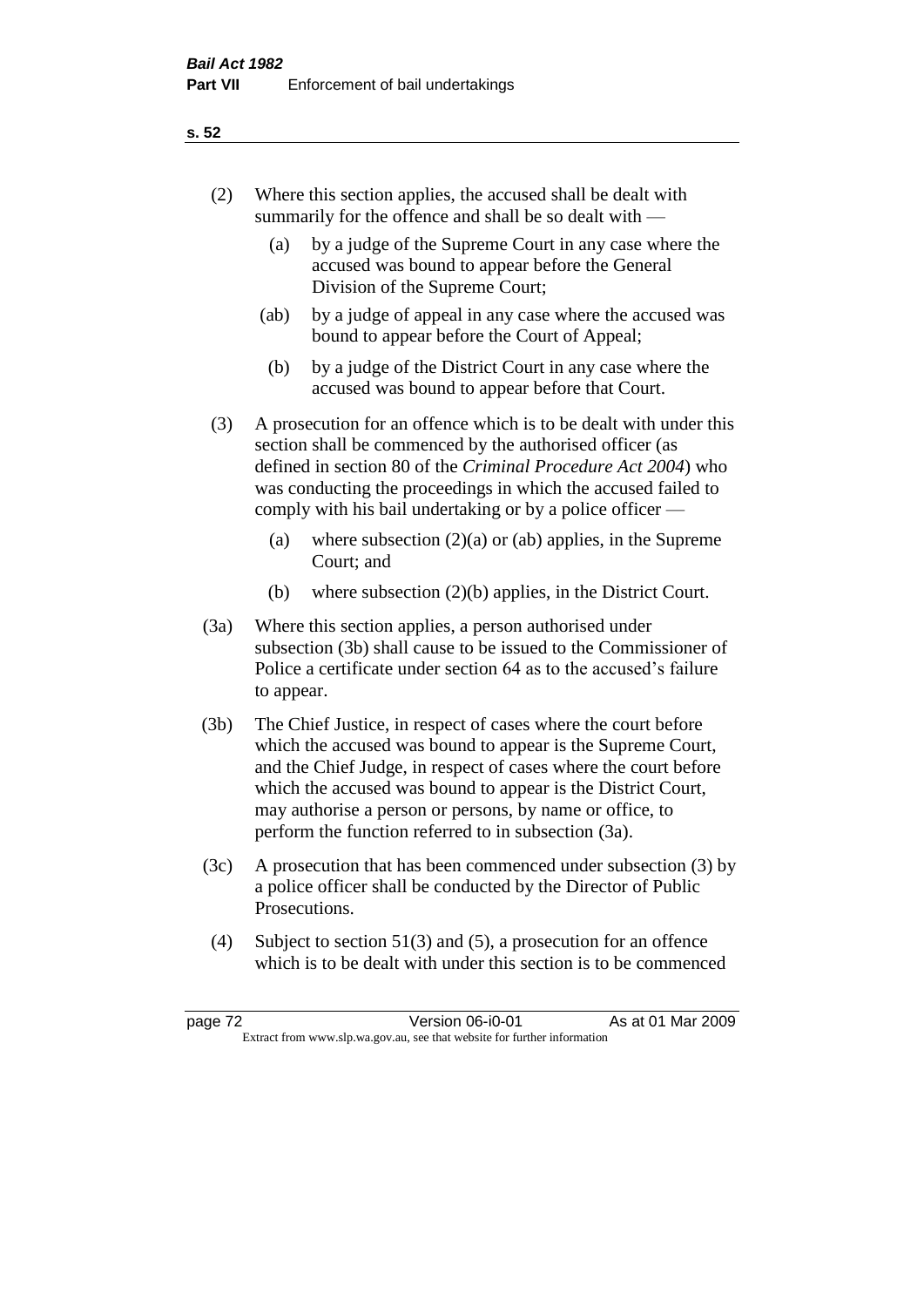and conducted under the *Criminal Procedure Act 2004* as if it were a prosecution of a simple offence in a court of summary jurisdiction, but —

- (a) no fees shall be charged by the Supreme Court or District Court for or in respect of any act or proceeding that relates to the prosecution; and
- (b) the Supreme Court or District Court cannot order a party to the prosecution to pay another party's costs of or relating to the prosecution, except under section 166(2) of the *Criminal Procedure Act 2004*.
- (5) If under section 51(6) or (7) the Supreme Court or the District Court imposes a pecuniary penalty the court may make an order under section 59 of the *Sentencing Act 1995* in respect of the amount payable.

*[Section 52 amended by No. 92 of 1994 s. 6; No. 78 of 1995 s. 8; No. 54 of 1998 s. 10; No. 45 of 2004 s. 28(2) and (4); No. 59 of 2004 s. 141; No. 84 of 2004 s. 11 and 82; No. 2 of 2008 s. 56(5); No. 6 of 2008 s. 32(1) and (2).]* 

# **53. Appeals against decisions made under s. 52**

- (1) A person who is dissatisfied with a decision (as defined in section 6 of the *Criminal Appeals Act 2004*) made under section 52 may, with the leave of the Court of Appeal, appeal against it.
- (2) For the purposes of subsection (1), Part 2 of the *Criminal Appeals Act 2004*, with any necessary changes, applies as if —
	- (a) the decision referred to in subsection (1) were a decision of a court of summary jurisdiction;
	- (b) a reference in that Part to a court of summary jurisdiction were a reference to the court that made the decision referred to in subsection (1); and
	- (c) a reference in that Part to commencing an appeal were a reference to applying for leave to appeal.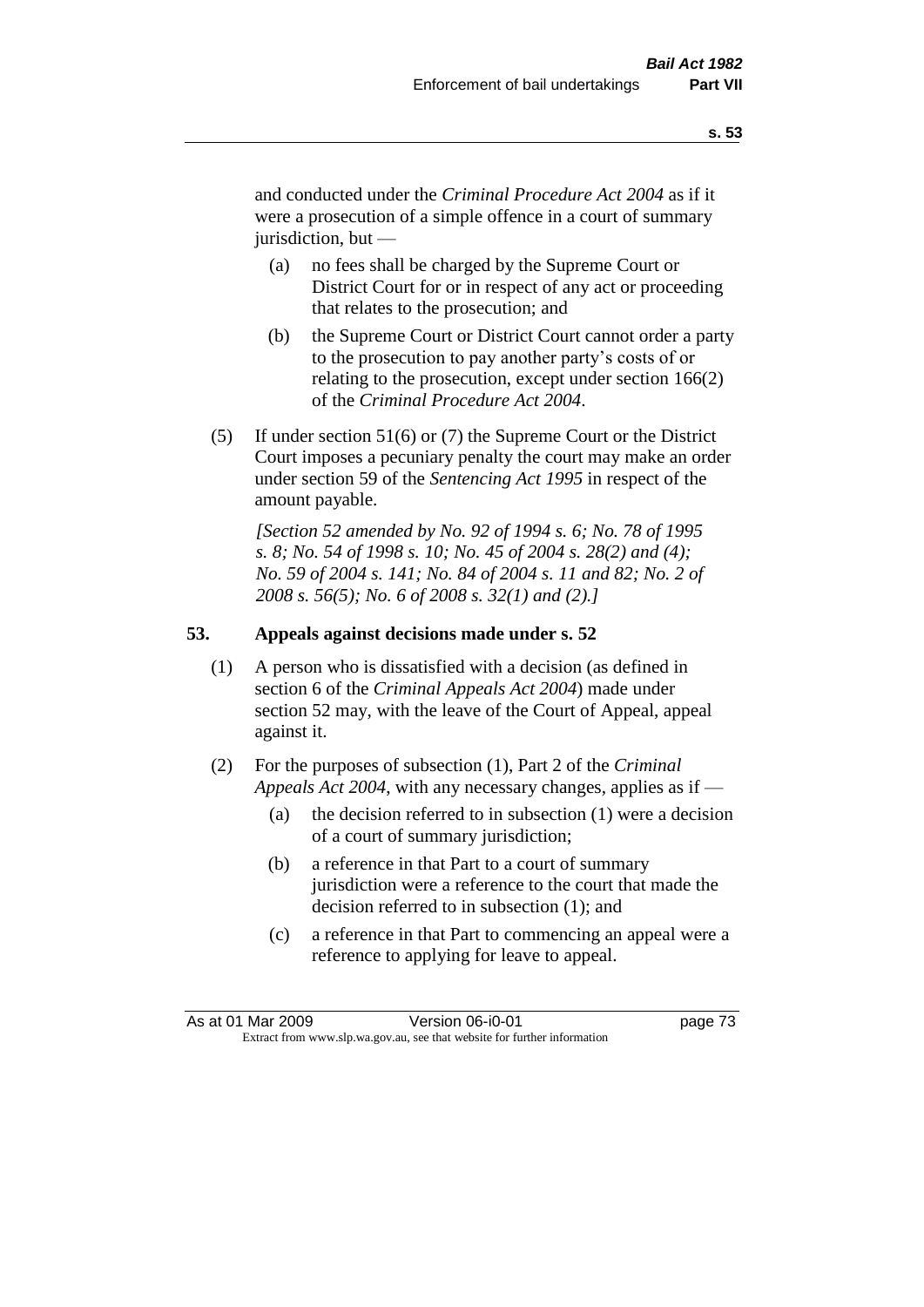#### **s. 54**

(3) Despite section 13(1) of the *Criminal Appeals Act 2004*, the appeal is to be dealt with by the Court of Appeal.

*[Section 53 inserted by No. 45 of 2004 s. 28(3); amended by No. 84 of 2004 s. 11 and 82.]*

# **54. Accused on bail may be taken before a judicial officer for variation or revocation of bail**

(1a) In this section —

*relevant officer* means —

- (a) if the court before which the accused is required to appear is the District Court, the Supreme Court or the Court of Appeal — the prosecutor; or
- (b) in any other case the prosecutor or a police officer.
- (1) Where an accused has been released on bail the relevant officer may cause the accused to appear before an appropriate judicial officer to show cause why the accused's bail should not be varied or revoked if the relevant officer —
	- (a) has reasonable grounds to believe, or is notified in writing by a surety for the accused that the surety has reasonable grounds to believe, that the accused —
		- (i) is not likely to comply with any requirement of his bail undertaking mentioned in section  $28(2)(a)$  or (b);
		- (ii) is, or has been, or is likely to be in breach of any condition of his bail undertaking mentioned in section  $28(2)(c)$ ; or
		- (iii) is, or has been, in breach of a home detention condition mentioned in section 28(2)(d);
	- (b) has reasonable grounds to believe that
		- (i) any surety for the accused's appearance is no longer suitable under section 39 to be a surety, or is dead;

page 74 Version 06-i0-01 As at 01 Mar 2009 Extract from www.slp.wa.gov.au, see that website for further information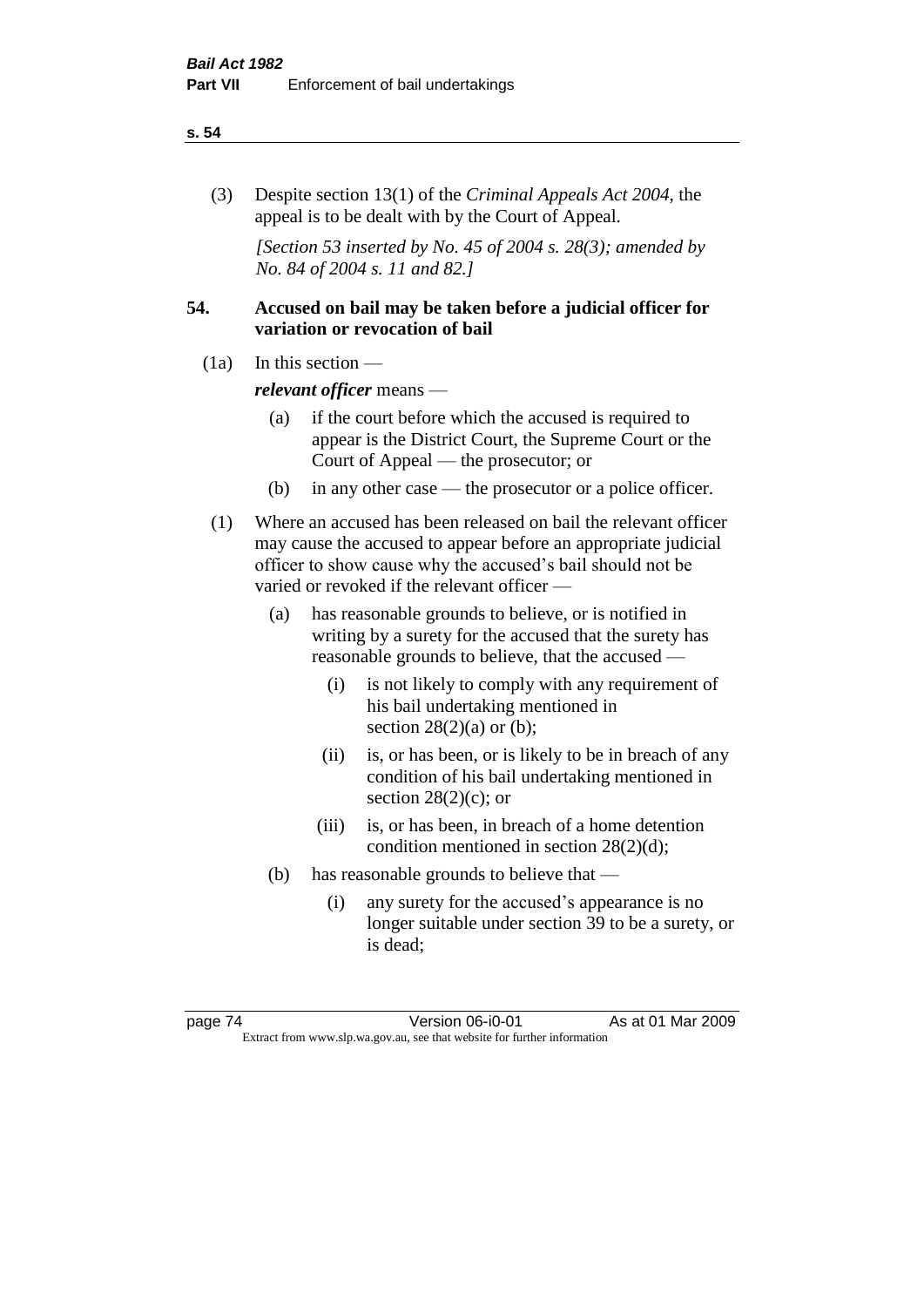- (ii) for any reason any security required under Part D of Schedule 1 is no longer sufficient; or
- (iii) in a case where the accused has been granted bail for the purposes of an appeal, the accused has discontinued the appeal or has not prosecuted it with all due diligence.
- (2) For the purposes of causing an accused to appear before an appropriate judicial officer as provided in subsection  $(1)$  -
	- (a) a police officer may arrest the accused without warrant and bring the accused before an appropriate judicial officer; or
	- (b) the relevant officer may apply to an appropriate judicial officer for a summons or warrant on any ground specified in subsection  $(1)$ .
- (2a) A police officer shall not exercise the power conferred by subsection (2)(a) unless the police officer is the relevant officer or is requested in writing to do so by the relevant officer.
- (3) An application under subsection (2)(b) must be made, and proceedings on it are to be conducted —
	- (a) in a court of summary jurisdiction in accordance with regulations made under the *Criminal Procedure Act 2004*;
	- (b) in the Supreme Court or the District Court in accordance with rules of court made under the *Criminal Procedure Act 2004*.
- (4) An accused arrested under this section shall be taken as soon as is practicable before an appropriate judicial officer unless he is arrested less than 24 hours before the time at which he is due to appear in accordance with his bail undertaking, in which case he shall be held in custody and brought before an appropriate judicial officer at that time.
- $(5)$  If —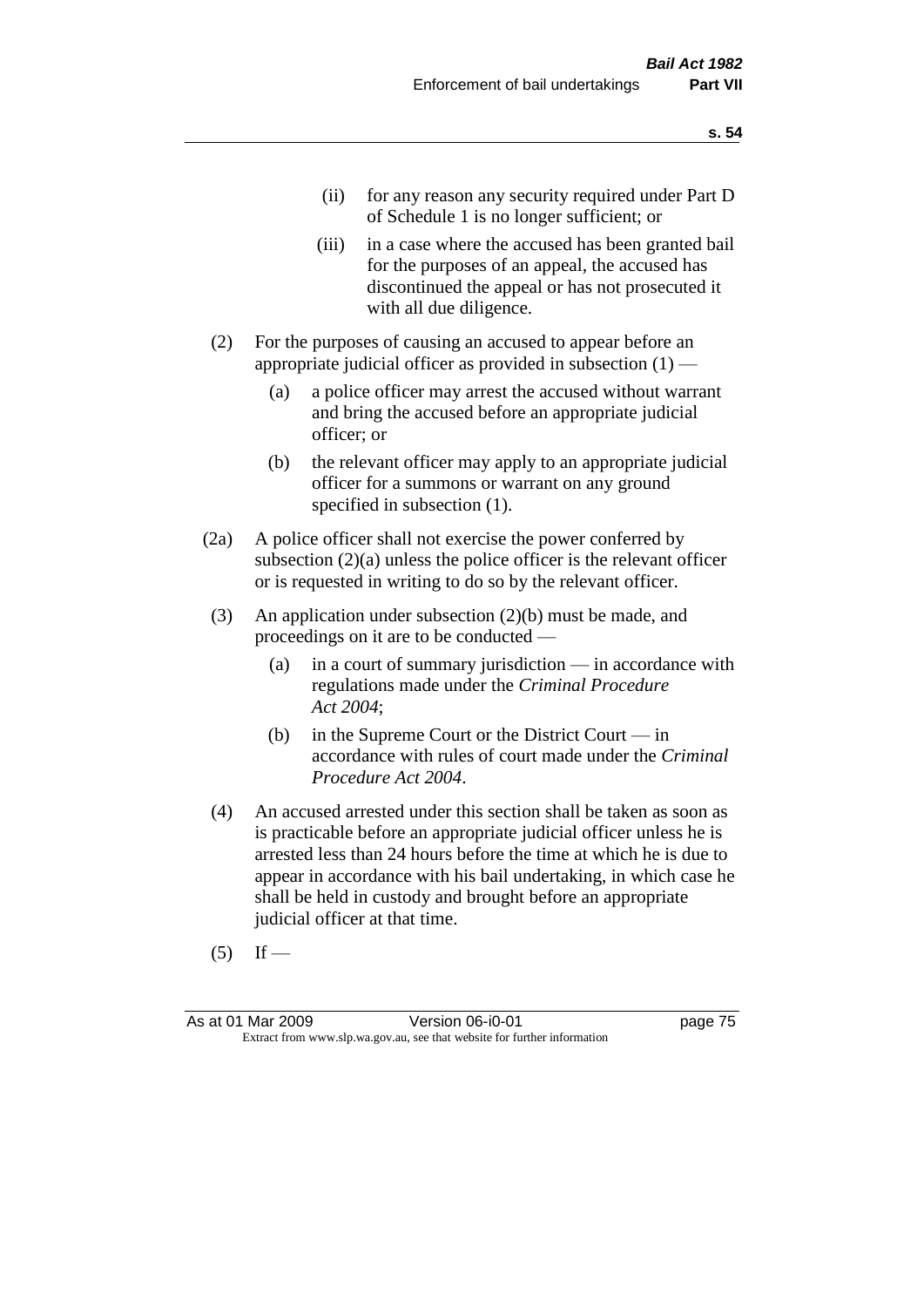- (a) the court before which the accused is required to appear is the District Court, the Supreme Court or the Court of Appeal; and
- (b) a police officer is satisfied that because of the urgency of the case it is not practicable for the prosecutor to exercise the power conferred by subsection (1),

the police officer may exercise that power.

(6) If a police officer, acting under subsection (5), exercises the power conferred by subsection (1), the police officer is to be regarded as the relevant officer for the purposes of this section.

*[Section 54 amended by No. 33 of 1989 s. 18; No. 61 of 1990 s. 12; No. 45 of 1993 s. 12; No. 59 of 2004 s. 141; No. 84 of 2004 s. 9, 11 and 82; No. 6 of 2008 s. 33(1)-(4).]* 

# **54A. Accused on committal may be taken before court by which committed**

- (1) This section applies to an accused
	- (a) who has been released on bail following the accused's committal to the District Court or the Supreme Court to be tried (otherwise than for murder) or sentenced or otherwise dealt with; and
	- (b) who has not made an appearance in that court on the committal; and
	- (c) who, in the opinion of the relevant officer under section 54, should be made to show cause in terms of subsection (1) of that section.
- (2) The relevant officer may, under section 54, cause an accused to whom this section applies to appear before a judicial officer who is empowered to exercise jurisdiction in the court in which the committal order was made, instead of before an appropriate judicial officer.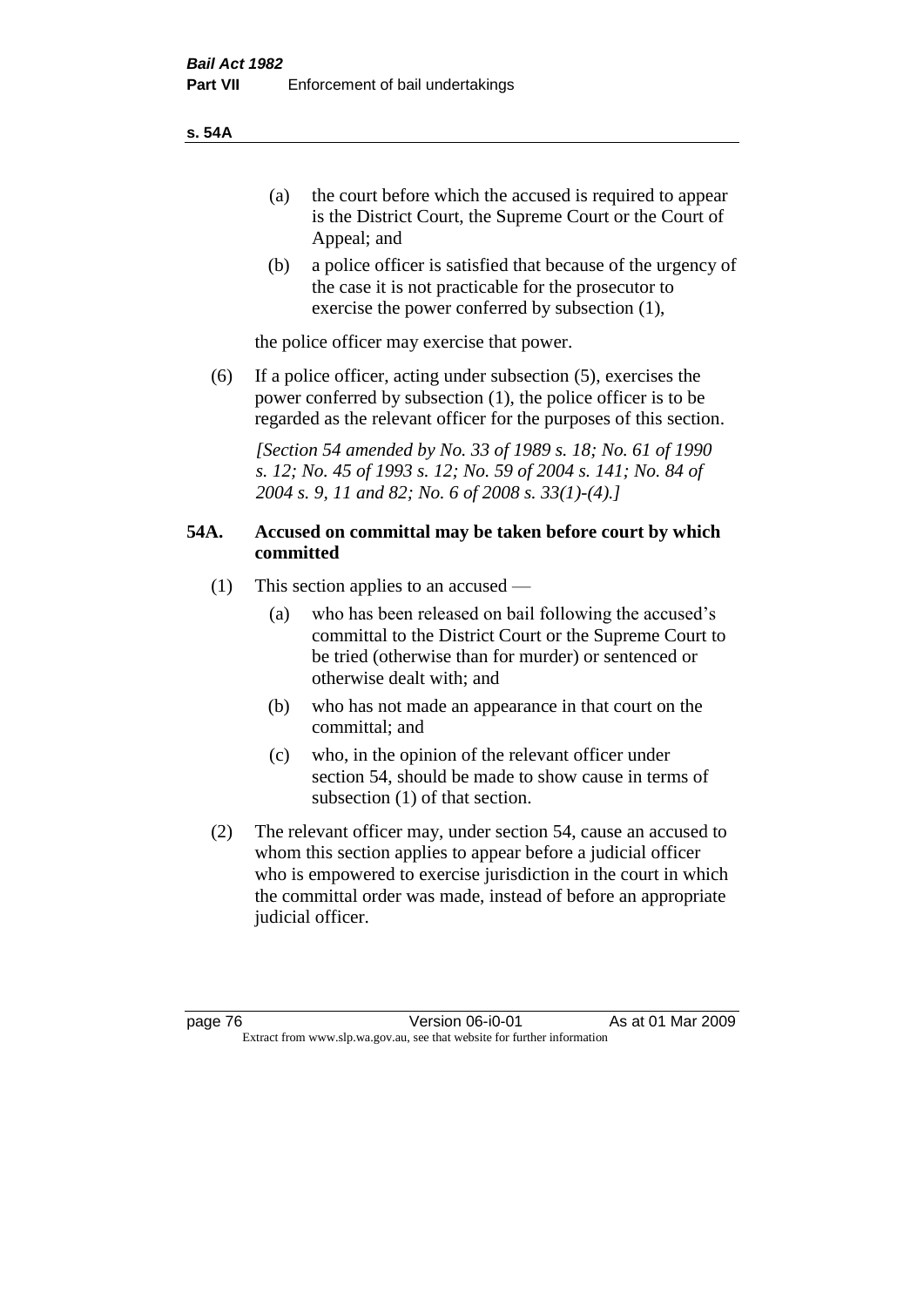- (3) A judicial officer before whom an accused so appears is to be regarded as an appropriate judicial officer for the purposes of section 54(2).
- (4) A judicial officer before whom an accused so appears is not obliged to exercise any power conferred by section 55 but may refuse to do so and direct the relevant officer to cause the accused to appear before an appropriate judicial officer.
- (5) A relevant officer shall comply with a direction given to that officer under subsection (4).

*[Section 54A inserted by No. 6 of 2008 s. 34; amended by No. 29 of 2008 s. 24(6).]*

#### **55. Powers of judicial officer to revoke or vary bail**

- (1) If the judicial officer before whom an accused appears under section 54 is satisfied that —
	- (a) the accused is not likely to comply with any requirement of his bail undertaking mentioned in section 28(2)(a) or (b);
	- (b) he is, or has been, or is likely to be, in breach of any condition of his bail undertaking mentioned in section  $28(2)(c)$ ;
	- (ba) he is, or has been, in breach of a home detention condition mentioned in section 28(2)(d); or
		- (c) any of the grounds set out in section  $54(1)(b)$  has been established,

#### he may —

- (d) revoke the bail and remand the accused in custody to appear at the time and place specified, or deemed by section 31(3) to be specified, in his bail undertaking; or
- (e) revoke the bail and grant fresh bail to the accused in accordance with this Act, other than clause 2 of Part B of Schedule 1.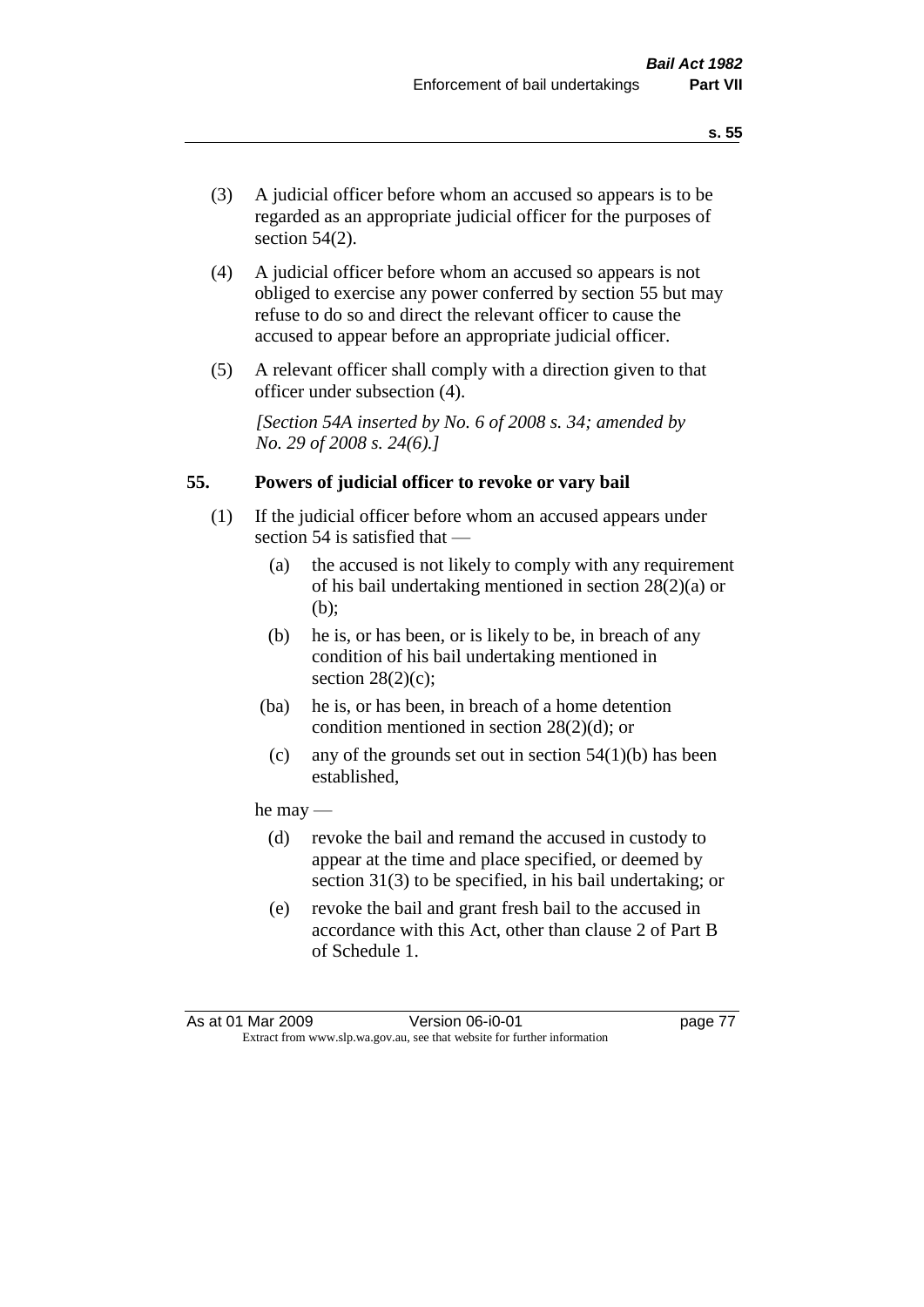**s. 57**

(2) If the judicial officer before whom the accused so appears is not satisfied as to any of the matters mentioned in subsection (1)(a), (b), or (c) he shall release the accused on his existing bail undertaking and, with the consent in writing of the surety, on any existing surety undertaking.

*[Section 55 amended by No. 61 of 1990 s. 13; No. 45 of 1993 s. 12; No. 84 of 2004 s. 82.]* 

*[56. Repealed by No. 6 of 2008 s. 35.]*

# **57. Forfeiture of money under bail undertaking**

- (1) Where an accused is convicted of an offence against section  $51(1)$ , (2) or (2a), the court by which he is convicted shall, whether or not an application is made therefor by the prosecutor, order that the full amount agreed to be forfeited, in the accused's bail undertaking, be forfeited to the State.
- (2) Notwithstanding subsection (1), the court may decline to make an order thereunder or may order forfeiture in part only where the accused shows to the satisfaction of the judicial officer —
	- (a) that, by reason of a change of circumstances since the bail undertaking was entered into, an order for forfeiture, or for forfeiture in full (as the case may be), would cause excessive hardship to the accused or his dependants; and
	- (b) that such hardship would not be relieved by the exercise of one of the powers conferred by section 59.
- (3) Without prejudice to the recovery of such an amount as a civil debt due to the State, any amount to be paid under an order made under this section is to be paid, and its payment may be enforced under Part 5 of the *Fines, Penalties and Infringement Notices Enforcement Act 1994*, unless an order has been made under subsection (4).
- (4) If under this section the Supreme Court or the District Court makes an order requiring the payment of money, the court may make an order under section 59 of the *Sentencing Act 1995* in

page 78 Version 06-i0-01 As at 01 Mar 2009 Extract from www.slp.wa.gov.au, see that website for further information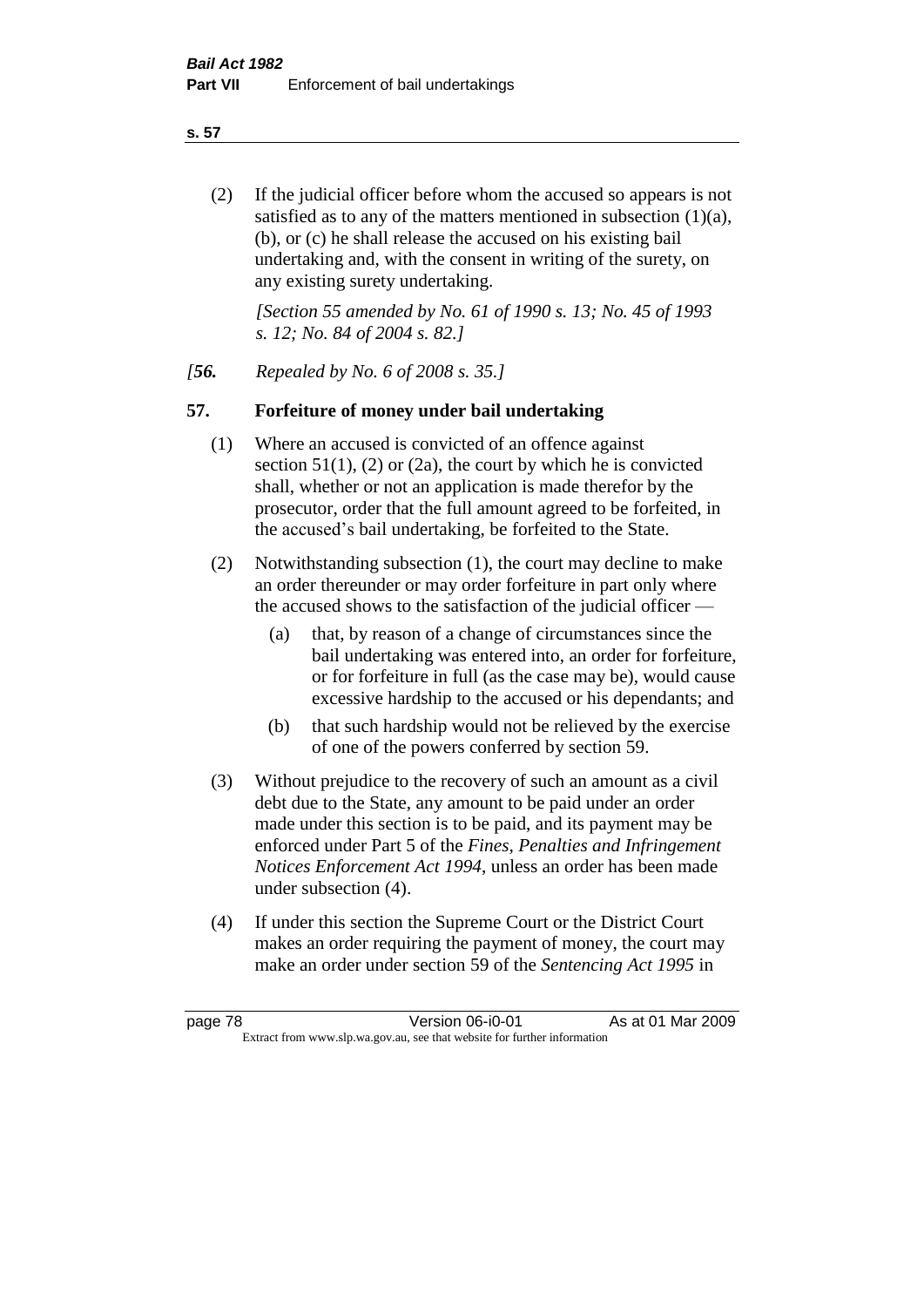respect of the amount payable and for that purpose that section, with any necessary changes, applies as if the amount were a fine imposed on the accused.

*[Section 57 amended by No. 74 of 1984 s. 19; No. 92 of 1994 s. 7; No. 78 of 1995 s. 8; No. 54 of 1998 s. 11; No. 65 of 2003 s. 121(3); No. 84 of 2004 s. 82.]* 

# **58. Automatic forfeiture on expiration of one year after absconding**

- (1) If after the expiration of one year from the day on which the accused is required to appear in court in accordance with the requirement of his bail undertaking mentioned in section  $28(2)(a)$  he has not —
	- (a) been arrested under section 59B; or
	- (b) appeared in court in accordance with the requirement of his bail undertaking mentioned in section 28(2)(b); or
	- (c) otherwise surrendered himself or been taken into custody to be dealt with on the charge or charges for which the bail undertaking was entered into,

the full amount specified in the bail undertaking shall, on the expiration of the said period, be forfeited to the State by virtue of this section without any order of the court or other formality.

(2) Upon the occurrence of a forfeiture under subsection (1) any security given by the accused may be resorted to by the State as if an order of forfeiture had been made under section 57(1).

*[Section 58 amended by No. 65 of 2003 s. 121(3); No. 84 of 2004 s. 82; No. 6 of 2008 s. 18(3) and 36(2).]*

As at 01 Mar 2009 **Version 06-i0-01 Dage 79** Extract from www.slp.wa.gov.au, see that website for further information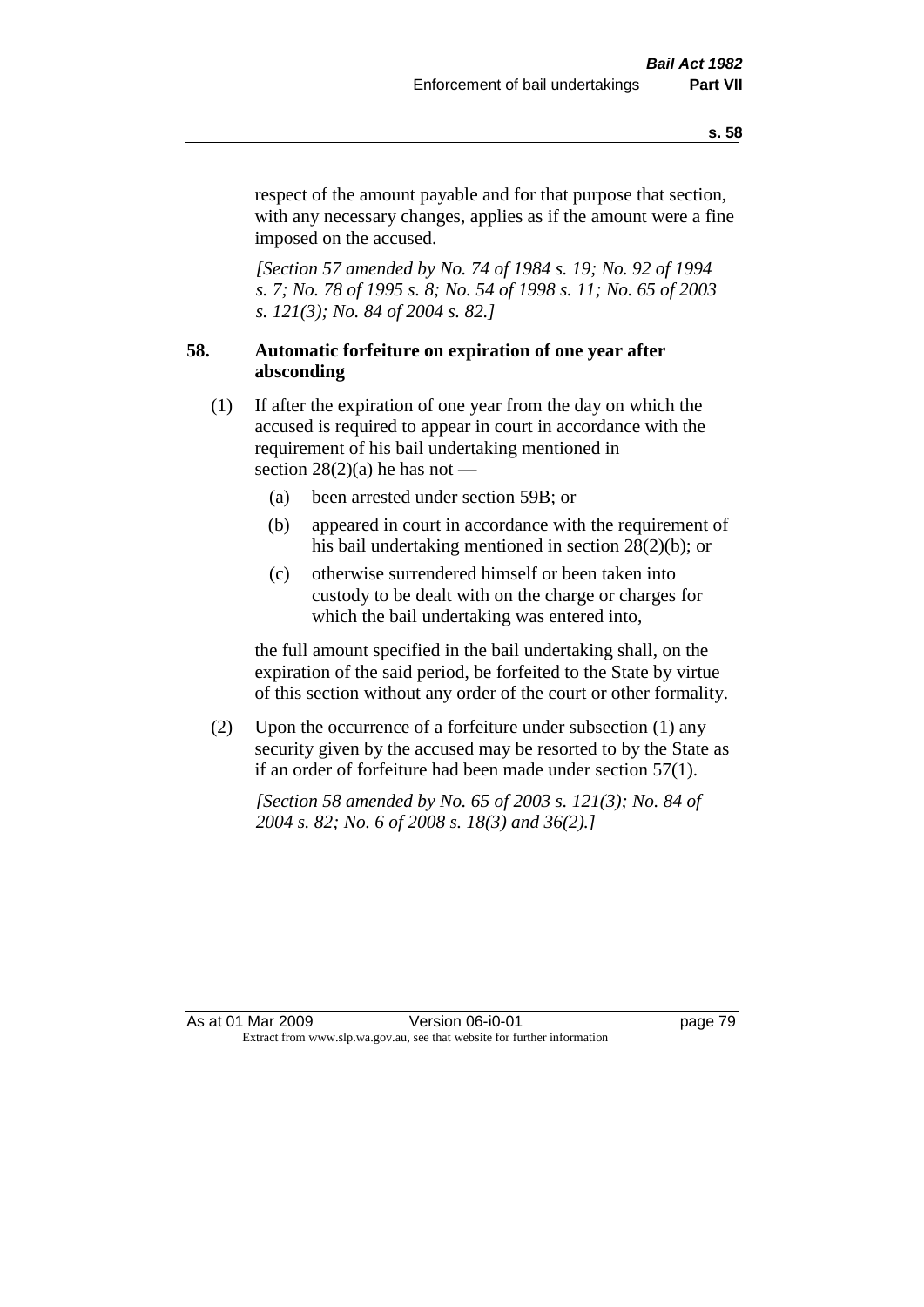# **Part VIII — Miscellaneous**

# **59. Further power of judicial officer in relation to enforcement of undertakings**

A court or an appropriate judicial officer who makes an order for forfeiture under section 49 or 57 may, when doing so, or at any time thereafter, further order —

- (a) that payment of any sum be made by specified instalments or be postponed to a specified date;
- (b) that any security given be applied in or towards payment of the sum forfeited; or
- (c) that the accused or the surety, as the case may be, do all such things and execute all such documents as may be necessary, or as may be specified in the order, for the purpose of vesting any security in the State or enabling the State to realize the same or to resort thereto to recover the sum forfeited,

and the court or an appropriate judicial officer may at any time vary or revoke an order made under paragraph (a), (b), or (c).

*[Section 59 amended by No. 65 of 2003 s. 121(3); No. 84 of 2004 s. 82.]*

# **59A. Where bail dispensed with, accused may be taken before judicial officer for reconsideration of matter**

- $(1)$  In this section *relevant officer* has the meaning given in section 54(1a).
- (2) Where the requirement for bail has been dispensed with for an accused under section 7A, the relevant officer may cause the accused to appear before an appropriate judicial officer for reconsideration of the matter, if the relevant officer has reasonable grounds to believe that the accused is not likely to appear at the time and place specified in a notice under section 13A(3).

page 80 Version 06-i0-01 As at 01 Mar 2009 Extract from www.slp.wa.gov.au, see that website for further information

**s. 59**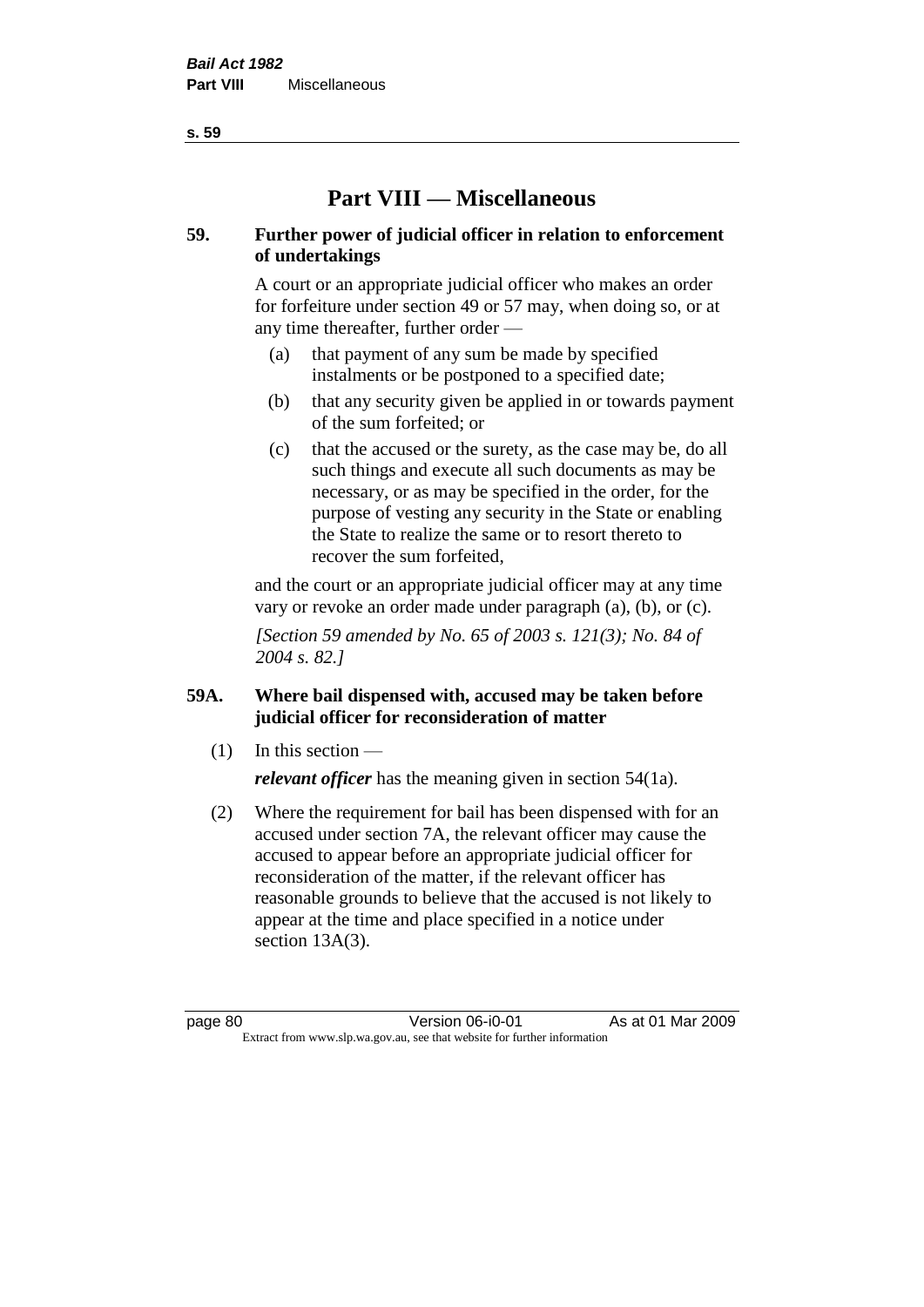- (3) Section 54(2), (2a), (3) and (4) apply, with necessary modifications, for the purposes of subsection (2).
- (4) The judicial officer before whom an accused appears under subsection (2) shall reconsider the accused's case and may, notwithstanding section 13 —
	- (a) again dispense with the requirement for bail; or
	- (b) grant bail; or
	- (c) refuse to grant bail,

in accordance with this Act, for the accused's appearance in court.

- $(5)$  If
	- (a) the court before which the accused is required to appear is the District Court, the Supreme Court or the Court of Appeal; and
	- (b) a police officer is satisfied that because of the urgency of the case it is not practicable for the prosecutor to exercise the power conferred by subsection (2),

the police officer may exercise that power.

(6) If a police officer, acting under subsection (5), exercises the power conferred by subsection (2), the police officer is to be regarded as the relevant officer for the purposes of this section.

*[Section 59A inserted by No. 6 of 2008 s. 36(1).]*

#### **59B. Warrant for arrest of absconding accused**

Where —

- (a) at any time after that specified in an accused's bail undertaking for an accused's appearance the accused has failed to comply with the requirements of the accused's bail undertaking mentioned in section  $28(2)(a)$  or (b); or
- (b) an accused has failed to appear at the time and place specified in a notice under section 13A(3),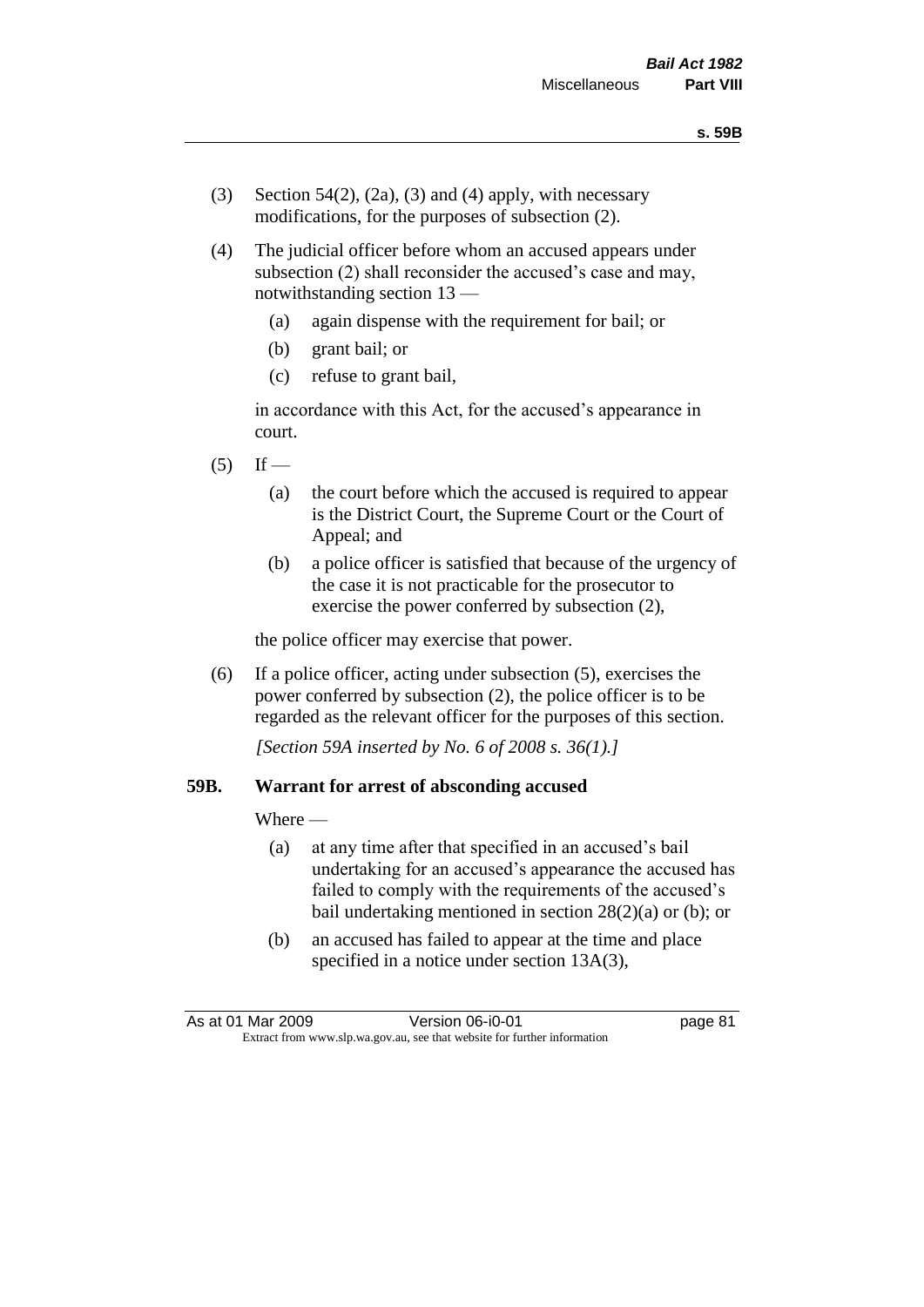the court before which the accused was required to appear may issue a warrant to arrest the accused and bring the accused before that court or a court of like jurisdiction.

*[Section 59B inserted by No. 6 of 2008 s. 36(1).]*

# **60. Accused and surety to notify any change of address**

Where the residential address of —

- (a) an accused who has been released on bail or for whom the requirement for bail has been dispensed with; or
- (b) a surety,

changes from that appearing on his bail undertaking, surety undertaking or notice under section 13A(3), as the case may be, he shall forthwith, in writing, notify details of the change to the registrar of the court before which, at the time when the change occurs, the accused is required to appear, and if without reasonable cause he fails to do so he commits an offence.

Penalty: \$1 000.

*[Section 60 amended by No. 50 of 2003 s. 37(5); No. 59 of 2004 s. 141; No. 84 of 2004 s. 82; No. 6 of 2008 s. 37.]*

# **61. Offence of failing to bring arrested person before court or person able to grant bail**

- (1) A person to whom this section applies commits an offence if, having arrested another for an offence, he wilfully and without reasonable excuse fails to take that other person, or cause him to be taken, as soon as is practicable —
	- (a) before an authorised officer or judicial officer empowered by this Act to grant bail for that offence; or
	- (b) before a court.

Penalty: \$1 000 or imprisonment for 12 months or both.

- (2) This section applies to a person who
	- (a) is not empowered by this Act to grant bail for the offence; or

**s. 60**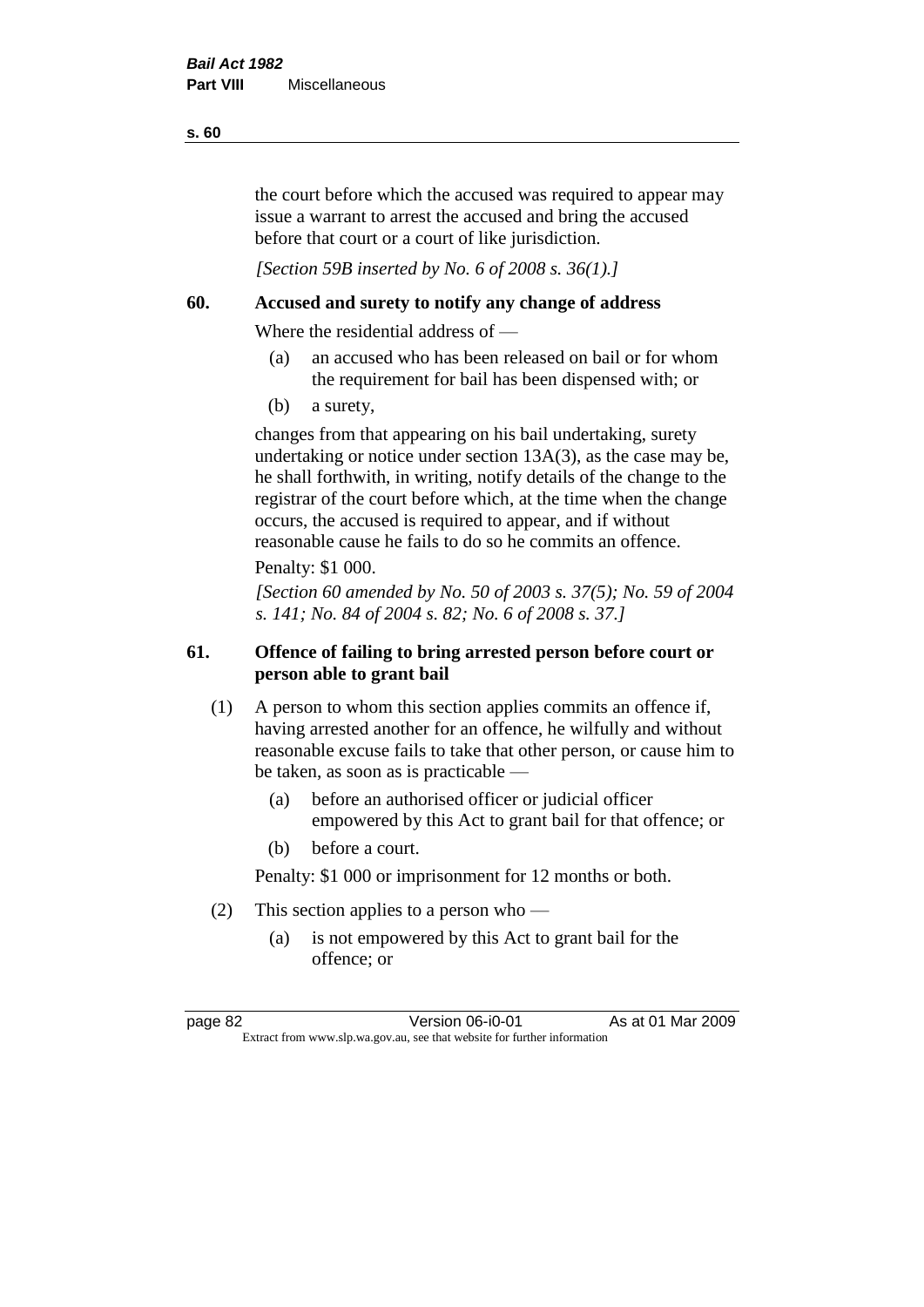(b) being so empowered, elects to act under section 6(7).

*[Section 61 amended by No. 15 of 1988 s. 17; No. 59 of 2006 s. 4(4); No. 6 of 2008 s. 38.]* 

# **62. Offence to give false information for bail purposes**

A person who for the purpose of obtaining —

- (a) a grant of bail for himself or a variation of the terms and conditions thereof; or
- (b) approval of himself as a surety,

makes any statement which he knows is false in a material particular, or recklessly makes any statement which is false in a material particular, commits an offence.

Penalty: \$1 000 or imprisonment for 12 months or both.

# **63. Protection of persons carrying out this Act**

A person shall not be liable in civil proceedings on account of anything done, or omitted to be done, by him in good faith in the course of carrying out any provision of this Act, or purporting to be so done or omitted; but the liability (if any) of any other person (including the State or the Commonwealth) as his employer is not affected by this section and shall be determined as if it had not been passed.

*[Section 63 amended by No. 65 of 2003 s. 121(4).]*

# **64. Evidence of non-appearance etc. by an accused**

Where it is required for the purposes of this Act to prove —

- (a) that an accused did not appear before a particular court, at a particular place, on a particular day, at a particular time or during a particular period; or
- (b) the day, time or period when or during which an accused did appear before a particular court at a particular place,

As at 01 Mar 2009 Version 06-i0-01 page 83 Extract from www.slp.wa.gov.au, see that website for further information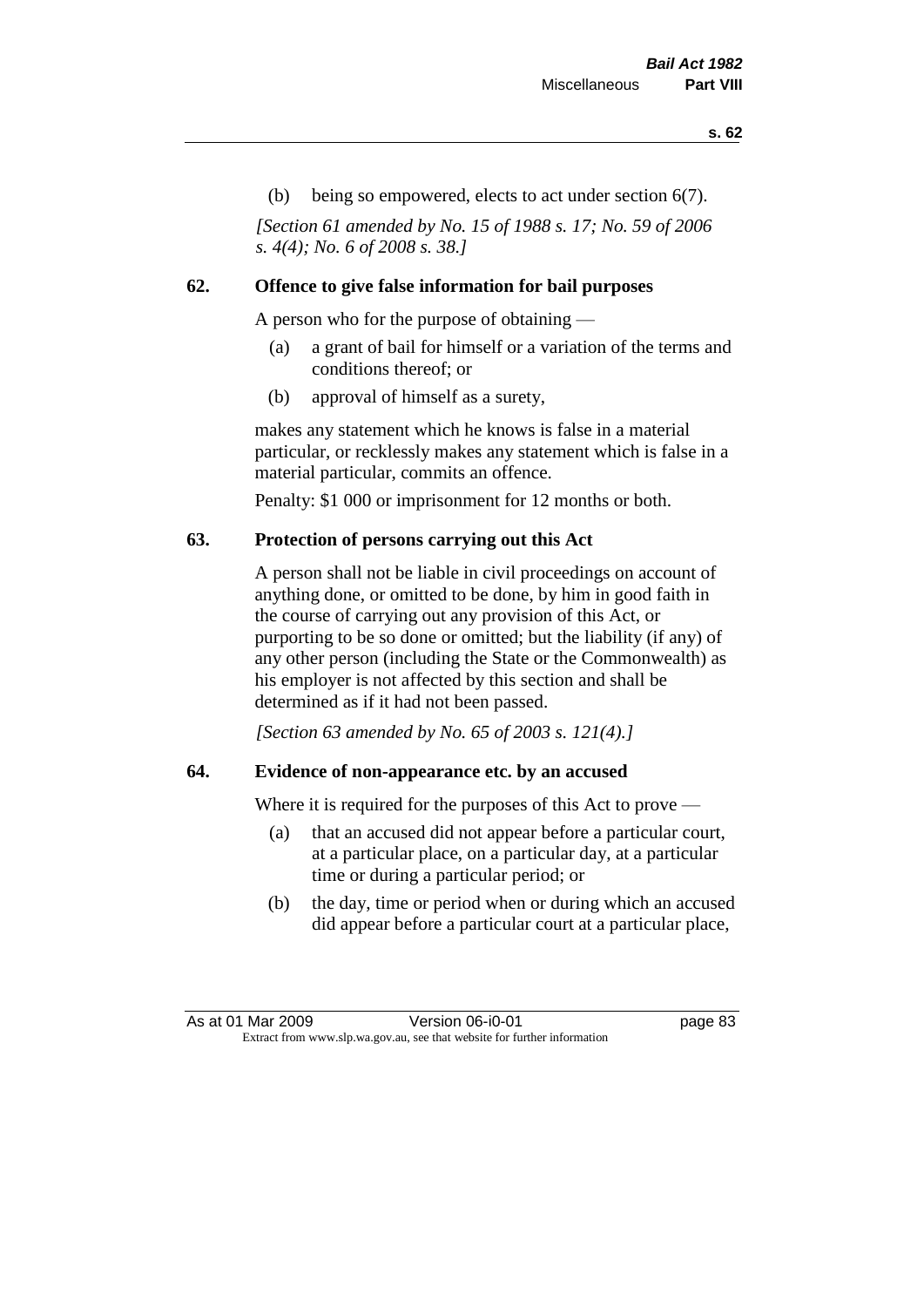a certificate as to any such matter, purporting to be signed by a judicial officer or registrar of the court before which the accused was required to appear, shall be evidence of the matter so certified.

*[Section 64 amended by No. 59 of 2004 s. 141; No. 84 of 2004 s. 82.]* 

# **65. Bail undertakings by minors**

A bail undertaking entered into by a person who is under the age of 18 years shall bind him as if he were of full age.

# **66. Abolition of other powers to grant bail**

- (1) Any power or duty that, at the commencement of this Act, exists apart from statute to grant bail to an accused awaiting an appearance in court for an offence, is abolished.
- (2) Subsection (1) has effect notwithstanding anything in section 16 of the *Supreme Court Act 1935*.
- (3) In subsection (1) *statute* means an Act of the Parliament of Western Australia, other than the *Supreme Court Act 1935*.

*[Section 66 amended by No. 84 of 2004 s. 82.]*

# **66A. Delegation by registrar**

- (1) The registrar of a court may, either generally or as otherwise provided by the instrument of delegation, by instrument signed by him, delegate to an officer of that court any function conferred on him by or under this Act other than —
	- (a) this power of delegation; or
	- (aa) a function conferred by section 11(3) or  $36(1)(a)$ ; or
	- (b) any function that a judicial officer has required him to perform personally.
- (2) The superintendent of a detention centre under the *Young Offenders Act 1994* may, either generally or as otherwise

**s. 65**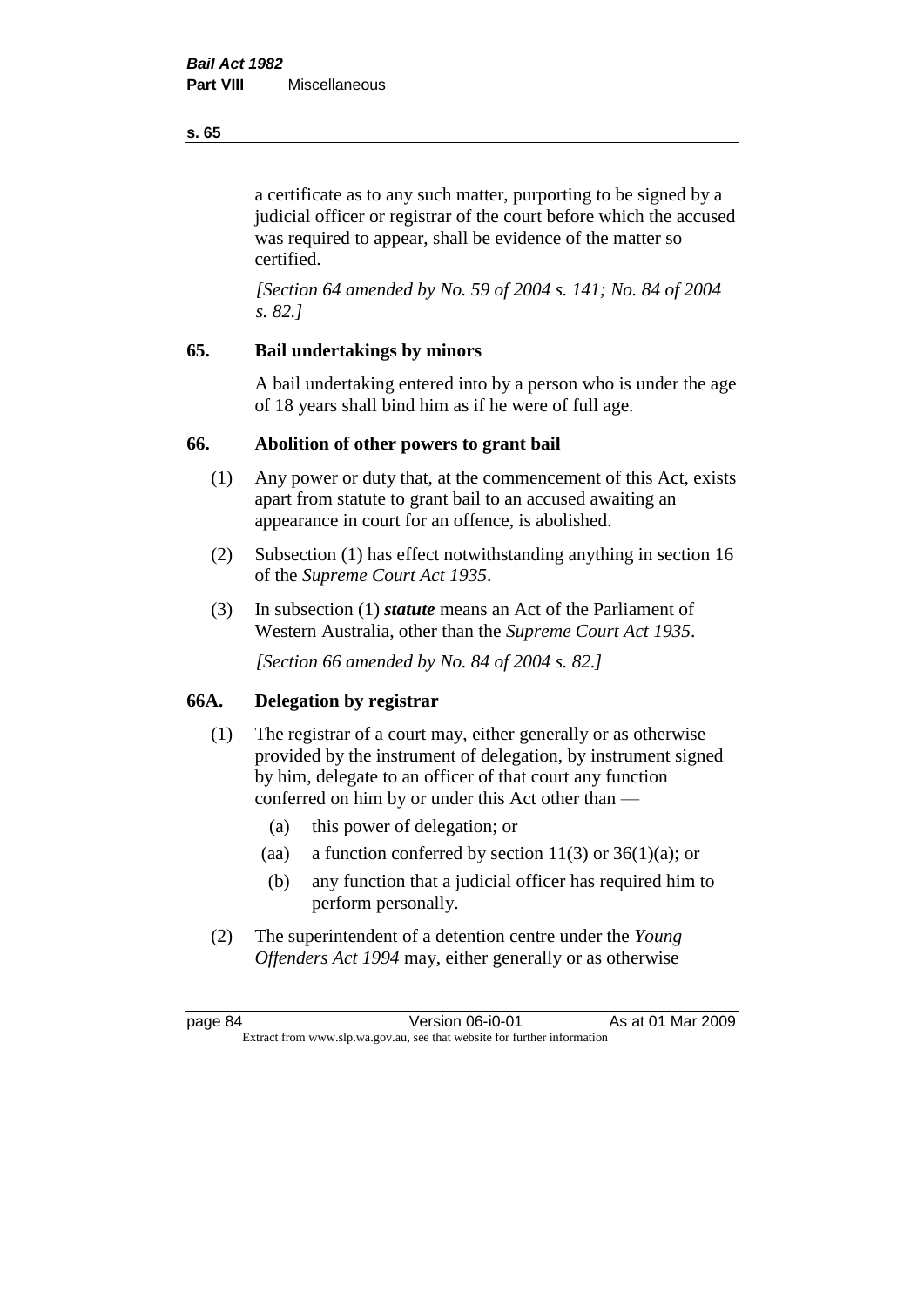provided by the instrument of delegation, by instrument signed by him, delegate to an officer of the Public Sector agency principally assisting the Minister administering that Act in its administration any function conferred on him by or under this Act, other than this power of delegation.

*[Section 66A inserted by No. 15 of 1988 s. 18; amended by No. 49 of 1988 s. 89; No. 31 of 1993 s. 8; No. 59 of 2004 s. 141; No. 65 of 2006 s. 52; No. 6 of 2008 s. 39.]* 

# **66B. Use of video link or audio link**

(1) In this section —

*audio link* means facilities (including telephone) that enable, at the same time, a judicial officer or authorised officer at one place to hear the accused at another place and vice versa;

*bail proceedings* means any proceedings under this Act including —

- (a) proceedings on a case for bail;
- (b) proceedings relating to the variation or revocation of bail;
- (c) proceedings on an application under section 48 or 49;
- (d) proceedings on an appeal under section 15A or 53;

*video link* means facilities (including closed circuit television) that enable, at the same time, a judicial officer or authorised officer at one place to see and hear the accused at another place and vice versa.

- (2) Bail proceedings may be conducted by means of a video link or an audio link.
- (3) Without limiting subsection (2), if a provision of this Act requires or authorises an accused to be brought before, or appear before, a court, judicial officer or authorised officer, the accused may be brought before, or appear before, the court or officer by means of a video link or an audio link.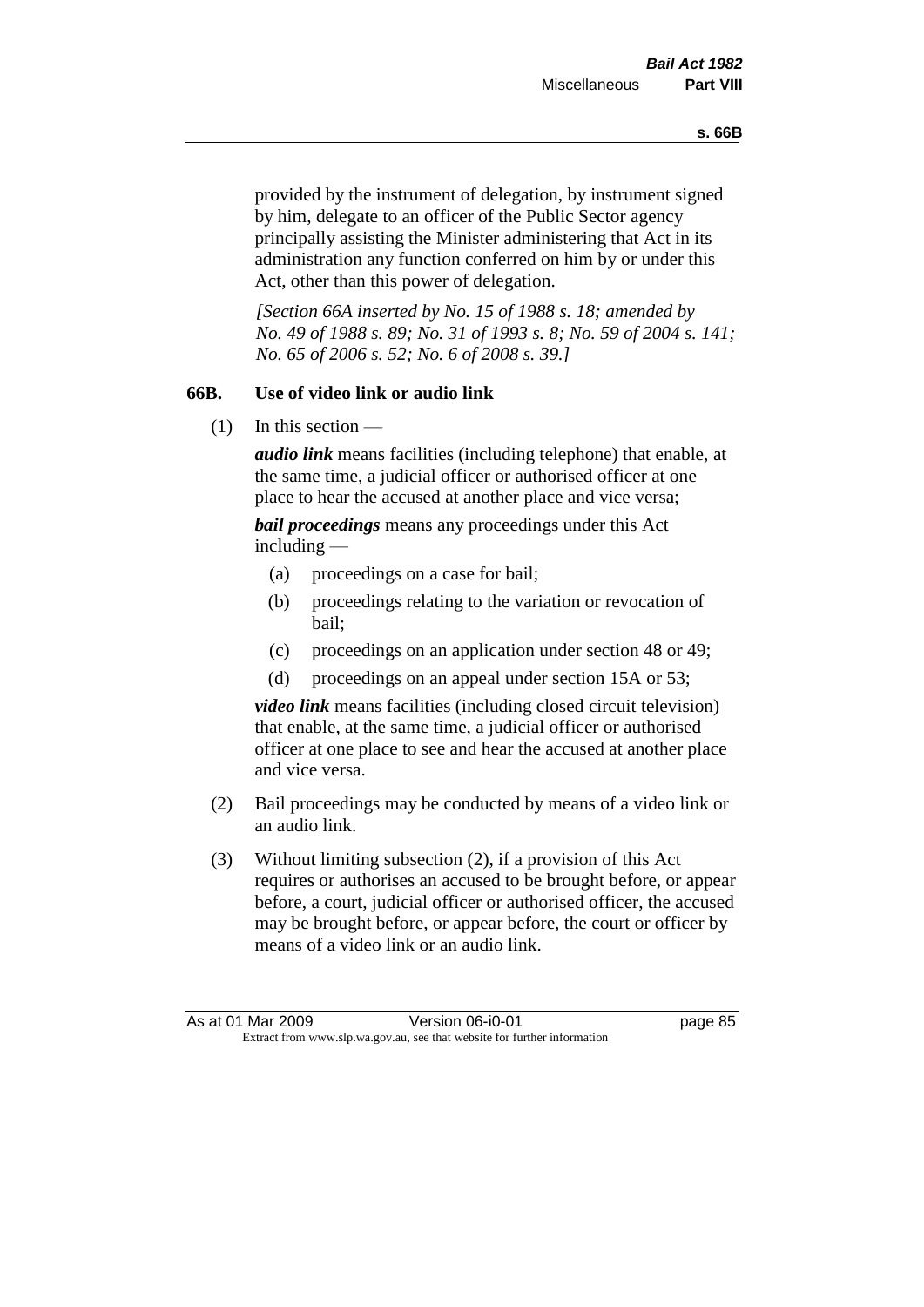# (4) An audio link is not to be used under this section unless a video link is not available and cannot reasonably be made available.

(5) Nothing in this section prevents a court, judicial officer or authorised officer from requiring that an accused be brought before, or appear before, the court or officer in person for the purposes of bail proceedings.

*[Section 66B inserted by No. 6 of 2008 s. 40(1).]*

# **67. Regulations**

- (1) The Governor may make regulations, not inconsistent with this Act, prescribing such things as are required or permitted by this Act to be prescribed or as it is necessary or expedient to prescribe for the purposes thereof.
- (2) Without limiting the generality of subsection (1) regulations  $\text{max}$ 
	- (a) make provision for or with respect to the making of applications —
		- (i) for or in relation to bail;
		- (ii) for the approval of sureties;
		- (iii) for the approval of security to be given by accused persons and sureties;
		- (iv) for the cancellation of a surety undertaking;
		- (v) for an order under section 49,

and for the manner in which such applications are to be made and the procedure to be followed on such applications;

- (b) for the purposes of clause 5 of Part A of Schedule 1, prescribe the officer or officers who may grant bail for any prescribed appearance or class of appearance in court by an accused who is in custody;
- (c) make provision for, or with respect to the management, control, supervision and good order of premises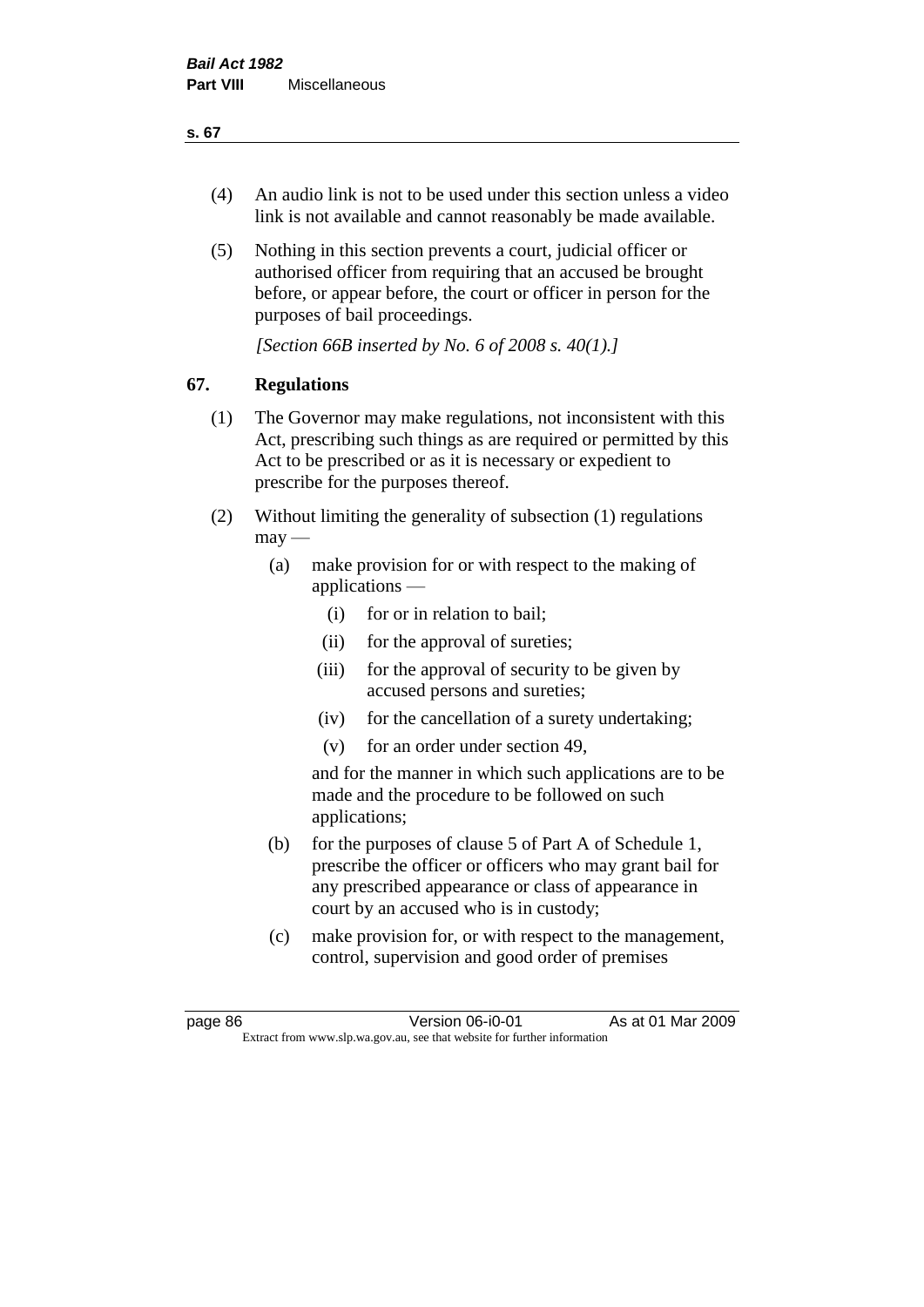established for the accommodation of persons to whom bail has been granted.

(3) Regulations made under this section may provide that a contravention or failure to comply with a regulation constitutes an offence and may provide for penalties not exceeding a fine of \$500 for offences against the regulations.

*[Section 67 amended by No. 45 of 1993 s. 12; No. 84 of 2004 s. 83(3); No. 2 of 2008 s. 56(6); No. 6 of 2008 s. 30(3).]* 

*[68. Omitted under the Reprints Act 1984 s. 7(4)(g).]*

As at 01 Mar 2009 **Version 06-i0-01 Dage 87** Extract from www.slp.wa.gov.au, see that website for further information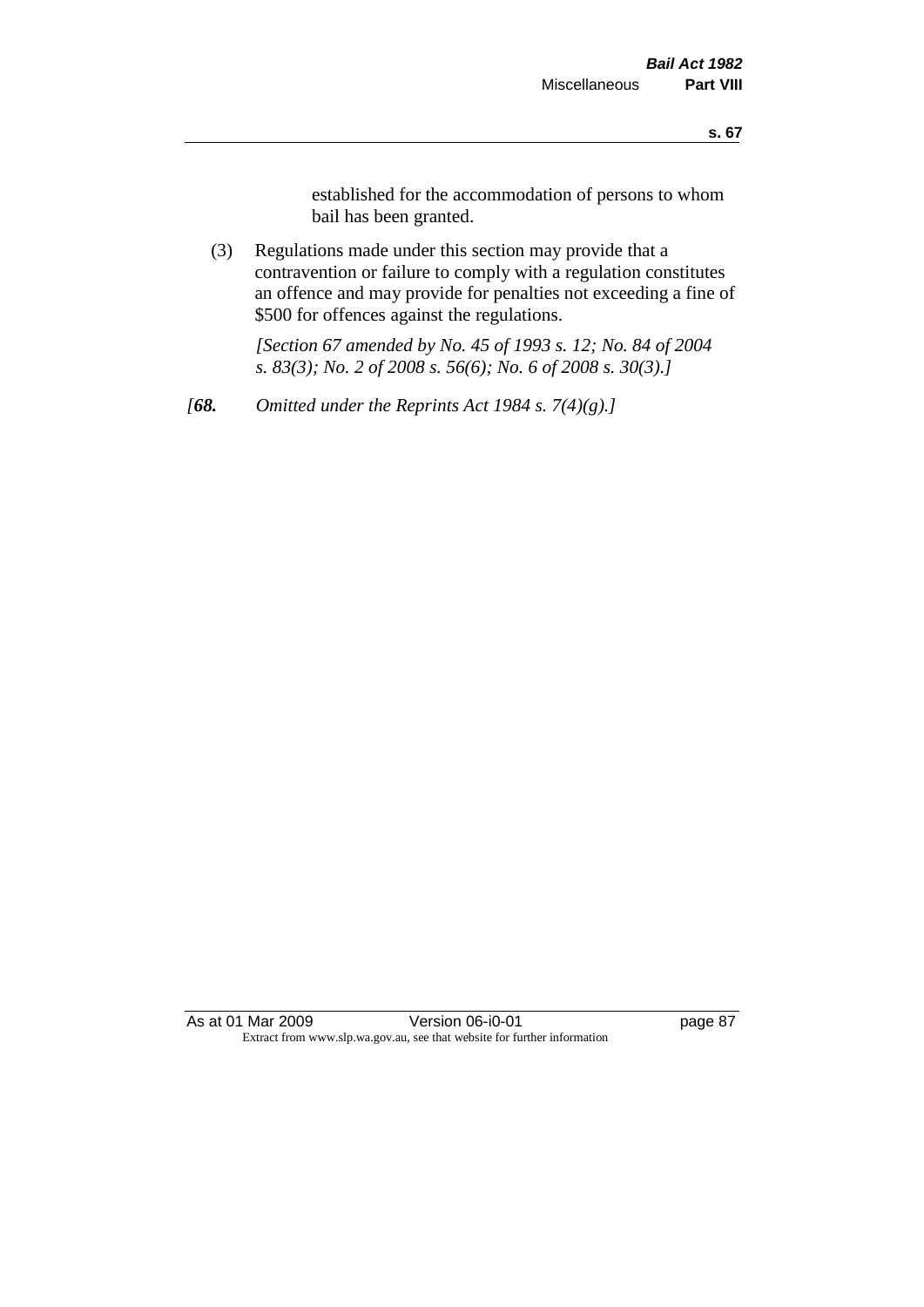# **Schedule 1 — Jurisdiction as to bail and related matters**

[s. 13, 17]

*[Heading inserted by No. 6 of 2008 s. 41(1).]*

# **Part A** — **Jurisdiction relating to bail**

*[Heading inserted by No. 6 of 2008 s. 41(2)(a).]*

| <b>First Column</b>         | <b>Second Column</b>      |
|-----------------------------|---------------------------|
| <i>Appearances in court</i> | By whom bail may be       |
|                             | granted or (where applica |

 $ere$  *applicable*) *dispensed with*

*[Heading amended by No. 6 of 2008 s. 41(2)(b) and (c).]*

#### **1. Initial appearance**

| (1) | The initial appearance in a                                                                                                            | In any case $-$                                                                                                                                             |
|-----|----------------------------------------------------------------------------------------------------------------------------------------|-------------------------------------------------------------------------------------------------------------------------------------------------------------|
|     | court of summary<br>jurisdiction or the Children's<br>Court by an accused in, or in<br>connection with,<br>proceedings for an offence. | a justice; or<br>(a)<br>an authorised police<br>(b)<br>officer; and<br>in addition, in the case of a child,<br>an authorised community<br>services officer. |
| (2) | The initial appearance in the<br>District Court or the                                                                                 | A judge of the District Court or a<br>judge of the Supreme Court, as                                                                                        |

*[Clause 1 amended by No. 15 of 1988 s. 19; No. 49 of 1988 s. 90(a)(i); No. 59 of 2004 s. 141; No. 84 of 2004 s. 10(1) and 82.]*

the case requires.

**2. Appearance after adjournment** Appearance in any court or before The judicial officer who orders a judicial officer by an accused after any adjournment of proceedings for an offence, not being a committal under clause 3. the adjournment. *[Clause 2 amended by No. 84 of 2004 s. 82.]*

Supreme Court, not being the initial appearance to which clause 3 applies.

page 88 Version 06-i0-01 As at 01 Mar 2009 Extract from www.slp.wa.gov.au, see that website for further information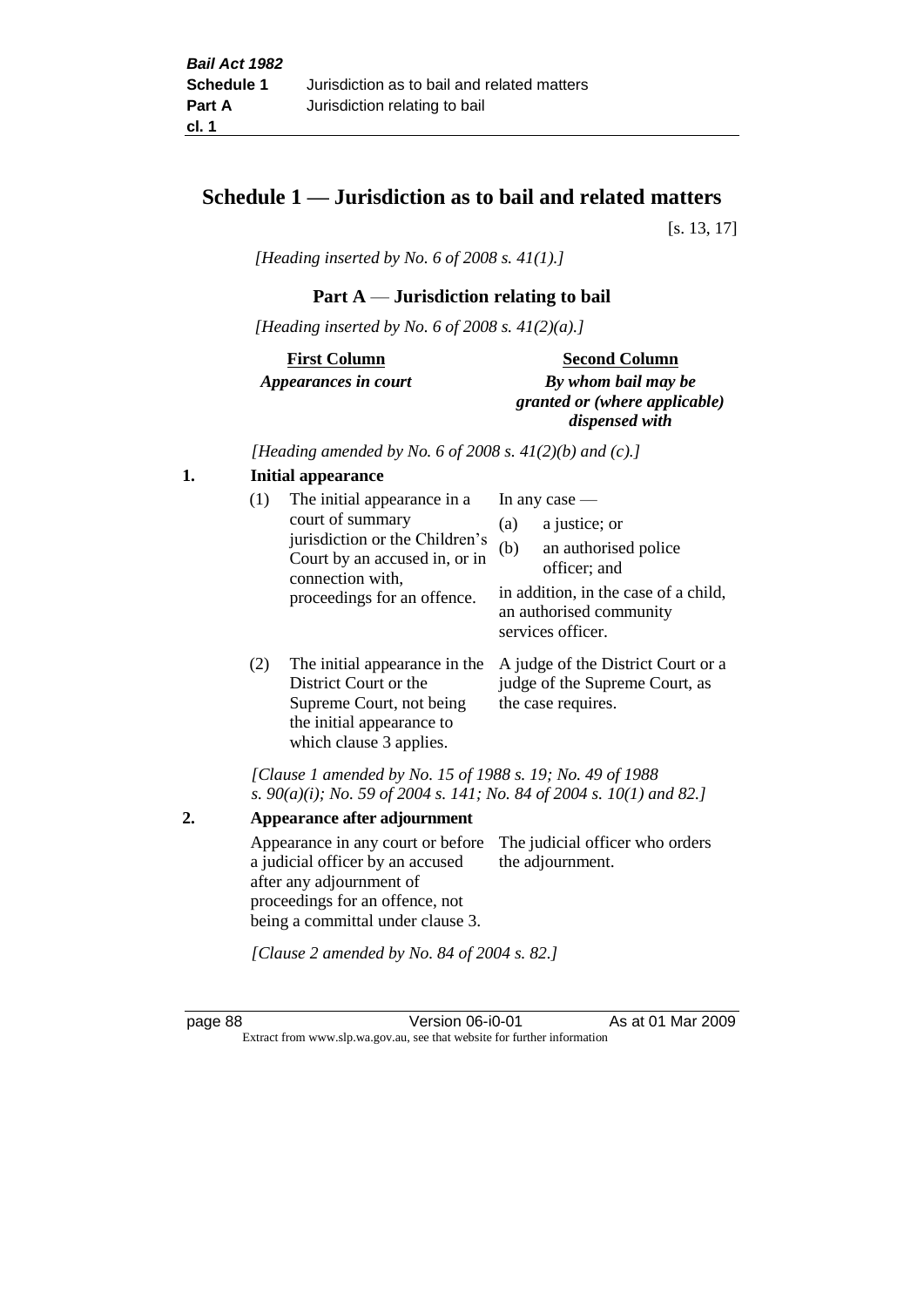# **First Column** *Appearances in court*

**Second Column** *By whom bail may be granted or (where applicable) dispensed with*

*[Heading amended by No. 6 of 2008 s. 41(2)(b) and (c).]*

**3. Appearance on committal to Supreme Court or District Court**

The initial appearance by an accused in the Supreme Court or District Court after he has been committed thereto under any Act to be tried or sentenced or otherwise dealt with.

The judicial officer who orders the committal.

*[Clause 3 amended by No. 84 of 2004 s. 82.]*

# **4. Appearance in connection with appeal etc.**

| (1) | Appearance in connection<br>with an application or appeal<br>made under the <i>Criminal</i><br>Appeals Act 2004 or with<br>any order made in<br>determining the application<br>or appeal. | If the appeal is being determined<br>by a single judge of the Supreme<br>Court, a single judge of the<br>Supreme Court;<br>If the appeal is being determined<br>by the Court of Appeal, the Court<br>of Appeal or a single judge of |
|-----|-------------------------------------------------------------------------------------------------------------------------------------------------------------------------------------------|-------------------------------------------------------------------------------------------------------------------------------------------------------------------------------------------------------------------------------------|
| (2) | Appearance in connection<br>with a rehearing of<br>proceedings ordered under<br>section 28 of the Children's<br>Court of Western Australia<br>Act 1988.                                   | appeal.<br>The Children's Court.                                                                                                                                                                                                    |
| (3) | Appearance in connection<br>with the reconsideration of<br>an order under section 40 of<br>the Children's Court of<br>Western Australia Act 1988.                                         | The Children's Court constituted<br>by the President.                                                                                                                                                                               |

*[Clause 4 inserted by No. 84 of 2004 s. 10(2).]*

As at 01 Mar 2009 **Version 06-i0-01 Dage 89** Extract from www.slp.wa.gov.au, see that website for further information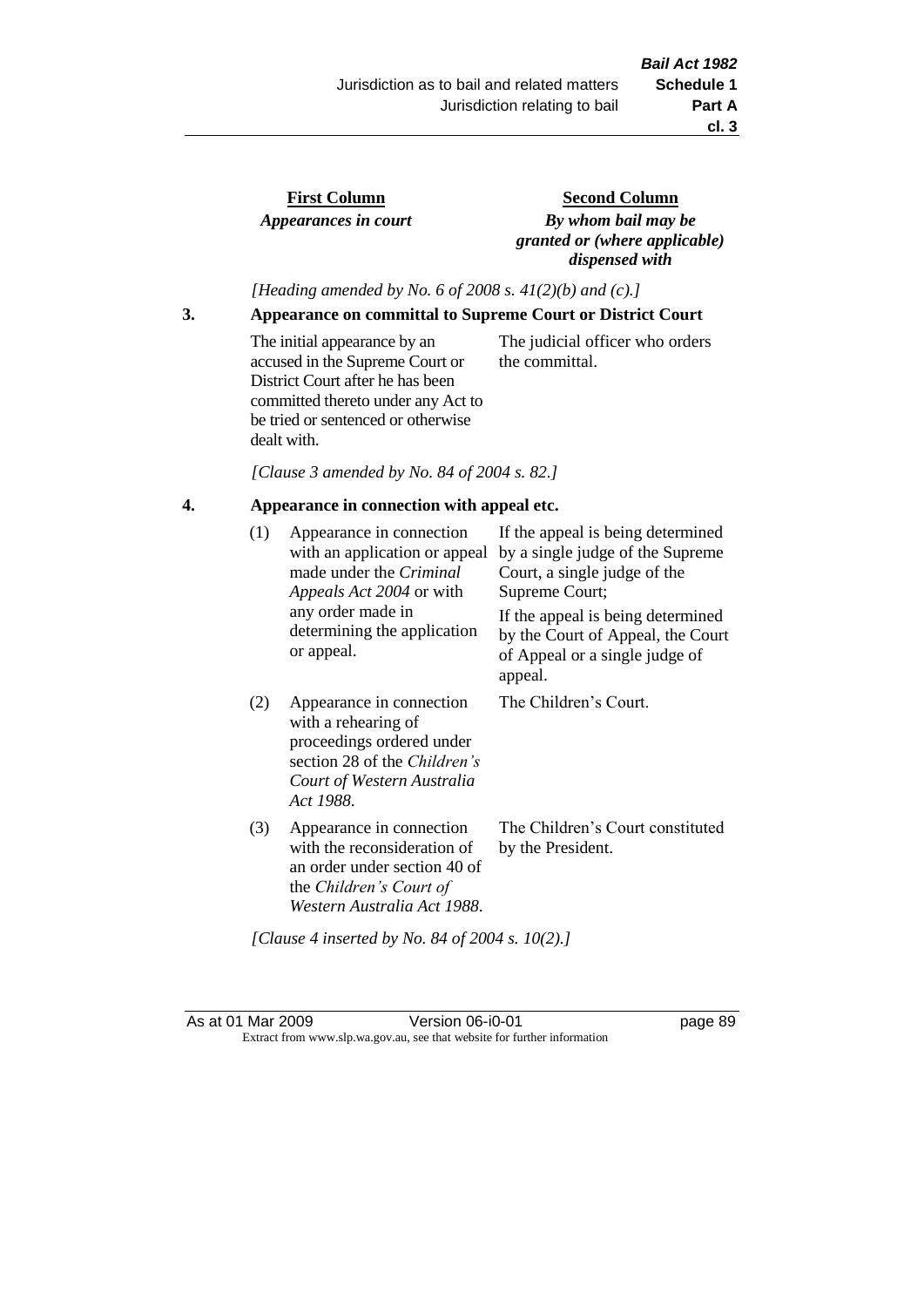**First Column** *Appearances in court*  **Second Column** *By whom bail may be granted or (where applicable) dispensed with*

*[Heading amended by No. 6 of 2008 s. 41(2)(b) and (c).]*

#### **5. Appearance prescribed by regulation**

Appearance in a court for any other purpose or following any other occurrence prescribed by regulations under this Act.

The judicial or other officer prescribed by such regulations.

#### **6. Appearances not otherwise provided for**

Any appearance in a court not otherwise provided for in this Part or by regulations under this Act. The judicial officer who, or court which, orders the appearance.

#### **7. Term used in this Part**

In this Part, unless the contrary intention appears —

*proceedings for an offence* in clause 2 (but not in clause 1) includes any of the following proceedings relating to that offence —

- (a) appeal proceedings;
- (b) proceedings on a writ of *habeas corpus*; and
- (c) proceedings on the re-appearance of an offender under section 50 of the *Sentencing Act 1995*.

*[Clause 7 inserted by No. 84 of 2004 s. 10(3).]*

#### **Part B** — **Cessation of powers relating to bail**

*[Heading inserted by No. 6 of 2008 s. 41(3)(a).]*

#### **1. Upon decision by Judge, power of other officers ceases**

(1) In this clause —

*Judge* means a Judge of the Supreme Court, the Children's Court or the District Court.

page 90 Version 06-i0-01 As at 01 Mar 2009 Extract from www.slp.wa.gov.au, see that website for further information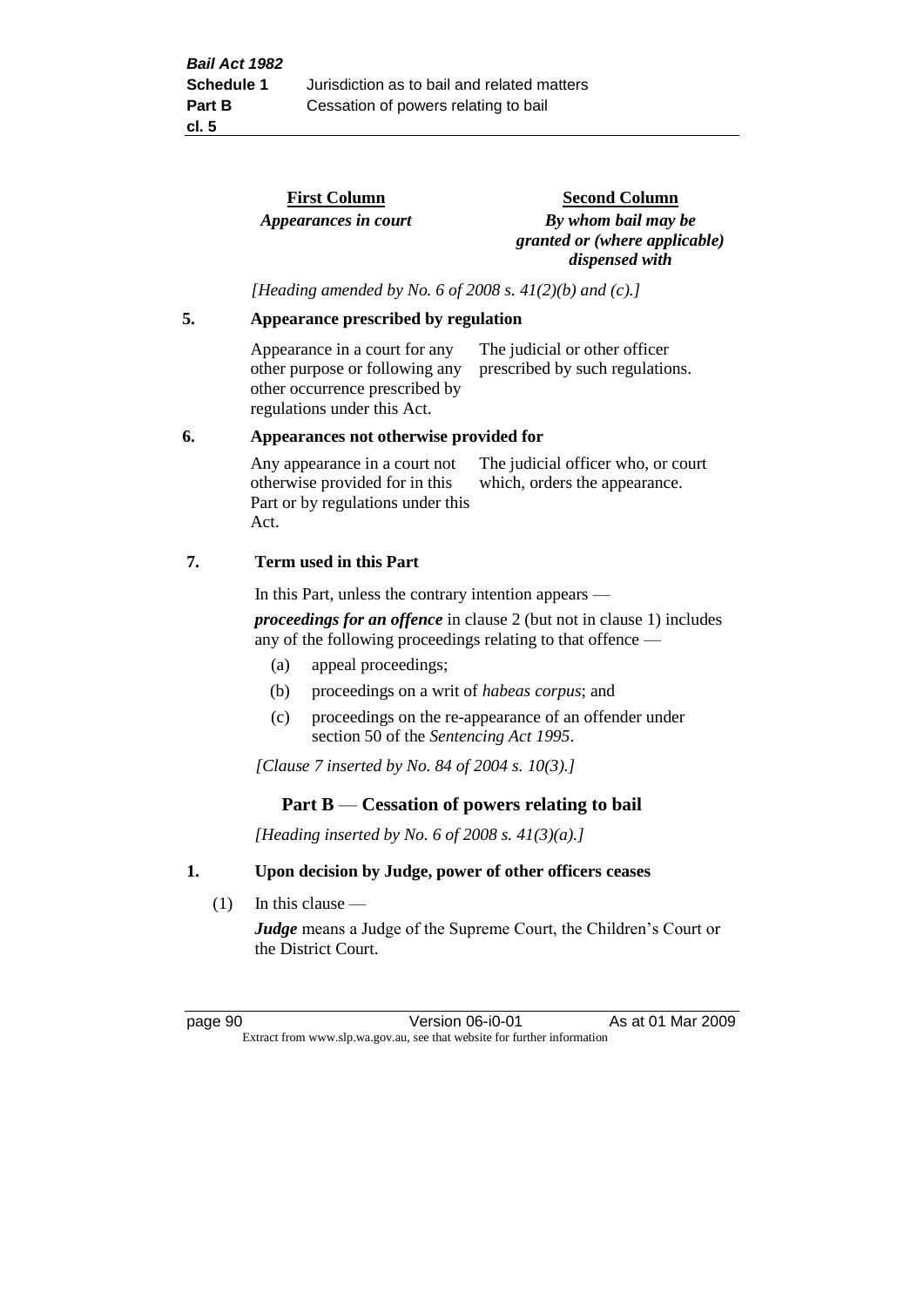- (2) After a Judge has granted or refused bail for an appearance by an accused the power to grant bail for that appearance ceases to be vested  $in -$ 
	- (a) any judicial officer whose jurisdiction is inferior to that of the Judge; or
	- (b) any authorised officer.
- (3) After a Judge has dispensed with the requirement for bail for an appearance by an accused the power to grant or refuse bail for that appearance ceases to be vested in any officer referred to in subclause  $(2)(a)$  or  $(b)$ .

*[Clause 1 inserted by No. 6 of 2008 s. 41(3)(b).]*

#### **1A. Upon decision by Court of Appeal, other powers cease**

After the Court of Appeal on an appeal under section 15A —

- (a) has granted or refused bail for an appearance by an accused, the power to grant or refuse bail for that appearance; or
- (b) has dispensed with the requirement for bail for an appearance by an accused, the power to grant or refuse bail for that appearance,

ceases to be vested in any judicial officer or in any authorised officer.

*[Clause 1A inserted by No. 6 of 2008 s. 41(3)(b).]*

# **2. Upon decision by judicial officer, his power and that of his peers ceases**

Except where clause 4 applies, the power to grant, refuse or dispense with bail for an appearance by an accused ceases to be vested in any judicial officer (including a judge of the Supreme Court) after he, or another judicial officer whose jurisdiction is co-extensive with his, has granted, refused or dispensed with bail for that appearance.

*[Clause 2 amended by No. 84 of 2004 s. 82; No. 6 of 2008 s. 41(3)(c) and (d).]*

# **3. Cessation of power upon refusal of bail for initial appearance**

(1) After an authorised officer has refused bail for an initial appearance by an accused, the power to grant bail for that appearance ceases to be

As at 01 Mar 2009 Version 06-i0-01 page 91 Extract from www.slp.wa.gov.au, see that website for further information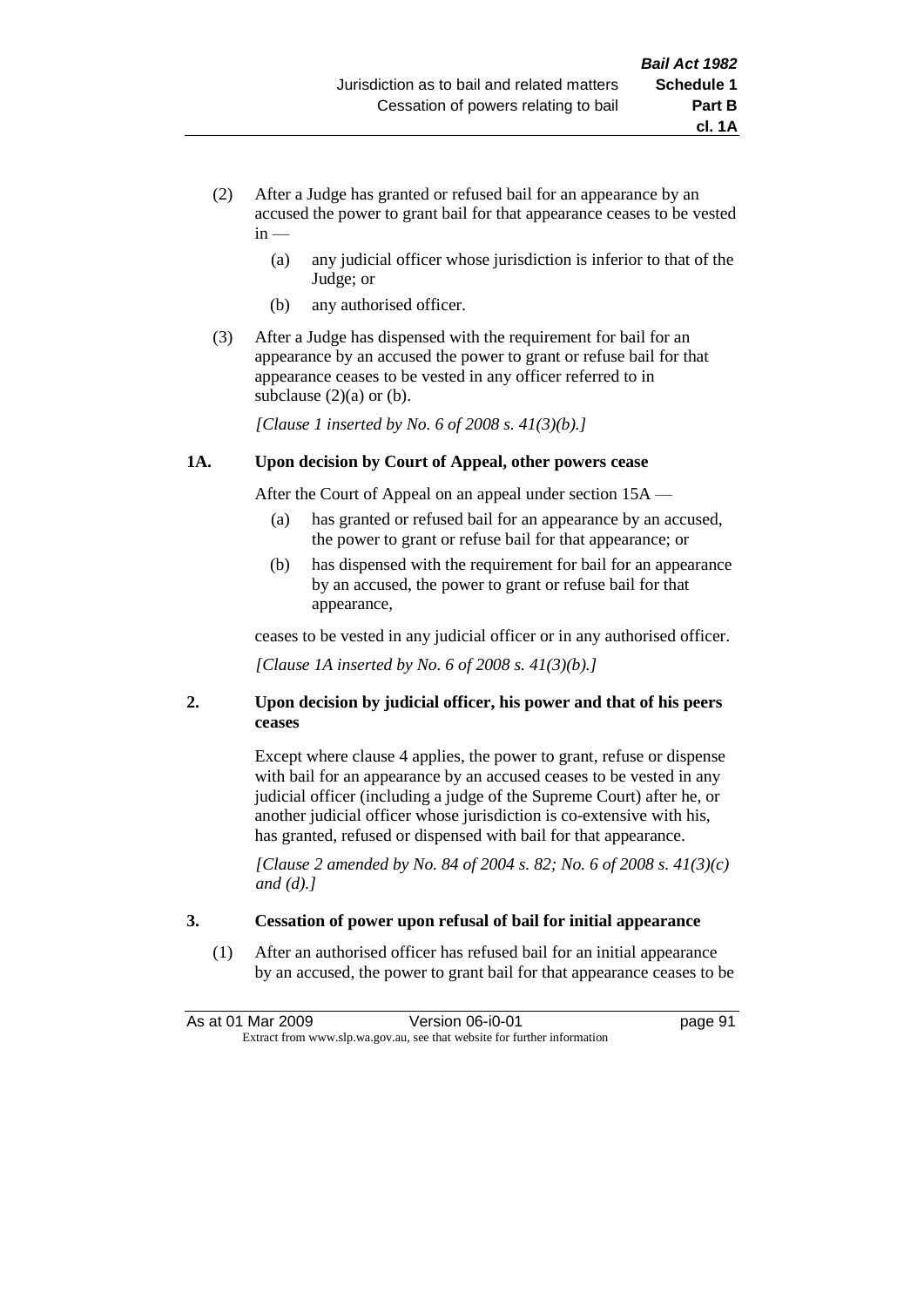vested in another authorised officer, but a justice may nevertheless grant bail for that appearance.

(2) After a justice has refused bail for an initial appearance by an accused, the power to grant bail for that appearance ceases to be vested in an authorised officer or another justice.

*[Clause 3 inserted by No. 6 of 2008 s. 41(3)(e).]*

#### **4. Judicial officer's powers where accused proves new facts or changed circumstances**

Notwithstanding clause 2, where an accused has been refused bail for an appearance or has been granted bail therefor on terms or conditions with which he is unable or unwilling to comply, the judicial officer who granted or refused bail or another judicial officer whose jurisdiction is co-extensive with his has power to grant bail for that appearance or to vary the terms or conditions of bail previously granted therefor if the accused makes application and satisfies him that —

- (a) new facts have been discovered, new circumstances have arisen or the circumstances have changed since bail was previously granted or refused for that appearance;
- (b) he failed to adequately present his case for bail on the previous occasion when it was considered; or
- (c) where bail was granted subject to a home detention condition, he has, since the previous occasion when his case for bail was considered, complied with the home detention condition for a period of one month or more.

*[Clause 4 amended by No. 61 of 1990 s. 14; No. 84 of 2004 s. 82.]*

# **Part C — Manner in which jurisdiction to be exercised**

*[Heading deleted by No. 6 of 2008 s. 41(4)(a).]*

#### **1. Bail before conviction to be at discretion of bail authority, except for a child**

Subject to clauses 3A and 3C, the grant or refusal of bail to an accused, other than a child, who is in custody awaiting an appearance in court before conviction for an offence shall be at the discretion of

page 92 Version 06-i0-01 As at 01 Mar 2009 Extract from www.slp.wa.gov.au, see that website for further information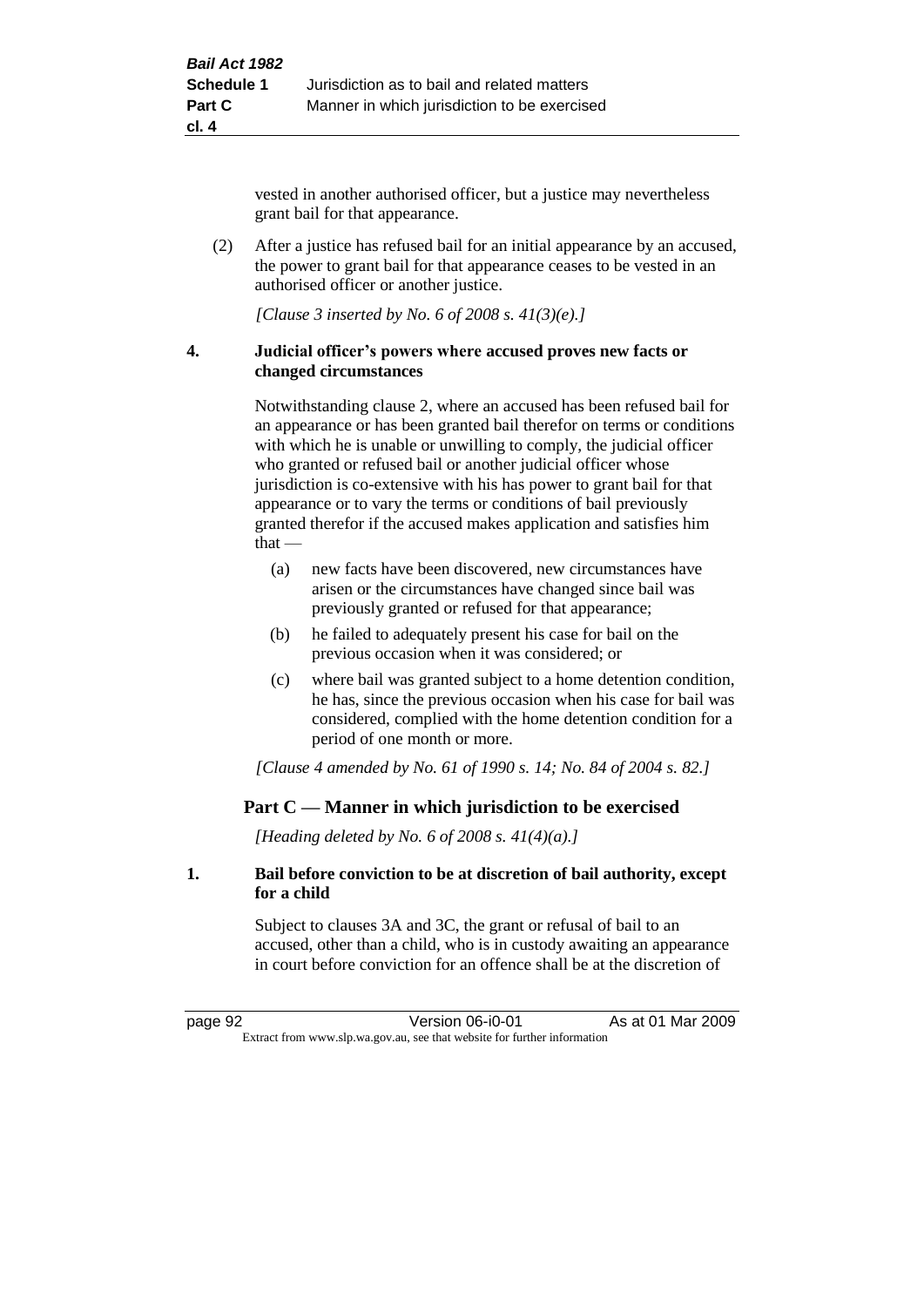the judicial officer or authorised officer in whom jurisdiction is vested, and that discretion shall be exercised having regard to the following questions as well as to any others which he considers relevant —

- (a) whether, if the accused is not kept in custody, he may
	- (i) fail to appear in court in accordance with his bail undertaking;
	- (ii) commit an offence;
	- (iii) endanger the safety, welfare, or property of any person; or
	- (iv) interfere with witnesses or otherwise obstruct the course of justice, whether in relation to himself or any other person;
- (b) whether the accused needs to be held in custody for his own protection;
- (c) whether the prosecutor has put forward grounds for opposing the grant of bail;
- (d) whether, as regards the period when the accused is on trial, there are grounds for believing that, if he is not kept in custody, the proper conduct of the trial may be prejudiced;
- (e) whether there is any condition which could reasonably be imposed under Part D which would —
	- (i) sufficiently remove the possibility referred to in paragraphs (a) and (d);
	- (ii) obviate the need referred to in paragraph (b); or
	- (iii) remove the grounds for opposition referred to in paragraph (c);
- (f) where the accused is charged with an offence that is alleged to have been committed in respect of a child, whether a condition should be imposed under Part D requiring the accused to reside at a place other than the place where the child resides;
- (g) whether the alleged circumstances of the offence or offences amount to wrongdoing of such a serious nature as to make a grant of bail inappropriate.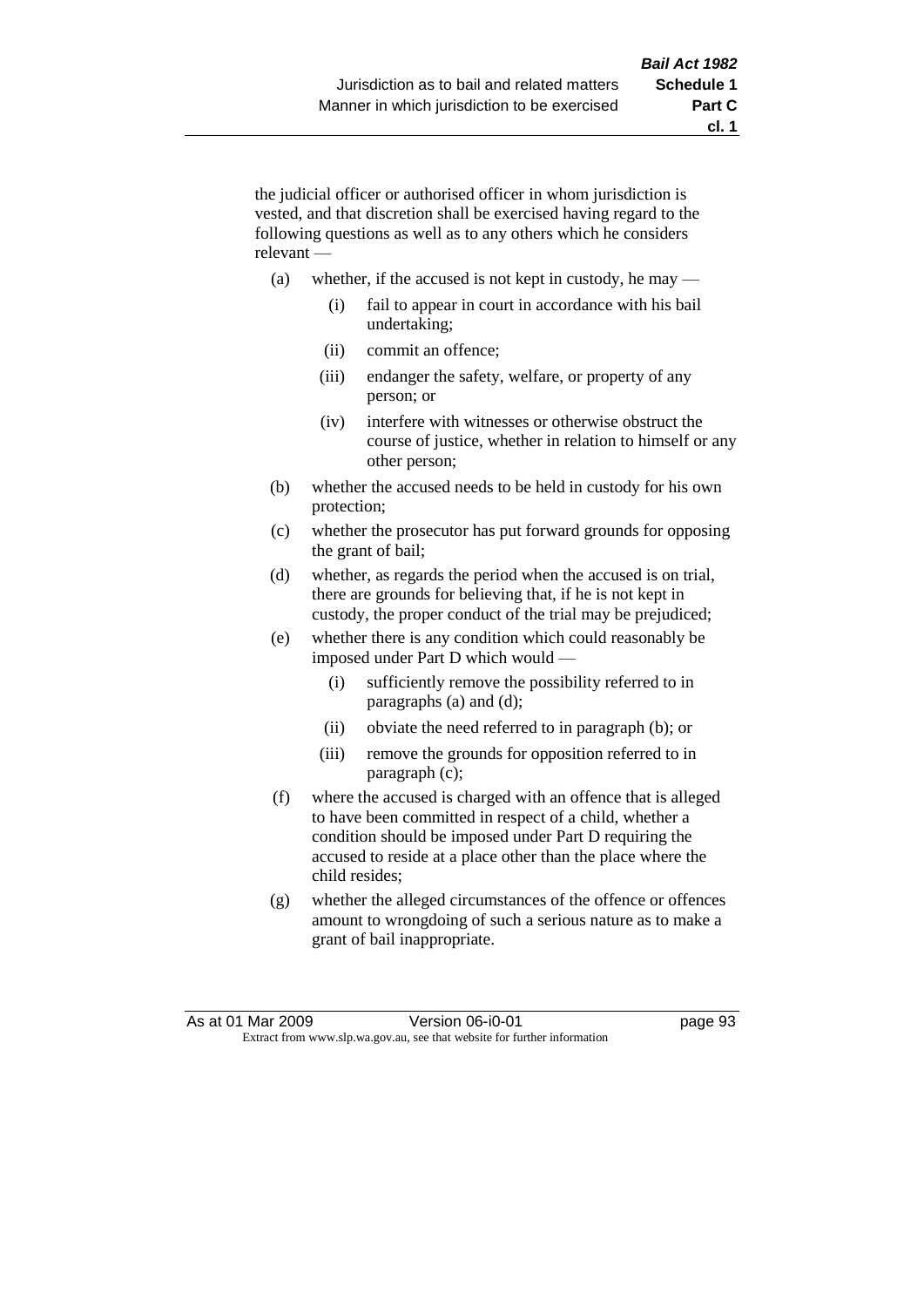*[Clause 1 amended by No. 14 of 1992 s. 11; No. 45 of 1993 s. 10(2)(a); No. 54 of 1998 s. 8(a) and (b); No. 84 of 2004 s. 82; No. 6 of 2008 s. 41(4)(b).]*

#### **2. Child to have qualified right to bail**

 $(1)$  In this clause —

*responsible person* means a parent, relative, employer or other person who, in the opinion of the judicial officer or authorised officer, is in a position to both influence the conduct of the child and provide the child with support and direction.

- (2) Subject to subclause (3), a child accused who is in custody awaiting an appearance in court before conviction for an offence has a right to be granted bail unless —
	- (a) in the opinion of the judicial officer or authorised officer in whom jurisdiction is vested —
		- (i) one or more of the questions set out in clause  $1(a)$ , (b), (d) and (g) must be answered in the affirmative; and
		- (ii) there is no condition which he could reasonably impose under Part D which would satisfy the relevant provision of clause 1(e);

or

(b) there is no responsible person willing to enter into an undertaking of the kind described in subclause (3)(c),

and if the child is refused bail he shall be dealt with in accordance with section 19(2) of the *Young Offenders Act 1994*.

- (3) The right of a child accused under subclause (2) is subject to  $-$ 
	- (a) clauses 3A and 3C; and
	- *[(b) deleted]*
	- (c) there being imposed as a condition on the grant of bail a requirement that before the release of the child on bail a responsible person undertakes in writing in the approved form to ensure that the child complies with any requirement of his bail undertaking mentioned in section 28(2)(a), (b), (c) and (d).

page 94 Version 06-i0-01 As at 01 Mar 2009 Extract from www.slp.wa.gov.au, see that website for further information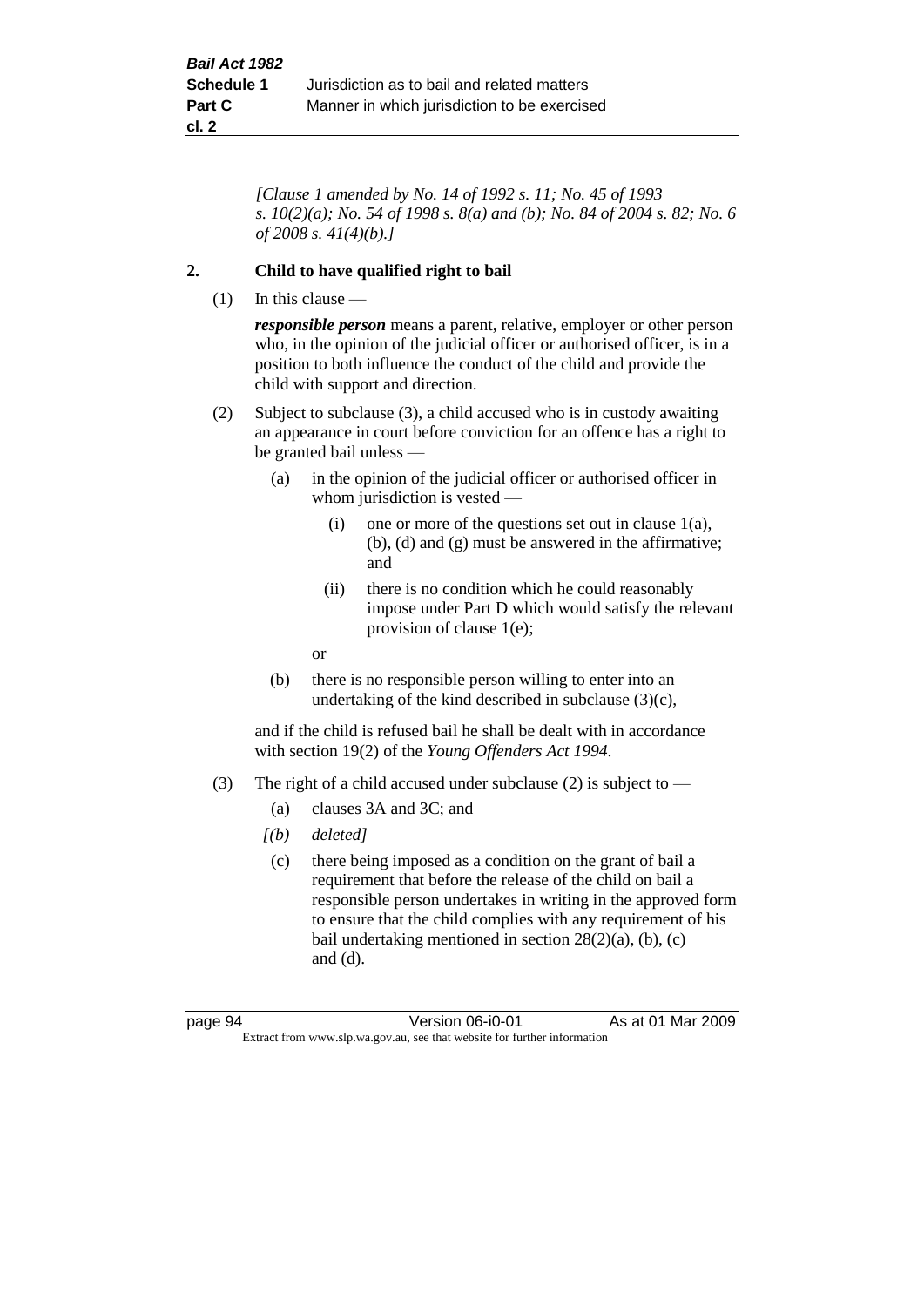- (4) Subclauses (2)(b) and (3)(c) do not apply to a child accused if it appears to the judicial officer or authorised officer that the accused —
	- (a) is over the age of 17 years; and
	- (b) has sufficient maturity to live independently without the guidance or control of a parent or guardian.
- (5) For the purposes of this clause, the provisions of sections 46, 47, 48, 54, 55(2), 60 and  $67(2)(a)(iv)$  apply with all necessary changes as  $if -$ 
	- (a) references in those provisions to a surety and a surety undertaking were references to a responsible person and to an undertaking referred to in subclause (3)(c) respectively; and
	- (b) section  $54(1)(b)(i)$  read as follows —

.<br>ده

- (i) a person who has entered into an undertaking referred to in clause 2(3)(c) of Part C of Schedule 1 should no longer be regarded as a responsible person for the purposes of that clause, or is dead;
- (6) Where a child accused is released on bail his right to be at liberty is subject to the exercise of the powers in section 17A.

*[Clause 2 inserted by No. 45 of 1993 s. 10(2)(b); amended by No. 57 of 1997 s. 21(3)(a); No. 54 of 1998 s. 8(c); No. 34 of 2004 s. 251; No. 84 of 2004 s. 82; No. 6 of 2008 s. 41(4)(c) and 43(4).]*

# **3. Matters relevant to consideration of clause 1(a)**

In considering whether an accused may do any of the things mentioned in clause 1(a), the judicial officer or authorised officer shall have regard to the following matters, as well as to any others which he considers relevant —

(a) the nature and seriousness of the offence or offences (including any other offence or offences for which he is awaiting trial) and the probable method of dealing with the accused for it or them, if he is convicted;

".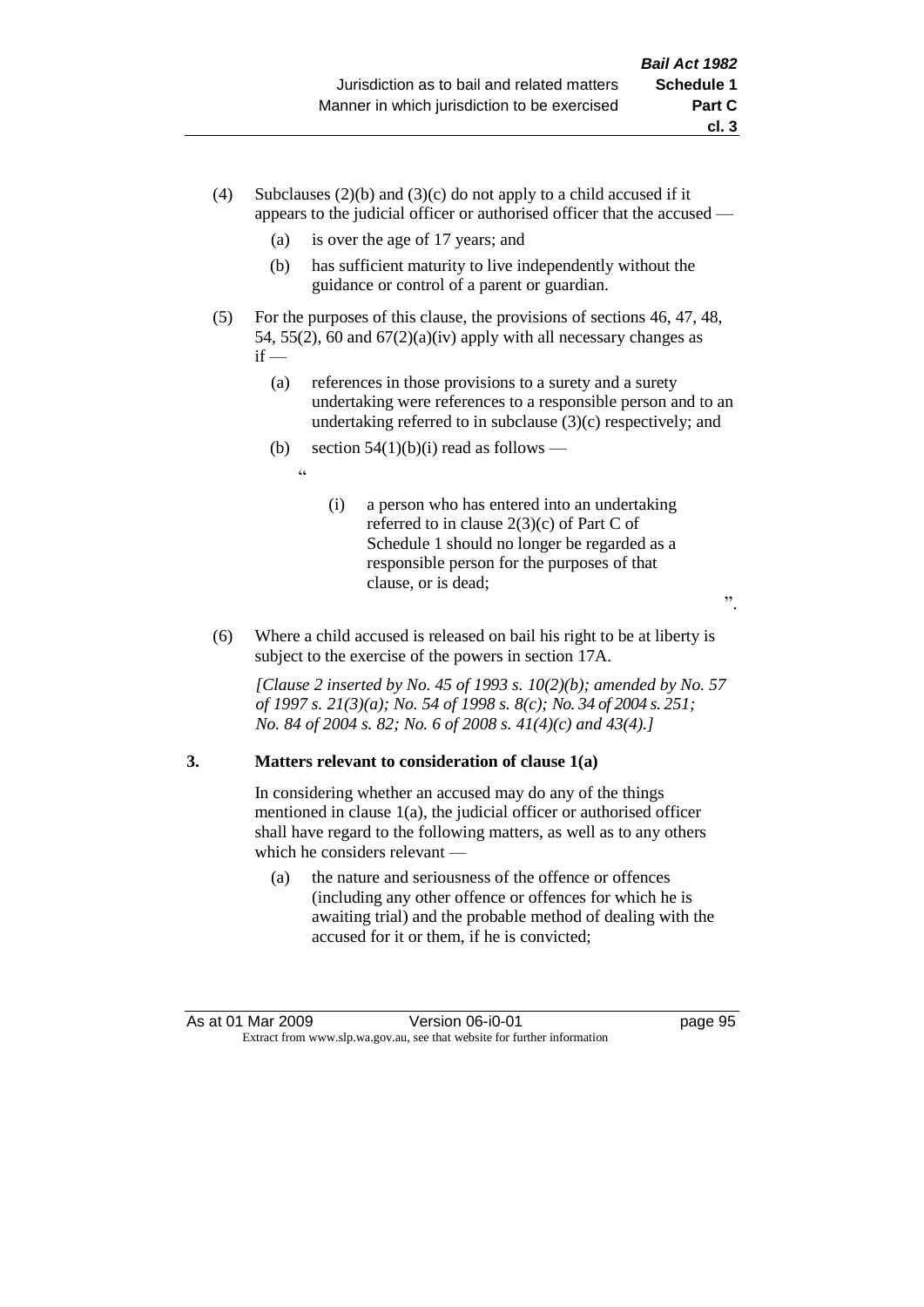- (b) the character, previous convictions, antecedents, associations, home environment, background, place of residence, and financial position of the accused;
- (c) the history of any previous grants of bail to him; and
- (d) the strength of the evidence against him.

*[Clause 3 amended by No. 84 of 2004 s. 82.]*

#### **3A. Bail where serious offence committed while accused on bail for another serious offence**

- (1) Notwithstanding clause 1, 2 or 4 or any other provision of this Act, where —
	- (a) an accused is in custody
		- (i) awaiting an appearance in court before conviction for a serious offence; or
		- (ii) waiting to be sentenced or otherwise dealt with for a serious offence of which the accused has been convicted;

and

- (b) the serious offence is alleged to have been committed while the accused was —
	- (i) on bail for; or
	- (ii) at liberty under an early release order made in respect of,

another serious offence,

the judicial officer or (if section 16A does not apply) the authorised officer in whom jurisdiction is vested shall refuse to grant bail for the serious offence referred to in paragraph (a) unless the judicial officer or authorised officer —

- (c) is satisfied that there are exceptional reasons why the accused should not be kept in custody and, if clause 3B applies, is so satisfied only after complying with that clause; and
- (d) is also satisfied that bail may properly be granted having regard to the provisions of clauses 1 and 3 or, in the case of a child accused, clauses 2 and 3.

page 96 Version 06-i0-01 As at 01 Mar 2009 Extract from www.slp.wa.gov.au, see that website for further information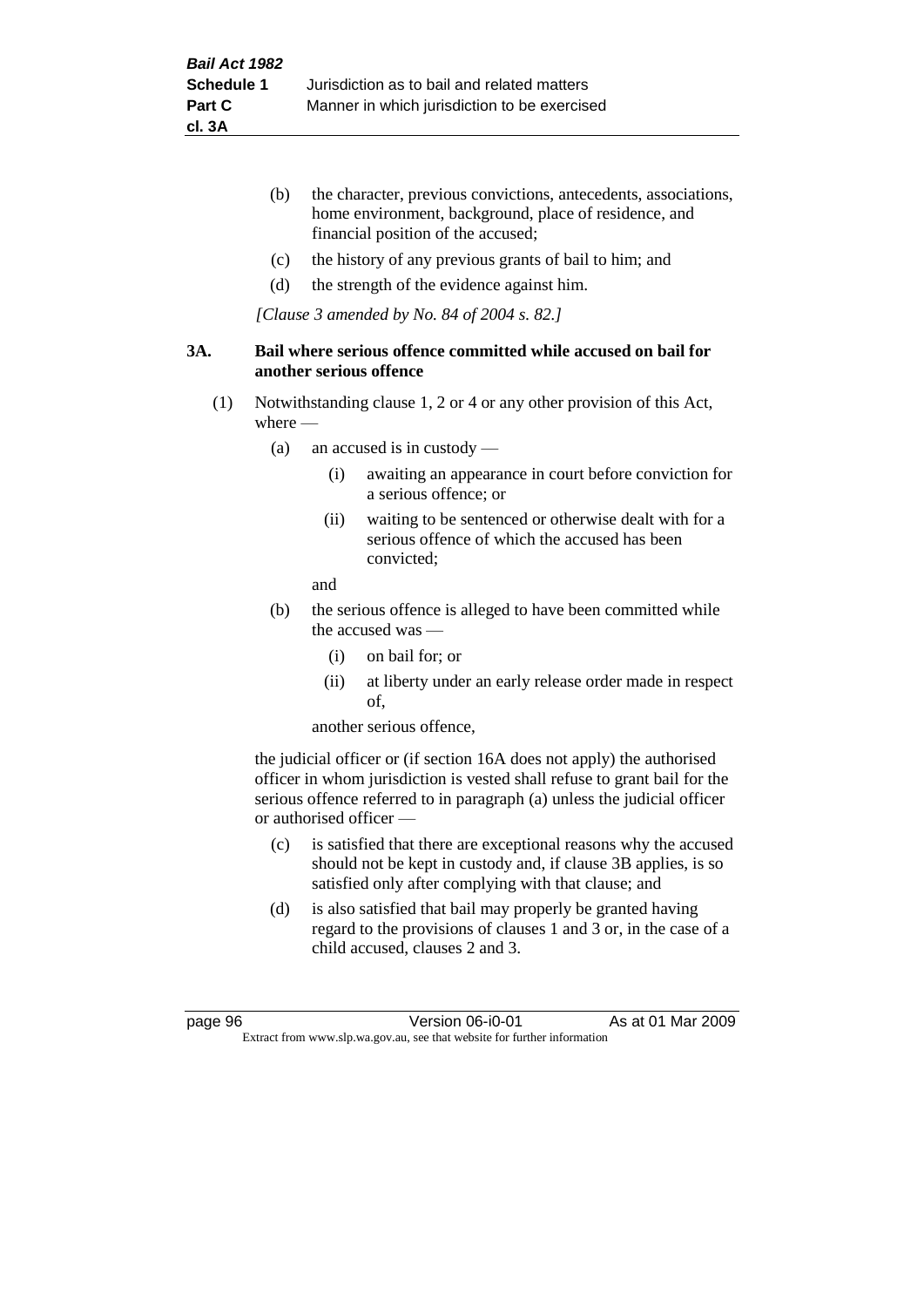- (2) Notwithstanding section 7(1), where an accused is refused bail under subclause (1) for an appearance for a serious offence his case for bail need not be considered again under that subsection for an appearance for that offence unless he satisfies the judicial officer who may order his detention that —
	- (a) new facts have been discovered, new circumstances have arisen or the circumstances have changed since bail was refused; or
	- (b) he failed to adequately present his case for bail on the occasion of that refusal.
- (3) Where a child accused is refused bail under subclause (1) he shall be dealt with in accordance with section 19(2) of the *Young Offenders Act 1994*.

*[Clause 3A inserted by No. 45 of 1993 s. 10(2)(c); amended by No. 57 of 1997 s. 21(3)(b); No. 54 of 1998 s. 7 and 13(1); No. 84 of 2004 s. 82; No. 6 of 2008 s. 41(4)(d).]*

#### **3B. Determination of exceptional reasons under clause 3A(1)**

- (1) This clause applies where it appears to the judicial officer or (if section 16A does not apply) the authorised officer that all or any of the acts alleged to constitute a serious offence referred to in clause 3A(1)(b) would, if proved in the appropriate proceedings, amount to a breach by the accused of a protective condition or order.
- (2) The judicial officer or authorised officer shall, before making a decision that there are exceptional reasons for the purposes of clause  $3A(1)(c)$ , make enquiry, or cause enquiry to be made, whether there has already been —
	- (a) any breach by the accused of the protective condition or order that has been proved in proceedings;
	- (b) any alleged breach by the accused of the protective condition or order that has not been so proved, including an allegation that has not been the subject of a prosecution or any other communication to any relevant official; or
	- (c) any alleged breach by the accused of any other protective condition or order that has been the subject of a prosecution.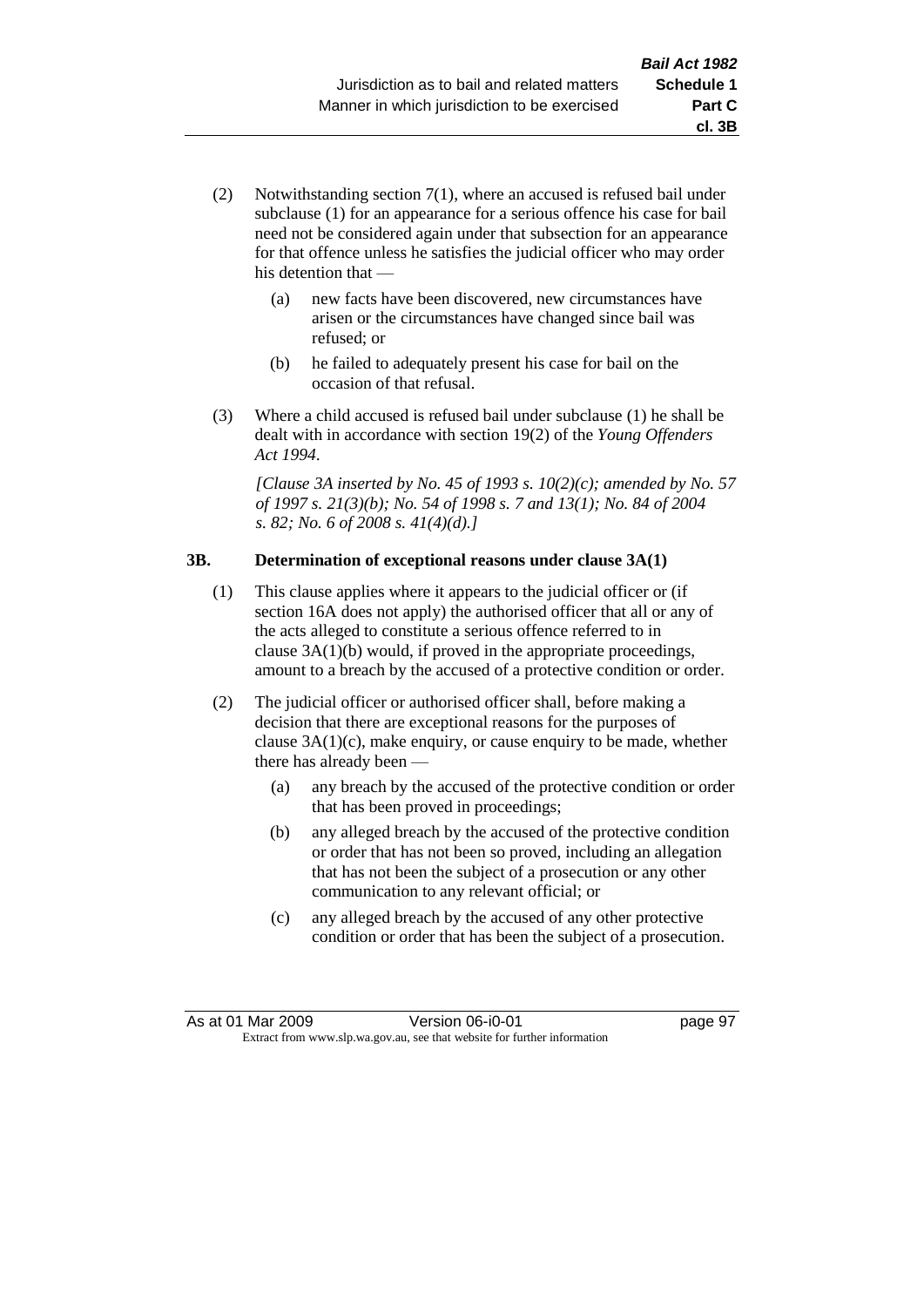- (3) On becoming aware of any such alleged breach, the judicial officer or authorised officer shall give each person for whose protection a protective condition or order referred to in subclause (2) was imposed or made (a **"relevant person"**) a reasonable opportunity to give evidence by affidavit on matters relating to that protective condition or order.
- (4) The judicial officer or authorised officer shall in making any decision for the purposes of clause  $3A(1)(c)$  —
	- (a) give due weight to  $-$ 
		- (i) any evidence given under subclause (3);
		- (ii) any adverse effect that a grant of bail to the accused would have on a relevant person; and
		- (iii) any difficulty that a relevant person might have in proving any future breach of a protective condition or order;
	- (b) consider whether it would be appropriate to refuse bail and make a hospital order under section 5 of the *Criminal Law (Mentally Impaired Accused) Act 1996*;
	- (c) in the case of a condition imposed for a purpose mentioned in clause 2(2)(c) or (d) of Part D, treat any alleged breach of the condition as a serious matter even if the conduct alleged to amount to the breach in itself appears to be trivial; and
	- (d) consider whether any alleged breach of a protective condition or order that has occurred shows that the purpose of the condition or order has not been achieved and that the accused should be kept in custody.
- (5) The provisions of this clause do not limit the matters that the judicial officer or authorised officer may take into account for the purposes of clause  $3A(1)(c)$ .
- (6) In this clause —

#### *protective condition or order* means —

- (a) a condition imposed for a purpose mentioned in clause  $2(2)(c)$  or (d) of Part D:
- (b) a violence restraining order or a police order under the *Restraining Orders Act 1997*; or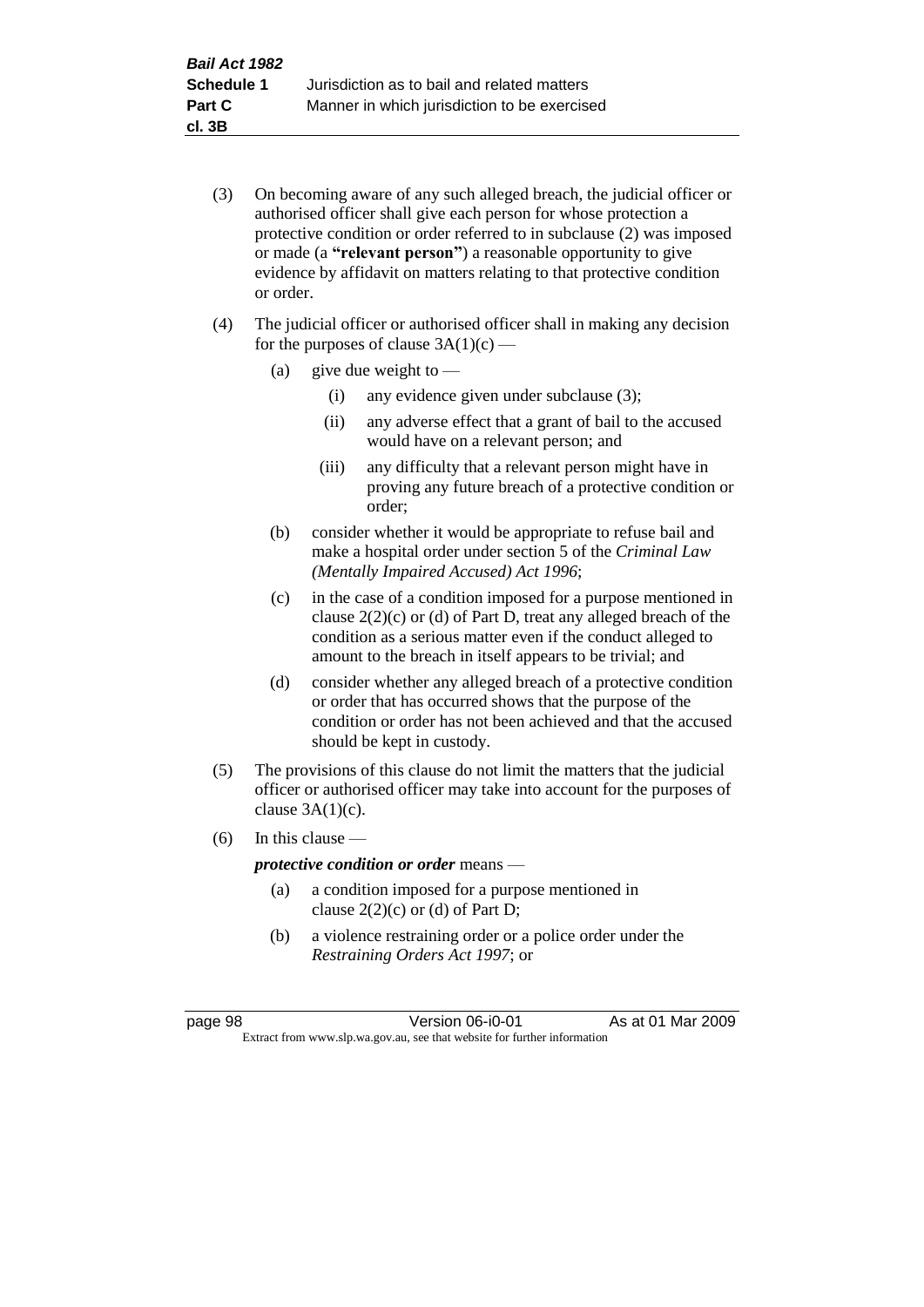- (c) a Part VII order under the *Justices Act 1902* <sup>2</sup>
	- (i) that under section 86 of the *Restraining Orders Act 1997* is taken to be a misconduct restraining order under that Act; and
	- (ii) that shows on the face of the order that the causing or threatening of personal injury by the accused was a ground for the making of the order.

*[Clause 3B inserted by No. 54 of 1998 s. 13(2); amended by No. 38 of 2004 s. 60; No. 59 of 2004 s. 141; No. 84 of 2004 s. 11 and 82.]*

#### **3C. Bail in murder cases**

Notwithstanding clause 1, 2 or 4 or any other provision of this Act, where an accused is in custody —

- (a) awaiting an appearance in court before conviction for an offence of murder; or
- (b) waiting to be sentenced or otherwise dealt with for an offence of murder of which the accused has been convicted,

the judicial officer in whom jurisdiction is vested shall refuse to grant bail for the offence unless the judicial officer is satisfied that —

- (c) there are exceptional reasons why the accused should not be kept in custody; and
- (d) bail may properly be granted having regard to the provisions of clauses 1 and 3 or, in the case of a child, clauses 2 and 3.

*[Clause 3C inserted by No. 6 of 2008 s. 41(4)(e); amended by No. 29 of 2008 s. 24(7).]*

#### **4. Bail after conviction: accused awaiting sentence**

(1) Subject to clauses 3A and 3C, the grant or refusal of bail to an accused, other than a child, who is in custody waiting to be sentenced or otherwise dealt with for an offence of which the accused has been convicted shall be at the discretion of the judicial officer in whom jurisdiction is vested, and that discretion shall be exercised having regard to the questions set out in clause 1 as well as to any others which the judicial officer considers relevant.

As at 01 Mar 2009 **Version 06-i0-01 Dage 99** Extract from www.slp.wa.gov.au, see that website for further information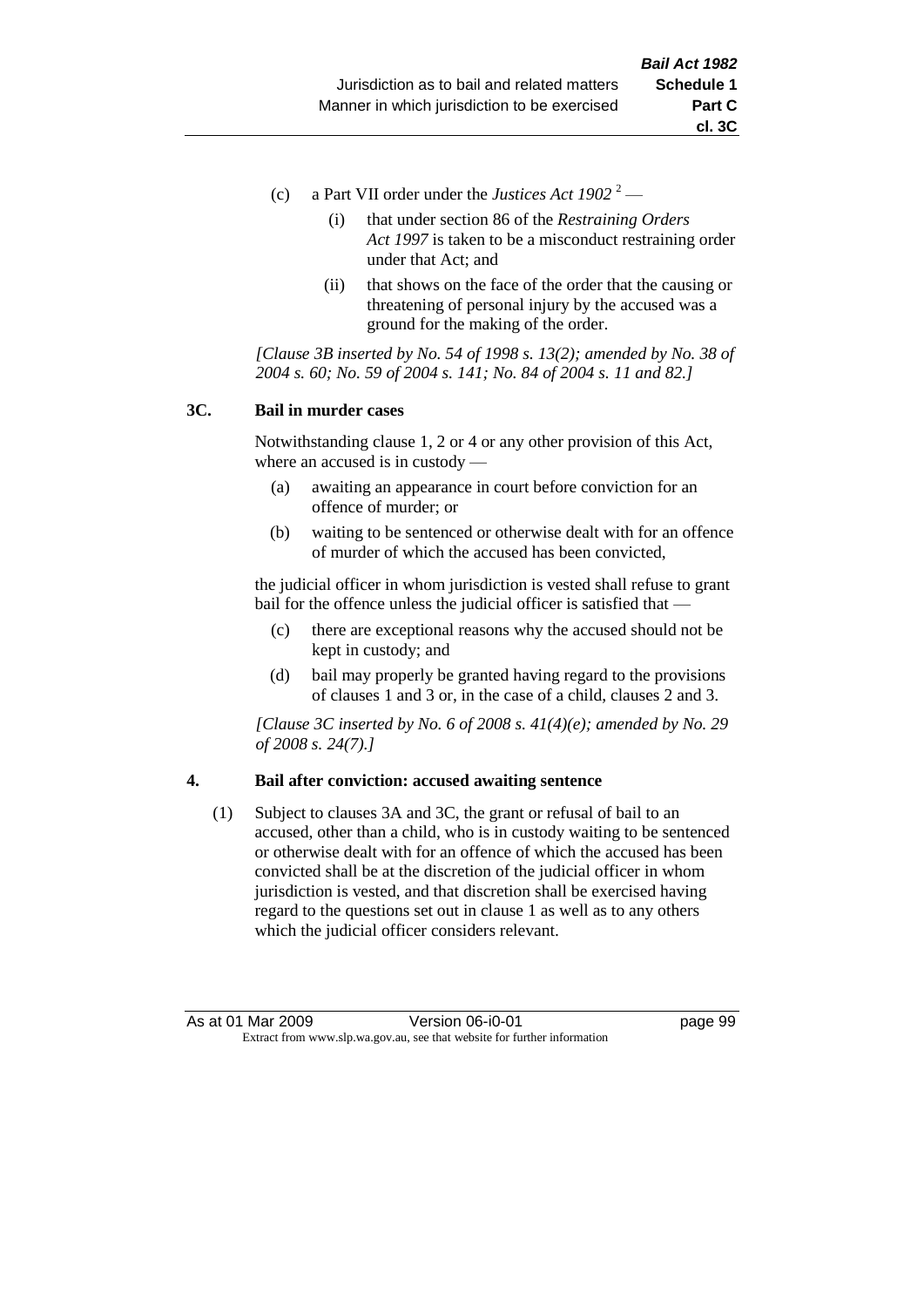(2) A child accused who is in custody waiting to be sentenced or otherwise dealt with for an offence of which the child accused has been convicted has the same right to be granted bail as a child accused referred to in clause 2(2), and the provisions of clause 2 apply accordingly.

*[Clause 4 inserted by No. 6 of 2008 s. 41(4)(f).]*

#### **4A. Bail after conviction: accused awaiting disposal of appeal**

In deciding whether or not to grant bail to an accused who is in custody waiting for the disposal of appeal proceedings, the judicial officer shall consider whether there are exceptional reasons why the accused should not be kept in custody, and shall only grant bail to the accused if satisfied that —

- (a) exceptional reasons exist; and
- (b) it is proper to do so having regard to the provisions of clauses 1 and 3 or, in the case of a child, clauses 2 and 3.

*[Clause 4A inserted by No. 6 of 2008 s. 41(4)(f).]*

#### **5. Exception for bail for an appeal under the** *Criminal Appeals Act 2004* **Part 2**

Clause 4A does not apply to the bail of a person who is awaiting the disposal of appeal proceedings under Part 2 of the *Criminal Appeals Act 2004*; such a person shall be deemed for the purposes of this Part to be awaiting an appearance in court before conviction for an offence.

*[Clause 5 inserted by No. 33 of 1989 s. 18; amended by No. 59 of 2004 s. 141; No. 84 of 2004 s. 11; No. 6 of 2008 s. 41(4)(g).]*

#### **6. Bail of people on community orders etc.**

For the purpose of determining whether clause 4 applies, a person in custody —

(a) under section 50, 79, 84E, 128, 129 or 132 of the *Sentencing Act 1995* in connection with a possible breach of a conditional release order, a sentence of suspended imprisonment or conditional suspended imprisonment or a community order imposed under that Act; or

page 100 Version 06-i0-01 As at 01 Mar 2009 Extract from www.slp.wa.gov.au, see that website for further information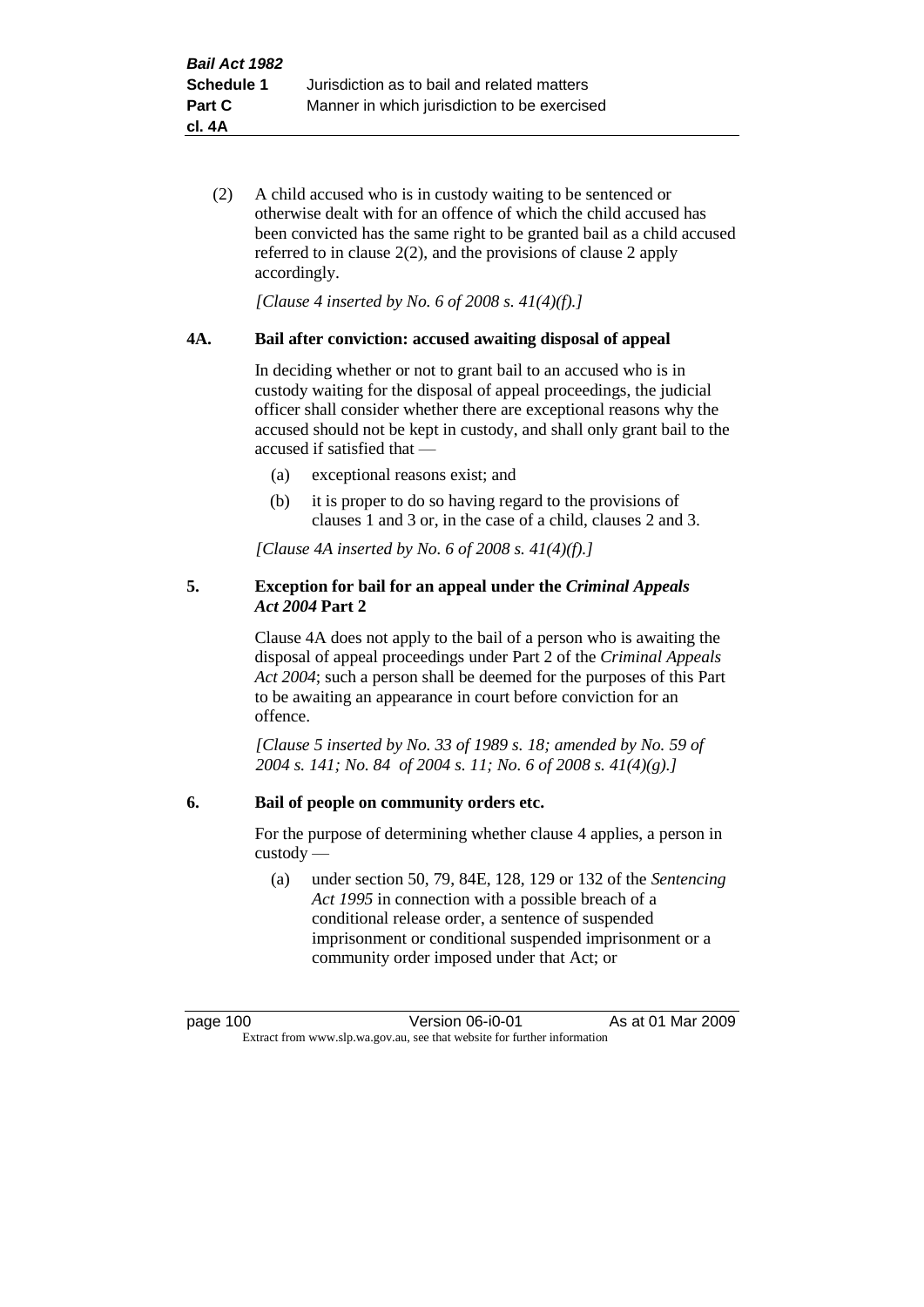(b) under section 43 of the *Young Offenders Act 1994* in respect of an alleged breach of a youth community based order, an intensive youth supervision order or a conditional release order made under that Act,

is to be taken as not having been convicted of the offence for which the sentence was imposed.

*[Clause 6 inserted by No. 78 of 1995 s. 8; amended by No. 27 of 2004 s. 13(3).]*

*[Heading deleted by No. 6 of 2008 s. 41(4)(h).]*

# **7. Bail for initial appearance to be for not more than 30 days**

In fixing the terms of bail of an accused for his initial appearance in court for an offence, a justice or an authorised officer shall require him to make the appearance within the period of 30 days commencing on and including the day on which the accused was arrested for the offence.

*[Clause 7 amended by No. 84 of 2004 s. 82; No. 6 of 2008 s. 41(4)(i).]*

# **8. Bail on adjournment in court of summary jurisdiction to be for not more than 30 days except by consent**

In fixing the terms of bail of an accused for an appearance in court after an adjournment of proceedings for an offence, a judicial officer sitting as a court of summary jurisdiction shall require him to make the appearance within the period of 30 days commencing on and including the day on which the proceedings are adjourned, unless the accused consents to appear on a later day.

*[Clause 8 amended by No. 49 of 1988 s. 90(c); No. 59 of 2004 s. 141; No. 84 of 2004 s. 82.]*

# **9. Provision as to calculation of time**

The periods specified in clauses 7 and 8 shall be calculated to include any Sunday or public holiday.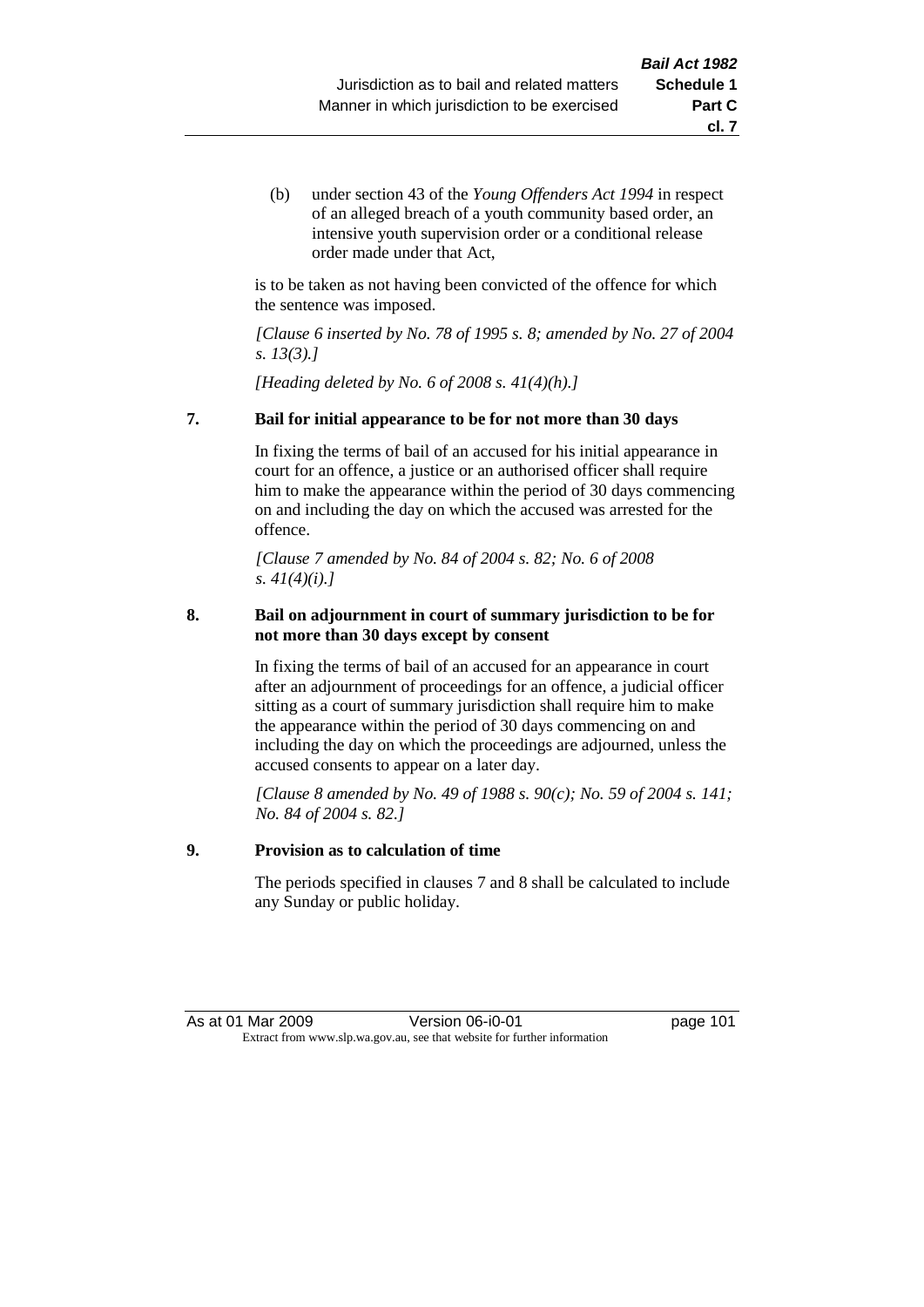# **Part D — Conditions which may be imposed on a grant of bail**

# **1. Conditions as to forfeiture and giving security may be imposed on the accused and sureties**

- (1) A judicial officer or authorised officer, on a grant of bail, may impose conditions under this clause if he considers that it is desirable to do so to ensure the performance of the accused's bail undertaking.
- (2) If a judicial officer or authorised officer considers that it is desirable as mentioned in subclause (1), he may in addition to releasing the accused on his bail undertaking impose any one or more of the following conditions —
	- (a) that the accused in his bail undertaking agree to forfeit a specified amount of money if he fails to comply with any requirement of his bail undertaking mentioned in section  $28(2)(a)$  or (b);
	- (b) that a surety or a specified number of sureties enter into a surety undertaking or surety undertakings whereby he or they agree to forfeit a specified amount or specified amounts of money if the accused fails to comply with any requirement of his bail undertaking mentioned in section 28(2)(a) or (b);
	- (c) that any of them the accused and the surety or sureties give security of a specified value, including the deposit of a specified amount of cash, for the performance of their respective obligations;
	- (d) that any of them the accused and the surety or sureties deposit with a specified officer any specified passbook or document relating to the title to, or ownership of, any account or other asset offered as security for the performance of their respective obligations; or
	- (e) that any of them the accused and the surety or sureties, at his or their own expense or otherwise, enter into such mortgage, charge, assignment or other transaction, or take such other step, as may be required, including completion of the necessary documents, to render any security effective and enforceable by the State.
- (3) The nature and sufficiency of any security, and the documentation therefor, required under subclause (2) shall be determined by the

page 102 Version 06-i0-01 As at 01 Mar 2009 Extract from www.slp.wa.gov.au, see that website for further information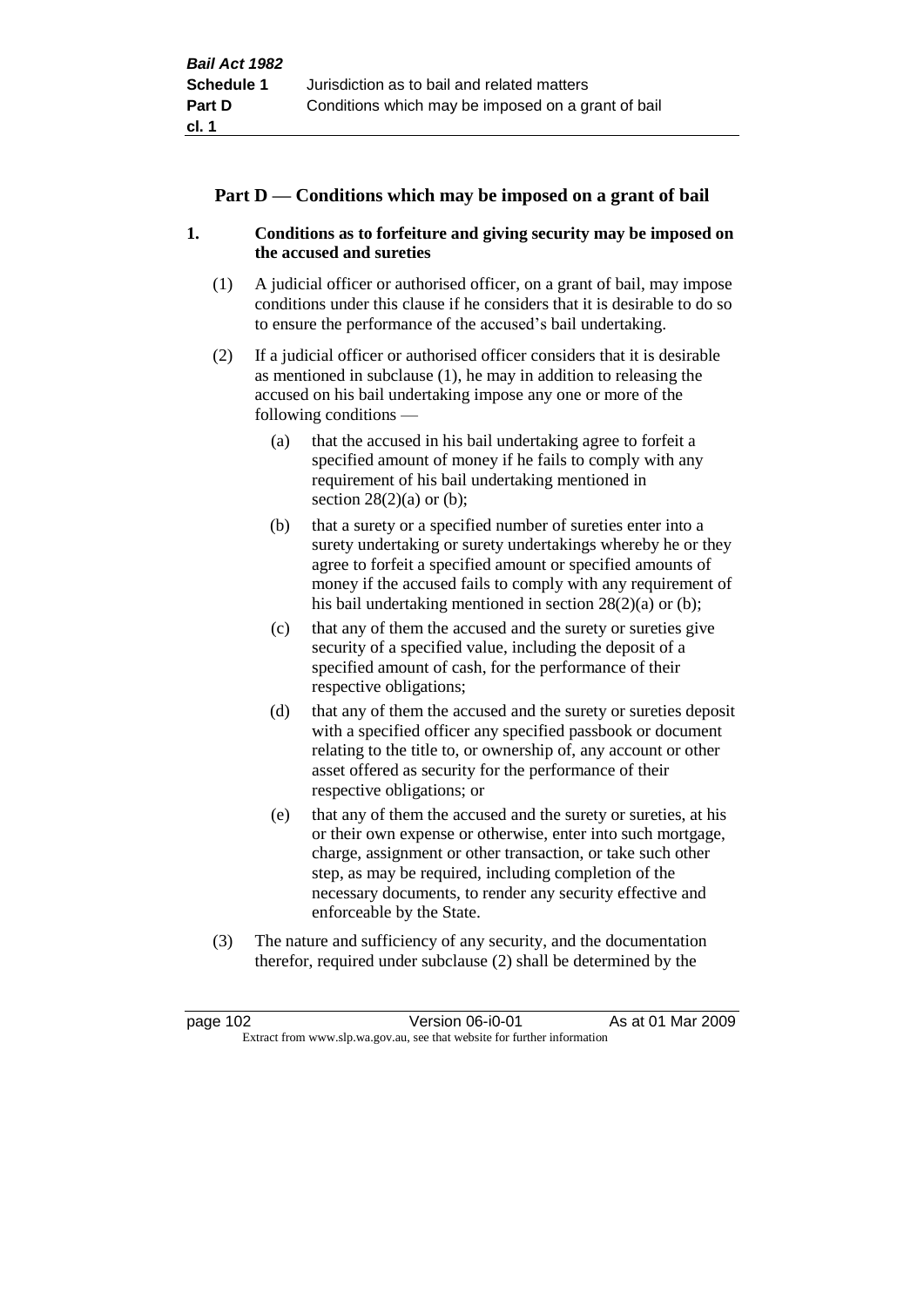judicial officer or authorised officer who imposed the condition or, if no determination is so made —

- (a) by the person before whom the bail undertaking is entered into, where the security is to be given by the accused; and
- (b) where the security is to be given by a surety, by any person authorised under section 36 to approve the surety or before whom the surety undertaking is entered into.
- (4) When a bail undertaking ceases to have effect as provided in section 34(a) to (d), or upon an accused being acquitted of a charge under section  $51(1)$  or (2) or discharged from further proceedings therefor, each of them the accused, or where section  $34(b)$  applies his personal representative, and any surety is entitled to have returned to him any security given under subclause (2).
- (5) When a surety undertaking ceases to have effect as provided in section 47(a) to (f), a surety is entitled to have returned to him any security given under subclause  $(2)$ .

*[Clause 1 amended by No. 65 of 2003 s. 121(3); No. 84 of 2004 s. 82; No. 6 of 2008 s. 18(3).]*

# **2. Other conditions which may be imposed**

- (1) A judicial officer or authorised officer, on a grant of bail, may impose conditions —
	- (a) to be complied with before the accused is released on bail or while the accused is on bail;
	- (b) as to the accused's conduct while on bail; or
	- (c) as to where the accused shall reside while on bail,

if he considers that it is desirable for any purpose mentioned in subclause (2), (2b), (3) or (4).

- (1a) Without limiting subclause (1), a judicial officer or authorised officer shall, on a grant of bail to a child accused, consider whether it is desirable for any purpose mentioned in subclause (2) to impose a condition as to —
	- (a) any period in each day during which the child is to remain at a particular place;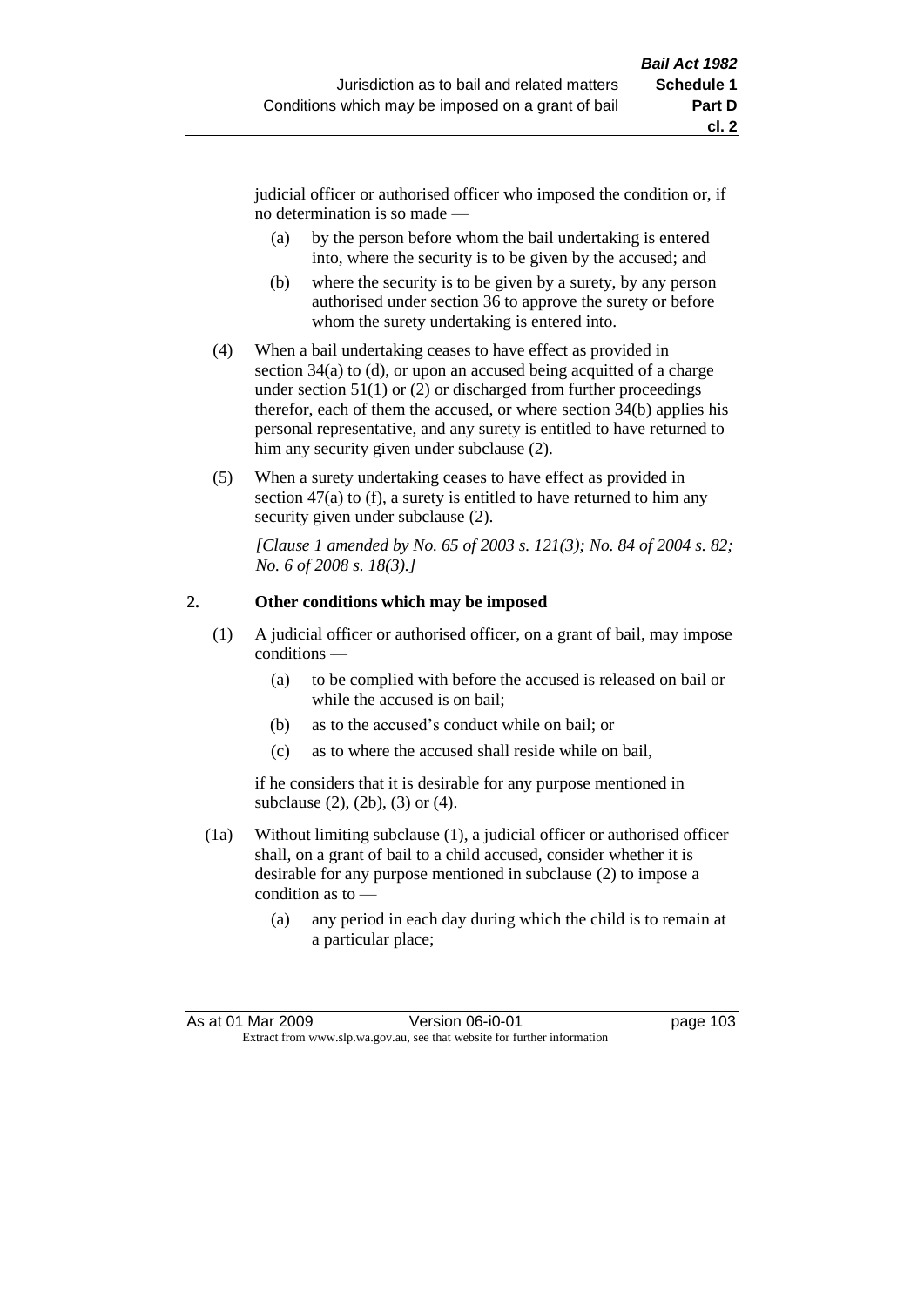- (b) any person with whom the child is not to associate or communicate;
- (c) any place that the child is not to frequent;
- (d) the attendance by the child at a school or other educational institution; or
- (e) any other matter,

and the judicial officer or authorised officer may impose any such condition.

- (2) Any condition may be imposed under subclause (1) or (1a) to ensure that an accused —
	- (a) appears in court in accordance with his bail undertaking;
	- (b) does not while on bail commit an offence;
	- (c) does not endanger the safety, welfare or property of any person;
	- (d) does not interfere with witnesses or otherwise obstruct the course of justice, whether in relation to himself or any other person; or
	- (e) as regards the period when the accused is on trial, does not prejudice the proper conduct of the trial.
- (2a) Before imposing a condition on a grant of bail for a purpose mentioned in subclause (2)(c) or (d) a judicial officer or authorised officer is to consider whether that purpose would be better served, or could be better assisted, by a restraining order made under the *Restraining Orders Act 1997* and whether, in the case of a judicial officer, to exercise the power in section 63 of that Act or, in the case of an authorised officer, to make a telephone application under that Act.
- (2b) Where a judicial officer is of the opinion that the accused should while on bail —
	- (a) be counselled for a behavioural problem; or
	- (b) attend a course or programme that may assist with such a problem,

the judicial officer may under subclause (1) impose a condition for that purpose that requires the accused to —

page 104 Version 06-i0-01 As at 01 Mar 2009 Extract from www.slp.wa.gov.au, see that website for further information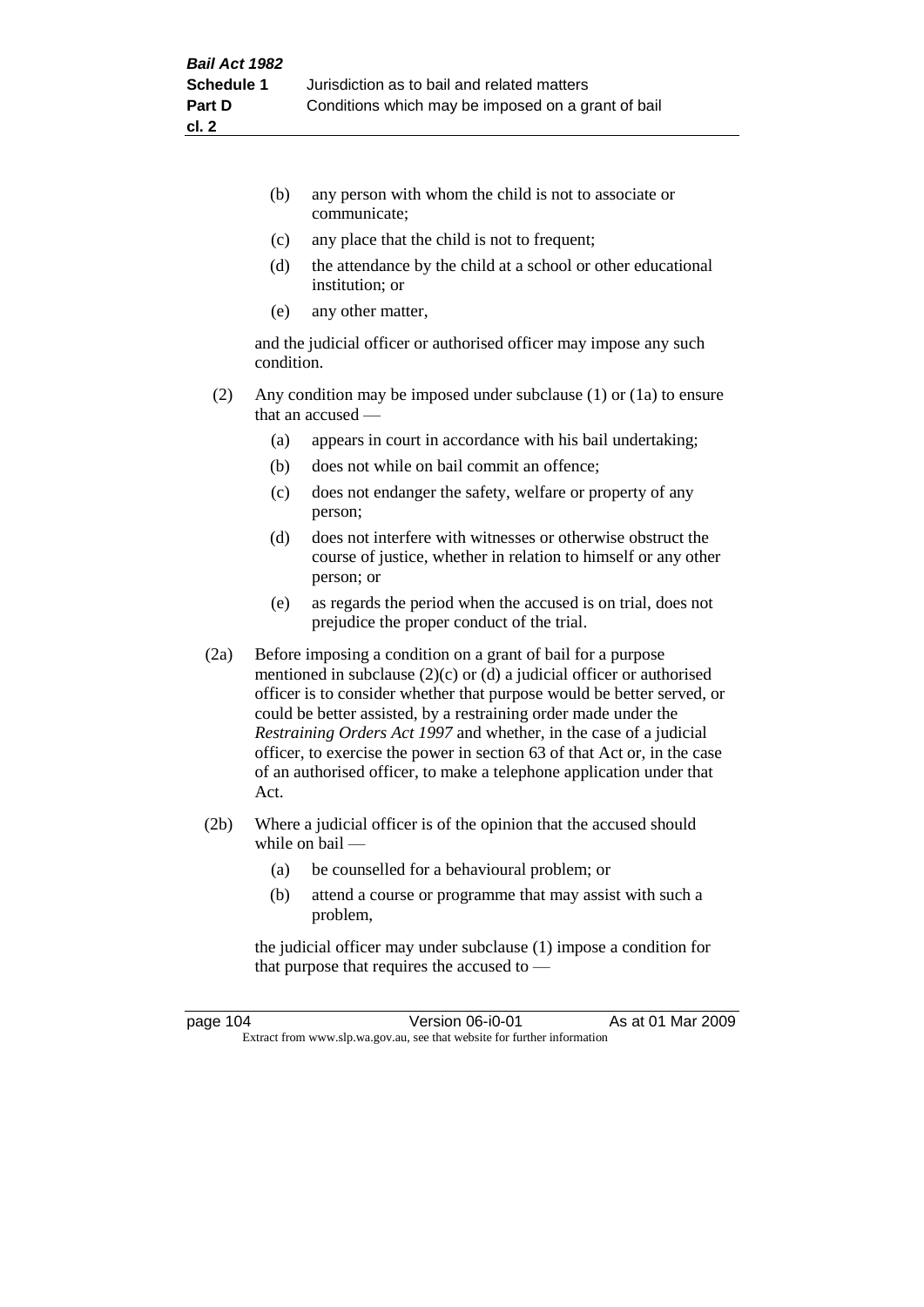- (c) attend a prescribed person to be counselled; or
- (d) attend a prescribed course or programme,

that is specified by the judicial officer in the condition.

- (3) Where a judicial officer who grants bail to an accused is of the opinion that the accused's physical condition ought to be examined the officer may, under subclause (1), impose any condition which the officer considers desirable for the purpose of ensuring that the accused is examined by a medical practitioner.
- (3a) Where a judicial officer who grants bail to an accused is of the opinion that the accused's mental condition ought to be examined the officer may, under subclause (1), impose any condition which the officer considers desirable for the purpose of ensuring that the accused's mental condition is examined including a condition —
	- (a) that the accused be examined by a medical practitioner or an authorised mental health practitioner (as defined in the *Mental Health Act 1996*) for the purpose of deciding whether to make a referral under section 29 of that Act;
	- (b) that the accused be admitted to an authorised hospital (as defined in the *Mental Health Act 1996*);
	- (c) that the accused be examined by a psychiatrist.
- (4) Where a judicial officer is of the opinion that an accused is suffering from alcohol or drug abuse and is in need of care or treatment either on that account, or to enable him to be prepared for his trial, the judicial officer may, under subclause (1), impose any condition which he considers desirable for the purpose of ensuring that the accused receives such care or treatment, including that he lives in, or from time to time attends at, a specified institution or place in order to receive such care or treatment.
- (5) Where a judicial officer imposes a condition for a purpose mentioned in subclause (2b), (3), (3a) or (4), the judicial officer shall cause to be sent to the person who is to counsel or examine the accused, or the place at which the accused is to attend, a statement of the reasons for imposing the condition.
- (6) Where a condition is imposed under this clause that an accused shall reside in premises established for the accommodation of persons to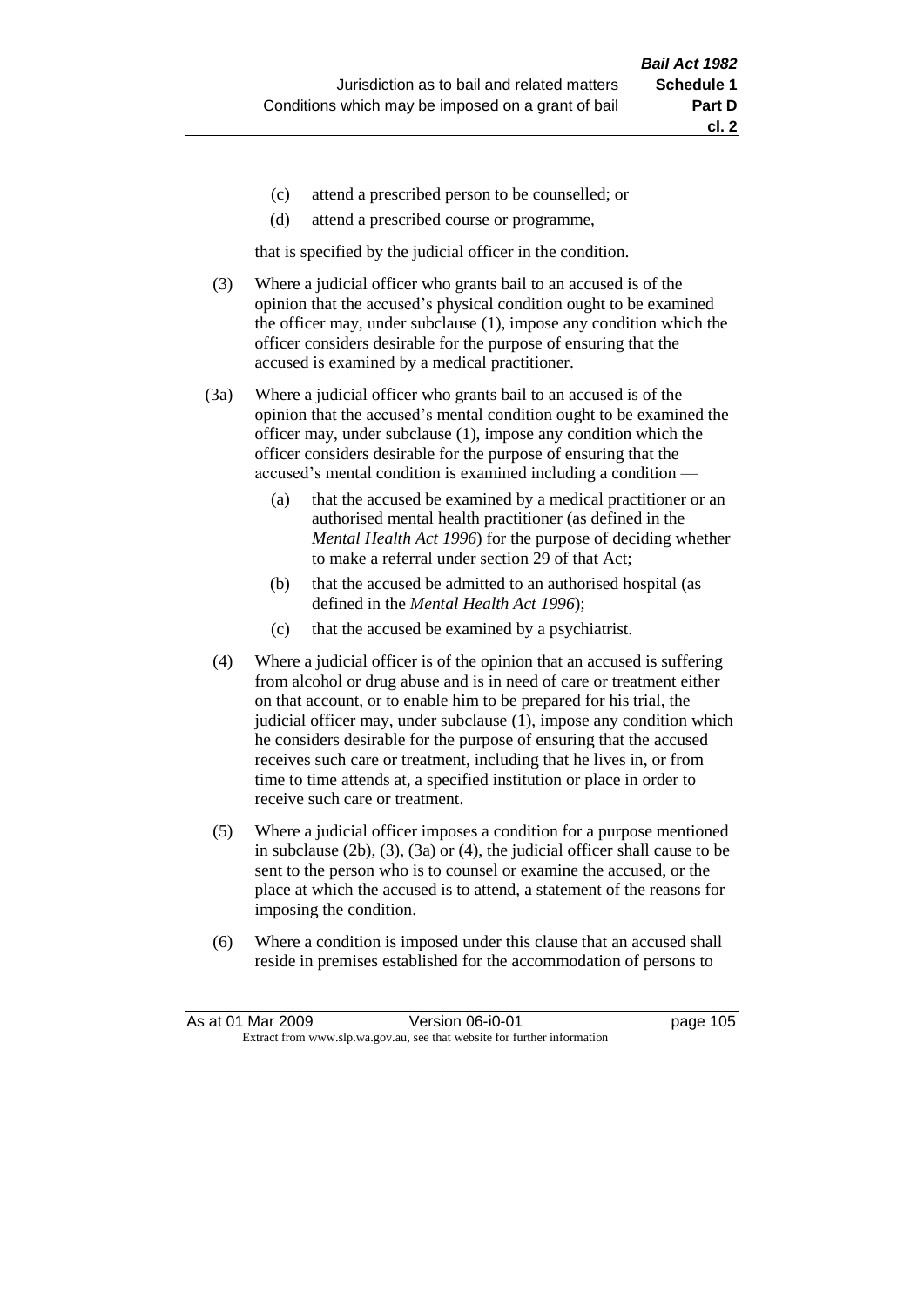whom bail has been granted, that condition shall be deemed to include a further condition that the accused shall comply with such rules as are for the time being laid down for the maintenance of the good order of those premises, whether such rules are made under section 67 or by the authority responsible for the good order of the premises.

(7) In this clause —

*medical practitioner* has the meaning given to that term in the *Medical Practitioners Act 2008* section 4; and

*psychiatrist* has the same meaning as it has in the *Mental Health Act 1996*.

*[Clause 2 amended by No. 45 of 1993 s. 10(3); No. 69 of 1996 s. 3; No. 54 of 1998 s. 12; No. 84 of 2004 s. 82; No. 22 of 2008 s. 162.]*

# **3. Home detention condition may be imposed**

- (1) A judicial officer may, subject to this clause, impose a home detention condition as a condition on a grant of bail.
- (2) A home detention condition shall not be imposed unless the accused is over the age of 17 years and the judicial officer is satisfied —
	- (a) after considering a report from a community corrections officer about the accused and his circumstances, that the accused is suitable to be subject to a home detention condition;
	- (b) that the place where it is proposed the accused will remain while subject to the home detention condition is a suitable place; and
	- (c) that unless a home detention condition is imposed, the accused will not be released on bail.
- (3) A home detention condition is a condition that while the accused is on bail the accused shall —
	- (a) remain at and not leave the place specified in the bail record form and in the bail undertaking (or in a notice under section 50E) until the time specified, or deemed by section 31(3) to be specified, in the bail undertaking except —

page 106 **Version 06-i0-01** As at 01 Mar 2009 Extract from www.slp.wa.gov.au, see that website for further information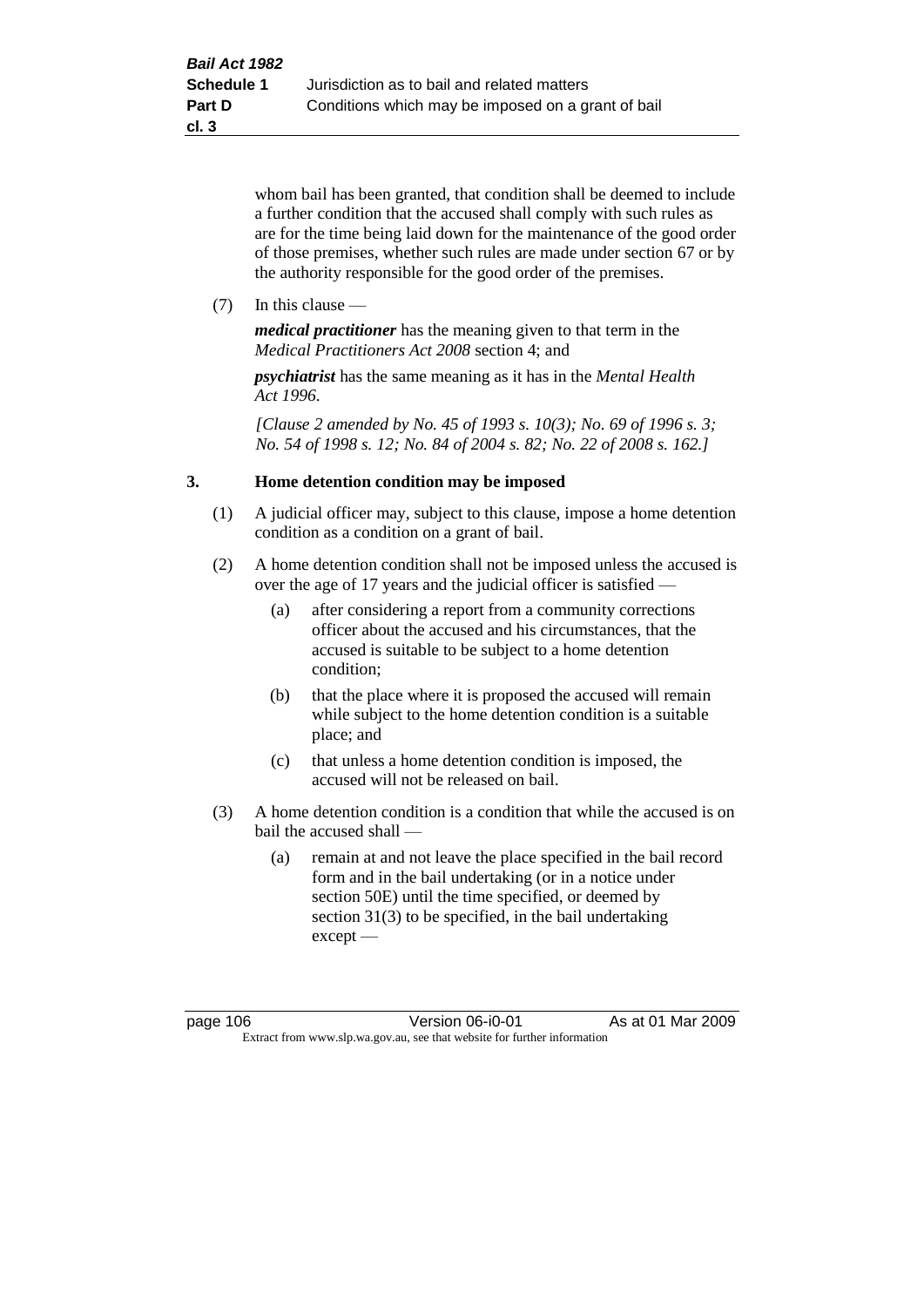- (i) to work in gainful employment approved by a community corrections officer;
- (ii) with the approval of a community corrections officer, to seek gainful employment;
- (iii) to obtain urgent medical or dental treatment for the accused;
- (iv) for the purpose of averting or minimizing a serious risk of death or injury to the accused or to another person;
- (v) to obey an order issued under a written law (such as a summons) requiring the accused's presence elsewhere;
- (vi) for a purpose approved of by a community corrections officer; or
- (vii) on the direction of a community corrections officer;
- (b) not leave the State;
- (c) comply with every reasonable direction of a community corrections officer;
- (d) comply with such of the conditions specified in the list provided under section 24A(4) as may be specified in a notice given under section 50E(b); and
- (e) when requested to do so, produce a copy of his bail undertaking and any notice by the CEO (corrections) under section 50E for inspection by a community corrections officer or a member of the Police Force.

*[Clause 3 inserted by No. 61 of 1990 s. 15; amended by No. 31 of 1993 s. 9; No. 84 of 2004 s. 82; No. 65 of 2006 s. 53.]*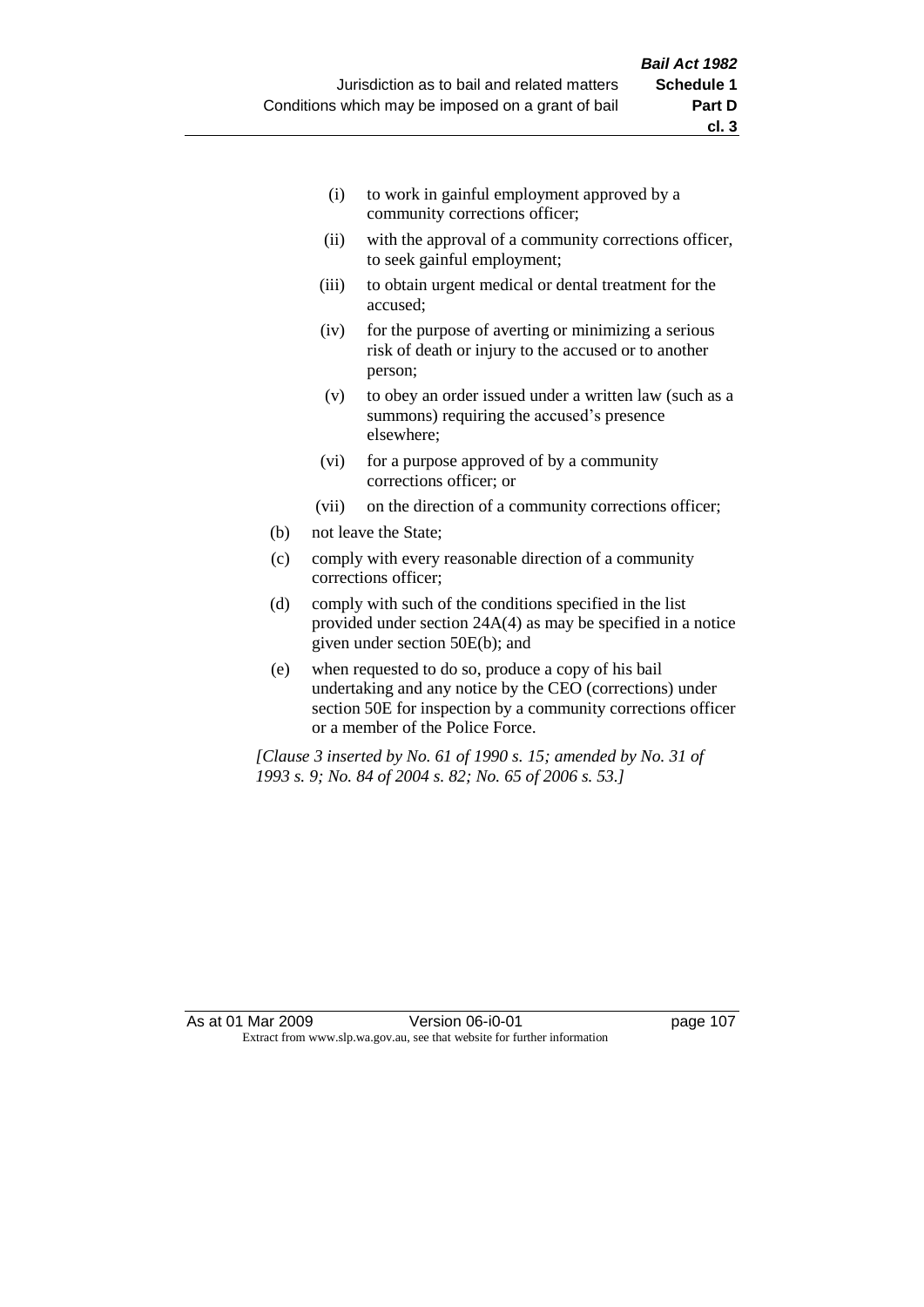**cl. 1**

# **Schedule 2 — Serious offences**

 $[s. 3(1)]$ 

*[Heading inserted by No. 6 of 2008 s. 42(1).]*

|    | <b>Enactment</b>         | <b>Description of offence</b>                                                    |
|----|--------------------------|----------------------------------------------------------------------------------|
| 1. | <b>The Criminal Code</b> |                                                                                  |
|    | s. 279                   | Murder                                                                           |
|    | s. 280                   | Manslaughter                                                                     |
|    | s. 283                   | Attempt to murder                                                                |
|    | s. 281                   | Unlawful assault causing death                                                   |
|    | s. 292                   | Disabling in order to commit<br>indictable offence                               |
|    | s. 294                   | Acts intended to cause grievous<br>bodily harm or to resist or prevent<br>arrest |
|    | s. 297                   | Grievous bodily harm                                                             |
|    | s.301                    | Wounding and similar acts                                                        |
|    | s. $304(2)$              | Acts or omissions, with intent to<br>harm, causing bodily harm or<br>danger      |
|    | s. 317                   | Assault occasioning bodily harm                                                  |
|    | s. $317A(a)$             | Assault with intent to commit or<br>facilitate a crime                           |
|    | s. $317A(b)$             | Assault with intent to do grievous<br>bodily harm                                |
|    | s. 318                   | Serious assaults                                                                 |
|    | s. 323                   | Indecent assault                                                                 |
|    | s. 324                   | Aggravated indecent assault                                                      |
|    | s. 325                   | Sexual penetration without consent                                               |
|    | s. 326                   | Aggravated sexual penetration<br>without consent                                 |

page 108 **Version 06-i0-01** As at 01 Mar 2009 Extract from www.slp.wa.gov.au, see that website for further information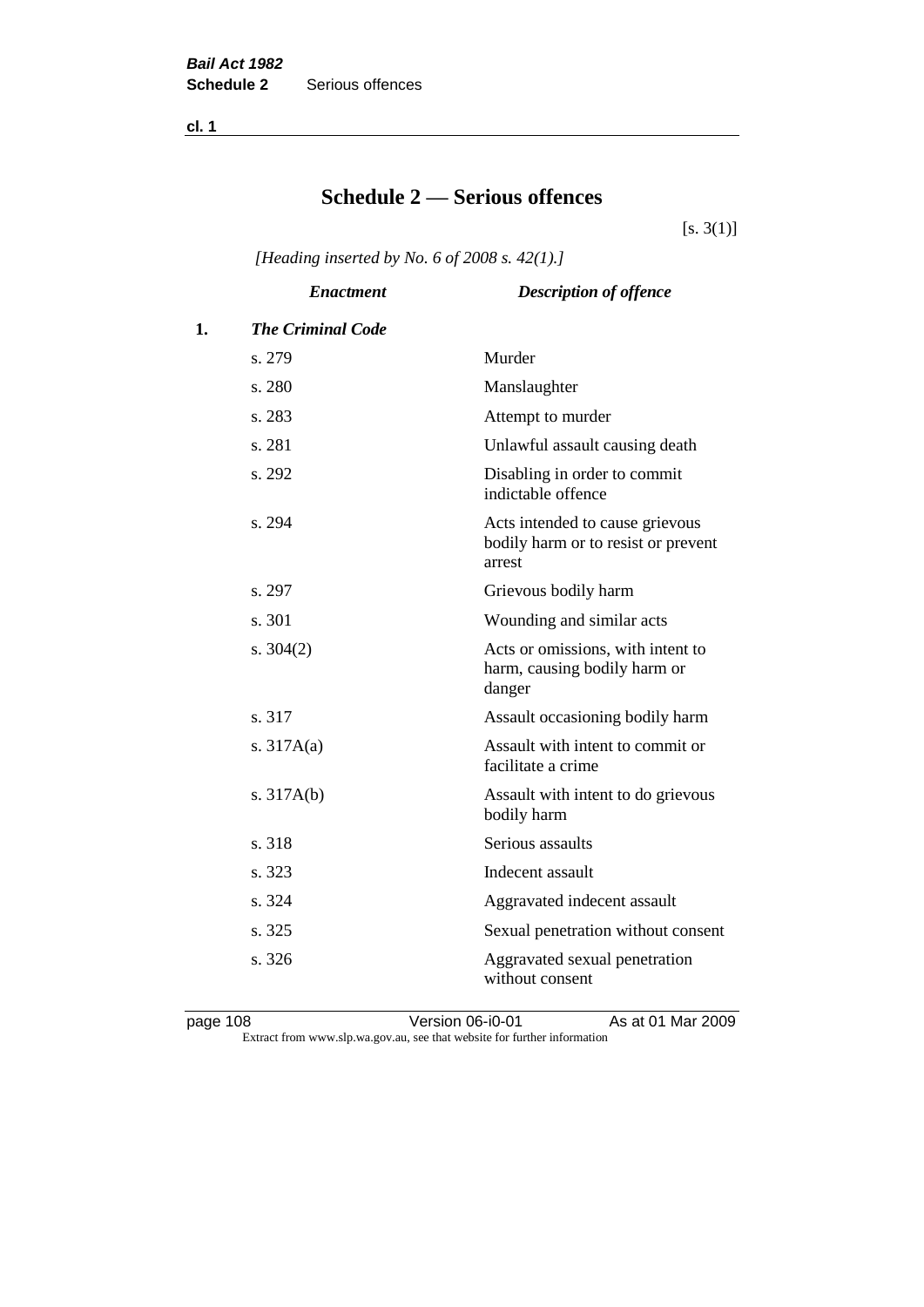|     | <i><b>Enactment</b></i>         | <b>Description of offence</b>                                                                                                                      |
|-----|---------------------------------|----------------------------------------------------------------------------------------------------------------------------------------------------|
|     | s. 331B                         | Sexual servitude                                                                                                                                   |
|     | s. 331C                         | Conducting business involving<br>sexual servitude                                                                                                  |
|     | s. 331D                         | Deceptive recruiting for<br>commercial sexual services                                                                                             |
|     | s. 332                          | Kidnapping                                                                                                                                         |
|     | s. 333                          | Deprivation of liberty                                                                                                                             |
|     | s. 338E                         | Stalking                                                                                                                                           |
|     | s. 378                          | Stealing a motor vehicle                                                                                                                           |
|     | s. 392                          | Robbery                                                                                                                                            |
|     | s. 393                          | Assault with intent to rob                                                                                                                         |
|     | s. 401                          | <b>Burglary</b>                                                                                                                                    |
|     | s. 444                          | Criminal damage, if the property is<br>destroyed or damaged by fire                                                                                |
| 2.  | <b>Bush Fires Act 1954</b>      |                                                                                                                                                    |
|     | s. 32                           | Wilfully lighting a fire or causing a<br>fire to be lit under such<br>circumstances as to be likely to<br>injure or damage a person or<br>property |
| 2a. | <b>Misuse of Drugs Act 1981</b> |                                                                                                                                                    |
|     | s. $6(1)$                       | Offences concerned with<br>prohibited drugs generally                                                                                              |
|     | s. $7(1)$                       | Offences concerned with<br>prohibited plants generally                                                                                             |
|     | s. $33(1)(a)$                   | Attempting to commit an offence<br>under section $6(1)$ or $7(1)$                                                                                  |
|     | s. $33(2)(a)$                   | Conspiracy to commit an offence<br>under s. $6(1)$ or $7(1)$                                                                                       |

As at 01 Mar 2009 **Version 06-i0-01 Page 109 page 109** Extract from www.slp.wa.gov.au, see that website for further information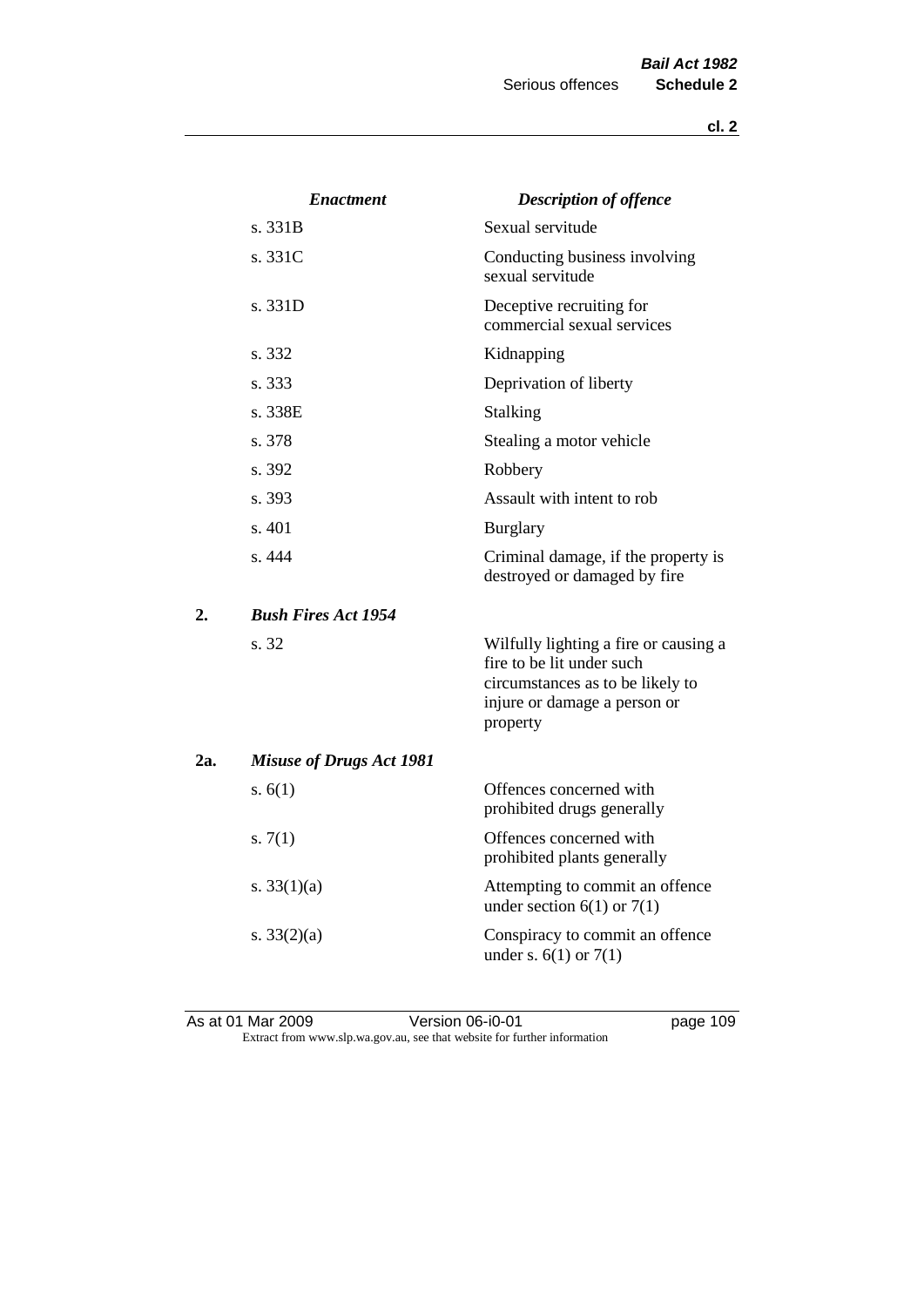**cl. 2b**

|     | <b>Enactment</b>                   | <b>Description of offence</b>                                            |                                                                                                                                                                |
|-----|------------------------------------|--------------------------------------------------------------------------|----------------------------------------------------------------------------------------------------------------------------------------------------------------|
| 2b. | <b>Restraining Orders Act 1997</b> |                                                                          |                                                                                                                                                                |
|     | s. $61(1)$                         | order                                                                    | Breach of a violence restraining                                                                                                                               |
|     | s. $61(2a)$                        |                                                                          | Breach of a police order                                                                                                                                       |
|     | s. $86(2)$                         | Breach of a Part VII order under<br>the Justices Act 1902 <sup>2</sup> — |                                                                                                                                                                |
|     |                                    | (a)                                                                      | that under section 86 of the<br><b>Restraining Orders Act 1997</b><br>is taken to be a misconduct<br>restraining order under that<br>Act; and                  |
|     |                                    | (b)                                                                      | that shows on the face of the<br>order that the causing or<br>threatening of personal<br>injury by the accused was a<br>ground for the making of the<br>order. |
| 3.  | <b>Road Traffic Act 1974</b>       |                                                                          |                                                                                                                                                                |
|     | s. 59                              |                                                                          | Dangerous driving causing death,<br>injury, etc.                                                                                                               |
|     | s. 59A                             | harm                                                                     | Dangerous driving causing bodily                                                                                                                               |

*[Schedule 2 inserted by No. 45 of 1993 s. 11; amended by No. 82 of 1994 s. 13; No. 38 of 1998 s. 4(2); No. 54 of 1998 s. 15; No. 23 of 2001 s. 10(1); No. 4 of 2004 s. 24 and 26; No. 38 of 2004 s. 61; No. 62 of 2004 s. 9(1); No. 84 of 2004 s. 82; No. 6 of 2008 s. 42(2); No. 29 of 2008 s. 24(8).]* 

page 110 **Version 06-i0-01** As at 01 Mar 2009 Extract from www.slp.wa.gov.au, see that website for further information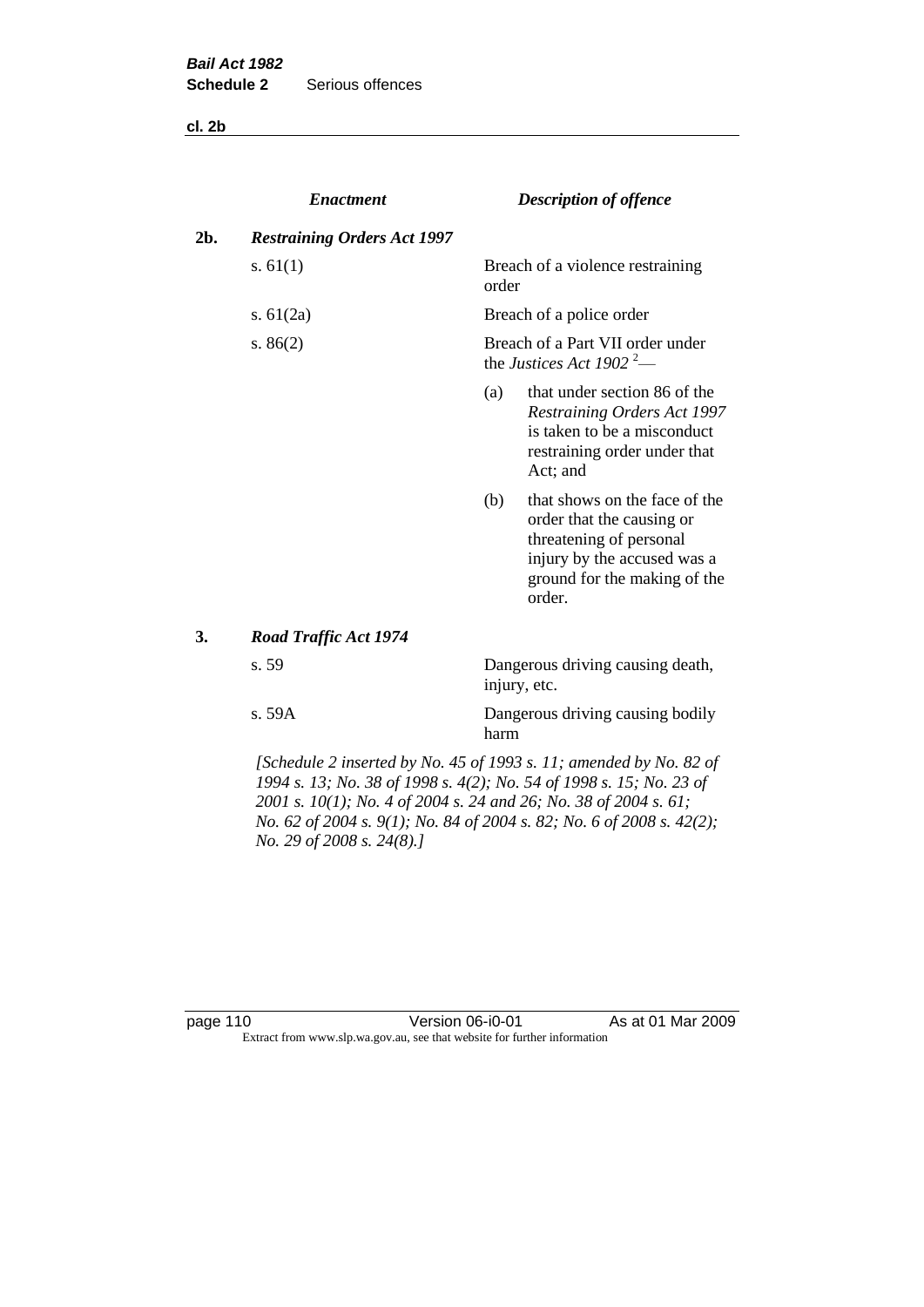# **Notes**

<sup>1</sup> This is a compilation of the *Bail Act 1982* and includes the amendments made by the other written laws referred to in the following table  $\frac{1}{a}$ , The table also contains information about any reprint.

# **Compilation table**

| <b>Short title</b>                                                                                                                                          | <b>Number</b><br>and year | Assent     | <b>Commencement</b>                                                           |
|-------------------------------------------------------------------------------------------------------------------------------------------------------------|---------------------------|------------|-------------------------------------------------------------------------------|
| Bail Act 1982                                                                                                                                               | 86 of 1982                |            | 18 Nov 1982 6 Feb 1989 (see s. 2 and<br><i>Gazette</i> 27 Jan 1989 p. 263)    |
| Acts Amendment<br>(Abolition of Capital)<br>Punishment) Act 1984<br>Pt. III                                                                                 | 52 of 1984                | 5 Sep 1984 | 3 Oct 1984                                                                    |
| <b>Bail Amendment</b><br>Act 1984 <sup>4</sup>                                                                                                              | 74 of 1984                |            | 29 Nov 1984 6 Feb 1989 (see s. 2 and<br><i>Gazette</i> 27 Jan 1989 p. 263)    |
| <b>Bail Amendment</b><br>Act 1988                                                                                                                           | 15 of 1988                | 6 Sep 1988 | 6 Feb 1989 (see s. 2 and<br><i>Gazette</i> 27 Jan 1989 p. 263)                |
| Reprint of the Bail Act 1982 under the Reprints Act 1984 and s. 21 of the Bail<br><b>Amendment Act 1988</b> <sup>5</sup> (includes amendments listed above) |                           |            |                                                                               |
| Criminal Law<br>Amondmont Act 1088                                                                                                                          | 70 of 1988                |            | 15 Dec 1988 6 Feb 1989 (see s. 2(2)(b) and<br>$Caz_{atto}$ 27 Ian 1080 n 263) |

| Criminal Law<br>Amendment Act 1988<br>Pt.4                                        | 70 of 1988 |             | 15 Dec 1988 6 Feb 1989 (see s. 2(2)(b) and<br>Gazette 27 Jan 1989 p. 263)   |
|-----------------------------------------------------------------------------------|------------|-------------|-----------------------------------------------------------------------------|
| <b>Acts Amendment</b><br>(Children's Court)<br>Act 1988 Pt. 13                    | 49 of 1988 |             | 22 Dec 1988 1 Dec 1989 (see s. 2 and<br><i>Gazette</i> 24 Nov 1989 p. 4327) |
| Justices Amendment<br>Act 1989 s. 18                                              | 33 of 1989 |             | 22 Dec 1989 1 Jun 1991 (see s. 2 and<br><i>Gazette</i> 17 May 1991 p. 2455) |
| <b>Community Corrections</b><br><b>Legislation Amendment</b><br>Act 1990 Pt. 2    | 61 of 1990 | 17 Dec 1990 | 3 Apr 1991 (see s. 2 and<br>Gazette 22 Mar 1991 p. 1209)                    |
| Child Welfare<br>Amendment Act<br>$(No. 2)$ 1990 s. 15                            | 83 of 1990 | 22 Dec 1990 | 1 Aug 1991 (see s. 2 and<br><i>Gazette</i> 1 Aug 1991 p. 3983)              |
| Children's Court of<br>Western Australia<br>Amendment Act<br>$(No. 2)$ 1991 s. 21 | 15 of 1991 | 21 Jun 1991 | 9 Aug 1991 (see s. 2(2) and<br>Gazette 9 Aug 1991 p. 4101)                  |

**Reprint of the** *Bail Act 1982* **as at 17 Oct 1991** (includes amendments listed above)

| As at 01 Mar 2009 | Version 06-i0-01                                                         |
|-------------------|--------------------------------------------------------------------------|
|                   | Extract from www.slp.wa.gov.au, see that website for further information |

page 111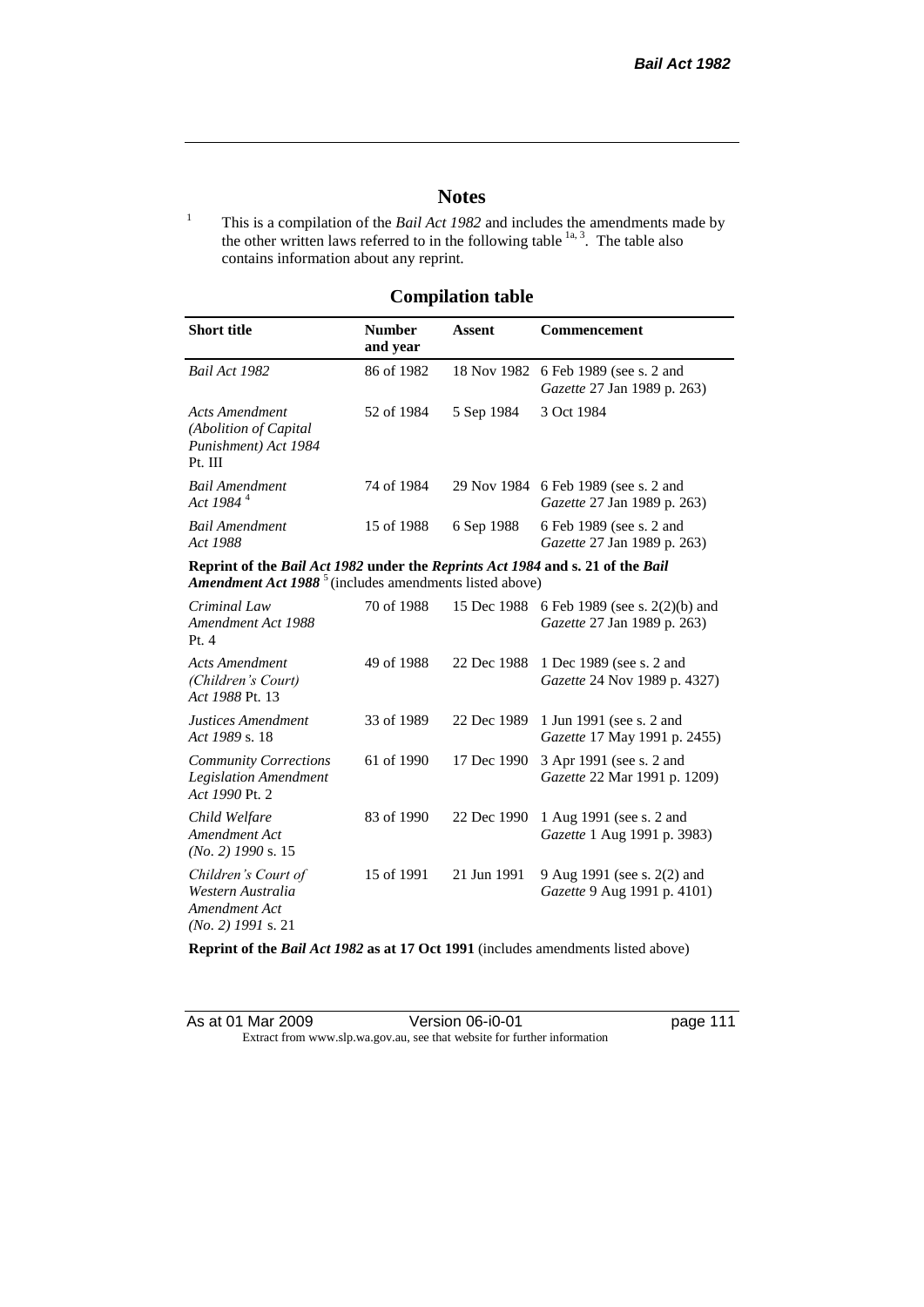| <b>Short title</b>                                                                         | <b>Number</b><br>and year | <b>Assent</b> | <b>Commencement</b>                                                                                                                                                        |  |
|--------------------------------------------------------------------------------------------|---------------------------|---------------|----------------------------------------------------------------------------------------------------------------------------------------------------------------------------|--|
| <b>Acts Amendment (Sexual</b><br>Offences) Act 1992 Pt. 3                                  | 14 of 1992                | 17 Jun 1992   | 1 Aug 1992 (see s. 2 and<br>Gazette 28 Jul 1992 p. 3671)                                                                                                                   |  |
| <b>Acts Amendment</b><br>(Ministry of Justice)<br>Act 1993 Pt. 3 <sup>6</sup>              | 31 of 1993                | 15 Dec 1993   | 1 Jul 1993 (see s. 2)                                                                                                                                                      |  |
| Criminal Procedure<br>Amendment Act 1993<br>Pt. $2^7$                                      | 45 of 1993                | 20 Dec 1993   | Act other than s. 7-9 and<br>$10(2)(b)$ : 17 Jan 1994 (see<br>s. $2(1)$ ;<br>s. 7-9 and $10(2)(b)$ : 4 Mar 1994<br>(see s. $2(2)$ and <i>Gazette</i><br>4 Mar 1994 p. 915) |  |
| Criminal Law<br>Amendment Act 1994<br>s. $13(1)$ and $(2)$                                 | 82 of 1994                | 23 Dec 1994   | 20 Jan 1995 (see s. 2(2))                                                                                                                                                  |  |
| Acts Amendment (Fines,<br>Penalties and<br><b>Infringement Notices</b> )<br>Act 1994 Pt. 3 | 92 of 1994                | 23 Dec 1994   | 1 Jan 1995 (see s. 2(1) and<br>Gazette 30 Dec 1994 p. 7211)                                                                                                                |  |
| Sentencing<br>(Consequential)<br>Provisions) Act 1995 Pt. 5                                | 78 of 1995                | 16 Jan 1996   | 4 Nov 1996 (see s. 2 and<br>Gazette 25 Oct 1996 p. 5632)                                                                                                                   |  |
| Coroners Act 1996 s. 61                                                                    | 2 of 1996                 |               | 24 May 1996 7 Apr 1997 (see s. 2 and<br>Gazette 18 Mar 1997 p. 1529)                                                                                                       |  |
| <b>Mental Health</b><br>(Consequential)<br>Provisions) Act 1996 Pt. 2                      | 69 of 1996                | 13 Nov 1996   | 13 Nov 1997 (see s. 2)                                                                                                                                                     |  |

**Reprint of the** *Bail Act 1982* **as at 13 Mar 1997** (includes amendments listed above except those in the *Coroners Act 1996* and the *Mental Health (Consequential Provisions) Act 1996*) (corrections in *Gazette* 25 Jul 1997 p. 3909 and 14 Nov 1997 p. 6426)

*Statutes (Repeals and Minor Amendments) Act 1997* s. 21 57 of 1997 15 Dec 1997 15 Dec 1997 (see s. 2(1)) *Criminal Law Amendment Act (No. 1) 1998* s. 4(2) 38 of 1998 25 Sep 1998 23 Oct 1998

| page 112 |  |  |
|----------|--|--|
|----------|--|--|

page 112 Version 06-i0-01 As at 01 Mar 2009 Extract from www.slp.wa.gov.au, see that website for further information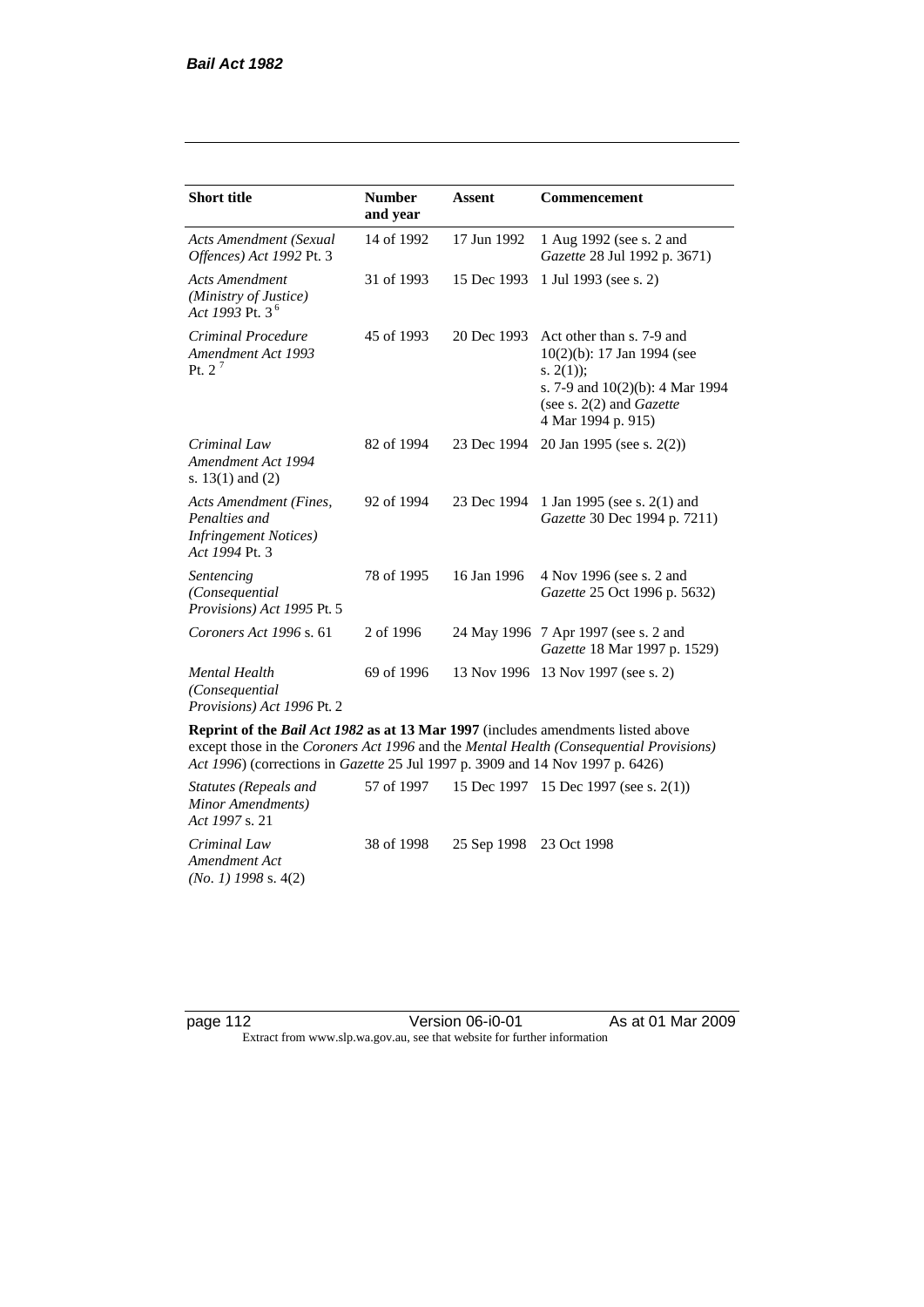| <b>Short title</b>                                                                                                                                        | <b>Number</b><br>and year | <b>Assent</b> | Commencement                                                                                                                                                                                                                                                                                                                                            |  |
|-----------------------------------------------------------------------------------------------------------------------------------------------------------|---------------------------|---------------|---------------------------------------------------------------------------------------------------------------------------------------------------------------------------------------------------------------------------------------------------------------------------------------------------------------------------------------------------------|--|
| 54 of 1998<br><b>Bail Amendment</b><br>Act 1998 <sup>8</sup>                                                                                              |                           | 11 Jan 1999   | s. 1 and 2: 11 Jan 1999;<br>Pt. 4 and 7: 15 May 1999<br>(see s. 2 and <i>Gazette</i> )<br>11 May 1999 p. 1905);<br>Pt. 2, 3 and 5 (other than s. 12):<br>8 Mar 2000 (see s. 2 and<br>Gazette 7 Mar 2000 p. 1039);<br>s. 12: 1 Sep 2000 (see s. 2 and<br>Gazette 29 Aug 2000 p. 4985);<br>Pt. 6: 4 Dec 2000 (see s. 2 and<br>Gazette 4 Dec 2000 p. 6799) |  |
| Reprint of the Bail Act 1982 as at 27 Aug 1999 (includes amendments listed above<br>except those in the <i>Bail Amendment Act 1998</i> Pt. 2, 3, 5 and 6) |                           |               |                                                                                                                                                                                                                                                                                                                                                         |  |
| Court Security and<br><b>Custodial Services</b><br>(Consequential<br>Provisions) Act 1999 Pt. 3                                                           | 47 of 1999                | 8 Dec 1999    | 18 Dec 1999 (see s. 2 and<br>Gazette 17 Dec 1999 p. 6175-6)                                                                                                                                                                                                                                                                                             |  |
| Criminal Law Amendment<br>Act 2001 s. $10(1)$                                                                                                             | 23 of 2001                | 26 Nov 2001   | 24 Dec 2001                                                                                                                                                                                                                                                                                                                                             |  |
| Criminal Investigation<br>(Identifying People)<br>Act 2002 s. 96                                                                                          | 6 of 2002                 | 4 Jun 2002    | 20 Nov 2002 (see s. 2 and<br>Gazette 19 Nov 2002 p. 5505)                                                                                                                                                                                                                                                                                               |  |
| Criminal Law (Procedure)<br>Amendment Act 2002 Pt. 4<br>Div. 1                                                                                            | 27 of 2002                | 25 Sep 2002   | 27 Sep 2002 (see s. 2 and<br>Gazette 27 Sep 2002 p. 4875)                                                                                                                                                                                                                                                                                               |  |
| Sentencing Legislation<br>Amendment and Repeal<br>Act 2003 s. 29(3) and 37                                                                                | 50 of 2003                | 9 Jul 2003    | s. 29(3): 31 Aug 2003 (see s. 2)<br>and Gazette 29 Aug 2003<br>p. 3833);<br>s. 37: 15 May 2004 (see s. 2 and<br>Gazette 14 May 2004 p. 1445)                                                                                                                                                                                                            |  |
| Acts Amendment and<br>Repeal (Courts and Legal<br>Practice) Act 2003 s. 88<br>and 121 $9$                                                                 | 65 of 2003                | 4 Dec 2003    | 1 Jan 2004 (see s. 2 and <i>Gazette</i><br>30 Dec 2003 p. 5722)                                                                                                                                                                                                                                                                                         |  |
| <b>Statutes (Repeals and</b><br>Minor Amendments)<br>Act 2003 s. 29                                                                                       | 74 of 2003                | 15 Dec 2003   | 15 Dec 2003 (see s. 2)                                                                                                                                                                                                                                                                                                                                  |  |
| Criminal Code Amendment<br>Act 2004 s. 24, 26 and 58                                                                                                      | 4 of 2004                 | 23 Apr 2004   | 21 May 2004 (see s. 2)                                                                                                                                                                                                                                                                                                                                  |  |

As at 01 Mar 2009 **Version 06-i0-01 Page 113** Extract from www.slp.wa.gov.au, see that website for further information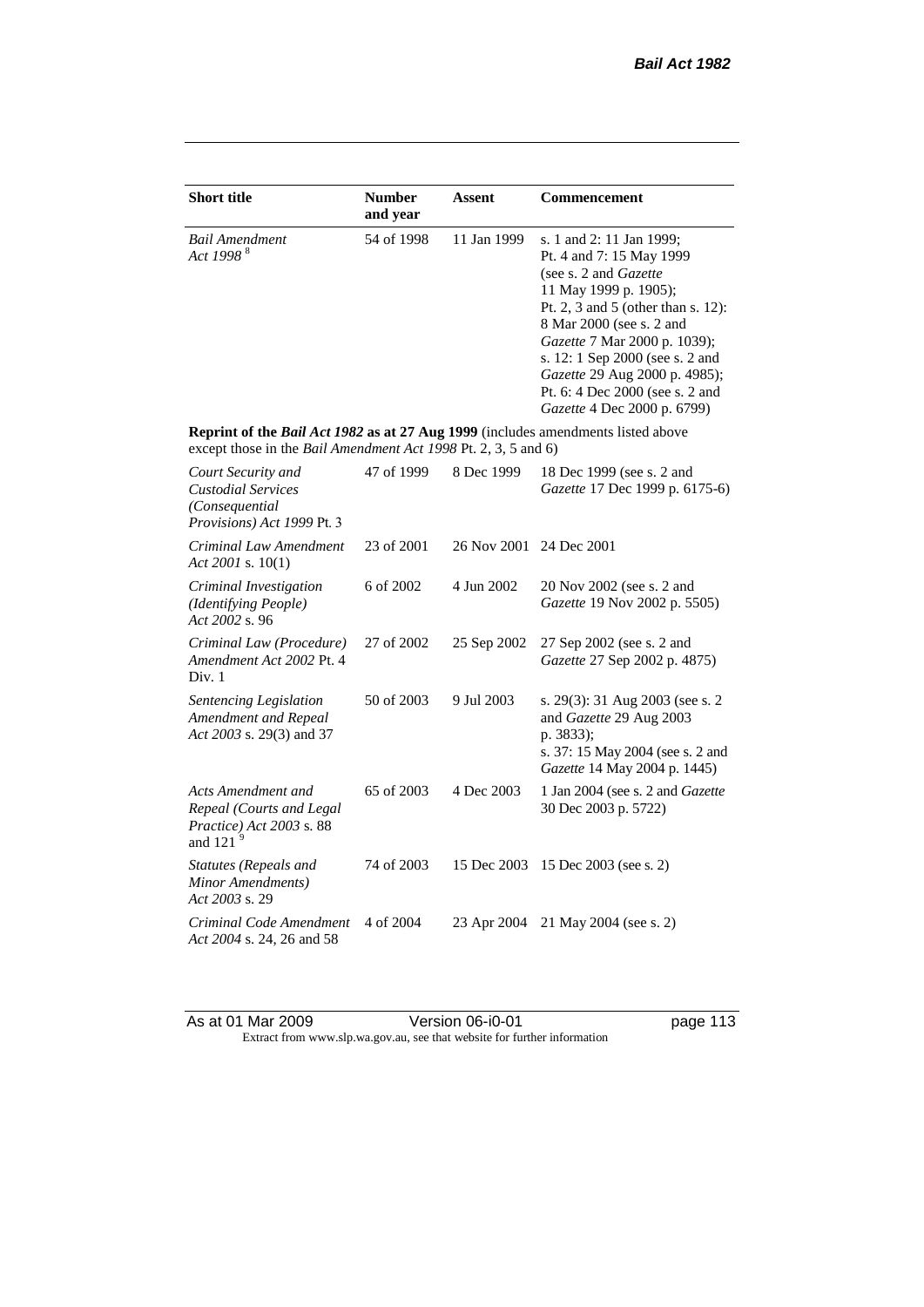| <b>Short title</b>                                                                                                                                                   | <b>Number</b><br>and year | Assent      | <b>Commencement</b>                                                                                                                                                                                                                                                     |
|----------------------------------------------------------------------------------------------------------------------------------------------------------------------|---------------------------|-------------|-------------------------------------------------------------------------------------------------------------------------------------------------------------------------------------------------------------------------------------------------------------------------|
| Sentencing Legislation<br>Amendment Act 2004 s. 13                                                                                                                   | 27 of 2004                | 14 Oct 2004 | 31 May 2006 (see s. 2 and<br>Gazette 30 May 2006 p. 1965)                                                                                                                                                                                                               |
| Children and Community<br>Services Act 2004 s. 251                                                                                                                   | 34 of 2004                | 20 Oct 2004 | 1 Mar 2006 (see s. 2 and<br>Gazette 14 Feb 2006 p. 695)                                                                                                                                                                                                                 |
| <b>Acts Amendment (Family</b><br>and Domestic Violence)<br>Act 2004 Pt. 3                                                                                            | 38 of 2004                | 9 Nov 2004  | 1 Dec 2004 (see s. 2 and<br>Gazette 26 Nov 2004 p. 5309)                                                                                                                                                                                                                |
| Acts Amendment (Court of<br>Appeal) Act 2004 s. 28                                                                                                                   | 45 of 2004                | 9 Nov 2004  | s. $28(1)$ , (2) and (4) (other than<br>the amendment to s. $7A(1)$ :<br>1 Feb 2005 (see. s. 2 and<br>Gazette 14 Jan 2005 p. 163);<br>s. $28(3)$ and $(4)$ (the<br>amendment to s. $7A(1)$ :<br>2 May 2005 (see, s. 2 and<br>Gazette 14 Jan 2005 p. 163)                |
| <b>Courts Legislation</b><br>Amendment and Repeal<br>Act 2004 s. 141 <sup>10</sup>                                                                                   | 59 of 2004                | 23 Nov 2004 | 1 May 2005 (see s. 2 and<br>Gazette 31 Dec 2004 p. 7128)                                                                                                                                                                                                                |
| Misuse of Drugs<br>Amendment Act 2004 s. 9(1)                                                                                                                        | 62 of 2004                | 24 Nov 2004 | 1 Jan 2005 (see s. 2 and Gazette<br>10 Dec 2004 p. 5965)                                                                                                                                                                                                                |
| Criminal Procedure and<br>Appeals (Consequential and<br>Other Provisions) Act 2004<br>Pt. 3 and s. 82 and 83                                                         | 84 of 2004                | 16 Dec 2004 | 2 May 2005 (see s. 2 and<br>Gazette 31 Dec 2004 p. 7129<br>(correction in Gazette<br>7 Jan 2005 p. 53))                                                                                                                                                                 |
| Appeal) Act 2004 s. 28(3) and (4) (the amendment to s. 7A(1)), the Children and<br>Community Services Act 2004, the Courts Legislation Amendment and Repeal Act 2004 |                           |             | Reprint 5: The Bail Act 1982 as at 1 Apr 2005 (includes amendments listed above except<br>those in the Sentencing Legislation Amendment Act 2004, the Acts Amendment (Court of<br>and the Criminal Procedure and Appeals (Consequential and Other Provisions) Act 2004) |
| Planning and Development<br>(Consequential and<br><b>Transitional Provisions</b> )<br>Act 2005 s. 15                                                                 | 38 of 2005                | 12 Dec 2005 | 9 Apr 2006 (see s. 2 and<br>Gazette 21 Mar 2006 p. 1078)                                                                                                                                                                                                                |
| Criminal Investigation                                                                                                                                               | 59 of 2006                |             | 16 Nov 2006 1 Jul 2007 (see s. 2 and <i>Gazette</i>                                                                                                                                                                                                                     |

*Act 2006* Pt. 2 *Prisons and Sentencing Legislation Amendment Act 2006* Pt. 5 65 of 2006 8 Dec 2006 4 Apr 2007 (see s. 2 and *Gazette* 3 Apr 2007 p. 1491)

22 Jun 2007 p. 2838)

**Reprint 6: The** *Bail Act 1982* **as at 14 Sep 2007** (includes amendments listed above)

*(Consequential Provisions)* 

page 114 Version 06-i0-01 As at 01 Mar 2009 Extract from www.slp.wa.gov.au, see that website for further information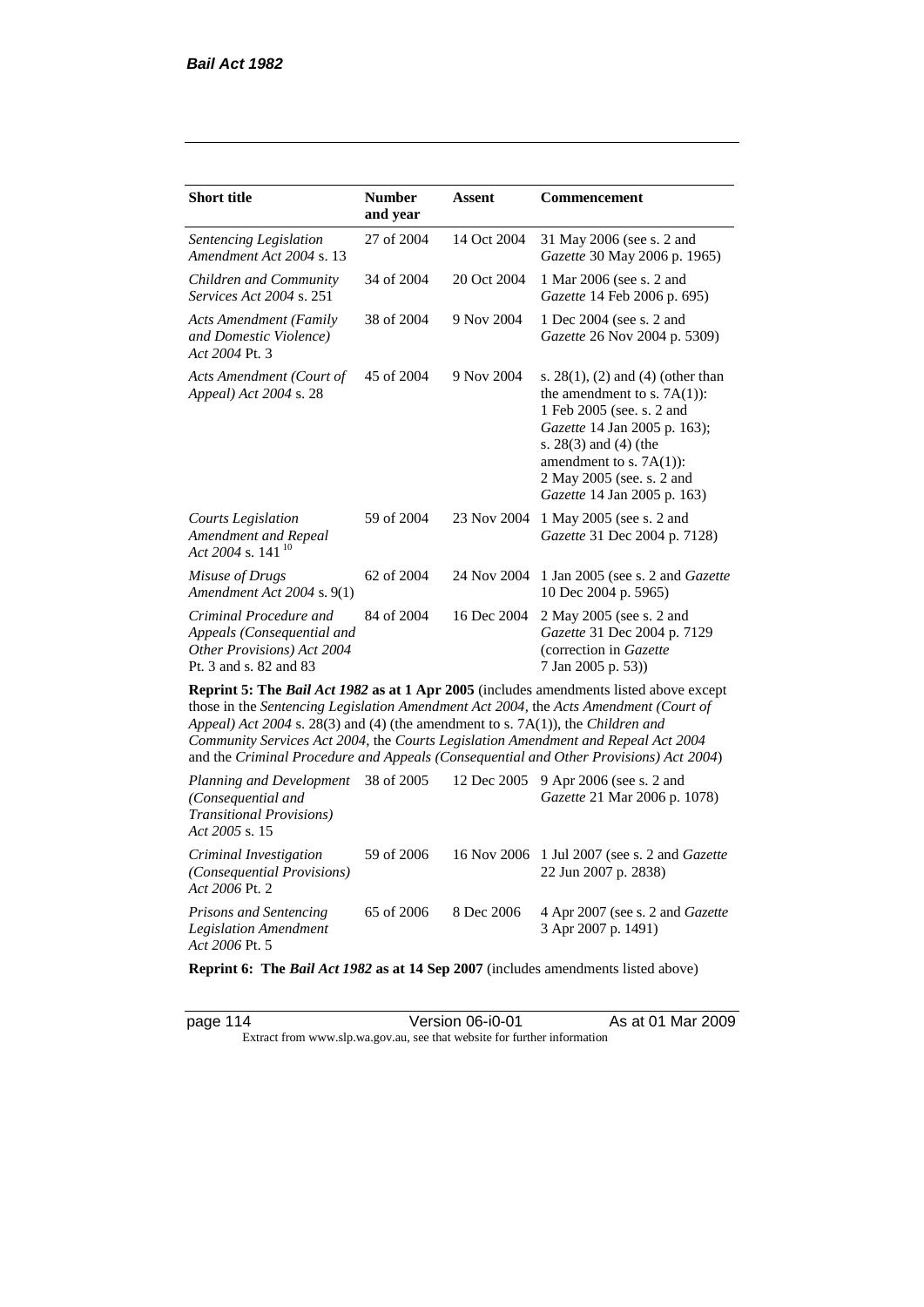| <b>Short title</b>                                             | <b>Number</b><br>and year | Assent      | <b>Commencement</b>                                                         |
|----------------------------------------------------------------|---------------------------|-------------|-----------------------------------------------------------------------------|
| Criminal Law and Evidence<br>Amendment Act 2008 s. 56          | 2 of 2008                 |             | 12 Mar 2008 27 Apr 2008 (see s. 2 and<br>Gazette 24 Apr 2008 p. 1559)       |
| <b>Bail Amendment Act 2008</b><br>Pt. $2^{14}$                 | 6 of 2008                 | 31 Mar 2008 | 1 Mar 2009 (see s. 2(b) and<br><i>Gazette</i> 27 Feb 2009 p. 511)           |
| <b>Medical Practitioners</b><br>Act $2008$ s. 162.             | 22 of 2008                |             | 27 May 2008 1 Dec 2008 (see s. 2 and<br><i>Gazette</i> 25 Nov 2008 p. 4989) |
| Criminal Law Amendment<br>( <i>Homicide</i> ) Act $2008$ s. 24 | 29 of 2008                | 27 Jun 2008 | 1 Aug $2008$ (see s. $2(d)$ and<br>Gazette 22 Jul 2008 p. 3353)             |

 $1a$  On the date as at which this compilation was prepared, provisions referred to in the following table had not come into operation and were therefore not included in this compilation. For the text of the provisions see the endnotes referred to in the table.

| Provisions that have not come into operation |  |  |
|----------------------------------------------|--|--|
|----------------------------------------------|--|--|

| <b>Short title</b>                                                                                     | <b>Number</b><br>and year | Assent | <b>Commencement</b>                     |
|--------------------------------------------------------------------------------------------------------|---------------------------|--------|-----------------------------------------|
| <b>Machinery of Government</b><br>(Miscellaneous<br>Amendments) Act 2006<br>Pt. 3 Div. 1 <sup>11</sup> | 28 of 2006                |        | 26 Jun 2006 To be proclaimed (see s. 2) |

- <sup>2</sup> The short title of the *Justices Act 1902* was changed to the *Criminal Procedure (Summary) Act 1902* by the *Courts Legislation Amendment and Repeal Act 2004*  s. 25. The Act was then repealed by the *Criminal Procedure and Appeal (Consequential and Other Provisions) Act 2004.*
- <sup>3</sup> The amendment in the *Sentencing Legislation Amendment and Repeal Act 1999* s. 26 had not come into operation when it was repealed by the *Sentencing Legislation Amendment and Repeal Act 2003* s. 31.
- <sup>4</sup> The *Bail Amendment Act 1984* s. 10 and 11 were repealed by the *Bail Amendment Act 1988* s. 20.
- <sup>5</sup> The *Bail Act 1982* was not in operation at the time when the reprint was compiled, but the reprinting was authorised by s. 21 of the *Bail Amendment Act 1988*.
- <sup>6</sup> The *Acts Amendment (Ministry of Justice) Act 1993* Pt. 19 is a transitional provision that is of no further effect.

| As at 01 Mar 2009 | Version 06-i0-01                                                         |
|-------------------|--------------------------------------------------------------------------|
|                   | Extract from www.slp.wa.gov.au, see that website for further information |

page 115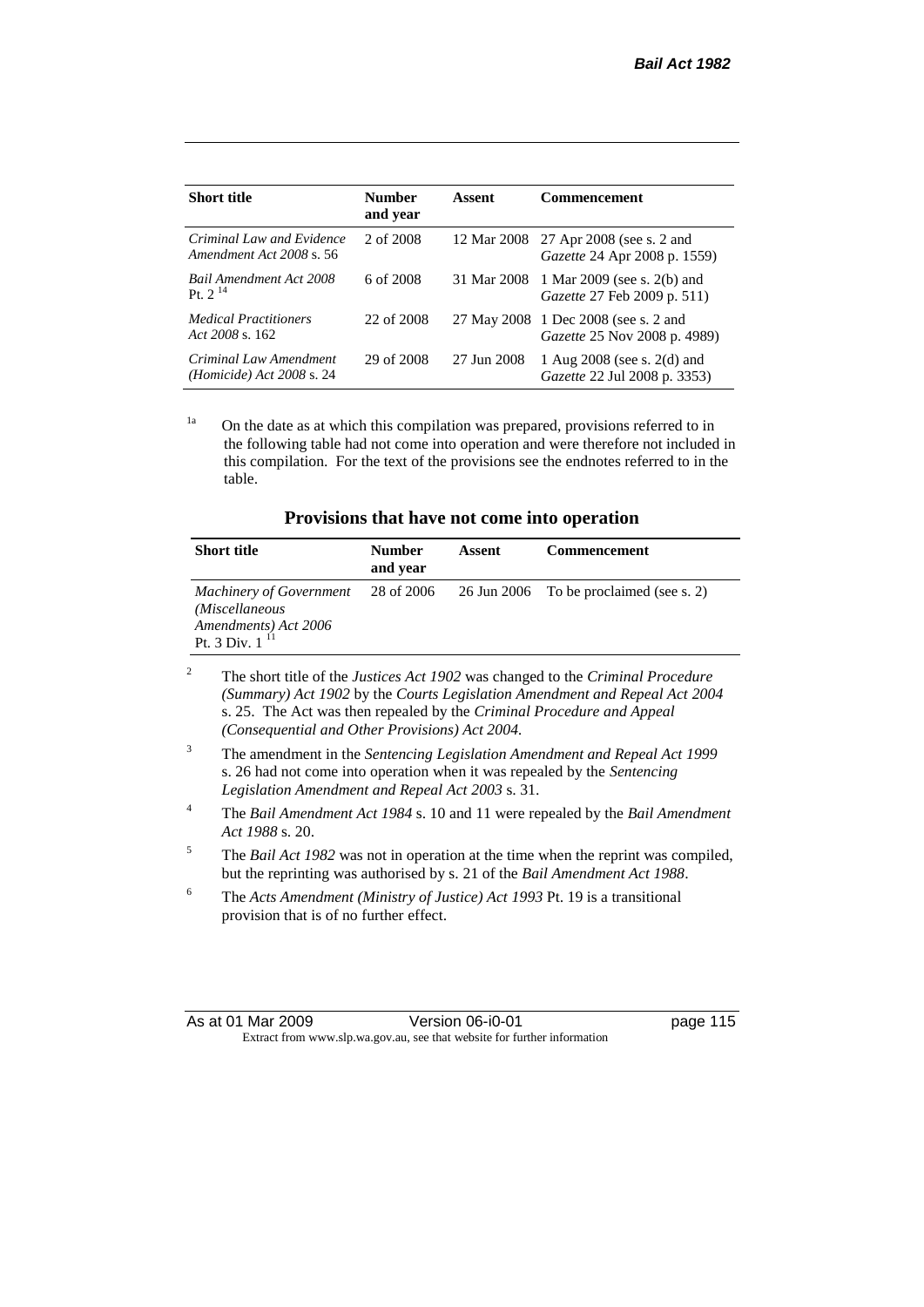<sup>7</sup> The *Criminal Procedure Amendment Act 1993* s. 13 reads as follows:

# **13. Transitional**

- (1) The amendments to the principal Act effected by a provision of this Part apply in relation to —
	- (a) a child arrested for any offence; and
	- (b) a person, other than a child, arrested for a serious offence,

on or after the day on which that provision comes into operation.

- (2) In subsection (1) **"child"** and **"serious offence"** have the same meanings as in the principal Act.
- <sup>8</sup> The *Bail Amendment Act 1998* s. 6(2) is a transitional provision that is of no further effect.
- <sup>9</sup> The *Acts Amendment and Repeal (Courts and Legal Practice) Act 2003* s. 97 reads as follows:

 $\epsilon$ 

 $\alpha$ 

#### **97. References to Crown Solicitor**

If in a written law or other document or instrument there is a reference to the Crown Solicitor that reference may, where the context so requires, be read as if it had been amended to be a reference to the State Solicitor.

".

".

- <sup>10</sup> The amendment in the *Courts Legislation Amendment and Repeal Act 2004* s. 141 (amending Sch. 1 Pt. A cl. 4) is not included because the clause it sought to amend had been amended by the *Acts Amendment (Court of Appeal) Act 2004* s. 28(4) before the amendment purported to come into operation.
- <sup>11</sup> On the date as at which this compilation was prepared, the *Machinery of Government (Miscellaneous Amendments) Act 2006* Pt. 3 Div. 1 had not come into operation. It reads as follows:

#### $\alpha$

# **Part 3 — Attorney General, and Justice**

# **Division 1 —** *Bail Act 1982*

# **30. The Act amended**

The amendments in this Division are to the *Bail Act 1982*.

page 116 Version 06-i0-01 As at 01 Mar 2009 Extract from www.slp.wa.gov.au, see that website for further information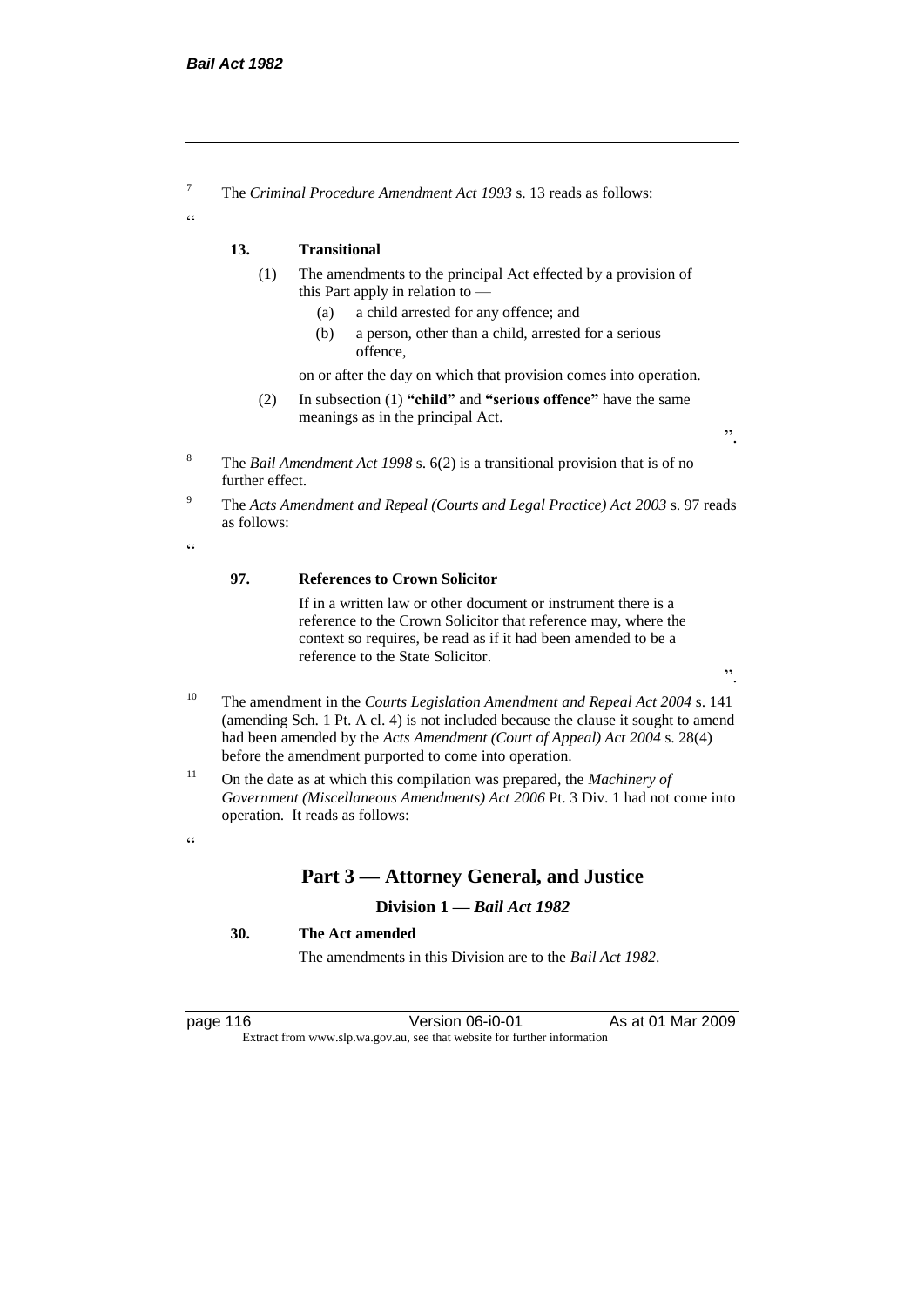";

".

## **31. Section 3 amended**

- (1) Section 3(1) is amended as follows:
	- (a) by inserting the following definitions in the appropriate alphabetical positions —
- $\epsilon$

*CEO* means the chief executive officer of the Department; *Department* means the department of the Public Service principally assisting in the administration of this Act;

(b) in the definition of "authorised community services officer" in paragraph (a) by deleting "(Justice)" in both places where it occurs <sup>12</sup>;

- (c) by deleting the definition of "CEO (Justice)"  $^{12}$ .
- (2) Section 3(5) is amended by deleting "department of which he is the chief executive officer" and inserting instead —
	- " Department ".

# **32. Section 66A amended** <sup>12</sup>

Section 66A(2) is amended by deleting "department of which the CEO (Justice) is the chief executive officer" and inserting instead —

" Department ".

 $CEO$  "

# **33. Various references to CEO (Justice) changed to CEO** <sup>12</sup>

Each provision listed in the Table to this section is amended by deleting "CEO (Justice)" in each place where it occurs and inserting instead —

| Table                                                                  |
|------------------------------------------------------------------------|
| s. 50E                                                                 |
| s. $50F(1)$ , (3), (4) and (5)                                         |
| s. 50H                                                                 |
| s.50J                                                                  |
| s. $50L(1)$                                                            |
| Sch. 1 Part D cl. 3(3)(e)                                              |
| The headings to sections 27A, 50A, 50E, 50F and 50J will be altered by |
|                                                                        |

<sup>12</sup> The amendments to the *Bail Act 1982* in the *Machinery of Government (Miscellaneous Amendments) Act 2006* Pt. 3 Div. 1 cl. 31(1)(b) and (c), cl. 32

| As at 01 Mar 2009 | Version 06-i0-01                                                         | page 117 |
|-------------------|--------------------------------------------------------------------------|----------|
|                   | Extract from www.slp.wa.gov.au, see that website for further information |          |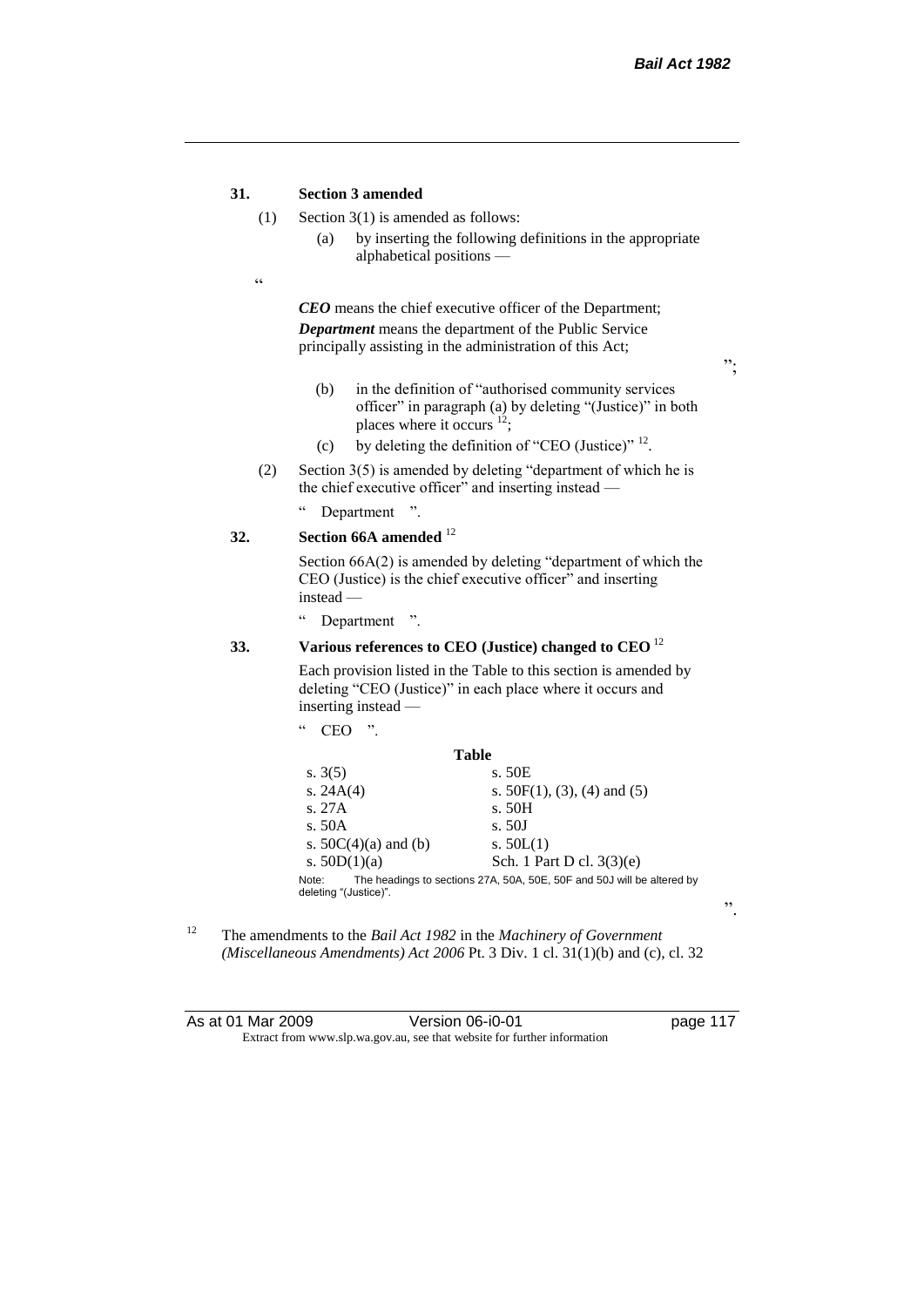and 33 would conflict with amendments by the *Prisons and Sentencing Legislation Amendment Act 2006* Pt. 5.

<sup>13</sup> Footnote no longer applicable.

<sup>14</sup> The *Bail Amendment Act 2008* s. 6(2), 9(4)-(11), 10(2), 11(3), 15(5)-(8), 16(2), 18(4)-(5), 21(3), 22(2), 23(4), 24(6)-(7), 27(2)-(3), 28(6), 30(4)-(5), 31(2)-(3), 32(3)-(4), 33(6), 40(2), 41(5)-(9), 42(3) and 44 read as follows:

 $\epsilon$ 

#### **6. Section 4A inserted and transitional provision**

(2) The *Bail Act 1982* section 4A as inserted by subsection (1) applies to appearances in court referred to in subsection  $(1)(a)$  of that section that occur after the commencement of this section.

### **9. Section 7A replaced by sections 7A to 7F, related amendments to sections 8 and 21 and transitional provisions**

- (4) The *Bail Act 1982* section 7A as inserted by subsection (1) applies in relation to appearances in court coming within the *Bail Act 1982* section 7(1) that occur after the commencement of this section.
- (5) The *Bail Act 1982* section 7B(3) as inserted by subsection (1) applies so as to enable an accused who is detained in custody after the commencement of this section to make an application allowed for by that subsection.
- (6) The *Bail Act 1982* section 7B(4) as inserted by subsection (1) applies in relation to appearances in court coming within that subsection that occur after the commencement of this section.
- (7) The *Bail Act 1982* section 7B(5) as inserted by subsection (1) applies in relation to an accused who is in custody on the commencement of this section as if the reference in section  $7B(5)(a)$  to an application under subsection (3) included a reference to an application under the *Bail Act 1982* as in force immediately before the commencement of this section.
- (8) The *Bail Act 1982* section 7C(2) as inserted by subsection (1) applies in relation to appearances in court coming within that subsection that occur after the commencement of this section.
- (9) The *Bail Act 1982* section 7D as inserted by subsection (1) applies to any subsequent consideration of bail referred to in section 7D(1) that occurs after the commencement of this section.
- (10) The *Bail Act 1982* section 7E as inserted by subsection (1) applies to any trial as defined in section 7E(2), or part of a trial, that takes place after the commencement of this section.

page 118 Version 06-i0-01 As at 01 Mar 2009 Extract from www.slp.wa.gov.au, see that website for further information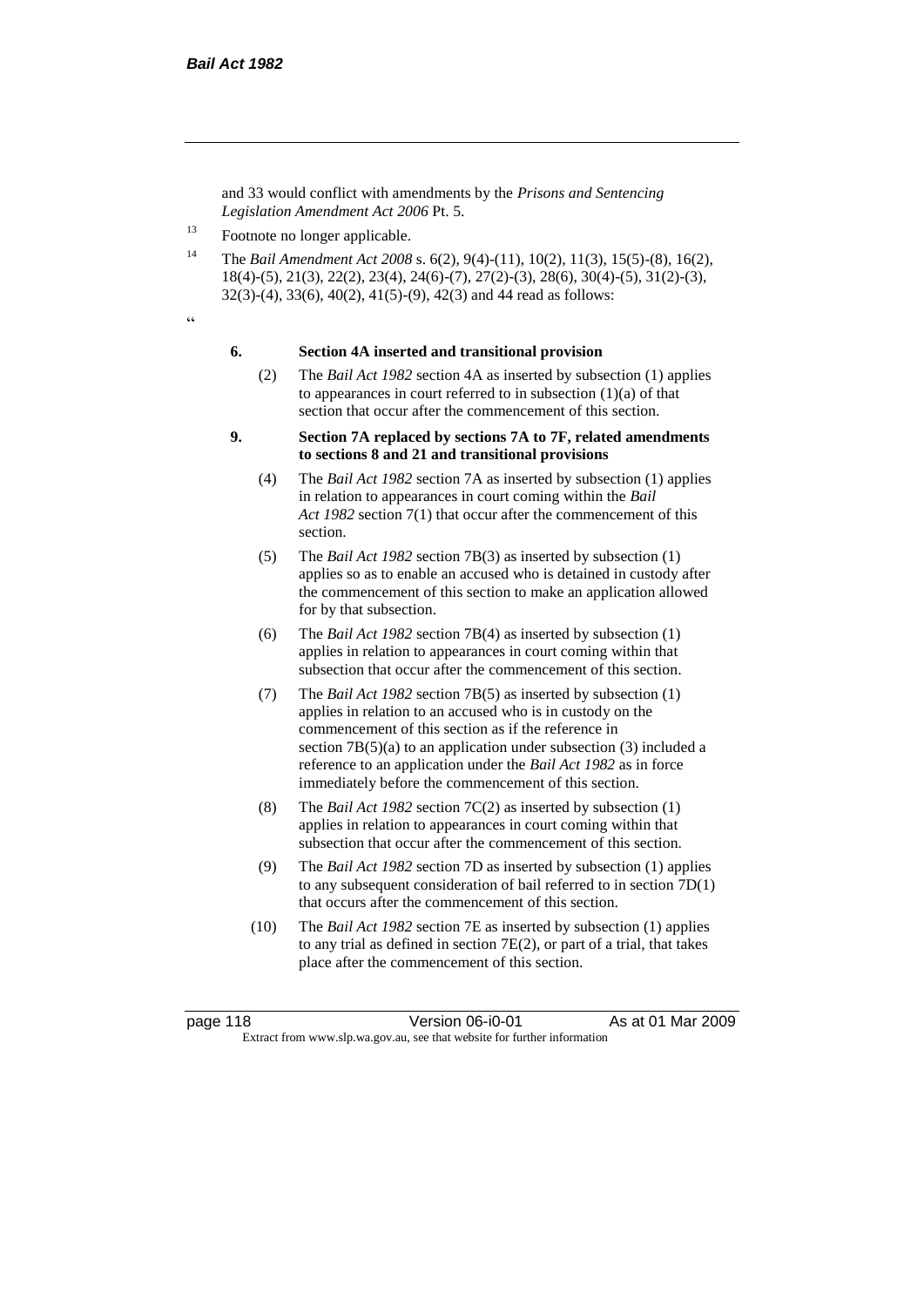(11) The *Bail Act 1982* section 7F(2) as inserted by subsection (1) applies in relation to a pending application for bail under the *Bail Act 1982* section 7A(1), as in force immediately before the commencement of this section, as if it were an application for bail under the *Bail Act 1982* section 7F(1) as inserted by subsection  $(1)$ .

#### **10. Section 9 amended and transitional provision**

(2) The *Bail Act 1982* section 9(1)(b) as amended by subsection (1) applies to any consideration of a case for bail that occurs after the commencement of this section.

## **11. Section 11 amended and transitional provision**

(3) A certificate under the *Bail Act 1982* section 11(2) as in force immediately before the commencement of this section that has not been fully acted upon is to be treated after that commencement as a certificate under the *Bail Act 1982* section 11(3) as inserted by subsection (2).

#### **15. Section 14 amended and transitional provisions**

- (5) The *Bail Act 1982* section 14(4)(a)(i) as inserted by subsection (4) applies in respect of a child charged with an offence on or after the commencement.
- (6) The *Bail Act 1982* section 14(4)(a)(ii) as inserted by subsection (4) applies in respect of an accused committed to the District Court on or after the commencement for trial or sentence.
- (7) The *Bail Act 1982* section 14(4)(b) as inserted by subsection (4) applies in respect of any power referred to in the *Bail Act 1982* section 14(1) that is exercised, or could be exercised, on or after the commencement by any other judicial officer as defined in that paragraph.
- (8) In subsections (5), (6) and (7) *commencement* means the commencement of subsection (4).

#### **16. Sections 15A and 15B inserted and transitional provision**

- (2) The *Bail Act 1982* sections 15A and 15B as inserted by subsection (1) apply to a bail decision, as defined in section 15A(1), made after the commencement of this section by a judge referred to in section 15A(2).
- **18. Section 28 amended, related amendments to sections 35, 49, 51 and 58 and Schedule 1 and transitional provisions**
	- (4) A bail undertaking that has effect under the *Bail Act 1982* immediately before the commencement of this section continues to

As at 01 Mar 2009 **Version 06-i0-01 Page 119 page 119** Extract from www.slp.wa.gov.au, see that website for further information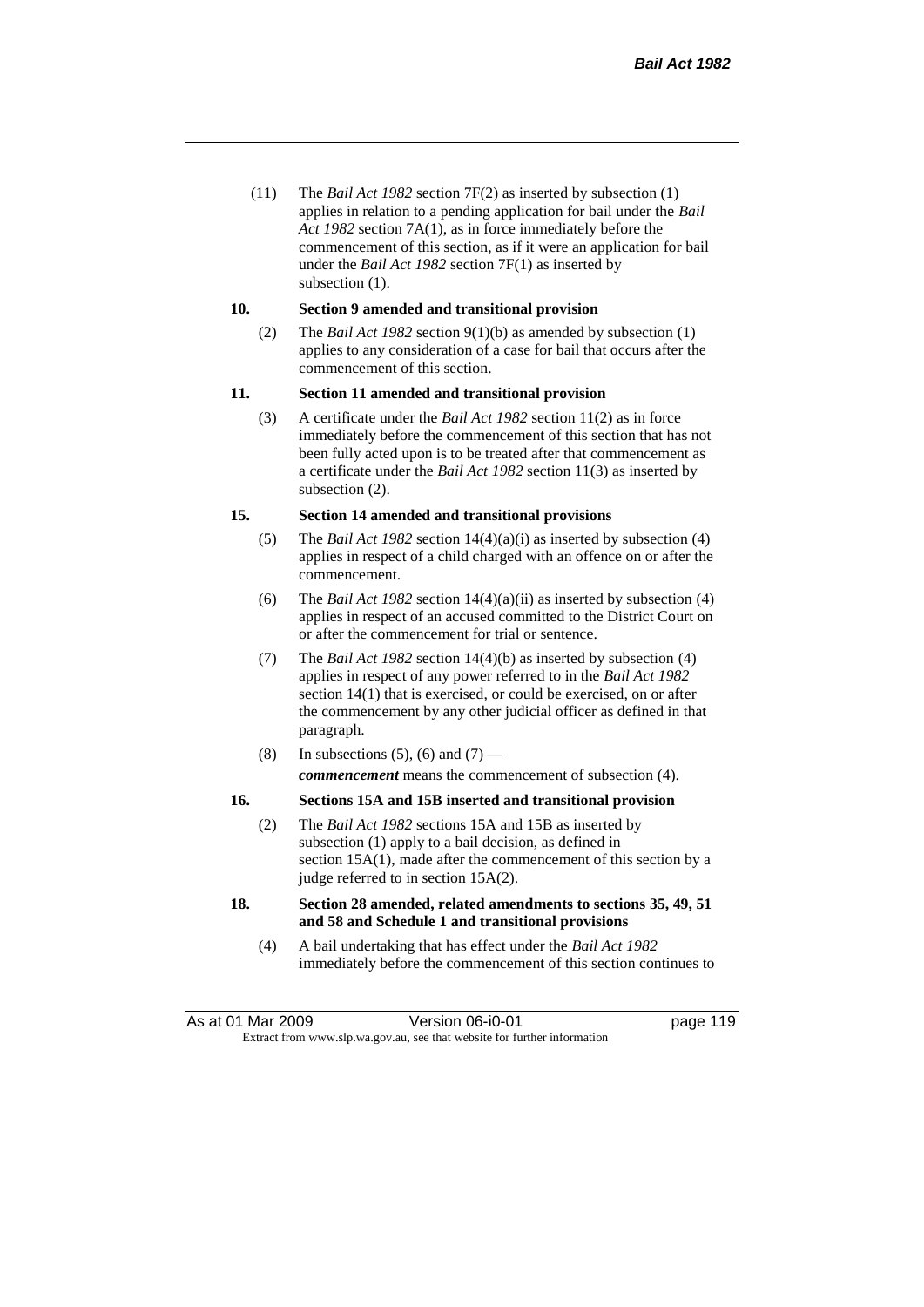have effect, on and after that commencement, as if it were a bail undertaking described in the *Bail Act 1982* section 28(2) as amended by subsection (1).

(5) A surety undertaking that has effect under the *Bail Act 1982* immediately before the commencement of this section continues to have effect, on and after that commencement, as if it were a surety undertaking within the meaning of the *Bail Act 1982* section 35(1) as amended by subsection (3).

### **21. Section 31 amended and transitional provision**

(3) The *Bail Act 1982* section 31 as amended by this section applies in relation to any adjournment or committal to which it refers that occurs after the commencement of this section.

## **22. Section 31A inserted and transitional provision**

(2) The *Bail Act 1982* section 31A as inserted by subsection (1) applies to any trial as defined in section 31A(1), or part of a trial, that takes place after the commencement of this section.

## **23. Section 32 amended and transitional provision**

(4) The *Bail Act 1982* section 32 as amended by this section applies in relation to oral notifications given, and written notices given or sent, after the commencement of this section.

## **24. Section 36 replaced, related amendments to sections 3, 37, 39, 40, 41 and 42 and transitional provisions**

- (6) The *Bail Act 1982* section 36(1) as inserted by subsection (1) applies to any decision as to whether a person should be approved as a surety that has to be made after the commencement of this section.
- (7) The *Bail Act 1982* section 36(2) as inserted by subsection (1) applies to any grant of bail that occurs after the commencement of this section.

# **27. Section 44 replaced and transitional provisions**

- (2) The *Bail Act 1982* section 44 as inserted by subsection (1) applies to a surety undertaking whether entered into before or after the commencement of this section.
- (3) For the purposes of subsection (2), if a surety undertaking entered into before the commencement of this section contains a provision of the kind referred to in the *Bail Act 1982* section 44(2) as in force before that commencement, the provision is to be taken to be a provision of the kind referred to in the *Bail Act 1982*  section 44(5) as inserted by subsection (1).

page 120 **Version 06-i0-01** As at 01 Mar 2009 Extract from www.slp.wa.gov.au, see that website for further information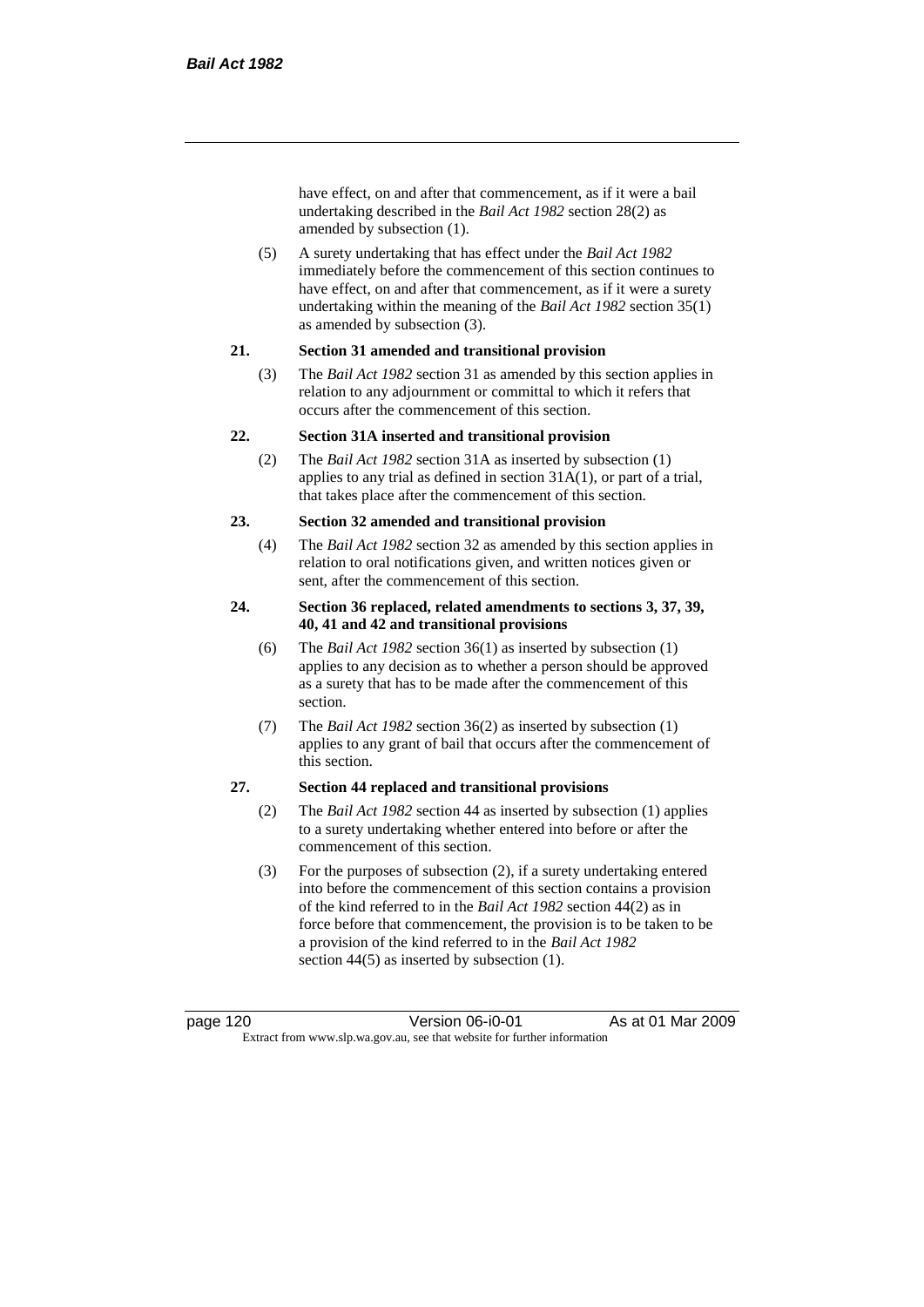## **28. Section 45 amended and transitional provision**

(6) The *Bail Act 1982* section 45 as amended by subsection (1) applies to notices given for the purposes of the *Bail Act 1982* section 44(5) after the commencement of this section.

### **30. Section 49 amended, related amendment to section 67 and transitional provisions**

- (4) Subject to subsection (5), the *Bail Act 1982* section 49 as amended by this section applies in relation to a failure by an accused to comply with any requirement of the accused's bail undertaking irrespective of when the failure occurred.
- (5) Any proceedings under the *Bail Act 1982* section 49 in progress immediately before the commencement of this section may be continued after that commencement as if this section had not come into operation.

## **31. Section 51A inserted and transitional provisions**

- (2) Subject to subsection (3), the *Bail Act 1982* section 51A as inserted by this section applies for the purpose of prosecuting an offence described in subsection (1) of that section irrespective of when the offence occurred.
- (3) Any prosecution for an offence referred to in subsection (2) in progress immediately before the commencement of this section may be continued after that commencement as if this section had not come into operation.

## **32. Section 52 amended and transitional provisions**

- (3) Subject to subsection (4), the *Bail Act 1982* section 52 as amended by this section applies for the purpose of prosecuting an offence described in subsection (1) of that section irrespective of when the offence occurred.
- (4) Any prosecution for an offence referred to in subsection (3) in progress immediately before the commencement of this section may be continued after that commencement as if this section had not come into operation.

## **33. Section 54 amended, related amendment to section 46 and transitional provision**

- (6) Despite the amendments made by subsections (1) to (4), the *Bail Act 1982* section 54 as in force immediately before the commencement of this section continues to apply in relation to —
	- (a) an accused arrested under subsection (2)(a) of that section; and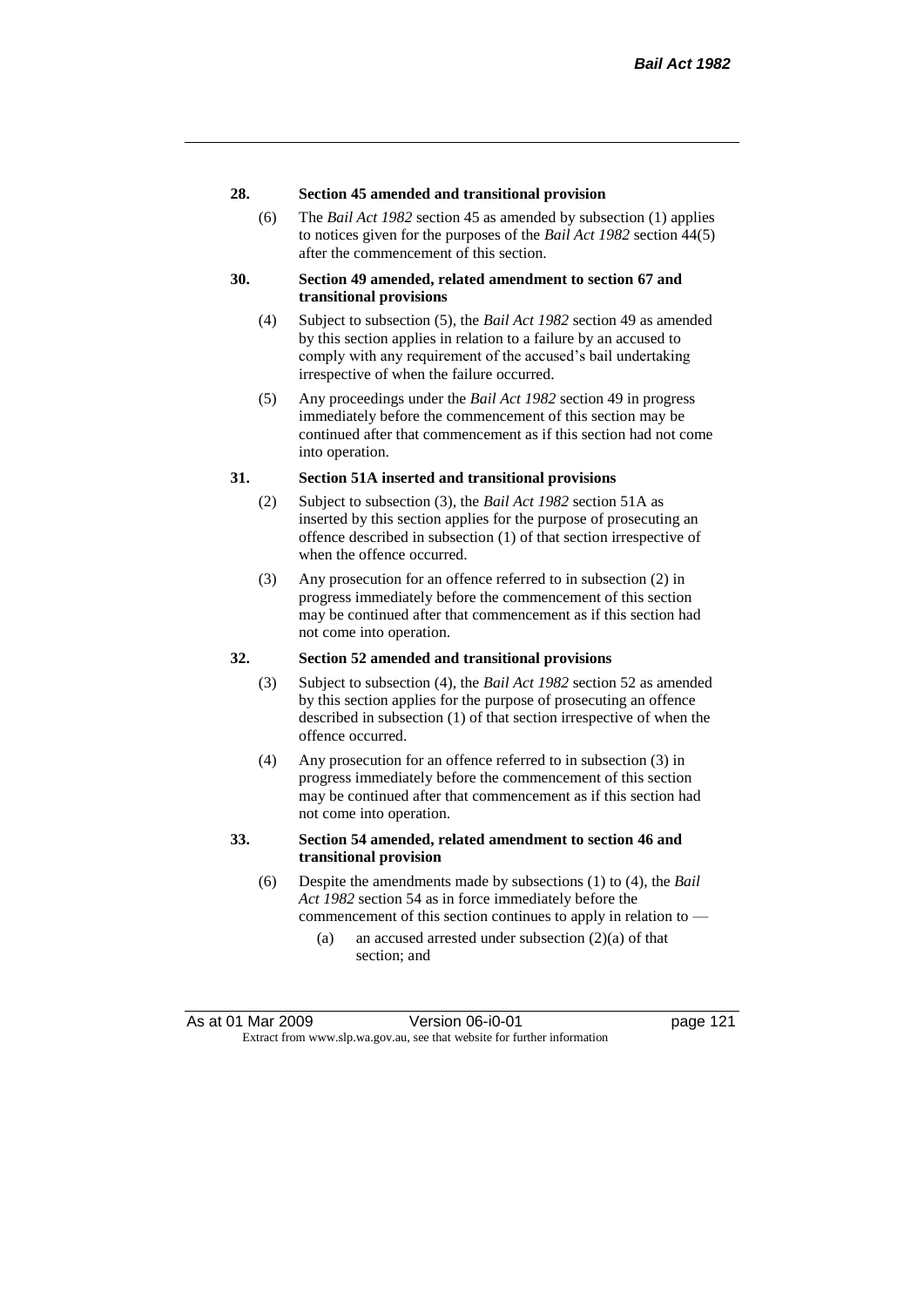(b) an application made under subsection (2)(b) of that section,

before that commencement.

## **40. Section 66B inserted and transitional provision**

(2) The *Bail Act 1982* section 66B as inserted by subsection (1) applies in relation to any bail proceedings, as defined in section 66B, conducted after the commencement of this section irrespective of when those proceedings were initiated.

### **41. Schedule 1 amended and transitional provisions**

- (5) The *Bail Act 1982* Schedule 1 Part B clause 1A as inserted by subsection  $(3)(b)$  applies in respect of —
	- (a) a grant or refusal of bail; or
	- (b) a dispensation from the requirement for bail,

coming within that clause that occurs after the commencement of subsection (3)(b).

- (6) The *Bail Act 1982* Schedule 1 Part B clause 3 as inserted by subsection (3)(e) applies in relation to a refusal of bail for an initial appearance that occurs after the commencement of subsection (3)(e).
- (7) The *Bail Act 1982* Schedule 1 Part C clause 3C as inserted by subsection (4)(e) applies to any consideration of a case for bail that occurs after the commencement of subsection (4)(e).
- (8) The *Bail Act 1982* Schedule 1 Part C clauses 4 and 4A as inserted by subsection (4)(f) apply to any consideration of a case for bail that occurs after the commencement of subsection (4)(f).
- (9) The *Bail Act 1982* Schedule 1 Part C clause 7 as amended by subsection (4)(i) applies to any grant of bail that occurs after the commencement of subsection (4)(i).

# **42. Schedule 2 amended and transitional provision**

- (3) A reference in
	- (a) the *Bail Act 1982* section 16A; or
	- (b) the *Bail Act 1982* Schedule 1 Part C clause 3A or 3B,

to a serious offence includes a reference to an offence against *The Criminal Code* section 283 committed, or alleged to have been committed, before the commencement of this section.

## **44. Transitional regulations**

(1) If this Part does not provide sufficiently for a matter or issue of a transitional nature that arises as a result of the amendments made

page 122 Version 06-i0-01 As at 01 Mar 2009 Extract from www.slp.wa.gov.au, see that website for further information